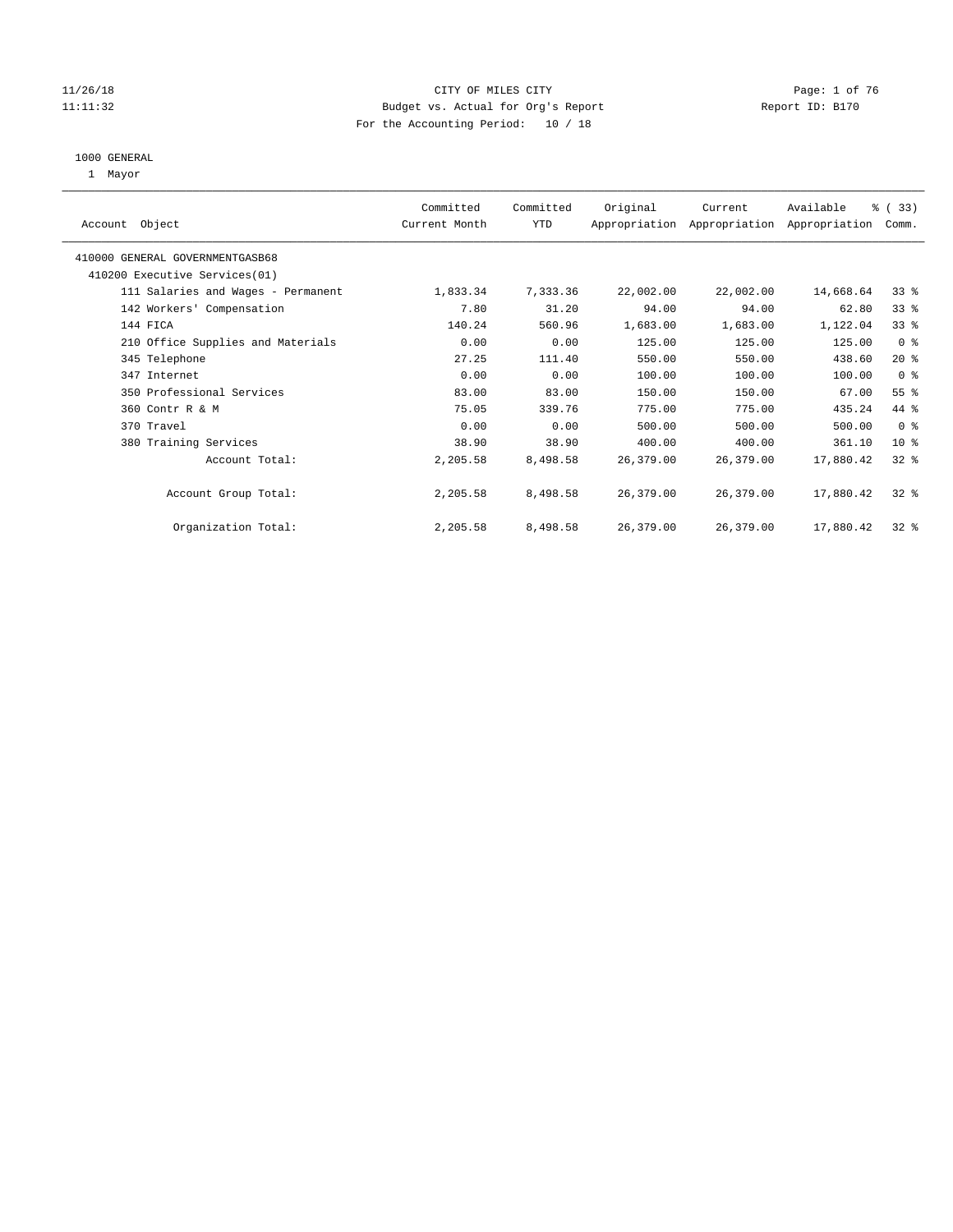#### 11/26/18 CITY OF MILES CITY Page: 2 of 76 11:11:32 Budget vs. Actual for Org's Report Report ID: B170 For the Accounting Period: 10 / 18

#### 1000 GENERAL

2 City Council

| Account Object                           | Committed<br>Current Month | Committed<br><b>YTD</b> | Original  | Current<br>Appropriation Appropriation Appropriation | Available   | % (33)<br>Comm. |
|------------------------------------------|----------------------------|-------------------------|-----------|------------------------------------------------------|-------------|-----------------|
| 410000 GENERAL GOVERNMENTGASB68          |                            |                         |           |                                                      |             |                 |
| 410100 Legislative Services(02)          |                            |                         |           |                                                      |             |                 |
| 111 Salaries and Wages - Permanent       | 2,666.72                   | 10,666.88               | 31,968.00 | 31,968.00                                            | 21,301.12   | 33%             |
| 142 Workers' Compensation                | 11.36                      | 45.44                   | 137.00    | 137.00                                               | 91.56       | 33%             |
| 144 FICA                                 | 204.00                     | 816.00                  | 2,445.00  | 2,445.00                                             | 1,629.00    | 33 <sup>8</sup> |
| 145 PERS                                 | 28.56                      | 114.24                  | 339.00    | 339.00                                               | 224.76      | 34%             |
| 220 Operating Expenses                   | 0.00                       | 0.00                    | 200.00    | 200.00                                               | 200.00      | 0 <sup>8</sup>  |
| 370 Travel                               | 87.20                      | 87.20                   | 100.00    | 100.00                                               | 12.80       | 87 %            |
| 380 Training Services                    | 0.00                       | 0.00                    | 500.00    | 500.00                                               | 500.00      | 0 <sup>8</sup>  |
| Account Total:                           | 2,997.84                   | 11,729.76               | 35,689.00 | 35,689.00                                            | 23,959.24   | 33%             |
| 410105 Safety Culture-Supplies           |                            |                         |           |                                                      |             |                 |
| 230 Repair and Maintenance Supplies      | 0.00                       | 0.00                    | 250.00    | 250.00                                               | 250.00      | 0 <sup>8</sup>  |
| Account Total:                           | 0.00                       | 0.00                    | 250.00    | 250.00                                               | 250.00      | 0 <sup>8</sup>  |
| Account Group Total:                     | 2,997.84                   | 11,729.76               | 35,939.00 | 35,939.00                                            | 24, 209. 24 | 33%             |
| 470000 Housing and Community Development |                            |                         |           |                                                      |             |                 |
| 470300 Ecomonic Development              |                            |                         |           |                                                      |             |                 |
| 350 Professional Services                | 5,000.00                   | 15,604.00               | 15,604.00 | 15,604.00                                            | 0.00        | $100*$          |
| Account Total:                           | 5,000.00                   | 15,604.00               | 15,604.00 | 15,604.00                                            | 0.00        | $100*$          |
| Account Group Total:                     | 5,000.00                   | 15,604.00               | 15,604.00 | 15,604.00                                            | 0.00        | $100*$          |
| Organization Total:                      | 7,997.84                   | 27, 333.76              | 51,543.00 | 51,543.00                                            | 24, 209. 24 | 53%             |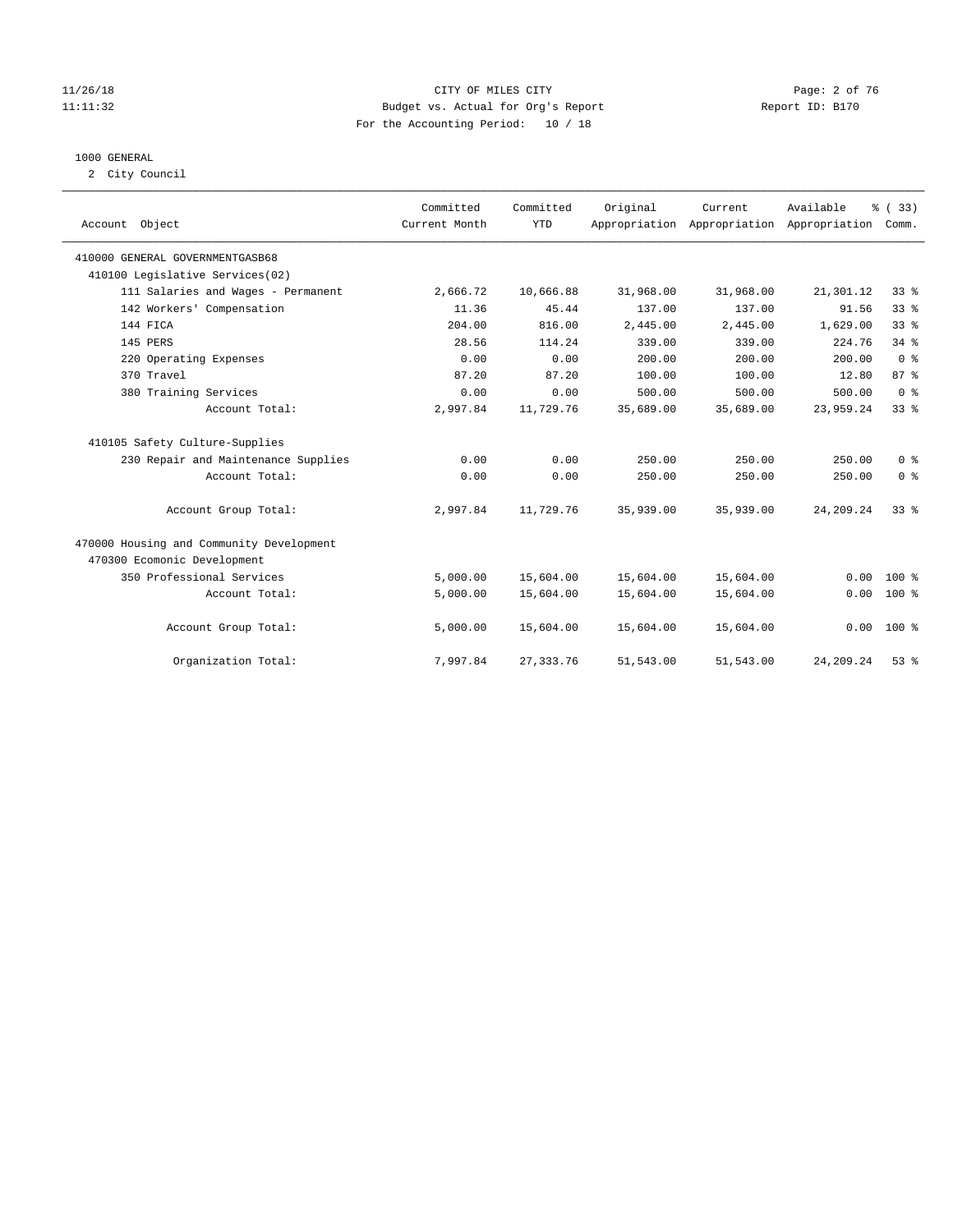#### 11/26/18 CITY OF MILES CITY Page: 3 of 76 11:11:32 Budget vs. Actual for Org's Report Report ID: B170 For the Accounting Period: 10 / 18

### 1000 GENERAL

3 City Clerk

|                                            | Committed     | Committed  | Original   | Current    | Available                                       | % (33)           |
|--------------------------------------------|---------------|------------|------------|------------|-------------------------------------------------|------------------|
| Account Object                             | Current Month | <b>YTD</b> |            |            | Appropriation Appropriation Appropriation Comm. |                  |
| 410000 GENERAL GOVERNMENTGASB68            |               |            |            |            |                                                 |                  |
| 410500 Financial Services(03)              |               |            |            |            |                                                 |                  |
| 111 Salaries and Wages - Permanent         | 10,841.48     | 41,231.15  | 126,452.00 | 126,452.00 | 85,220.85                                       | 338              |
| 131 VACATION                               | 613.38        | 2,670.90   | 7,100.00   | 7,100.00   | 4,429.10                                        | 38 <sup>8</sup>  |
| 132 SICK LEAVE                             | 143.73        | 1,725.00   | 4,100.00   | 4,100.00   | 2,375.00                                        | $42$ $%$         |
| 133 OTHER LEAVE PAY                        | 91.45         | 452.25     | 3,327.00   | 3,327.00   | 2,874.75                                        | 14 %             |
| 141 Unemployment Insurance                 | 40.95         | 163.19     | 212.00     | 212.00     | 48.81                                           | 77.8             |
| 142 Workers' Compensation                  | 146.99        | 585.91     | 1,731.00   | 1,731.00   | 1,145.09                                        | 34.8             |
| 143 Health Insurance                       | 2,181.14      | 8,724.48   | 25,742.00  | 25,742.00  | 17,017.52                                       | 34%              |
| 144 FICA                                   | 891.91        | 3,555.14   | 10,785.00  | 10,785.00  | 7,229.86                                        | 33%              |
| 145 PERS                                   | 1,001.84      | 3,949.06   | 11,941.00  | 11,941.00  | 7,991.94                                        | 33 <sup>8</sup>  |
| 196 CLOTHING ALLOTMENT                     | 0.00          | 517.50     | 525.00     | 525.00     | 7.50                                            | 99 <sub>8</sub>  |
| 210 Office Supplies and Materials          | 14.89         | 390.00     | 2,500.00   | 2,500.00   | 2,110.00                                        | 16 <sup>°</sup>  |
| 214 Small Items of Equipment               | 0.00          | 126.33     | 3,000.00   | 3,000.00   | 2,873.67                                        | 4%               |
| 220 Operating Expenses                     | 295.34        | 558.86     | 2,800.00   | 2,800.00   | 2,241.14                                        | $20*$            |
| 311 Postage, Box Rent, Etc.                | $-286.21$     | 30.21      | 3,000.00   | 3,000.00   | 2,969.79                                        | 1 <sup>8</sup>   |
| 320 Printing, Duplicating, Typing &        | 0.00          | 108.71     | 100.00     | 100.00     | $-8.71$                                         | 109 %            |
| 330 Publicity, Subscriptions & Dues        | 0.00          | 296.22     | 2,200.00   | 2,200.00   | 1,903.78                                        | $13*$            |
| 334 Memberships, Registrations & Dues      | 250.00        | 3,426.45   | 3,200.00   | 3,200.00   | $-226.45$                                       | 107 <sub>8</sub> |
| 345 Telephone                              | 48.65         | 197.08     | 650.00     | 650.00     | 452.92                                          | $30*$            |
| 347 Internet                               | 19.52         | 78.08      | 250.00     | 250.00     | 171.92                                          | $31$ %           |
| 350 Professional Services                  | 249.00        | 2,645.53   | 35,000.00  | 35,000.00  | 32, 354.47                                      | 8 %              |
| 360 Contr R & M                            | $-917.60$     | 9,008.26   | 19,100.00  | 19,100.00  | 10,091.74                                       | 47.8             |
| 370 Travel                                 | 0.00          | 577.86     | 2,500.00   | 2,500.00   | 1,922.14                                        | $23$ $%$         |
| 380 Training Services                      | 0.00          | 150.00     | 1,500.00   | 1,500.00   | 1,350.00                                        | $10*$            |
| 382 Books                                  | 0.00          | 0.00       | 100.00     | 100.00     | 100.00                                          | 0 <sup>8</sup>   |
| 390 Other Purchased Services (Recorded     | 0.00          | 0.00       | 150.00     | 150.00     | 150.00                                          | 0 <sup>8</sup>   |
| 513 Liability                              | 0.00          | 81,904.09  | 81,904.00  | 81,904.00  | $-0.09$                                         | $100*$           |
| 521 Surety Bonds for Officials & Employees | 0.00          | 862.51     | 863.00     | 863.00     | 0.49                                            | 100 %            |
| 555 Bank Service Charges                   | 20.00         | 80.00      | 300.00     | 300.00     | 220.00                                          | 27%              |
| Account Total:                             | 15,646.46     | 164,014.77 | 351,032.00 | 351,032.00 | 187,017.23                                      | 47.8             |
| 411101 Labor Negotiations                  |               |            |            |            |                                                 |                  |
| 350 Professional Services                  | 0.00          | 4,372.75   | 7,000.00   | 7,000.00   | 2,627.25                                        | 62 %             |
| Account Total:                             | 0.00          | 4,372.75   | 7,000.00   | 7,000.00   | 2,627.25                                        | $62$ $%$         |
| Account Group Total:                       | 15,646.46     | 168,387.52 | 358,032.00 | 358,032.00 | 189,644.48                                      | 47 %             |
| Organization Total:                        | 15,646.46     | 168,387.52 | 358,032.00 | 358,032.00 | 189,644.48                                      | 47.8             |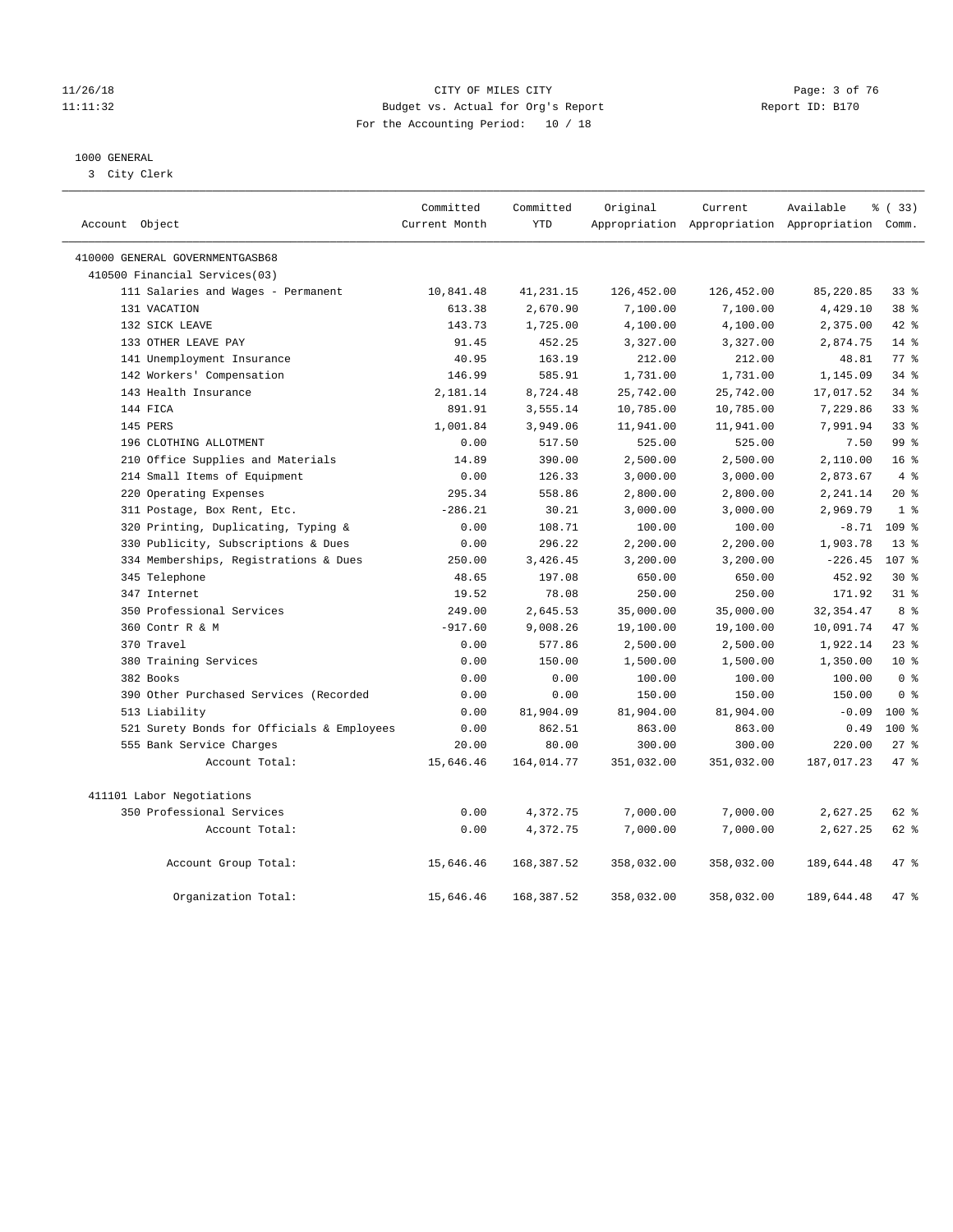#### 11/26/18 CITY OF MILES CITY Page: 4 of 76 11:11:32 Budget vs. Actual for Org's Report Report ID: B170 For the Accounting Period: 10 / 18

## 1000 GENERAL

4 Attorney

| Account Object                     | Committed<br>Current Month | Committed<br><b>YTD</b> | Original   | Current<br>Appropriation Appropriation Appropriation | Available | % (33)<br>Comm. |
|------------------------------------|----------------------------|-------------------------|------------|------------------------------------------------------|-----------|-----------------|
| 410000 GENERAL GOVERNMENTGASB68    |                            |                         |            |                                                      |           |                 |
| 411100 Legal Services(04)          |                            |                         |            |                                                      |           |                 |
| 111 Salaries and Wages - Permanent | 7,742.46                   | 35,783.09               | 103,724.00 | 103,724.00                                           | 67,940.91 | $34$ $%$        |
| 131 VACATION                       | 278.24                     | 686.24                  | 2,700.00   | 2,700.00                                             | 2,013.76  | 25%             |
| 132 SICK LEAVE                     | 104.34                     | 247.81                  | 1,900.00   | 1,900.00                                             | 1,652.19  | $13*$           |
| 141 Unemployment Insurance         | 28.44                      | 129.03                  | 163.00     | 163.00                                               | 33.97     | 79 %            |
| 142 Workers' Compensation          | 54.27                      | 234.32                  | 688.00     | 688.00                                               | 453.68    | $34$ $%$        |
| 143 Health Insurance               | 739.70                     | 2,958.80                | 8,876.00   | 8,876.00                                             | 5,917.20  | 33%             |
| 144 FICA                           | 616.04                     | 2,798.29                | 8,287.00   | 8,287.00                                             | 5,488.71  | 34.8            |
| 145 PERS                           | 696.31                     | 3,146.64                | 9,175.00   | 9,175.00                                             | 6,028.36  | $34$ $%$        |
| 196 CLOTHING ALLOTMENT             | 0.00                       | 150.00                  | 150.00     | 150.00                                               | 0.00      | 100 %           |
| 210 Office Supplies and Materials  | 0.00                       | 0.00                    | 1,000.00   | 1,000.00                                             | 1,000.00  | 0 <sup>8</sup>  |
| 214 Small Items of Equipment       | 0.00                       | 93.00                   | 1,000.00   | 1,000.00                                             | 907.00    | 9 <sup>°</sup>  |
| 220 Operating Expenses             | 23.47                      | 157.96                  | 1,500.00   | 1,500.00                                             | 1,342.04  | $11$ %          |
| 311 Postage, Box Rent, Etc.        | 21.48                      | 96.02                   | 500.00     | 500.00                                               | 403.98    | $19*$           |
| 345 Telephone                      | 0.88                       | 5.74                    | 100.00     | 100.00                                               | 94.26     | 6 <sup>°</sup>  |
| 350 Professional Services          | 266.00                     | 860.00                  | 5.000.00   | 5,000.00                                             | 4,140.00  | $17*$           |
| 360 Contr R & M                    | 0.00                       | 0.00                    | 207.00     | 207.00                                               | 207.00    | 0 <sup>8</sup>  |
| 370 Travel                         | 0.00                       | 541.56                  | 700.00     | 700.00                                               | 158.44    | 77 %            |
| Account Total:                     | 10,571.63                  | 47,888.50               | 145,670.00 | 145,670.00                                           | 97,781.50 | 33%             |
| Account Group Total:               | 10,571.63                  | 47,888.50               | 145,670.00 | 145,670.00                                           | 97,781.50 | 33 <sup>8</sup> |
| Organization Total:                | 10,571.63                  | 47,888.50               | 145,670.00 | 145,670.00                                           | 97,781.50 | $33$ $%$        |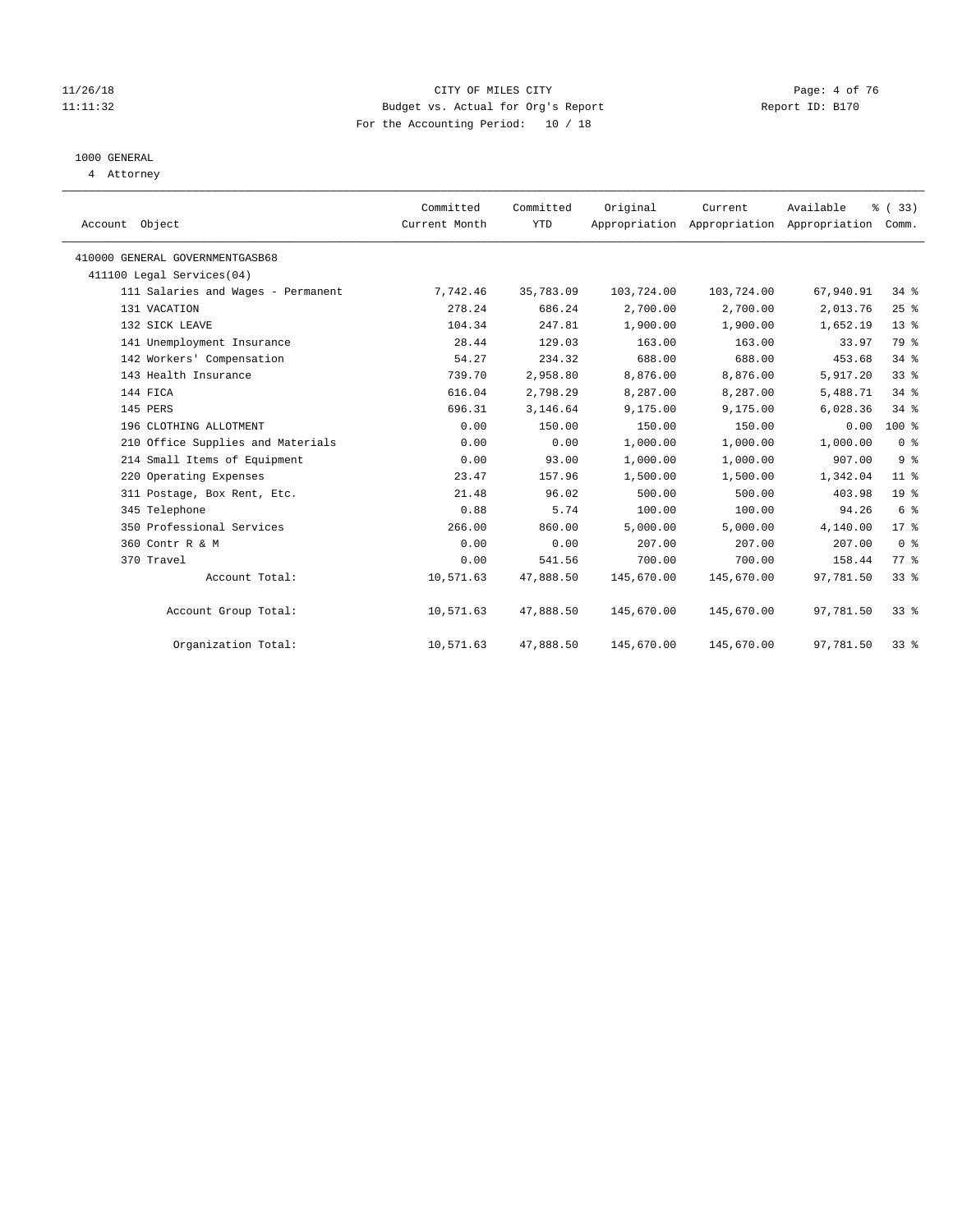#### 11/26/18 CITY OF MILES CITY Page: 5 of 76 11:11:32 Budget vs. Actual for Org's Report Report ID: B170 For the Accounting Period: 10 / 18

————————————————————————————————————————————————————————————————————————————————————————————————————————————————————————————————————

## 1000 GENERAL

5 Police

| Account Object                             | Committed<br>Current Month | Committed<br>YTD | Original     | Current      | Available<br>Appropriation Appropriation Appropriation Comm. | % (33)          |
|--------------------------------------------|----------------------------|------------------|--------------|--------------|--------------------------------------------------------------|-----------------|
| 420000 PUBLIC SAFETY-GASB68                |                            |                  |              |              |                                                              |                 |
| 420140 Crime Control and Investigation(05) |                            |                  |              |              |                                                              |                 |
| 111 Salaries and Wages - Permanent         | 53, 358.64                 | 225,085.17       | 751,508.00   | 751,508.00   | 526,422.83                                                   | $30*$           |
| 121 OVERTIME-PERMANENT                     | 8,239.94                   | 23,632.19        | 30,000.00    | 30,000.00    | 6,367.81                                                     | 79 %            |
| 131 VACATION                               | 8,078.59                   | 26,866.41        | 51,000.00    | 51,000.00    | 24, 133.59                                                   | 53%             |
| 132 SICK LEAVE                             | 2,240.02                   | 12,453.18        | 25,000.00    | 25,000.00    | 12,546.82                                                    | 50%             |
| 133 OTHER LEAVE PAY                        | 413.90                     | 6,124.80         | 39,010.00    | 39,010.00    | 32,885.20                                                    | 16 <sup>°</sup> |
| 134 HOLIDAY PAY                            | 5,948.78                   | 13,770.43        | 10,100.00    | 10,100.00    | $-3,670.43$                                                  | $136$ %         |
| 141 Unemployment Insurance                 | 273.96                     | 1,097.37         | 1,360.00     | 1,360.00     | 262.63                                                       | 81 %            |
| 142 Workers' Compensation                  | 3,576.57                   | 14,799.52        | 42,967.00    | 42,967.00    | 28, 167.48                                                   | $34$ $%$        |
| 143 Health Insurance                       | 11,094.45                  | 45,117.50        | 142,022.00   | 142,022.00   | 96,904.50                                                    | 32%             |
| 144 FICA                                   | 1,156.53                   | 4,639.32         | 13,146.00    | 13,146.00    | 8,506.68                                                     | 35%             |
| 145 PERS                                   | 84.51                      | 338.03           | 600.00       | 600.00       | 261.97                                                       | 56%             |
| 146 Police Pension                         | 8,902.09                   | 36,706.96        | 123,400.00   | 123,400.00   | 86,693.04                                                    | $30*$           |
| 196 CLOTHING ALLOTMENT                     | 0.00                       | 5,608.20         | 11,960.00    | 11,960.00    | 6,351.80                                                     | 47 %            |
| 210 Office Supplies and Materials          | 144.91                     | 4,215.57         | 6,000.00     | 6,000.00     | 1,784.43                                                     | 70 %            |
| 214 Small Items of Equipment               | 640.00                     | 1,002.91         | 7,500.00     | 7,500.00     | 6,497.09                                                     | $13*$           |
| 220 Operating Expenses                     | 1,970.65                   | 4,277.50         | 15,000.00    | 15,000.00    | 10,722.50                                                    | 29%             |
| 226 Clothing and Uniforms                  | 0.00                       | 397.31           | 500.00       | 500.00       | 102.69                                                       | 79 %            |
| 227 Firearm Supplies                       | 16.49                      | 16.49            | 3,800.00     | 3,800.00     | 3,783.51                                                     | 0 <sup>8</sup>  |
| 230 Repair and Maintenance Supplies        | 369.42                     | 821.18           | 10,000.00    | 10,000.00    | 9,178.82                                                     | 8 %             |
| 231 Gas, Oil, Diesel Fuel, Grease, etc.    | 1,952.04                   | 9,620.72         | 25,000.00    | 25,000.00    | 15, 379. 28                                                  | 38 <sup>8</sup> |
| 311 Postage, Box Rent, Etc.                | 66.61                      | 188.30           | 1,000.00     | 1,000.00     | 811.70                                                       | 19 <sup>°</sup> |
| 320 Printing, Duplicating, Typing &        | 6.70                       | 56.42            | 0.00         | 0.00         | $-56.42$                                                     | $***$ $-$       |
| 330 Publicity, Subscriptions & Dues        | 0.00                       | 0.00             | 200.00       | 200.00       | 200.00                                                       | 0 <sup>8</sup>  |
| 334 Memberships, Registrations & Dues      | 162.00                     | 262.00           | 2,208.00     | 2,208.00     | 1,946.00                                                     | $12*$           |
| 345 Telephone                              | 309.35                     | 1,239.62         | 4,000.00     | 4,000.00     | 2,760.38                                                     | $31$ %          |
| 347 Internet                               | 65.60                      | 262.40           | 800.00       | 800.00       | 537.60                                                       | 33 <sup>8</sup> |
| 350 Professional Services                  | 2,717.70                   | 5,851.80         | 21,260.00    | 21,260.00    | 15,408.20                                                    | $28$ %          |
| 360 Contr R & M                            | 27.00                      | 121.50           | 400.00       | 400.00       | 278.50                                                       | $30*$           |
| 366 R&M Vehicles - Police/Animal Control   | 0.00                       | 2,981.39         | 15,500.00    | 15,500.00    | 12,518.61                                                    | 19 <sup>°</sup> |
| 370 Travel                                 | 54.00                      | 1,276.18         | 5,500.00     | 5,500.00     | 4,223.82                                                     | $23$ $%$        |
| 380 Training Services                      | 198.00                     | 547.00           | 8,000.00     | 8,000.00     | 7,453.00                                                     | 7 %             |
| 512 Insurance on Vehicles & Equipment      | 0.00                       | 1,506.78         | 1,507.00     | 1,507.00     | 0.22                                                         | $100*$          |
| 530 Rent                                   | 3,115.83                   | 12,463.32        | 37,380.00    | 37,380.00    | 24,916.68                                                    | $33$ $%$        |
| 700 Grants, Contributions & Indemnities    | 0.00                       | 4,000.00         | 6,650.00     | 6,650.00     | 2,650.00                                                     | 60 %            |
| 790 K9 from contributions                  | 0.00                       | 10,800.00        | 11,000.00    | 11,000.00    | 200.00                                                       | 98 %            |
| 791 Shop With A Cop                        | 0.00                       | 0.00             | 5,000.00     | 5,000.00     | 5,000.00                                                     | 0 <sup>8</sup>  |
| Account Total:                             | 115,184.28                 | 478,147.47       | 1,430,278.00 | 1,430,278.00 | 952,130.53                                                   | 33%             |
| 420160 Communications-Dispatch             |                            |                  |              |              |                                                              |                 |
| 111 Salaries and Wages - Permanent         | 13,495.21                  | 64,927.74        | 245,260.00   | 245,260.00   | 180, 332. 26                                                 | $26$ %          |
| 121 OVERTIME-PERMANENT                     | 427.91                     | 3,641.50         | 24,800.00    | 24,800.00    | 21,158.50                                                    | 15 <sup>8</sup> |
| 131 VACATION                               | 2,388.48                   | 7,883.13         | 13,500.00    | 13,500.00    | 5,616.87                                                     | 58 %            |
| 132 SICK LEAVE                             | 1,354.13                   | 7,194.56         | 7,400.00     | 7,400.00     | 205.44                                                       | 97%             |
| 133 OTHER LEAVE PAY                        | 0.00                       | 504.12           | 5,261.00     | 5,261.00     | 4,756.88                                                     | $10*$           |
| 134 HOLIDAY PAY                            | 1,175.70                   | 3,301.70         | 3,400.00     | 3,400.00     | 98.30                                                        | 97%             |
| 141 Unemployment Insurance                 | 65.96                      | 308.77           | 442.00       | 442.00       | 133.23                                                       | 70 %            |
| 142 Workers' Compensation                  | 901.79                     | 4,262.41         | 13,281.00    | 13,281.00    | 9,018.59                                                     | $32$ $%$        |
| 143 Health Insurance                       | 2,962.65                   | 14,069.35        | 53,258.00    | 53,258.00    | 39,188.65                                                    | $26$ %          |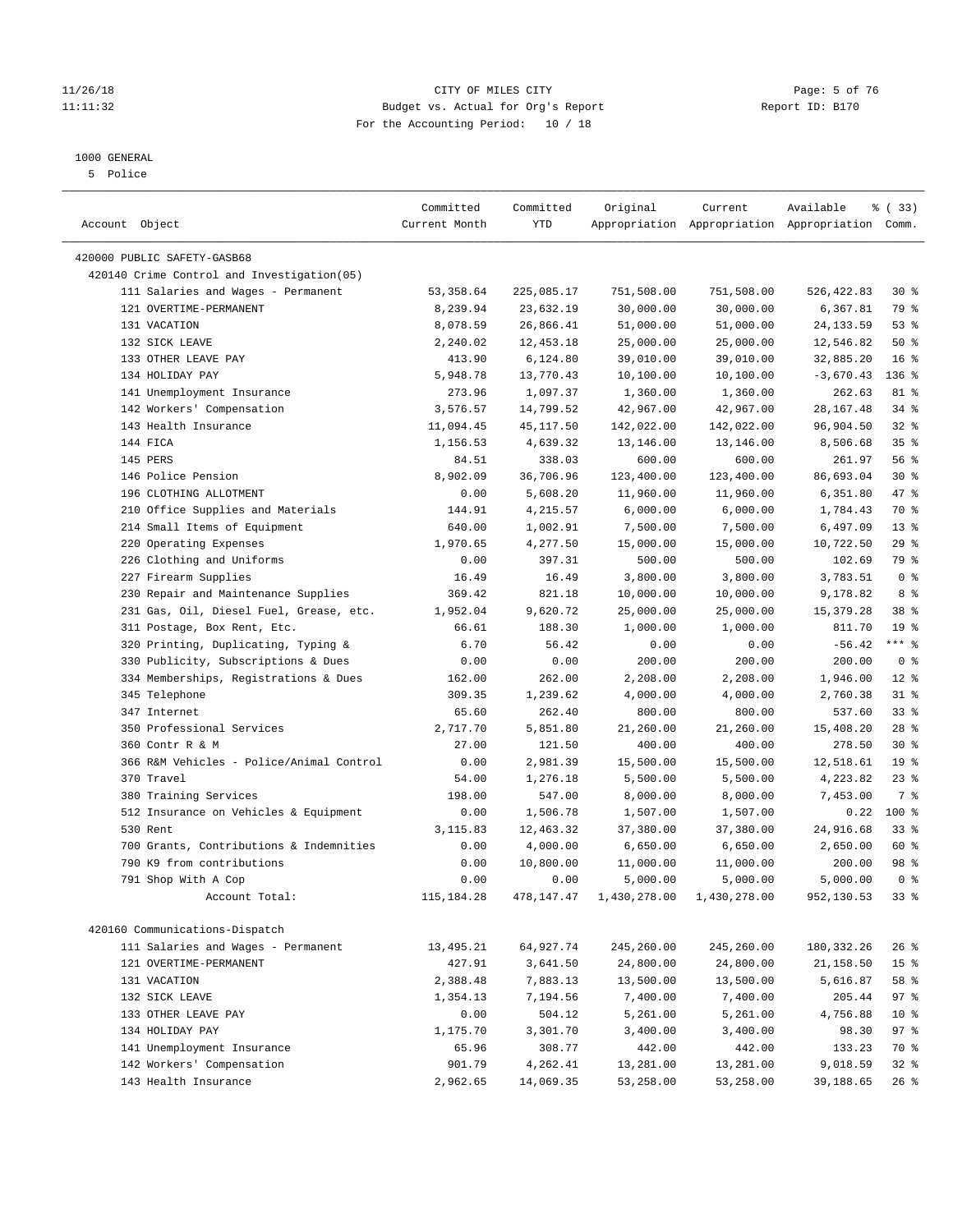#### 11/26/18 CITY OF MILES CITY Page: 6 of 76 11:11:32 Budget vs. Actual for Org's Report Report ID: B170 For the Accounting Period: 10 / 18

## 1000 GENERAL

5 Police

| Account Object                          | Committed<br>Current Month | Committed<br><b>YTD</b> | Original     | Current      | Available<br>Appropriation Appropriation Appropriation | % (33)<br>Comm. |  |
|-----------------------------------------|----------------------------|-------------------------|--------------|--------------|--------------------------------------------------------|-----------------|--|
| 144 FICA                                | 1,440.98                   | 6,745.84                | 22,519.00    | 22,519.00    | 15,773.16                                              | $30*$           |  |
| 145 PERS                                | 1,614.69                   | 7,494.66                | 25, 378.00   | 25, 378, 00  | 17,883.34                                              | $30*$           |  |
| 196 CLOTHING ALLOTMENT                  | 0.00                       | 750.00                  | 2,000.00     | 2,000.00     | 1,250.00                                               | 38 <sup>8</sup> |  |
| 210 Office Supplies and Materials       | 98.99                      | 505.99                  | 3,500.00     | 3,500.00     | 2,994.01                                               | $14$ %          |  |
| 214 Small Items of Equipment            | 0.00                       | 0.00                    | 4,500.00     | 4,500.00     | 4,500.00                                               | 0 <sup>8</sup>  |  |
| 220 Operating Expenses                  | 0.00                       | 0.00                    | 2,000.00     | 2,000.00     | 2,000.00                                               | 0 <sup>8</sup>  |  |
| 231 Gas, Oil, Diesel Fuel, Grease, etc. | 0.00                       | 0.00                    | 600.00       | 600.00       | 600.00                                                 | 0 <sup>8</sup>  |  |
| 311 Postage, Box Rent, Etc.             | 0.00                       | 0.00                    | 75.00        | 75.00        | 75.00                                                  | 0 <sup>8</sup>  |  |
| 320 Printing, Duplicating, Typing &     | 0.00                       | 0.00                    | 300.00       | 300.00       | 300.00                                                 | 0 <sup>8</sup>  |  |
| 330 Publicity, Subscriptions & Dues     | 12.99                      | 25.98                   | 100.00       | 100.00       | 74.02                                                  | 26%             |  |
| 334 Memberships, Registrations & Dues   | 331.00                     | 331.00                  | 500.00       | 500.00       | 169.00                                                 | 66 %            |  |
| 345 Telephone                           | 307.45                     | 1,232.02                | 5.000.00     | 5.000.00     | 3,767.98                                               | 25%             |  |
| 350 Professional Services               | 664.00                     | 664.00                  | 10,000.00    | 10,000.00    | 9,336.00                                               | 7 %             |  |
| 360 Contr R & M                         | 0.00                       | 0.00                    | 100.00       | 100.00       | 100.00                                                 | 0 <sup>8</sup>  |  |
| 370 Travel                              | 92.00                      | 961.16                  | 3,000.00     | 3,000.00     | 2,038.84                                               | $32$ $%$        |  |
| 380 Training Services                   | 0.00                       | $-160.00$               | 3,000.00     | 3,000.00     | 3,160.00                                               | $-5$ %          |  |
| Account Total:                          | 27, 333.93                 | 124,643.93              | 449,174.00   | 449, 174, 00 | 324,530.07                                             | $28$ %          |  |
| Account Group Total:                    | 142,518.21                 | 602,791.40              | 1,879,452.00 | 1,879,452.00 | 1,276,660.60                                           | $32$ $%$        |  |
| Organization Total:                     | 142,518.21                 | 602,791.40              | 1,879,452.00 | 1,879,452.00 | 1,276,660.60                                           | $32*$           |  |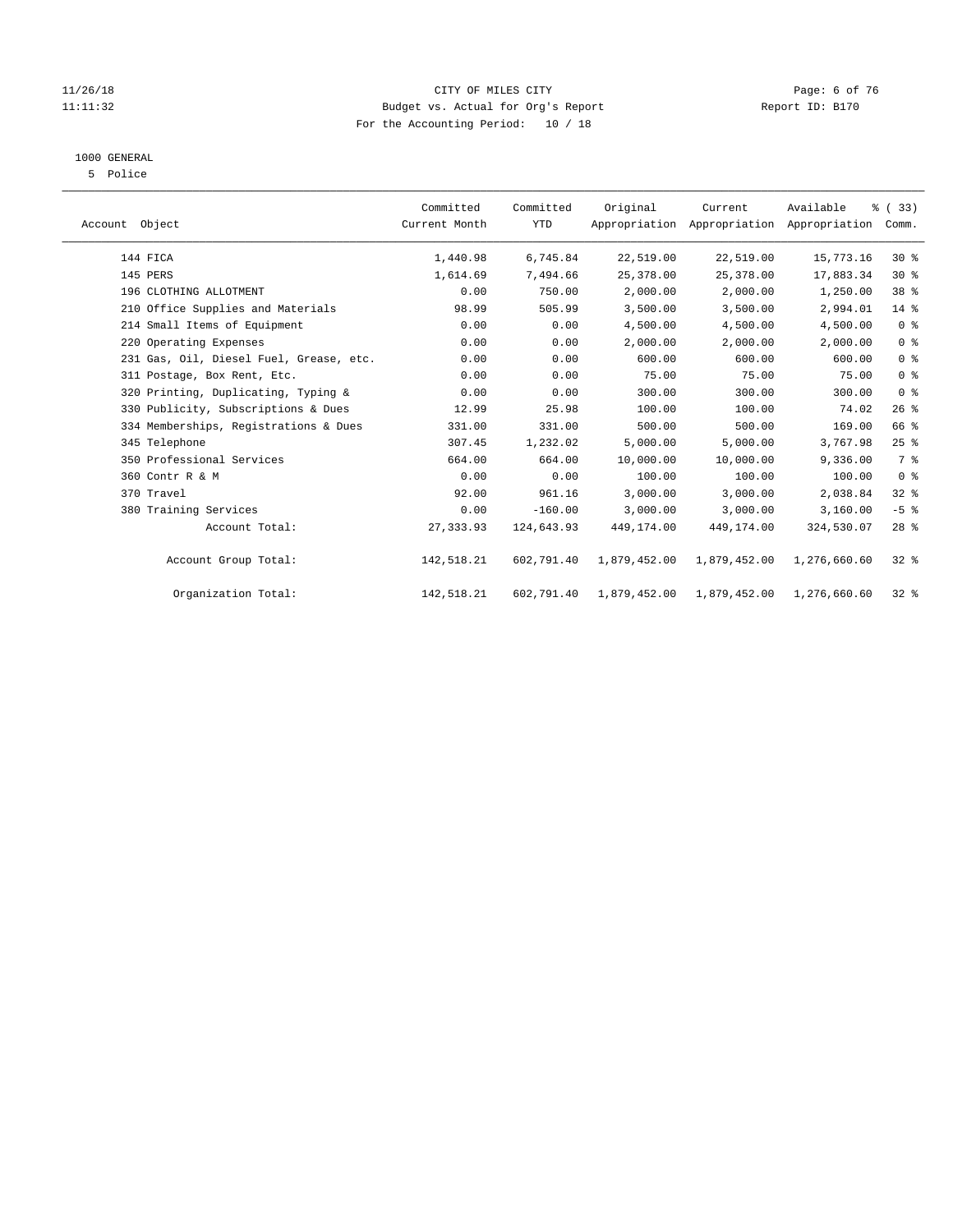#### 11/26/18 CITY OF MILES CITY Page: 7 of 76 11:11:32 Budget vs. Actual for Org's Report Report ID: B170 For the Accounting Period: 10 / 18

#### 1000 GENERAL

6 Police Judge

| Account Object                        | Committed<br>Current Month | Committed<br>YTD | Original    | Current     | Available<br>Appropriation Appropriation Appropriation Comm. | % (33)          |
|---------------------------------------|----------------------------|------------------|-------------|-------------|--------------------------------------------------------------|-----------------|
| 410000 GENERAL GOVERNMENTGASB68       |                            |                  |             |             |                                                              |                 |
| 410300 Judicial Services(06)          |                            |                  |             |             |                                                              |                 |
| 111 Salaries and Wages - Permanent    | 6,614.03                   | 28,361.00        | 69,060.00   | 69,060.00   | 40,699.00                                                    | 41 %            |
| 131 VACATION                          | 412.56                     | 1,365.76         | 4,000.00    | 4,000.00    | 2,634.24                                                     | 34%             |
| 132 SICK LEAVE                        | 764.11                     | 1,564.59         | 3,500.00    | 3,500.00    | 1,935.41                                                     | 45 %            |
| 141 Unemployment Insurance            | 20.84                      | 104.14           | 115.00      | 115.00      | 10.86                                                        | 91 %            |
| 142 Workers' Compensation             | 82.71                      | 336.22           | 780.00      | 780.00      | 443.78                                                       | 43 %            |
| 143 Health Insurance                  | 1,478.70                   | 5,914.80         | 8,876.00    | 8,876.00    | 2,961.20                                                     | 67 <sup>8</sup> |
| 144 FICA                              | 595.96                     | 2,416.65         | 5,857.00    | 5,857.00    | 3,440.35                                                     | 41.8            |
| 145 PERS                              | 589.11                     | 2,131.78         | 6,485.00    | 6,485.00    | 4,353.22                                                     | 33%             |
| 196 CLOTHING ALLOTMENT                | 0.00                       | 300.00           | 300.00      | 300.00      | 0.00                                                         | $100*$          |
| 210 Office Supplies and Materials     | 239.53                     | 251.47           | 500.00      | 500.00      | 248.53                                                       | 50%             |
| 214 Small Items of Equipment          | 0.00                       | 0.00             | 1,100.00    | 1,100.00    | 1,100.00                                                     | 0 <sup>8</sup>  |
| 220 Operating Expenses                | 0.00                       | 129.88           | 500.00      | 500.00      | 370.12                                                       | $26$ %          |
| 230 Repair and Maintenance Supplies   | 0.00                       | 0.00             | 100.00      | 100.00      | 100.00                                                       | 0 <sup>8</sup>  |
| 311 Postage, Box Rent, Etc.           | 91.65                      | 321.38           | 1,100.00    | 1,100.00    | 778.62                                                       | 29%             |
| 334 Memberships, Registrations & Dues | 300.00                     | 870.00           | 700.00      | 700.00      | $-170.00$                                                    | $124$ %         |
| 345 Telephone                         | 112.78                     | 477.80           | 1,500.00    | 1,500.00    | 1,022.20                                                     | $32$ $%$        |
| 347 Internet                          | 55.40                      | 223.00           | 800.00      | 800.00      | 577.00                                                       | $28$ %          |
| 350 Professional Services             | 0.00                       | 0.00             | 750.00      | 750.00      | 750.00                                                       | 0 <sup>8</sup>  |
| 360 Contr R & M                       | 200.00                     | 200.00           | 2,000.00    | 2,000.00    | 1,800.00                                                     | $10*$           |
| 370 Travel                            | 0.00                       | 520.72           | 3,000.00    | 3,000.00    | 2,479.28                                                     | $17*$           |
| 380 Training Services                 | 0.00                       | 0.00             | 1,500.00    | 1,500.00    | 1,500.00                                                     | 0 <sup>8</sup>  |
| 382 Books                             | 0.00                       | 0.00             | 600.00      | 600.00      | 600.00                                                       | 0 <sup>8</sup>  |
| 394 Jury and Witness Fees             | 0.00                       | 0.00             | 500.00      | 500.00      | 500.00                                                       | 0 <sup>8</sup>  |
| 533 Machinery and Equipment Rental    | 0.00                       | 0.00             | 1,500.00    | 1,500.00    | 1,500.00                                                     | 0 <sup>8</sup>  |
| Account Total:                        | 11,557.38                  | 45, 489. 19      | 115, 123.00 | 115,123.00  | 69,633.81                                                    | $40*$           |
| Account Group Total:                  | 11,557.38                  | 45,489.19        | 115,123.00  | 115,123.00  | 69,633.81                                                    | 40 %            |
| Organization Total:                   | 11,557.38                  | 45, 489. 19      | 115,123.00  | 115, 123.00 | 69,633.81                                                    | $40*$           |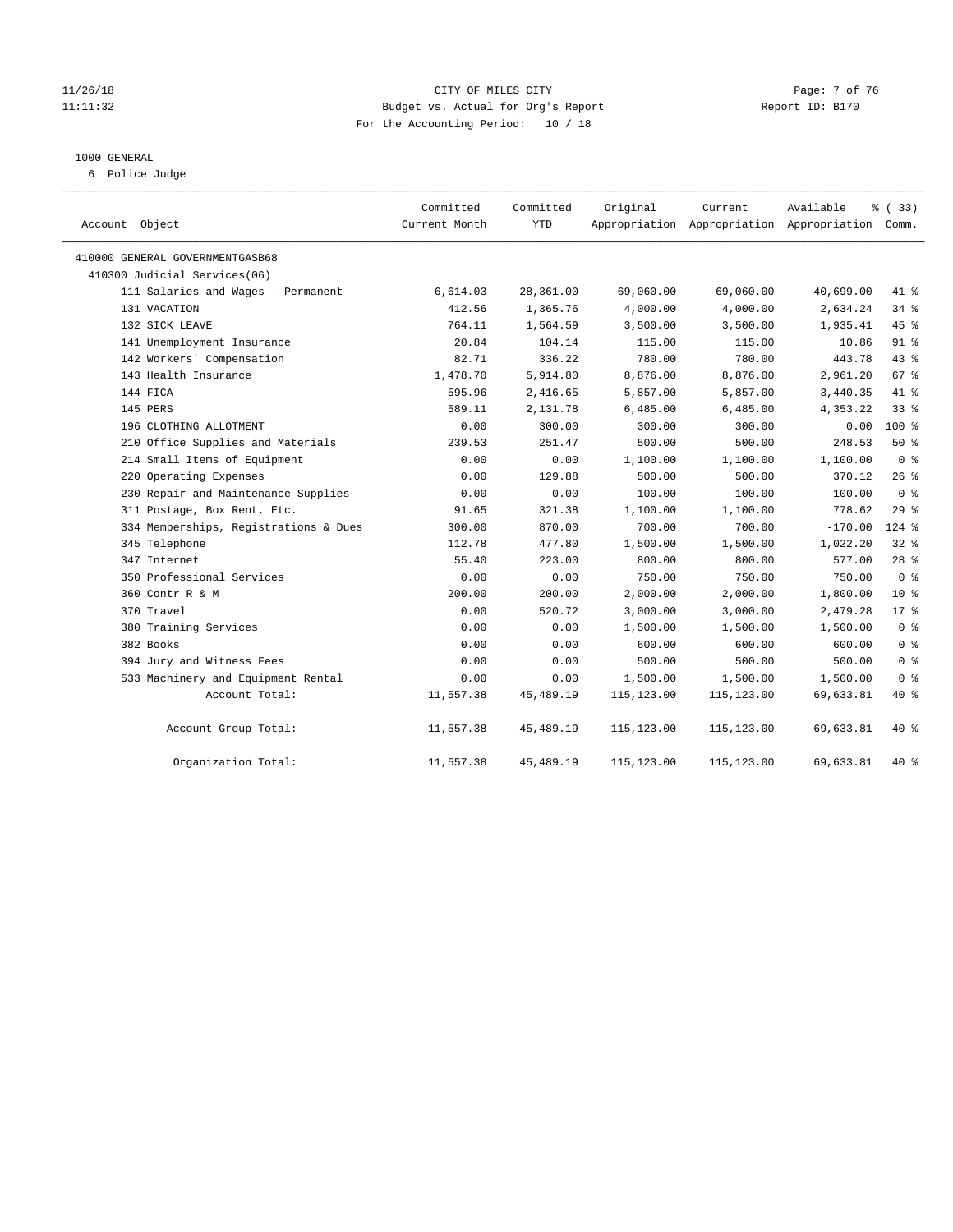#### 11/26/18 CITY OF MILES CITY Page: 8 of 76 11:11:32 Budget vs. Actual for Org's Report Report ID: B170 For the Accounting Period: 10 / 18

#### 1000 GENERAL

7 Fire

| Account Object                          | Committed<br>Current Month | Committed<br>YTD | Original             | Current    | Available<br>Appropriation Appropriation Appropriation Comm. | % (33)                     |
|-----------------------------------------|----------------------------|------------------|----------------------|------------|--------------------------------------------------------------|----------------------------|
| 420000 PUBLIC SAFETY-GASB68             |                            |                  |                      |            |                                                              |                            |
| 420460 Fire Suppression(07)             |                            |                  |                      |            |                                                              |                            |
| 111 Salaries and Wages - Permanent      | 42,350.60                  | 169,912.41       | 467,064.00           | 467,064.00 | 297,151.59                                                   | 36%                        |
| 112 SALARIES AND WAGES - PART PAID      | 44.00                      | 654.00           | 6,480.00             | 6,480.00   | 5,826.00                                                     | $10*$                      |
| 121 OVERTIME-PERMANENT                  | 3,925.45                   | 12,657.13        | 51,800.00            | 51,800.00  | 39,142.87                                                    | $24$ %                     |
| 131 VACATION                            | 6,054.33                   | 18,500.23        | 26,600.00            | 26,600.00  | 8,099.77                                                     | 70 %                       |
| 132 SICK LEAVE                          | 1,127.28                   | 8,568.56         | 10,600.00            | 10,600.00  | 2,031.44                                                     | 81 %                       |
| 133 OTHER LEAVE PAY                     | 0.00                       | 433.97           | 11,735.00            | 11,735.00  | 11,301.03                                                    | 4%                         |
| 134 HOLIDAY PAY                         | 1,642.04                   | 3,777.67         | 12,000.00            | 12,000.00  | 8,222.33                                                     | $31$ %                     |
| 141 Unemployment Insurance              | 193.08                     | 750.90           | 876.00               | 876.00     | 125.10                                                       | 86 %                       |
| 142 Workers' Compensation               | 2,143.49                   | 8,297.39         | 19,672.00            | 19,672.00  | 11,374.61                                                    | $42$ %                     |
| 143 Health Insurance                    | 7,987.04                   | 29,936.18        | 89,204.00            | 89,204.00  | 59,267.82                                                    | 34%                        |
| 144 FICA                                | 801.97                     | 3,159.62         | 9,024.00             | 9,024.00   | 5,864.38                                                     | 35%                        |
| 147 Firemen's Pension                   | 6,935.03                   | 25,923.01        | 88,364.00            | 88,364.00  | 62,440.99                                                    | 29%                        |
| 210 Office Supplies and Materials       | 138.95                     | 717.31           | 7,000.00             | 7,000.00   | 6,282.69                                                     | $10*$                      |
| 211 Clothing Allotment                  | 1,980.00                   | 1,980.00         | 9,600.00             | 9,600.00   | 7,620.00                                                     | $21$ %                     |
| 214 Small Items of Equipment            | 0.00                       | 959.11           | 7,000.00             | 7,000.00   | 6,040.89                                                     | $14$ %                     |
| 217 Small Item Equ/Inspector            | 0.00                       | 5.76             | 500.00               | 500.00     | 494.24                                                       | 1 <sup>8</sup>             |
| 220 Operating Expenses                  | 51.59                      | 151.36           | 7,000.00             | 7,000.00   | 6,848.64                                                     | 2 <sup>°</sup>             |
| 223 Operating Exp/Inspector             | 0.00                       | 0.00             | 1,000.00             | 1,000.00   | 1,000.00                                                     | 0 <sup>8</sup>             |
| 226 Clothing and Uniforms               | 201.48                     | 268.62           | 15,000.00            | 15,000.00  | 14,731.38                                                    | 2 <sub>8</sub>             |
| 230 Repair and Maintenance Supplies     | 0.00                       | 28.19            | 3,500.00             | 3,500.00   | 3,471.81                                                     | 1 <sup>8</sup>             |
| 231 Gas, Oil, Diesel Fuel, Grease, etc. | 1,435.30                   | 4,192.46         | 9,000.00             | 9,000.00   | 4,807.54                                                     | 47 %                       |
| 241 Consumable Tools                    | 11.97                      | 11.97            | 2,000.00             | 2,000.00   | 1,988.03                                                     | 1 <sup>°</sup>             |
| 311 Postage, Box Rent, Etc.             | 0.00                       | 0.00             | 75.00                | 75.00      | 75.00                                                        | 0 <sup>8</sup>             |
| 320 Printing, Duplicating, Typing &     | 0.00                       | 0.00             | 500.00               | 500.00     | 500.00                                                       | 0 <sup>8</sup>             |
| 330 Publicity, Subscriptions & Dues     | 0.00                       | 0.00             | 150.00               | 150.00     | 150.00                                                       | 0 <sup>8</sup>             |
| 334 Memberships, Registrations & Dues   | 0.00                       | 245.00           | 2,000.00             | 2,000.00   | 1,755.00                                                     | $12*$                      |
| 341 Electric Utility Services           | 409.15                     | 1,976.18         | 4,500.00             | 4,500.00   | 2,523.82                                                     | 44 %                       |
| 342 Water Utility Services              | 32.36                      | 132.99           | 450.00               | 450.00     | 317.01                                                       | $30*$                      |
| 343 Sewer Utility Services              | 38.73                      | 153.40           | 450.00               | 450.00     | 296.60                                                       | $34$ $%$                   |
| 344 Gas Utility Service                 | 27.87                      | 84.64            | 2,500.00             | 2,500.00   | 2,415.36                                                     | 3 <sup>8</sup>             |
| 345 Telephone                           | 216.42                     | 809.74           | 2,750.00             | 2,750.00   | 1,940.26                                                     | 29%                        |
| 346 Garbage Service                     | 0.00                       | 720.61           | 1,500.00             | 1,500.00   | 779.39                                                       | 48 %                       |
| 347 Internet                            | 135.60                     | 620.49           | 1,750.00             | 1,750.00   | 1,129.51                                                     | 35 <sup>8</sup>            |
| 350 Professional Services               | 918.71                     | 2,260.59         | 33,000.00            | 33,000.00  | 30,739.41                                                    | 7 %                        |
| 360 Contr R & M                         | 0.00                       | 7,915.54         | 16,500.00            | 16,500.00  | 8,584.46                                                     | 48 %                       |
| 364 R&M Vehicles - Fire/Amb             | 269.68                     | 1,767.30         | 30,000.00            | 30,000.00  | 28, 232. 70                                                  | 6 %                        |
| 370 Travel                              | 0.00                       | 1,149.27         | 6,500.00             | 6,500.00   | 5,350.73                                                     | 18 %                       |
| 375 Travel/Inspector                    | 0.00                       | 0.00             | 1,000.00             | 1,000.00   | 1,000.00                                                     | 0 <sup>8</sup>             |
| 380 Training Services                   |                            |                  |                      |            |                                                              |                            |
|                                         | 579.95                     | 904.95           | 9,148.00             | 9,148.00   | 8,243.05                                                     | $10*$                      |
| 382 Books<br>400 BUILDING MATERIALS     | 135.20                     | 184.20           | 1,500.00<br>7,000.00 | 1,500.00   | 1,315.80<br>5,668.00                                         | $12*$                      |
|                                         | 0.00                       | 1,332.00         |                      | 7,000.00   |                                                              | 19 <sup>°</sup><br>$100$ % |
| 511 Insurance on Buildings              | 0.00                       | 843.00           | 843.00               | 843.00     | 0.00                                                         |                            |
| 512 Insurance on Vehicles & Equipment   | 0.00                       | 5,102.15         | 5,103.00             | 5,103.00   | 0.85                                                         | 100 %                      |
| 940 Machinery & Equipment               | 0.00                       | 0.00             | 5,000.00             | 5,000.00   | 5,000.00                                                     | 0 <sup>8</sup>             |
| Account Total:                          | 79,787.27                  | 317,087.90       | 987,238.00           | 987,238.00 | 670,150.10                                                   | $32$ $%$                   |
| Account Group Total:                    | 79,787.27                  | 317,087.90       | 987,238.00           | 987,238.00 | 670,150.10                                                   | 32%                        |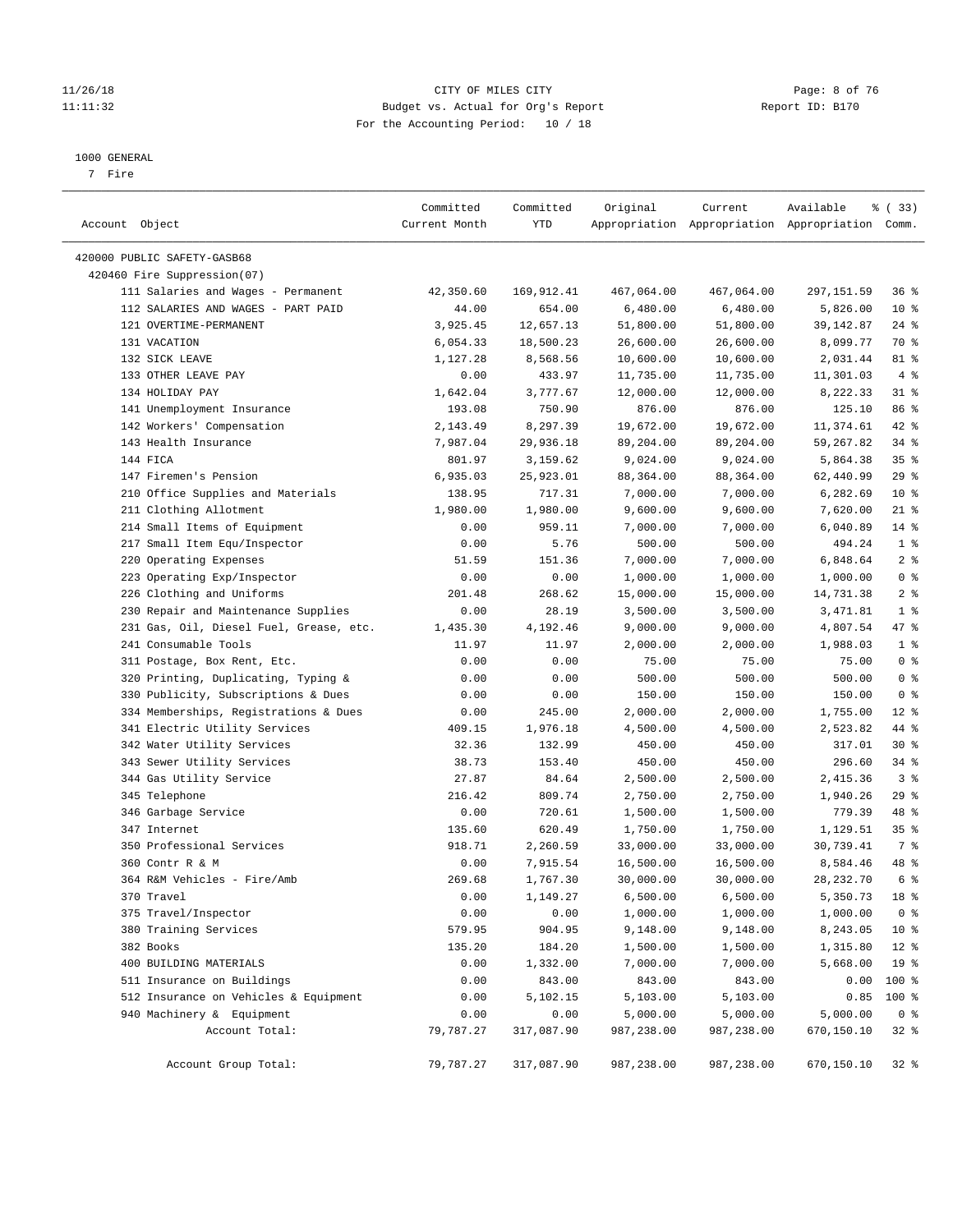#### 11/26/18 CITY OF MILES CITY Page: 9 of 76 11:11:32 Budget vs. Actual for Org's Report Report ID: B170 For the Accounting Period: 10 / 18

#### 1000 GENERAL

7 Fire

| Object<br>Account                                         | Committed<br>Current Month | Committed<br>YTD | Original<br>Appropriation | Current<br>Appropriation | Available<br>Appropriation | % (33)<br>Comm. |
|-----------------------------------------------------------|----------------------------|------------------|---------------------------|--------------------------|----------------------------|-----------------|
| 490000 DEBT SERVICE<br>490500 Other Debt Service Payments |                            |                  |                           |                          |                            |                 |
| 654 Training Center- Principal                            | 0.00                       | 0.00             | 3,395.00                  | 3,395.00                 | 3,395.00                   | 0 <sup>8</sup>  |
| 655 Training Center- Interest                             | 0.00                       | 0.00             | 8,711.00                  | 8,711.00                 | 8,711.00                   | 0 <sup>8</sup>  |
| Account Total:                                            | 0.00                       | 0.00             | 12,106.00                 | 12,106.00                | 12,106.00                  | 0 <sup>8</sup>  |
| Account Group Total:                                      | 0.00                       | 0.00             | 12,106.00                 | 12,106.00                | 12,106.00                  | 0 <sup>8</sup>  |
| Organization Total:                                       | 79,787.27                  | 317,087.90       | 999, 344, 00              | 999, 344, 00             | 682,256.10                 | 328             |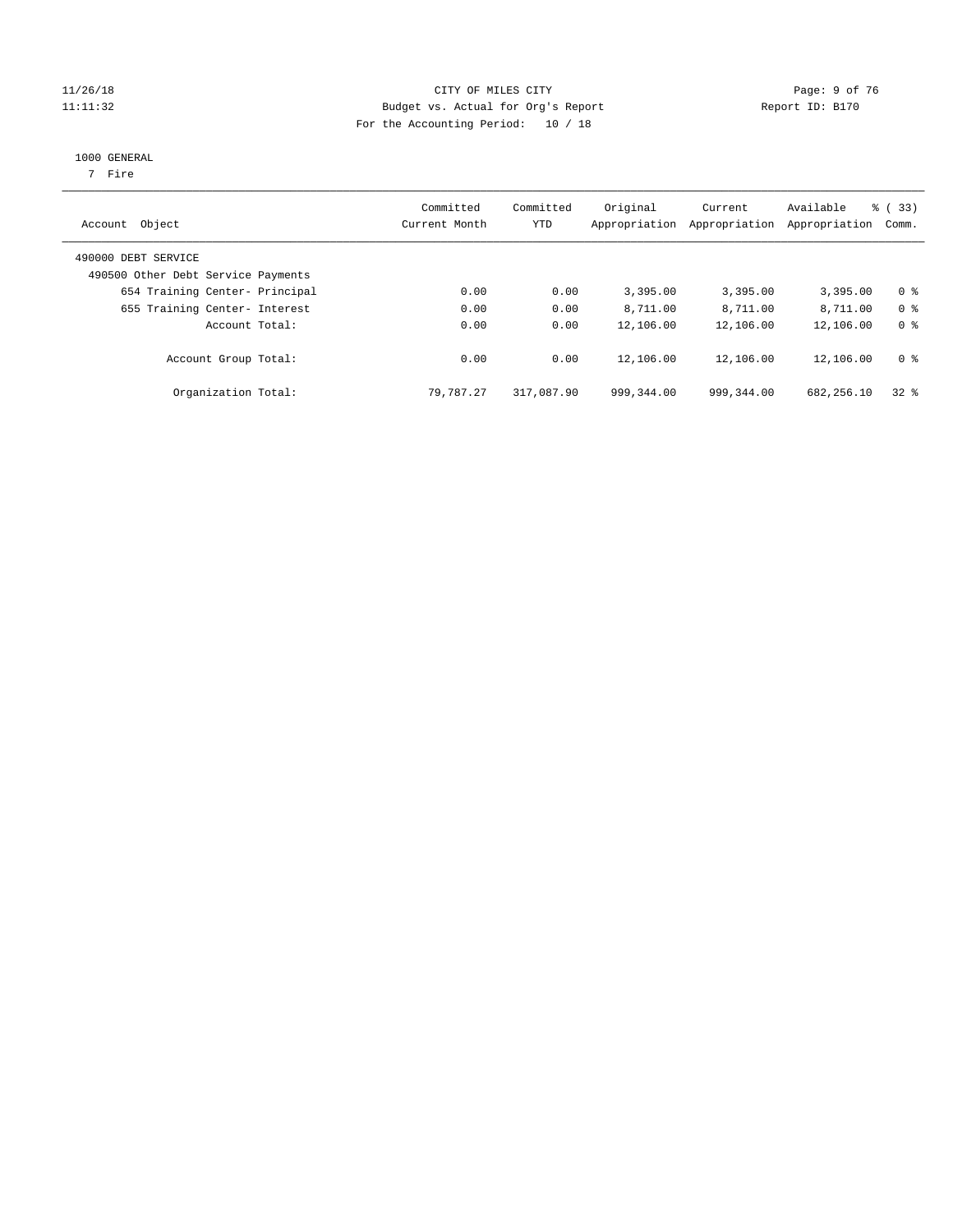#### 11/26/18 Page: 10 of 76 CITY OF MILES CITY CHANGES CONTROL PAGE: 10 of 76 11:11:32 Budget vs. Actual for Org's Report Report ID: B170 For the Accounting Period: 10 / 18

#### 1000 GENERAL

8 City Hall Maintenance

|                                     | Committed     | Committed | Original  | Current                                   | Available  | % (33)         |
|-------------------------------------|---------------|-----------|-----------|-------------------------------------------|------------|----------------|
| Account Object                      | Current Month | YTD       |           | Appropriation Appropriation Appropriation |            | Comm.          |
| 410000 GENERAL GOVERNMENTGASB68     |               |           |           |                                           |            |                |
| 411230 City Hall                    |               |           |           |                                           |            |                |
| 214 Small Items of Equipment        | 0.00          | 0.00      | 400.00    | 400.00                                    | 400.00     | 0 <sup>8</sup> |
| 220 Operating Expenses              | 494.50        | 1,199.64  | 3,000.00  | 3,000.00                                  | 1,800.36   | 40 %           |
| 230 Repair and Maintenance Supplies | 0.00          | 0.00      | 2,000.00  | 2,000.00                                  | 2,000.00   | 0 <sup>8</sup> |
| 341 Electric Utility Services       | 382.85        | 2,321.95  | 6,000.00  | 6,000.00                                  | 3,678.05   | 39 %           |
| 342 Water Utility Services          | 56.77         | 224.90    | 750.00    | 750.00                                    | 525.10     | $30*$          |
| 343 Sewer Utility Services          | 67.95         | 269.14    | 370.00    | 370.00                                    | 100.86     | 73.8           |
| 344 Gas Utility Service             | 130.37        | 238.35    | 3,750.00  | 3,750.00                                  | 3,511.65   | 6 %            |
| 346 Garbage Service                 | 0.00          | 47.41     | 250.00    | 250.00                                    | 202.59     | $19*$          |
| 360 Contr R & M                     | 2,106.00      | 3,906.00  | 15,900.00 | 15,900.00                                 | 11,994.00  | $25$ %         |
| 511 Insurance on Buildings          | 0.00          | 1,564.78  | 1,565.00  | 1,565.00                                  | 0.22       | $100$ %        |
| Account Total:                      | 3,238.44      | 9,772.17  | 33,985.00 | 33,985.00                                 | 24, 212.83 | $29$ $%$       |
|                                     |               |           |           |                                           |            |                |
| Account Group Total:                | 3,238.44      | 9,772.17  | 33,985.00 | 33,985.00                                 | 24, 212.83 | $29*$          |
|                                     |               |           |           |                                           |            |                |
| Organization Total:                 | 3,238.44      | 9.772.17  | 33,985.00 | 33,985.00                                 | 24, 212.83 | $29*$          |
|                                     |               |           |           |                                           |            |                |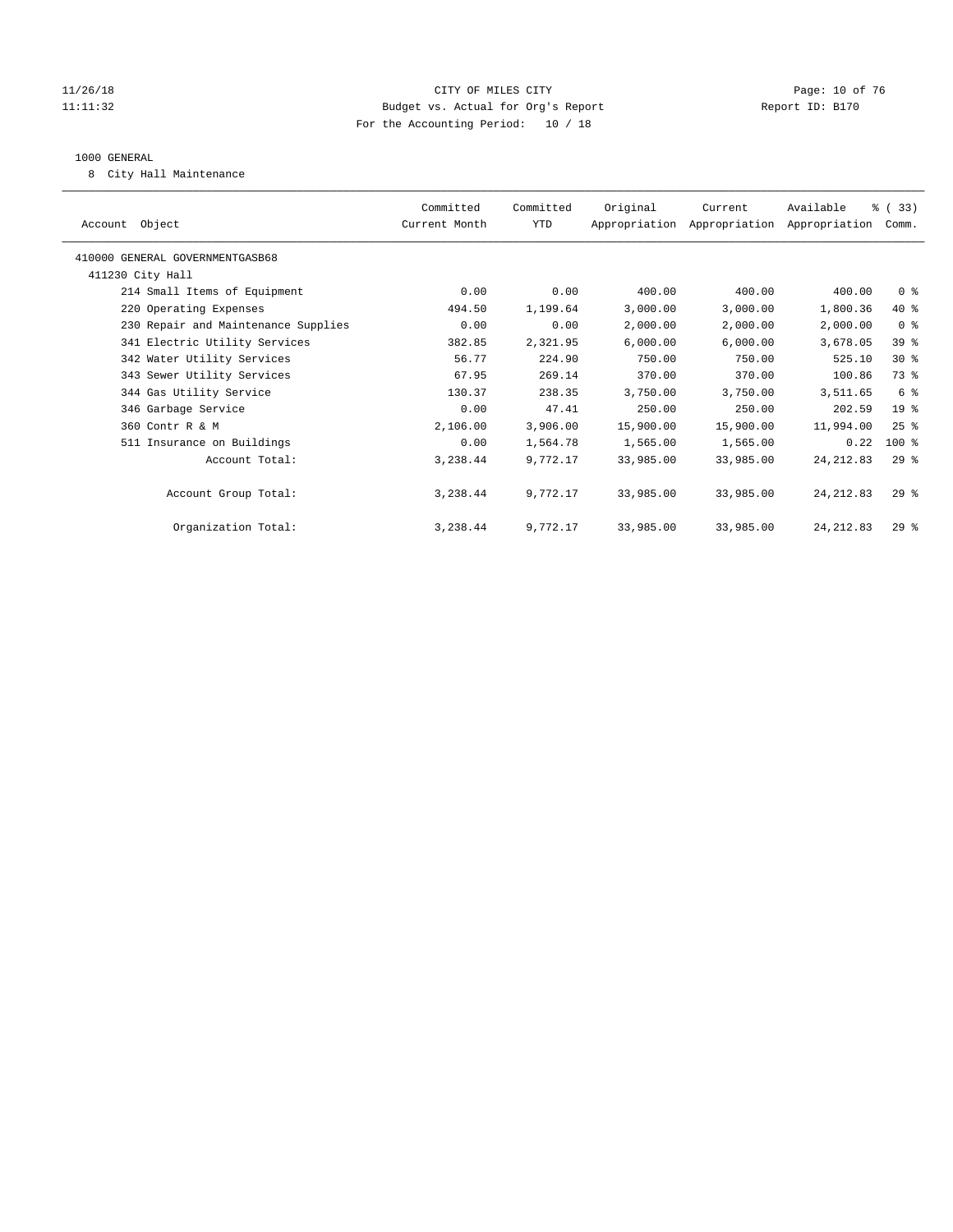#### 11/26/18 Page: 11 of 76 CITY OF MILES CITY CHANGES CONTROLLED ASSESSMENT PAGE: 11 OF 76 11:11:32 Budget vs. Actual for Org's Report Changer Report ID: B170 For the Accounting Period: 10 / 18

## 1000 GENERAL

9 Treasurer

| Account Object                                               | Committed<br>Current Month | Committed<br><b>YTD</b> | Original   | Current<br>Appropriation Appropriation | Available<br>Appropriation | % (33)<br>Comm. |
|--------------------------------------------------------------|----------------------------|-------------------------|------------|----------------------------------------|----------------------------|-----------------|
| 410000 GENERAL GOVERNMENTGASB68<br>410540 City Treasurer(09) |                            |                         |            |                                        |                            |                 |
| 111 Salaries and Wages - Permanent                           | 1,833.34                   | 7,333.36                | 22,001.00  | 22,001.00                              | 14,667.64                  | 33 <sup>8</sup> |
|                                                              |                            |                         |            |                                        |                            |                 |
| 142 Workers' Compensation                                    | 7.80                       | 31.20                   | 94.00      | 94.00                                  | 62.80                      | 33 <sup>8</sup> |
| 144 FICA                                                     | 140.24                     | 560.96                  | 1,683.00   | 1,683.00                               | 1,122.04                   | 33 <sup>8</sup> |
| 145 PERS                                                     | 157.12                     | 628.48                  | 1,864.00   | 1,864.00                               | 1,235.52                   | $34$ $%$        |
| 345 Telephone                                                | 0.88                       | 5.74                    | 50.00      | 50.00                                  | 44.26                      | $11$ %          |
| 350 Professional Services                                    | 83.00                      | 83.00                   | 550.00     | 550.00                                 | 467.00                     | 15 <sup>°</sup> |
| 360 Contr R & M                                              | 75.05                      | 339.76                  | 1,000.00   | 1,000.00                               | 660.24                     | $34$ $%$        |
| Account Total:                                               | 2,297.43                   | 8,982.50                | 27, 242.00 | 27,242.00                              | 18,259.50                  | 33 <sup>8</sup> |
| Account Group Total:                                         | 2,297.43                   | 8,982.50                | 27,242.00  | 27,242.00                              | 18,259.50                  | 338             |
| Organization Total:                                          | 2,297.43                   | 8,982.50                | 27,242.00  | 27,242.00                              | 18,259.50                  | 338             |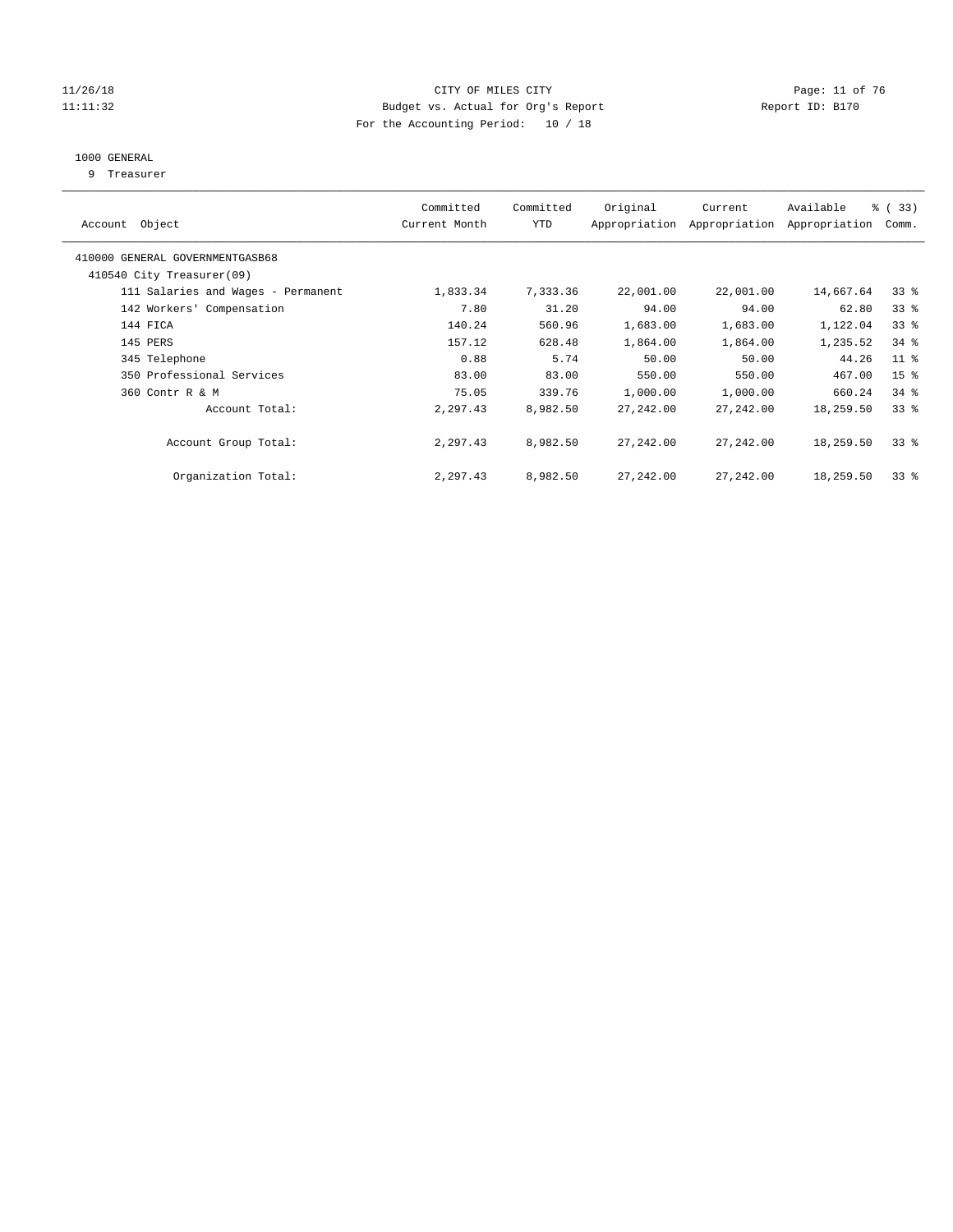#### 11/26/18 Page: 12 of 76 CITY OF MILES CITY CHANGES CONTROL PAGE: 12 of 76 11:11:32 Budget vs. Actual for Org's Report Report ID: B170 For the Accounting Period: 10 / 18

#### 1000 GENERAL

11 Historic Preservation

| Account Object                                                          | Committed<br>Current Month | Committed<br>YTD | Original<br>Appropriation | Current<br>Appropriation | Available<br>Appropriation | % (33)<br>Comm. |
|-------------------------------------------------------------------------|----------------------------|------------------|---------------------------|--------------------------|----------------------------|-----------------|
| 520000 OTHER FINANCING USES<br>521000 Interfund Operating Transfers Out |                            |                  |                           |                          |                            |                 |
| 820 Transfers to Other Funds                                            | 0.00                       | 0.00             | 2,200.00                  | 2,200,00                 | 2,200.00                   | 0 <sup>8</sup>  |
| Account Total:                                                          | 0.00                       | 0.00             | 2,200.00                  | 2,200,00                 | 2,200.00                   | 0 <sup>8</sup>  |
| Account Group Total:                                                    | 0.00                       | 0.00             | 2,200.00                  | 2,200,00                 | 2,200.00                   | 0 %             |
| Organization Total:                                                     | 0.00                       | 0.00             | 2,200.00                  | 2,200,00                 | 2,200.00                   | 0 %             |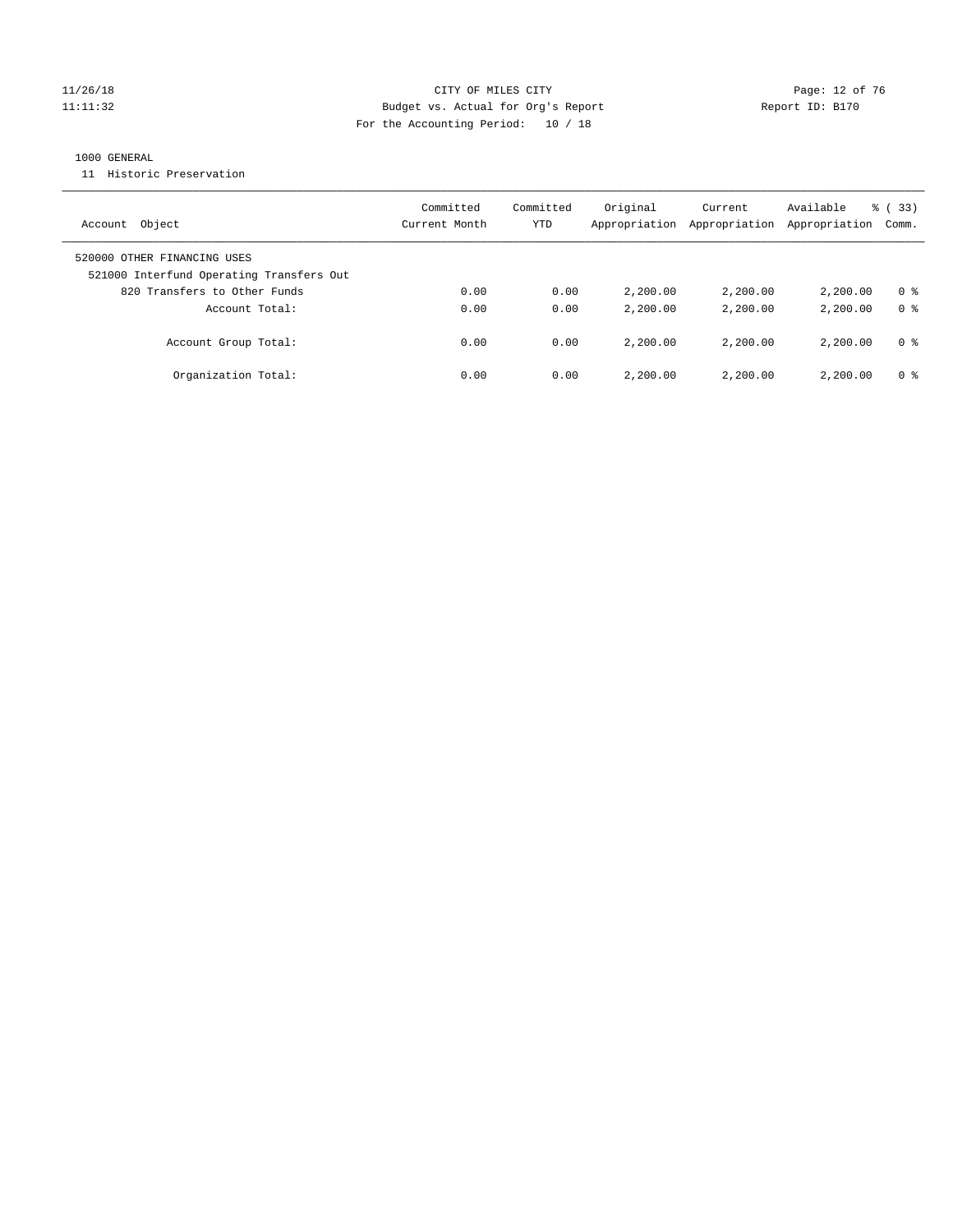#### 11/26/18 Page: 13 of 76 Page: 13 Of 76 Page: 13 Of 76 Page: 13 Of 76 Page: 13 Of 76 11:11:32 Budget vs. Actual for Org's Report Report ID: B170 For the Accounting Period: 10 / 18

————————————————————————————————————————————————————————————————————————————————————————————————————————————————————————————————————

#### 1000 GENERAL

13 Park

|                                                                     | Committed         | Committed            | Original               | Current                | Available                                       | 8 (33)                 |
|---------------------------------------------------------------------|-------------------|----------------------|------------------------|------------------------|-------------------------------------------------|------------------------|
| Account Object                                                      | Current Month     | <b>YTD</b>           |                        |                        | Appropriation Appropriation Appropriation Comm. |                        |
| 460000 CULTURE AND RECREATION-GASB68                                |                   |                      |                        |                        |                                                 |                        |
| 460432 Lion Shelter                                                 |                   |                      |                        |                        |                                                 |                        |
| 230 Repair and Maintenance Supplies                                 | 0.00              | 0.00                 | 500.00                 | 500.00                 | 500.00                                          | 0 <sup>8</sup>         |
| Account Total:                                                      | 0.00              | 0.00                 | 500.00                 | 500.00                 | 500.00                                          | 0 <sup>8</sup>         |
| 460433 Park Operations(13)                                          |                   |                      |                        |                        |                                                 |                        |
| 111 Salaries and Wages - Permanent                                  | 15,499.40         | 65,732.29            | 187,644.00             | 187,644.00             | 121,911.71                                      | $35$ $\frac{6}{3}$     |
| 121 OVERTIME-PERMANENT                                              | 190.53            | 5,788.52             | 9,300.00               | 9,300.00               | 3,511.48                                        | 62 %                   |
| 131 VACATION                                                        | 520.23            | 5,051.06             | 12,100.00              | 12,100.00              | 7,048.94                                        | $42$ %                 |
| 132 SICK LEAVE                                                      | 656.48            | 2,082.60             | 9,400.00               | 9,400.00               | 7,317.40                                        | $22$ %                 |
| 133 OTHER LEAVE PAY                                                 | 0.00              | 0.00                 | 746.00                 | 746.00                 | 746.00                                          | 0 <sup>8</sup>         |
| 134 HOLIDAY PAY                                                     | 167.76            | 3,652.48             | 5,500.00               | 5,500.00               | 1,847.52                                        | 66 %                   |
| 141 Unemployment Insurance                                          | 59.61             | 291.37               | 339.00                 | 339.00                 | 47.63                                           | 86 %                   |
| 142 Workers' Compensation                                           | 968.01            | 4,555.89             | 12,095.00              | 12,095.00              | 7,539.11                                        | 38 <sup>8</sup>        |
| 143 Health Insurance                                                | 3,099.35          | 12,397.32            | 37,192.00              | 37,192.00              | 24,794.68                                       | $33$ $%$               |
| 144 FICA                                                            | 1,250.12          | 6,155.55             | 17,265.00              | 17,265.00              | 11,109.45                                       | 36%                    |
| 145 PERS                                                            | 1,459.85          | 6,772.31             | 18,629.00              | 18,629.00              | 11,856.69                                       | 36%                    |
| 196 CLOTHING ALLOTMENT                                              | 0.00              | 928.50               | 800.00                 | 800.00                 | $-128.50$                                       | $116$ %                |
| 210 Office Supplies and Materials                                   | 0.00              | 38.49                | 350.00                 | 350.00                 | 311.51                                          | $11$ %                 |
| 214 Small Items of Equipment                                        | 0.00              | 1,606.57             | 3,000.00               | 3,000.00               | 1,393.43                                        | 54 %                   |
| 220 Operating Expenses                                              | 41.00             | 813.20               | 2,500.00               | 2,500.00               | 1,686.80                                        | 33%                    |
| 222 Chemicals, Lab & Med Supplies                                   | 268.50            | 1,798.49             | 4,000.00               | 4,000.00               | 2,201.51                                        | 45 %                   |
| 226 Clothing and Uniforms                                           | 0.00              | 314.97               | 500.00                 | 500.00                 | 185.03                                          | 63 %                   |
| 230 Repair and Maintenance Supplies                                 | 916.29            | 8,507.56             | 15,000.00              | 15,000.00              | 6,492.44                                        | 57%                    |
| 231 Gas, Oil, Diesel Fuel, Grease, etc.                             | 508.17            | 2,698.20             | 7,500.00               | 7,500.00               | 4,801.80                                        | 36%                    |
| 334 Memberships, Registrations & Dues                               | 0.00              | 119.00               | 500.00                 | 500.00                 | 381.00                                          | $24$ %                 |
| 341 Electric Utility Services                                       | 893.13            | 3,821.01             | 10,000.00              | 10,000.00              | 6,178.99                                        | 38 <sup>8</sup>        |
| 342 Water Utility Services                                          | 3,269.61          | 13,925.62            | 24,000.00              | 24,000.00              | 10,074.38                                       | 58 %                   |
| 343 Sewer Utility Services                                          | 282.67            | 1,128.94             | 1,500.00               | 1,500.00               | 371.06                                          | 75 %                   |
| 344 Gas Utility Service                                             | 144.42            | 281.07               | 3,715.00               | 3,715.00               | 3,433.93                                        | 8 %                    |
| 345 Telephone                                                       | 36.94             | 149.98               | 500.00                 | 500.00                 | 350.02                                          | $30*$                  |
| 346 Garbage Service                                                 | 0.00              | 237.06               | 900.00                 | 900.00                 | 662.94                                          | $26$ %                 |
| 347 Internet                                                        | 37.60             | 150.40               | 450.00                 | 450.00                 | 299.60                                          | $33$ $%$               |
| 350 Professional Services                                           | 0.00              | 1,495.63             | 17,500.00              | 17,500.00              | 16,004.37                                       | 9 <sup>°</sup>         |
| 360 Contr R & M                                                     | 0.00              | 205.00               | 10,000.00              | 10,000.00              | 9,795.00                                        | 2 <sup>8</sup>         |
| 363 R&M Vehicles/Equip/Labor-PW                                     | 0.00              | 7,892.46             | 10,000.00              | 10,000.00              | 2,107.54                                        | 79 %                   |
| 370 Travel                                                          | 137.00            | 137.00               | 300.00                 | 300.00                 |                                                 | 46 %                   |
| 380 Training Services                                               | 50.00             | 125.00               | 600.00                 | 600.00                 | 163.00<br>475.00                                | $21$ %                 |
|                                                                     | 0.00              |                      | 1,893.00               | 1,893.00               |                                                 | $0.60$ 100 %           |
| 511 Insurance on Buildings<br>512 Insurance on Vehicles & Equipment |                   | 1,892.40             |                        |                        |                                                 |                        |
| Account Total:                                                      | 0.00<br>30,456.67 | 925.82<br>161,671.76 | 1,028.00<br>426,746.00 | 1,028.00<br>426,746.00 | 102.18<br>265,074.24                            | 90%<br>38 <sup>8</sup> |
| 460436 Denton Complex Upgrades                                      |                   |                      |                        |                        |                                                 |                        |
| 940 Machinery & Equipment                                           | 1,273.55          | 1,273.55             | 0.00                   | 0.00                   | $-1, 273.55$ *** %                              |                        |
| Account Total:                                                      | 1,273.55          | 1,273.55             | 0.00                   | 0.00                   | $-1, 273.55$ *** %                              |                        |
| 460439 Riverside Park Tennis Court Project                          |                   |                      |                        |                        |                                                 |                        |
| 230 Repair and Maintenance Supplies                                 | 0.00              | 0.00                 | 200.00                 | 200.00                 | 200.00                                          | $0$ %                  |
| Account Total:                                                      | 0.00              | 0.00                 | 200.00                 | 200.00                 | 200.00                                          | 0 <sup>8</sup>         |
|                                                                     |                   |                      |                        |                        |                                                 |                        |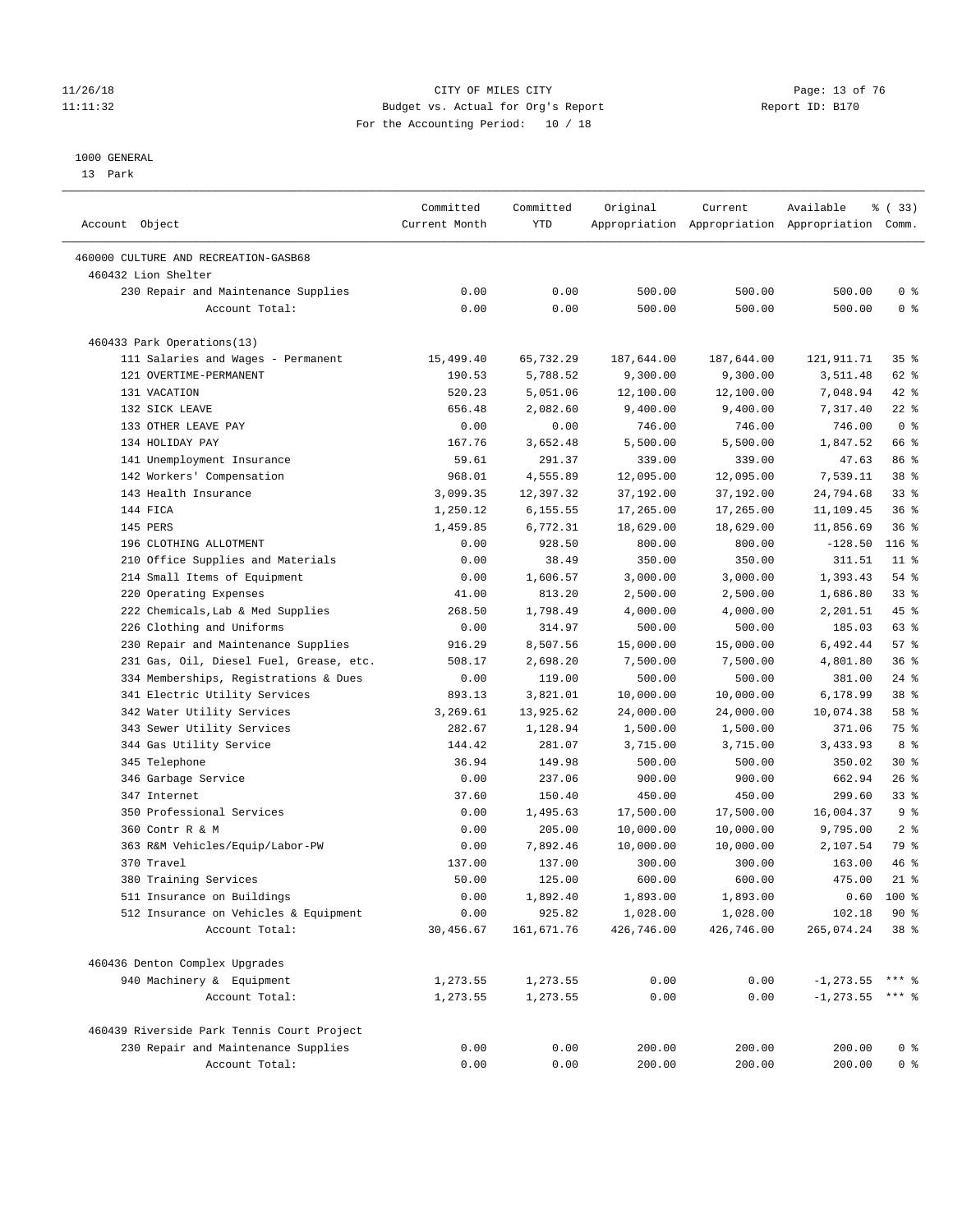#### 11/26/18 Page: 14 of 76 Page: 14 Of 76 Page: 14 Of 76 Page: 14 Of 76 Page: 14 Of 76 Page: 14 Of 76 Page: 14 Of 76 Page: 14 Of 76 Page: 14 Of 76 Page: 14 Of 76 Page: 14 Of 76 Page: 14 Of 76 Page: 14 Of 76 Page: 14 Of 76 Pag 11:11:32 Budget vs. Actual for Org's Report Report ID: B170 For the Accounting Period: 10 / 18

#### 1000 GENERAL

13 Park

| Account Object       | Committed<br>Current Month | Committed<br>YTD | Original   | Current    | Available<br>Appropriation Appropriation Appropriation Comm. | $\frac{6}{6}$ (33) |
|----------------------|----------------------------|------------------|------------|------------|--------------------------------------------------------------|--------------------|
| Account Group Total: | 31,730.22                  | 162,945.31       | 427,446.00 | 427,446.00 | 264,500.69                                                   | 38 දි              |
| Organization Total:  | 31,730.22                  | 162,945.31       | 427,446.00 | 427,446.00 | 264,500.69                                                   | 38 %               |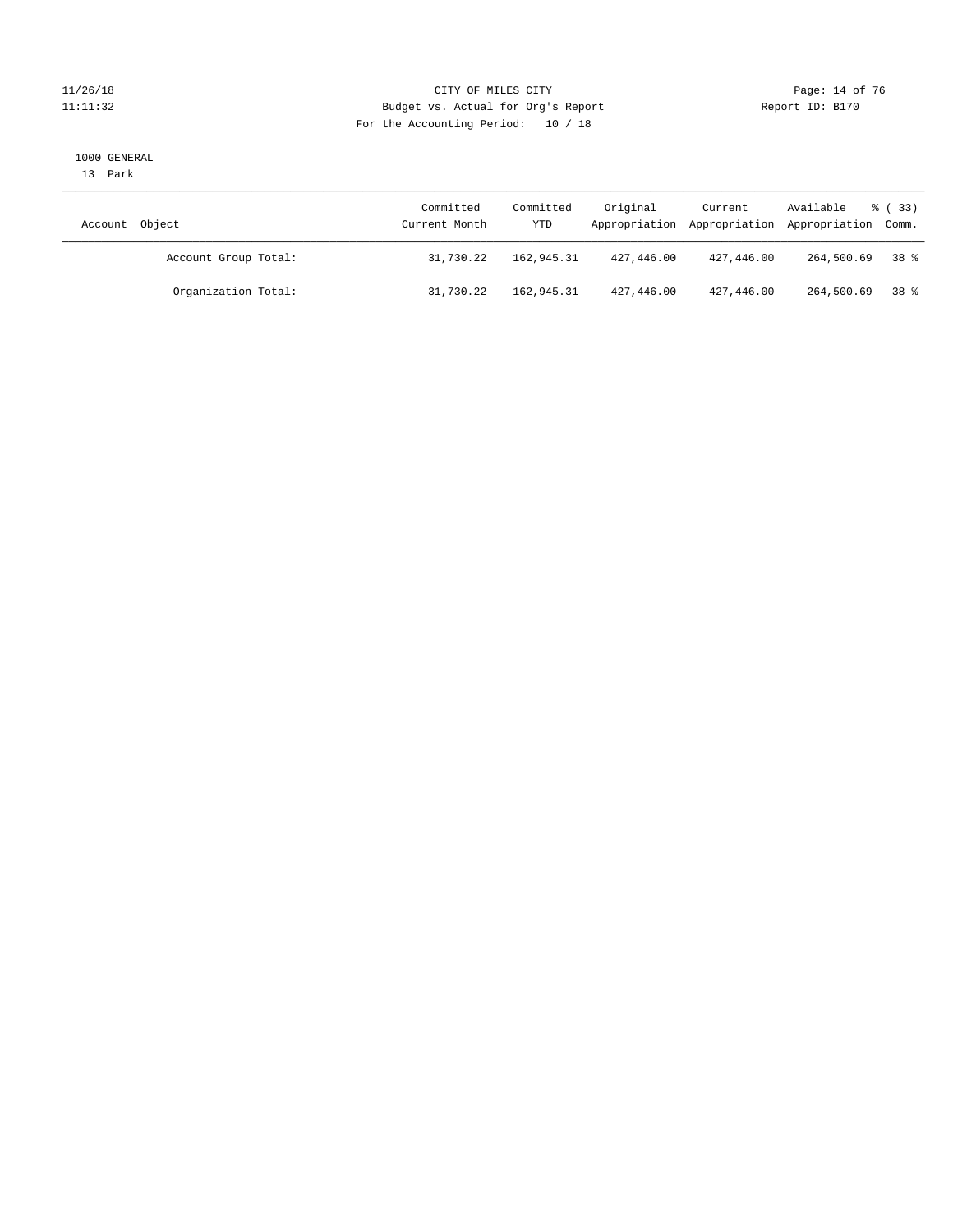#### 11/26/18 Page: 15 of 76 Page: 15 of 76 Page: 15 of 76 Page: 15 of 76 Page: 15 of 76 11:11:32 Budget vs. Actual for Org's Report Report ID: B170 For the Accounting Period: 10 / 18

## 1000 GENERAL

14 Swim Pool

| Account Object                       | Committed<br>Current Month | Committed<br><b>YTD</b> | Original  | Current<br>Appropriation Appropriation Appropriation Comm. | Available | % (33)         |
|--------------------------------------|----------------------------|-------------------------|-----------|------------------------------------------------------------|-----------|----------------|
| 460000 CULTURE AND RECREATION-GASB68 |                            |                         |           |                                                            |           |                |
| 460445 Swimming Pool                 |                            |                         |           |                                                            |           |                |
| 111 Salaries and Wages - Permanent   | 0.00                       | 35,527.08               | 54,174.00 | 54, 174.00                                                 | 18,646.92 | 66 %           |
| 141 Unemployment Insurance           | 0.00                       | 124.40                  | 81.00     | 81.00                                                      | $-43.40$  | $154$ %        |
| 142 Workers' Compensation            | 0.00                       | 2,036.50                | 3,105.00  | 3,105.00                                                   | 1,068.50  | 66 %           |
| 144 FICA                             | 0.00                       | 2,717.91                | 4,146.00  | 4,146.00                                                   | 1,428.09  | 66 %           |
| 145 PERS                             | 0.00                       | 848.34                  | 1,055.00  | 1,055.00                                                   | 206.66    | $80*$          |
| 214 Small Items of Equipment         | 0.00                       | 197.54                  | 300.00    | 300.00                                                     | 102.46    | 66 %           |
| 220 Operating Expenses               | 0.00                       | 305.30                  | 1,000.00  | 1,000.00                                                   | 694.70    | 31.8           |
| 222 Chemicals, Lab & Med Supplies    | 0.00                       | 1,813.78                | 3,500.00  | 3,500.00                                                   | 1,686.22  | $52$ $%$       |
| 226 Clothing and Uniforms            | 0.00                       | 474.00                  | 500.00    | 500.00                                                     | 26.00     | 95%            |
| 230 Repair and Maintenance Supplies  | 0.00                       | 11.99                   | 400.00    | 400.00                                                     | 388.01    | 3 <sup>8</sup> |
| 341 Electric Utility Services        | 95.08                      | 793.00                  | 1,375.00  | 1,375.00                                                   | 582.00    | 58 %           |
| 342 Water Utility Services           | 39.18                      | 300.02                  | 300.00    | 300.00                                                     | $-0.02$   | $100*$         |
| 343 Sewer Utility Services           | 44.59                      | 176.62                  | 150.00    | 150.00                                                     | $-26.62$  | 118 %          |
| 345 Telephone                        | 0.00                       | 107.52                  | 200.00    | 200.00                                                     | 92.48     | 54%            |
| 350 Professional Services            | 0.00                       | 0.00                    | 250.00    | 250.00                                                     | 250.00    | 0 <sup>8</sup> |
| 360 Contr R & M                      | 0.00                       | 0.00                    | 200.00    | 200.00                                                     | 200.00    | 0 <sup>8</sup> |
| 363 R&M Vehicles/Equip/Labor-PW      | 0.00                       | 0.00                    | 700.00    | 700.00                                                     | 700.00    | 0 <sup>8</sup> |
| 380 Training Services                | 0.00                       | 36.00                   | 500.00    | 500.00                                                     | 464.00    | 7 <sup>°</sup> |
| 540 Special Assessments              | 0.00                       | 0.00                    | 700.00    | 700.00                                                     | 700.00    | 0 <sup>8</sup> |
| Account Total:                       | 178.85                     | 45,470.00               | 72,636.00 | 72,636.00                                                  | 27,166.00 | 63%            |
| Account Group Total:                 | 178.85                     | 45,470.00               | 72,636.00 | 72,636.00                                                  | 27,166.00 | $63$ $%$       |
| Organization Total:                  | 178.85                     | 45,470.00               | 72,636.00 | 72,636.00                                                  | 27,166.00 | 63 %           |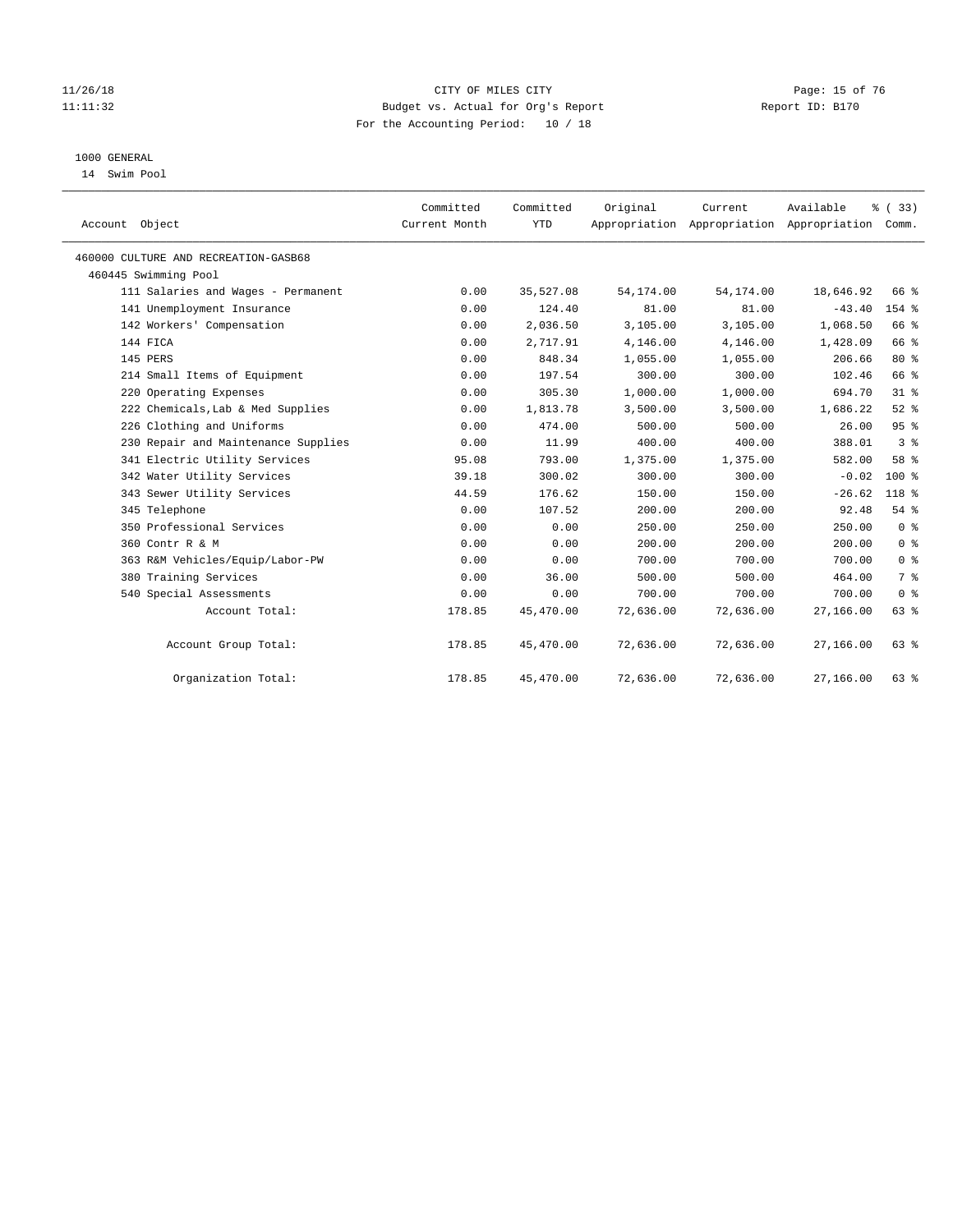#### 11/26/18 Page: 16 of 76 Page: 16 of 76 Page: 16 of 76 Page: 16 of 76 Page: 16 Of 76 Page: 16 Of 76 Page: 16 Of  $\sigma$ 11:11:32 Budget vs. Actual for Org's Report Report ID: B170 For the Accounting Period: 10 / 18

# 1000 GENERAL

16 Library

| Object<br>Account                                                       | Committed<br>Current Month | Committed<br>YTD | Original<br>Appropriation | Current<br>Appropriation | Available<br>Appropriation | % (33)<br>Comm. |
|-------------------------------------------------------------------------|----------------------------|------------------|---------------------------|--------------------------|----------------------------|-----------------|
| 520000 OTHER FINANCING USES<br>521000 Interfund Operating Transfers Out |                            |                  |                           |                          |                            |                 |
| 820 Transfers to Other Funds                                            | 25, 116.25                 | 100,465.00       | 301,395.00                | 301,395.00               | 200,930.00                 | 338             |
| Account Total:                                                          | 25, 116. 25                | 100,465.00       | 301,395.00                | 301,395.00               | 200,930.00                 | 338             |
| Account Group Total:                                                    | 25, 116, 25                | 100,465.00       | 301,395.00                | 301,395.00               | 200,930.00                 | 338             |
| Organization Total:                                                     | 25, 116, 25                | 100,465.00       | 301,395.00                | 301,395.00               | 200,930.00                 | 338             |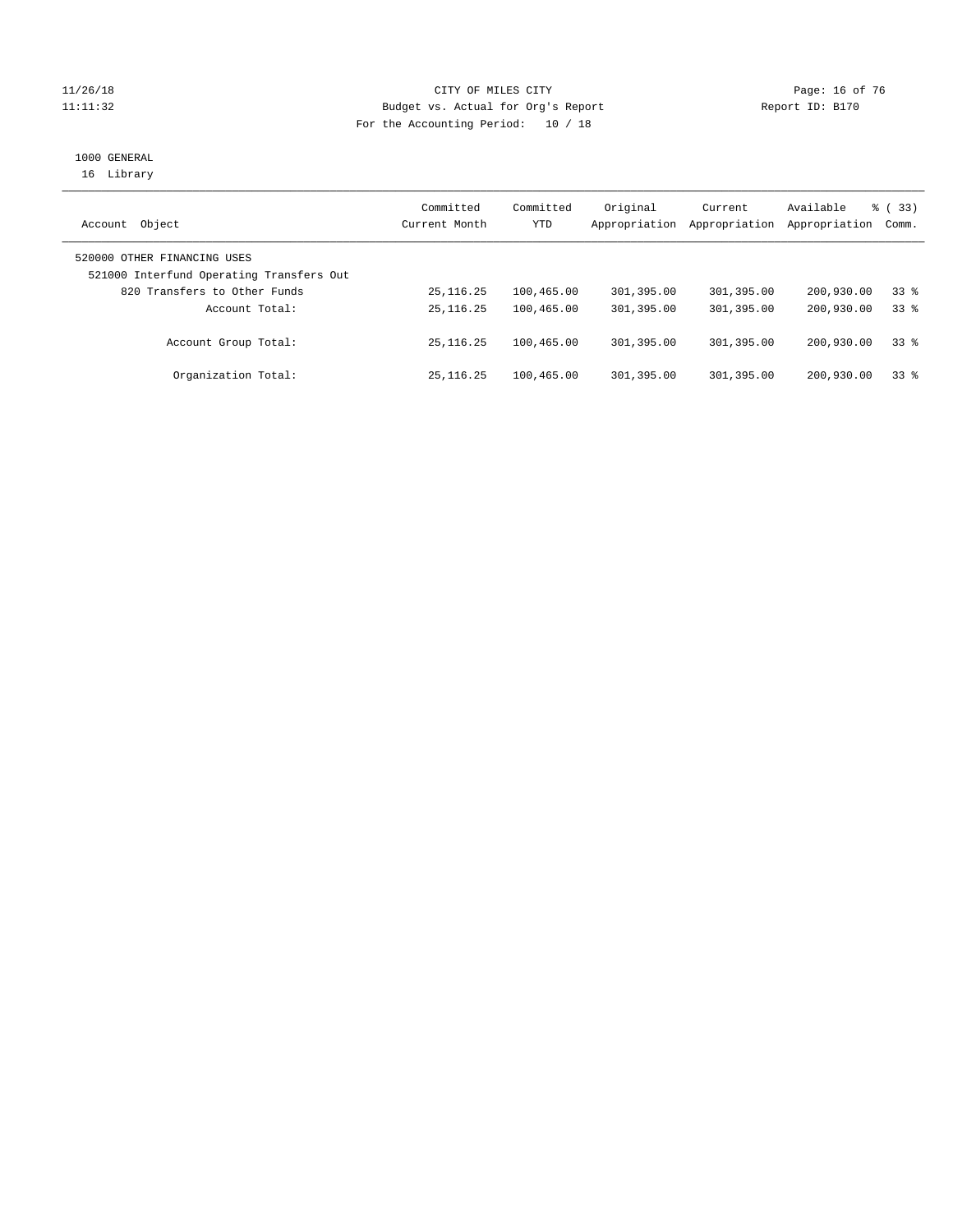#### 11/26/18 Page: 17 of 76 CITY OF MILES CITY CHANGES AND RANGES AND RESPONSIVE PAGE: 17 OF 76 11:11:32 Budget vs. Actual for Org's Report Report ID: B170 For the Accounting Period: 10 / 18

#### 1000 GENERAL

21 Animal Control

| Account Object                           | Committed<br>Current Month | Committed<br><b>YTD</b> | Original  | Current   | Available<br>Appropriation Appropriation Appropriation Comm. | % ( 33 )         |  |
|------------------------------------------|----------------------------|-------------------------|-----------|-----------|--------------------------------------------------------------|------------------|--|
| 440000 PUBLIC HEALTH-GASB68              |                            |                         |           |           |                                                              |                  |  |
| 440600 Animal Control Services(21)       |                            |                         |           |           |                                                              |                  |  |
| 111 Salaries and Wages - Permanent       | 3,697.36                   | 13,496.04               | 42,430.00 | 42,430.00 | 28,933.96                                                    | $32$ $%$         |  |
| 121 OVERTIME-PERMANENT                   | 0.00                       | 241.56                  | 500.00    | 500.00    | 258.44                                                       | 48 %             |  |
| 131 VACATION                             | 0.00                       | 20.13                   | 1,500.00  | 1,500.00  | 1,479.87                                                     | 1 <sup>8</sup>   |  |
| 132 SICK LEAVE                           | 0.00                       | 0.00                    | 700.00    | 700.00    | 700.00                                                       | 0 <sup>8</sup>   |  |
| 133 OTHER LEAVE PAY                      | 0.00                       | 1,187.67                | 500.00    | 500.00    | $-687.67$                                                    | $238$ %          |  |
| 134 HOLIDAY PAY                          | 52.13                      | 161.99                  | 300.00    | 300.00    | 138.01                                                       | $54$ %           |  |
| 141 Unemployment Insurance               | 13.12                      | 54.14                   | 69.00     | 69.00     | 14.86                                                        | 78 %             |  |
| 142 Workers' Compensation                | 186.83                     | 768.74                  | 2,633.00  | 2,633.00  | 1,864.26                                                     | 29%              |  |
| 143 Health Insurance                     | 739.70                     | 2,958.80                | 8,877.00  | 8,877.00  | 5,918.20                                                     | $33$ $%$         |  |
| 144 FICA                                 | 286.85                     | 1,183.27                | 3,514.00  | 3,514.00  | 2,330.73                                                     | $34$ $%$         |  |
| 145 PERS                                 | 303.62                     | 1,230.02                | 3,422.00  | 3,422.00  | 2,191.98                                                     | 36%              |  |
| 196 CLOTHING ALLOTMENT                   | 0.00                       | 360.00                  | 720.00    | 720.00    | 360.00                                                       | 50%              |  |
| 210 Office Supplies and Materials        | 0.00                       | 0.00                    | 150.00    | 150.00    | 150.00                                                       | 0 <sup>8</sup>   |  |
| 214 Small Items of Equipment             | 0.00                       | 0.00                    | 400.00    | 400.00    | 400.00                                                       | 0 <sup>8</sup>   |  |
| 220 Operating Expenses                   | 762.01                     | 767.31                  | 1,200.00  | 1,200.00  | 432.69                                                       | 64 %             |  |
| 230 Repair and Maintenance Supplies      | 0.00                       | 0.00                    | 250.00    | 250.00    | 250.00                                                       | 0 <sup>8</sup>   |  |
| 231 Gas, Oil, Diesel Fuel, Grease, etc.  | 87.23                      | 497.18                  | 1,400.00  | 1,400.00  | 902.82                                                       | 36%              |  |
| 311 Postage, Box Rent, Etc.              | 3.50                       | 20.64                   | 20.00     | 20.00     | $-0.64$                                                      | 103 <sub>8</sub> |  |
| 320 Printing, Duplicating, Typing &      | 0.00                       | 0.00                    | 25.00     | 25.00     | 25.00                                                        | 0 <sup>8</sup>   |  |
| 330 Publicity, Subscriptions & Dues      | 0.00                       | 0.00                    | 25.00     | 25.00     | 25.00                                                        | 0 <sup>8</sup>   |  |
| 341 Electric Utility Services            | 49.54                      | 266.81                  | 529.00    | 529.00    | 262.19                                                       | 50%              |  |
| 342 Water Utility Services               | 23.02                      | 91.22                   | 350.00    | 350.00    | 258.78                                                       | $26$ %           |  |
| 343 Sewer Utility Services               | 27.07                      | 107.22                  | 150.00    | 150.00    | 42.78                                                        | 71 %             |  |
| 344 Gas Utility Service                  | 24.14                      | 88.66                   | 635.00    | 635.00    | 546.34                                                       | $14*$            |  |
| 345 Telephone                            | 40.09                      | 160.36                  | 500.00    | 500.00    | 339.64                                                       | 32%              |  |
| 347 Internet                             | 0.00                       | 0.00                    | 560.00    | 560.00    | 560.00                                                       | 0 <sup>8</sup>   |  |
| 350 Professional Services                | 340.88                     | 917.29                  | 3,000.00  | 3,000.00  | 2,082.71                                                     | $31$ %           |  |
| 366 R&M Vehicles - Police/Animal Control | 0.00                       | 0.00                    | 100.00    | 100.00    | 100.00                                                       | 0 <sup>8</sup>   |  |
| 370 Travel                               | 0.00                       | 0.00                    | 200.00    | 200.00    | 200.00                                                       | 0 <sup>8</sup>   |  |
| 380 Training Services                    | 0.00                       | 0.00                    | 100.00    | 100.00    | 100.00                                                       | 0 <sup>8</sup>   |  |
| 511 Insurance on Buildings               | 0.00                       | 63.61                   | 64.00     | 64.00     | 0.39                                                         | 99 %             |  |
| Account Total:                           | 6,637.09                   | 24,642.66               | 74,823.00 | 74,823.00 | 50,180.34                                                    | $33$ $%$         |  |
| Account Group Total:                     | 6,637.09                   | 24,642.66               | 74,823.00 | 74,823.00 | 50,180.34                                                    | 338              |  |
| Organization Total:                      | 6,637.09                   | 24,642.66               | 74,823.00 | 74,823.00 | 50,180.34                                                    | $33$ $%$         |  |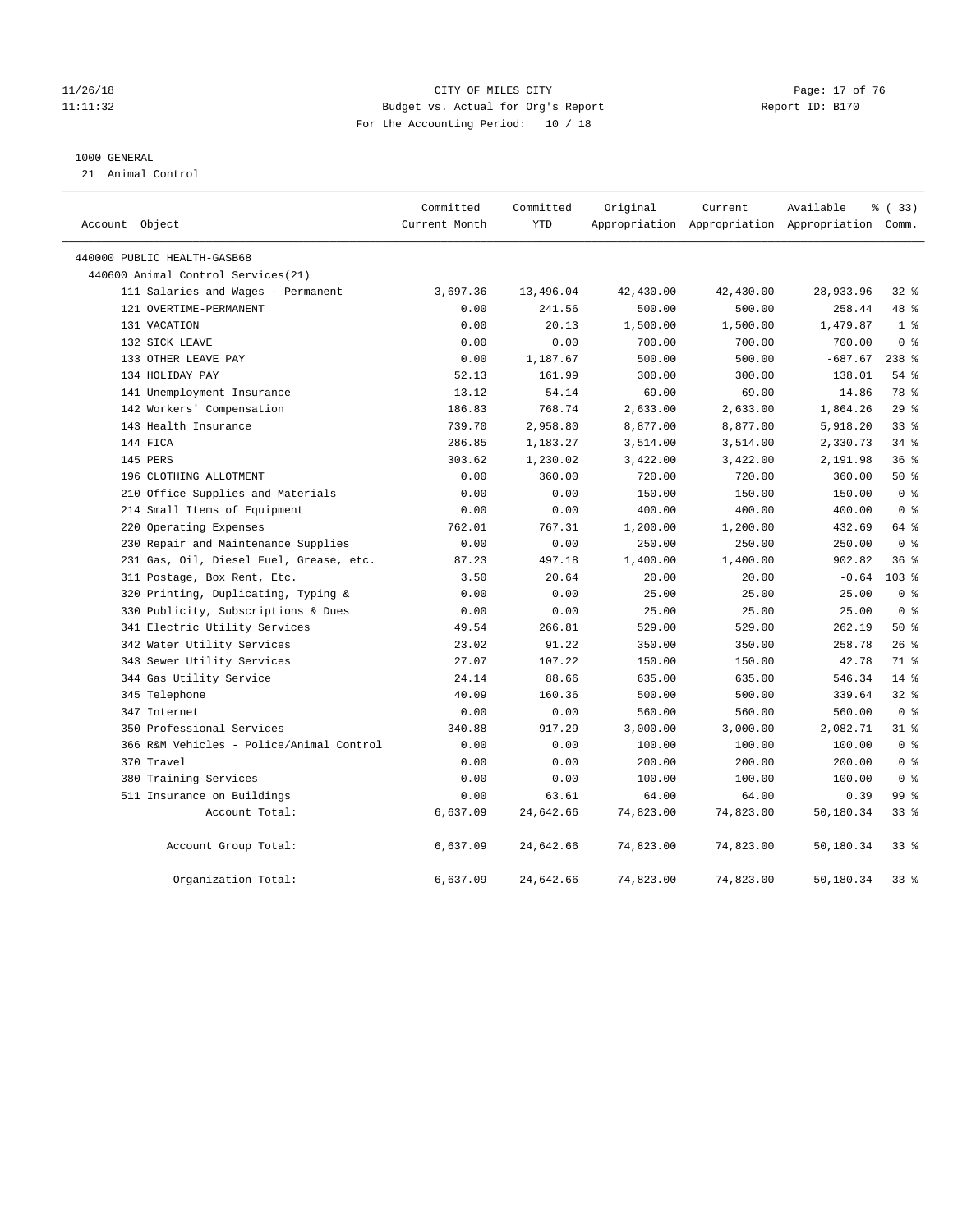#### 11/26/18 Page: 18 of 76 Page: 18 of 76 Page: 18 Of 76 Page: 18 Of 76 Page: 18 Of 76 Page: 18 Of 76 Page: 18 Of 76 Page: 18 Of 76 Page: 18 Of 76 Page: 18 Of 76 Page: 18 Of 76 Page: 18 Of 76 Page: 18 Of 76 Page: 18 Of 76 Pag 11:11:32 Budget vs. Actual for Org's Report Report ID: B170 For the Accounting Period: 10 / 18

#### 1000 GENERAL

36 Planning & Community Services

| Account Object                            | Committed<br>Current Month | Committed<br><b>YTD</b> | Original   | Current    | Available<br>Appropriation Appropriation Appropriation Comm. | % (33)           |
|-------------------------------------------|----------------------------|-------------------------|------------|------------|--------------------------------------------------------------|------------------|
| 410000 GENERAL GOVERNMENTGASB68           |                            |                         |            |            |                                                              |                  |
| 411020 Community Services & Planning      |                            |                         |            |            |                                                              |                  |
| 111 Salaries and Wages - Permanent        | 302.26                     | 9,829.53                | 40,816.00  | 40,816.00  | 30,986.47                                                    | $24$ %           |
| 121 OVERTIME-PERMANENT                    | 5.68                       | 22.72                   | 200.00     | 200.00     | 177.28                                                       | $11*$            |
| 131 VACATION                              | 30.20                      | 1,971.37                | 2,800.00   | 2,800.00   | 828.63                                                       | 70 %             |
| 132 SICK LEAVE                            | 0.00                       | 2,156.28                | 1,300.00   | 1,300.00   | $-856.28$                                                    | 166 <sup>8</sup> |
| 133 OTHER LEAVE PAY                       | 0.00                       | 1,502.11                | 2,363.00   | 2,363.00   | 860.89                                                       | 64 %             |
| 141 Unemployment Insurance                | 1.14                       | 54.73                   | 71.00      | 71.00      | 16.27                                                        | 77.8             |
| 142 Workers' Compensation                 | 4.21                       | 77.61                   | 234.00     | 234.00     | 156.39                                                       | 33 <sup>8</sup>  |
| 143 Health Insurance                      | 66.56                      | 1,744.90                | 9,675.00   | 9,675.00   | 7,930.10                                                     | 18 <sup>8</sup>  |
| 144 FICA                                  | 25.86                      | 1,196.80                | 3,632.00   | 3,632.00   | 2,435.20                                                     | 33 <sup>8</sup>  |
| 145 PERS                                  | 29.00                      | 1,326.81                | 4,021.00   | 4,021.00   | 2,694.19                                                     | 33 <sup>8</sup>  |
| 196 CLOTHING ALLOTMENT                    | 0.00                       | 163.50                  | 314.00     | 314.00     | 150.50                                                       | $52$ $%$         |
| 210 Office Supplies and Materials         | 10.27                      | 37.17                   | 800.00     | 800.00     | 762.83                                                       | 5 <sup>8</sup>   |
| 214 Small Items of Equipment              | 0.00                       | 69.99                   | 400.00     | 400.00     | 330.01                                                       | $17*$            |
| 220 Operating Expenses                    | 0.00                       | 120.65                  | 100.00     | 100.00     | $-20.65$                                                     | 121 %            |
| 311 Postage, Box Rent, Etc.               | 0.00                       | 18.31                   | 100.00     | 100.00     | 81.69                                                        | 18 %             |
| 320 Printing, Duplicating, Typing &       | 0.00                       | 0.00                    | 200.00     | 200.00     | 200.00                                                       | 0 <sup>8</sup>   |
| 327 Map Printing                          | 0.00                       | 0.00                    | 50.00      | 50.00      | 50.00                                                        | 0 <sup>8</sup>   |
| 330 Publicity, Subscriptions & Dues       | 0.00                       | 0.00                    | 300.00     | 300.00     | 300.00                                                       | 0 <sup>8</sup>   |
| 331 Publication of Formal & Legal Notices | 0.00                       | 239.50                  | 750.00     | 750.00     | 510.50                                                       | 328              |
| 334 Memberships, Registrations & Dues     | 0.00                       | 35.00                   | 100.00     | 100.00     | 65.00                                                        | 35%              |
| 345 Telephone                             | 73.81                      | 297.46                  | 900.00     | 900.00     | 602.54                                                       | 338              |
| 347 Internet                              | 0.00                       | 0.00                    | 150.00     | 150.00     | 150.00                                                       | 0 %              |
| 350 Professional Services                 | 83.00                      | 21,790.58               | 19,800.00  | 19,800.00  | $-1,990.58$                                                  | $110*$           |
| 360 Contr R & M                           | 1,015.05                   | 4,279.76                | 12,100.00  | 12,100.00  | 7,820.24                                                     | 35%              |
| 370 Travel                                | 0.00                       | 0.00                    | 2,000.00   | 2,000.00   | 2,000.00                                                     | 0 <sup>8</sup>   |
| 380 Training Services                     | $-194.88$                  | $-188.92$               | 1,000.00   | 1,000.00   | 1,188.92                                                     | $-19$ %          |
| 382 Books                                 | 0.00                       | 0.00                    | 150.00     | 150.00     | 150.00                                                       | 0 <sup>8</sup>   |
| Account Total:                            | 1,452.16                   | 46,745.86               | 104,326.00 | 104,326.00 | 57,580.14                                                    | 45 %             |
| Account Group Total:                      | 1,452.16                   | 46,745.86               | 104,326.00 | 104,326.00 | 57,580.14                                                    | 45 %             |
| Organization Total:                       | 1,452.16                   | 46,745.86               | 104,326.00 | 104,326.00 | 57,580.14                                                    | 45 %             |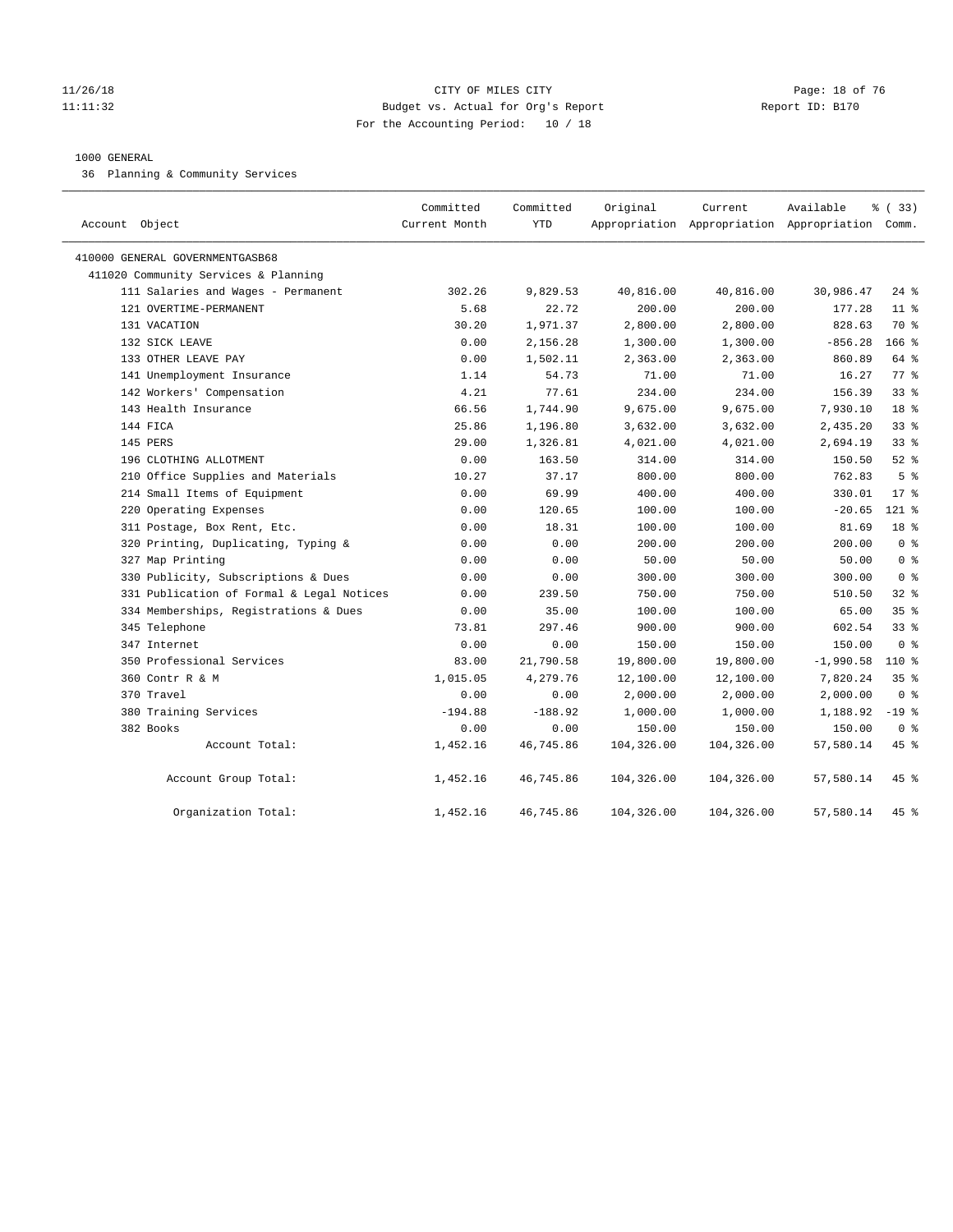#### $CITY$  CITY OF MILES CITY CHANNES CONSTRUCTION (Page: 19 of 76 11:11:32 Budget vs. Actual for Org's Report Report ID: B170 For the Accounting Period: 10 / 18

# 1000 GENERAL

37 CITY HEALTH

| Object<br>Account                                                       | Committed<br>Current Month | Committed<br><b>YTD</b> | Original<br>Appropriation | Current<br>Appropriation | Available<br>Appropriation | % (33)<br>Comm. |
|-------------------------------------------------------------------------|----------------------------|-------------------------|---------------------------|--------------------------|----------------------------|-----------------|
| 520000 OTHER FINANCING USES<br>521000 Interfund Operating Transfers Out |                            |                         |                           |                          |                            |                 |
| 820 Transfers to Other Funds                                            | 0.00                       | 0.00                    | 13,700.00                 | 13,700.00                | 13,700.00                  | 0 <sup>8</sup>  |
| Account Total:                                                          | 0.00                       | 0.00                    | 13,700.00                 | 13,700.00                | 13,700.00                  | 0 <sup>8</sup>  |
| Account Group Total:                                                    | 0.00                       | 0.00                    | 13,700.00                 | 13,700.00                | 13,700.00                  | 0 <sup>8</sup>  |
| Organization Total:                                                     | 0.00                       | 0.00                    | 13,700.00                 | 13,700.00                | 13,700.00                  | 0 <sup>8</sup>  |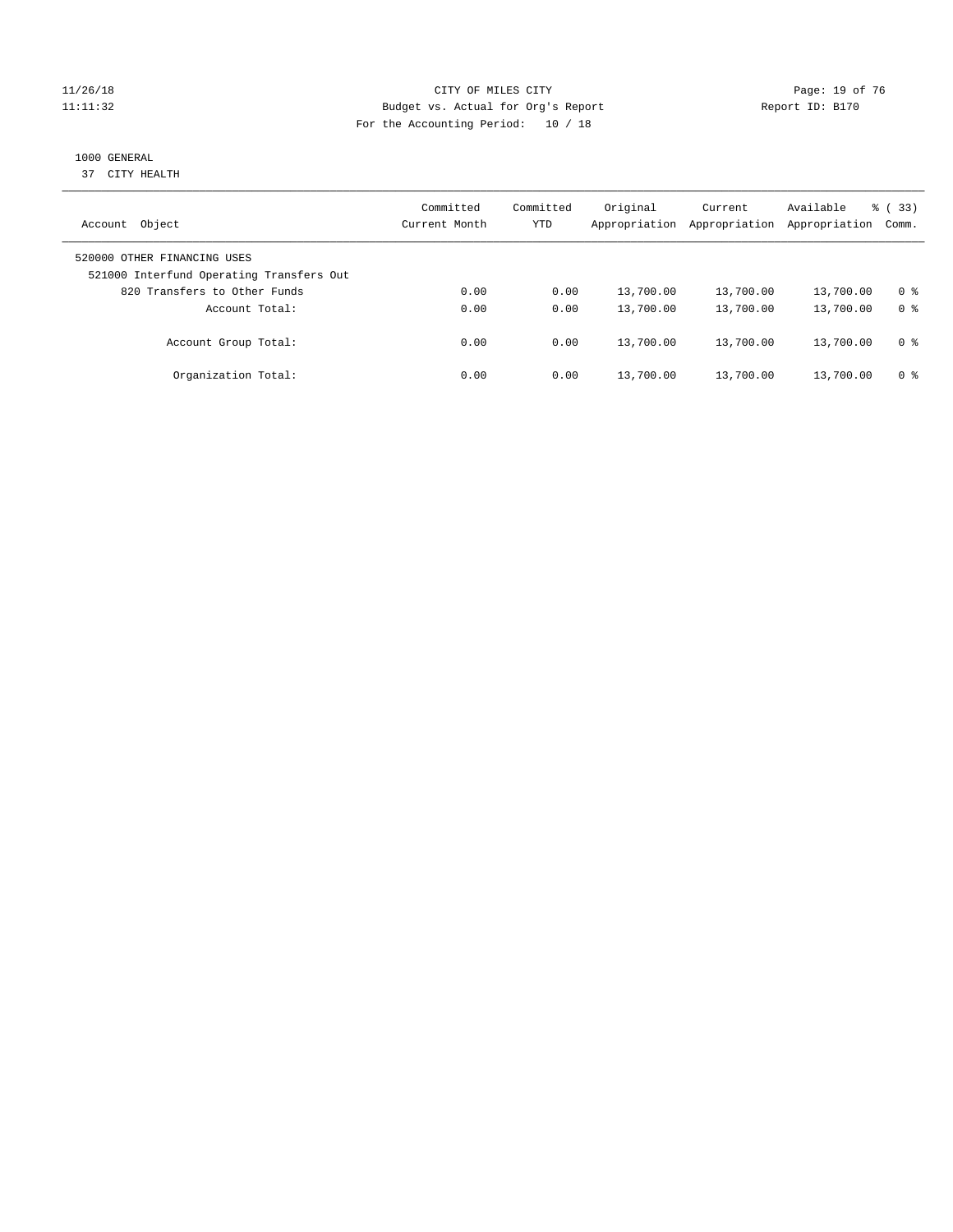#### 11/26/18 Page: 20 of 76 Page: 20 of 76 Page: 20 of 76 Page: 20 of 76 Page: 20 of 76 11:11:32 Budget vs. Actual for Org's Report Report ID: B170 For the Accounting Period: 10 / 18

#### 1000 GENERAL

201 Flood Prevention

|                                           | Committed     | Committed  | Original   | Current    | Available                                       | % (33)         |
|-------------------------------------------|---------------|------------|------------|------------|-------------------------------------------------|----------------|
| Account Object                            | Current Month | <b>YTD</b> |            |            | Appropriation Appropriation Appropriation Comm. |                |
| 430000 Public Works-GASB68                |               |            |            |            |                                                 |                |
| 431200 Flood Control                      |               |            |            |            |                                                 |                |
| 111 Salaries and Wages - Permanent        | 1,046.73      | 5,066.47   | 16,104.00  | 16,104.00  | 11,037.53                                       | $31$ %         |
| 131 VACATION                              | 313.12        | 516.49     | 1,000.00   | 1,000.00   | 483.51                                          | $52$ $%$       |
| 132 SICK LEAVE                            | 103.21        | 269.39     | 500.00     | 500.00     | 230.61                                          | $54$ %         |
| 133 OTHER LEAVE PAY                       | 0.00          | 0.00       | 1,016.00   | 1,016.00   | 1,016.00                                        | 0 <sup>8</sup> |
| 141 Unemployment Insurance                | 5.10          | 20.68      | 26.00      | 26.00      | 5.32                                            | 80 %           |
| 142 Workers' Compensation                 | 83.82         | 338.79     | 1,067.00   | 1,067.00   | 728.21                                          | $32$ $%$       |
| 143 Health Insurance                      | 295.86        | 1,183.53   | 3,551.00   | 3,551.00   | 2,367.47                                        | 33%            |
| 144 FICA                                  | 110.72        | 447.50     | 1,424.00   | 1,424.00   | 976.50                                          | $31$ %         |
| 145 PERS                                  | 125.37        | 501.49     | 1,577.00   | 1,577.00   | 1,075.51                                        | $32$ $%$       |
| 196 CLOTHING ALLOTMENT                    | 0.00          | 60.00      | 60.00      | 60.00      | 0.00                                            | $100*$         |
| 210 Office Supplies and Materials         | 0.00          | 83.54      | 500.00     | 500.00     | 416.46                                          | $17*$          |
| 214 Small Items of Equipment              | 0.00          | 0.00       | 500.00     | 500.00     | 500.00                                          | 0 <sup>8</sup> |
| 220 Operating Expenses                    | 0.00          | 0.00       | 500.00     | 500.00     | 500.00                                          | 0 <sup>8</sup> |
| 231 Gas, Oil, Diesel Fuel, Grease, etc.   | 0.00          | 63.90      | 300.00     | 300.00     | 236.10                                          | $21$ %         |
| 311 Postage, Box Rent, Etc.               | 968.47        | 1,066.23   | 3,000.00   | 3,000.00   | 1,933.77                                        | 36%            |
| 330 Publicity, Subscriptions & Dues       | 0.00          | 0.00       | 950.00     | 950.00     | 950.00                                          | 0 <sup>8</sup> |
| 331 Publication of Formal & Legal Notices | 279.50        | 572.00     | 2,000.00   | 2,000.00   | 1,428.00                                        | 29%            |
| 345 Telephone                             | 0.00          | 0.00       | 50.00      | 50.00      | 50.00                                           | 0 <sup>8</sup> |
| 350 Professional Services                 | 1,681.97      | 2,305.41   | 371,000.00 | 371,000.00 | 368,694.59                                      | 1 <sup>8</sup> |
| 370 Travel                                | 0.00          | 401.36     | 1,000.00   | 1,000.00   | 598.64                                          | 40 %           |
| 380 Training Services                     | 0.00          | 0.00       | 200.00     | 200.00     | 200.00                                          | 0 <sup>8</sup> |
| 532 Land Rental                           | 0.00          | 0.00       | 150.00     | 150.00     | 150.00                                          | 0 <sup>8</sup> |
| 540 Special Assessments                   | 0.00          | 0.00       | 300.00     | 300.00     | 300.00                                          | 0 <sup>8</sup> |
| Account Total:                            | 5,013.87      | 12,896.78  | 406,775.00 | 406,775.00 | 393,878.22                                      | 3 <sup>8</sup> |
| Account Group Total:                      | 5,013.87      | 12,896.78  | 406,775.00 | 406,775.00 | 393,878.22                                      | 3 <sup>°</sup> |
| 490000 DEBT SERVICE                       |               |            |            |            |                                                 |                |
| 490500 Other Debt Service Payments        |               |            |            |            |                                                 |                |
| 652 Principle- Flood Study Loan           | 0.00          | 13,972.89  | 46,925.00  | 46,925.00  | 32,952.11                                       | $30*$          |
| 653 Interest- Flood Study Loan            | 0.00          | 2,296.12   | 7,792.00   | 7,792.00   | 5,495.88                                        | 29%            |
| Account Total:                            | 0.00          | 16,269.01  | 54,717.00  | 54,717.00  | 38,447.99                                       | $30*$          |
| Account Group Total:                      | 0.00          | 16,269.01  | 54,717.00  | 54,717.00  | 38,447.99                                       | $30*$          |
| Organization Total:                       | 5,013.87      | 29,165.79  | 461,492.00 | 461,492.00 | 432,326.21                                      | 6 %            |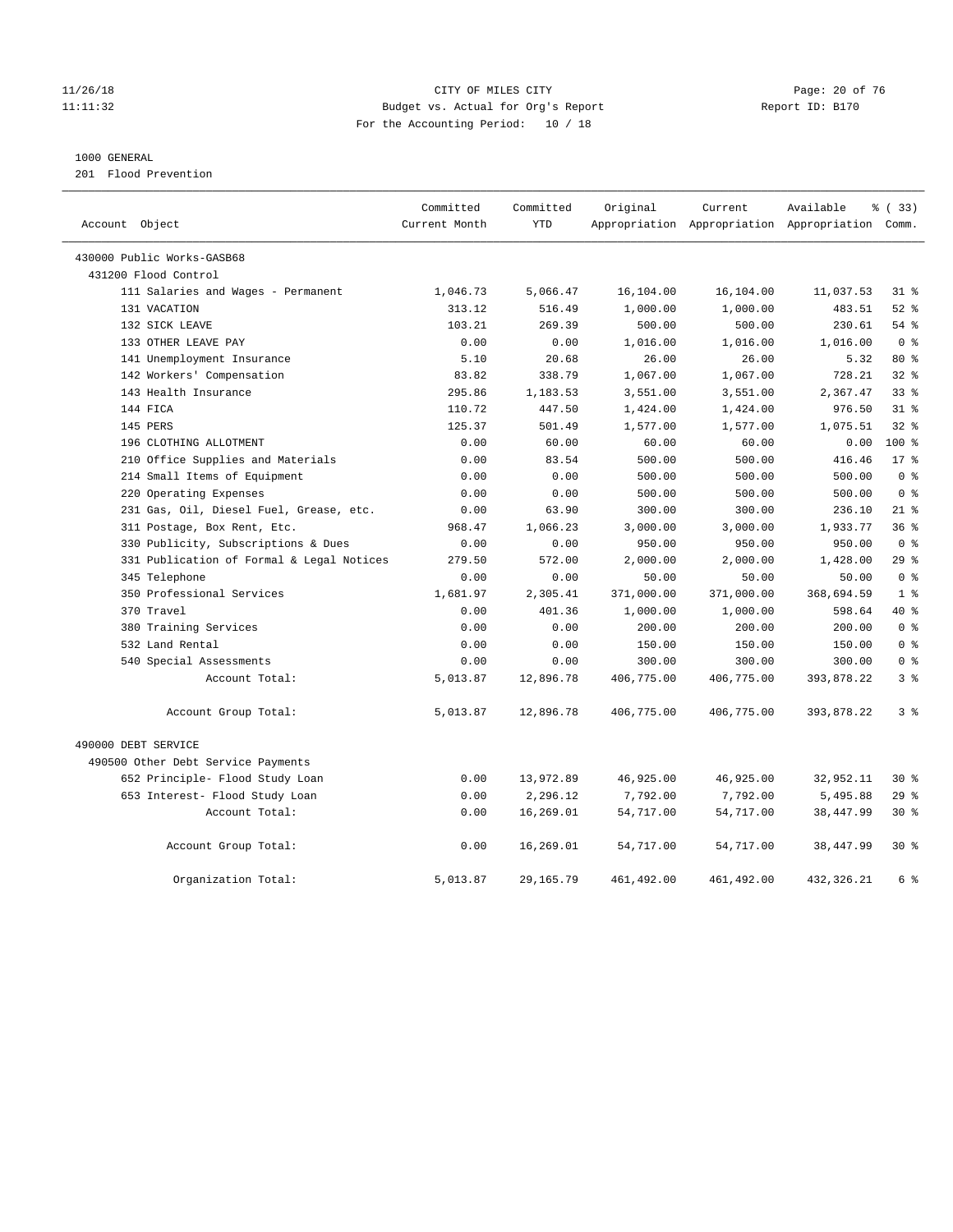#### 11/26/18 Page: 21 of 76 Page: 21 of 76 Page: 21 of 76 Page: 21 of 76 Page: 21 of 76 11:11:32 Budget vs. Actual for Org's Report Report ID: B170 For the Accounting Period: 10 / 18

# 1000 GENERAL

301 Elections

| Object<br>Account                                   | Committed<br>Current Month | Committed<br><b>YTD</b> | Original<br>Appropriation | Current<br>Appropriation | Available<br>Appropriation | % (33)<br>Comm. |
|-----------------------------------------------------|----------------------------|-------------------------|---------------------------|--------------------------|----------------------------|-----------------|
| 410000 GENERAL GOVERNMENTGASB68<br>410600 Elections |                            |                         |                           |                          |                            |                 |
| 300<br>PURCHASED SERVICES                           | 0.00                       | 0.00                    | 10,000.00                 | 10,000.00                | 10,000.00                  | 0 <sup>8</sup>  |
| Account Total:                                      | 0.00                       | 0.00                    | 10,000.00                 | 10,000.00                | 10,000.00                  | 0 <sup>8</sup>  |
| Account Group Total:                                | 0.00                       | 0.00                    | 10,000.00                 | 10,000.00                | 10,000.00                  | 0 <sup>8</sup>  |
| Organization Total:                                 | 0.00                       | 0.00                    | 10,000.00                 | 10,000.00                | 10,000.00                  | 0 <sup>8</sup>  |

Fund Total: 345,948.68 1,645,666.14 5,104,788.00 5,104,788.00 3,459,121.86 32 %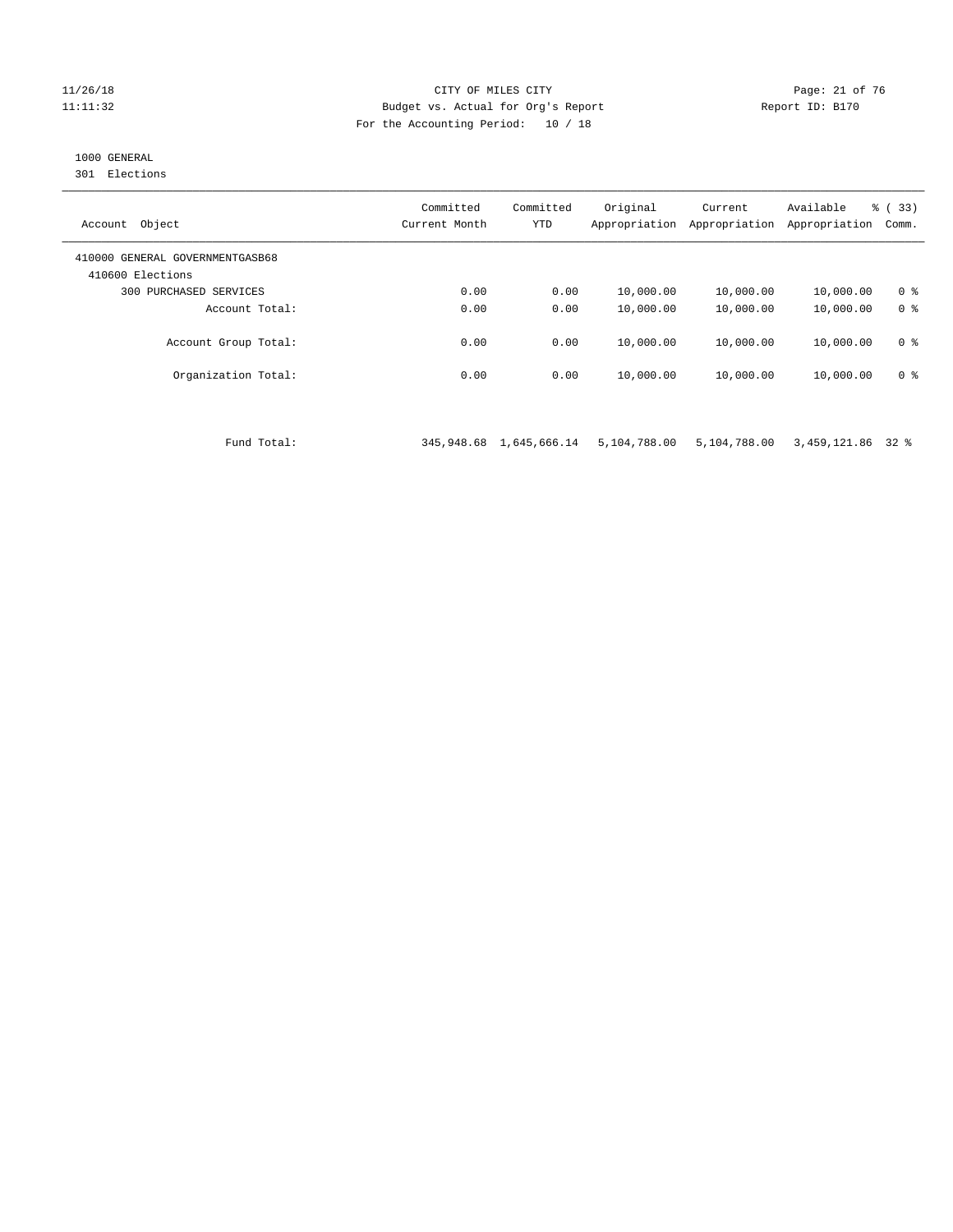#### 11/26/18 Page: 22 of 76 Page: 22 of 76 Page: 22 of 76 Page: 22 of 76 Page: 22 of 76 11:11:32 Budget vs. Actual for Org's Report Report ID: B170 For the Accounting Period: 10 / 18

————————————————————————————————————————————————————————————————————————————————————————————————————————————————————————————————————

# 2220 LIBRARY

16 Library

|                |                                          | Committed     | Committed   | Original   | Current    | Available                                       | 8 (33)          |
|----------------|------------------------------------------|---------------|-------------|------------|------------|-------------------------------------------------|-----------------|
| Account Object |                                          | Current Month | <b>YTD</b>  |            |            | Appropriation Appropriation Appropriation Comm. |                 |
|                | 460000 CULTURE AND RECREATION-GASB68     |               |             |            |            |                                                 |                 |
|                | 460100 Library Services(16)              |               |             |            |            |                                                 |                 |
|                | 111 Salaries and Wages - Permanent       | 14,813.69     | 58, 465. 14 | 180,436.00 | 180,436.00 | 121,970.86                                      | $32$ $%$        |
|                | 121 OVERTIME-PERMANENT                   | 0.00          | 0.00        | 600.00     | 600.00     | 600.00                                          | 0 <sup>8</sup>  |
|                | 131 VACATION                             | 713.21        | 4,142.67    | 16,000.00  | 16,000.00  | 11,857.33                                       | $26$ %          |
|                | 132 SICK LEAVE                           | 201.13        | 1,424.45    | 7,300.00   | 7,300.00   | 5,875.55                                        | $20*$           |
|                | 133 OTHER LEAVE PAY                      | 0.00          | 0.00        | 4,063.00   | 4,063.00   | 4,063.00                                        | 0 <sup>8</sup>  |
|                | 141 Unemployment Insurance               | 55.05         | 226.76      | 313.00     | 313.00     | 86.24                                           | 72 %            |
|                | 142 Workers' Compensation                | 66.96         | 275.80      | 887.00     | 887.00     | 611.20                                          | $31$ %          |
|                | 143 Health Insurance                     | 3,697.80      | 14,791.20   | 44,382.00  | 44,382.00  | 29,590.80                                       | 33%             |
|                | 144 FICA                                 | 1,188.97      | 4,898.94    | 15,943.00  | 15,943.00  | 11,044.06                                       | $31$ %          |
|                | 145 PERS                                 | 1,347.90      | 5,487.64    | 17,651.00  | 17,651.00  | 12, 163.36                                      | $31$ %          |
|                | 196 CLOTHING ALLOTMENT                   | 0.00          | 750.00      | 750.00     | 750.00     | 0.00                                            | 100 %           |
|                | 210 Office Supplies and Materials        | 0.00          | 0.00        | 1,000.00   | 1,000.00   | 1,000.00                                        | 0 <sup>8</sup>  |
|                | 214 Small Items of Equipment             | 0.00          | 0.00        | 5,000.00   | 5,000.00   | 5,000.00                                        | 0 <sup>8</sup>  |
|                | 220 Operating Expenses                   | 0.00          | 0.00        | 1,000.00   | 1,000.00   | 1,000.00                                        | 0 <sup>8</sup>  |
|                | 224 Janitorial Supplies                  | 0.00          | 175.75      | 1,200.00   | 1,200.00   | 1,024.25                                        | 15 <sup>°</sup> |
|                | 311 Postage, Box Rent, Etc.              | 154.56        | 504.24      | 1,500.00   | 1,500.00   | 995.76                                          | $34$ $%$        |
|                | 320 Printing, Duplicating, Typing &      | 0.00          | 51.23       | 2,000.00   | 2,000.00   | 1,948.77                                        | 3 <sup>8</sup>  |
|                | 334 Memberships, Registrations & Dues    | 0.00          | 0.00        | 250.00     | 250.00     | 250.00                                          | 0 <sup>8</sup>  |
|                | 341 Electric Utility Services            | 580.92        | 3,310.99    | 9,000.00   | 9,000.00   | 5,689.01                                        | 37%             |
|                | 342 Water Utility Services               | 52.27         | 158.59      | 700.00     | 700.00     | 541.41                                          | $23$ $%$        |
|                | 343 Sewer Utility Services               | 37.63         | 149.46      | 800.00     | 800.00     | 650.54                                          | 19 <sup>°</sup> |
|                | 344 Gas Utility Service                  | 89.01         | 191.05      | 5,000.00   | 5,000.00   | 4,808.95                                        | 4%              |
|                | 345 Telephone                            | 159.82        | 456.81      | 1,500.00   | 1,500.00   | 1,043.19                                        | $30*$           |
|                | 346 Garbage Service                      | 0.00          | 0.00        | 500.00     | 500.00     | 500.00                                          | 0 <sup>8</sup>  |
|                | 347 Internet                             | 175.85        | 882.40      | 2,500.00   | 2,500.00   | 1,617.60                                        | 35%             |
|                | 350 Professional Services                | 450.00        | 1,775.92    | 9,500.00   | 9,500.00   | 7,724.08                                        | 19 <sup>°</sup> |
|                | 360 Contr R & M                          | 525.00        | 3,412.61    | 10,000.00  | 10,000.00  | 6,587.39                                        | 34%             |
|                | 370 Travel                               | 149.27        | 149.27      | 2,000.00   | 2,000.00   | 1,850.73                                        | 7 %             |
|                | 380 Training Services                    | 0.00          | 150.00      | 1,000.00   | 1,000.00   | 850.00                                          | 15 <sup>°</sup> |
|                | 382 Books                                | 299.63        | 2,125.88    | 15,000.00  | 15,000.00  | 12,874.12                                       | $14*$           |
|                | 511 Insurance on Buildings               | 0.00          | 2,729.64    | 2,730.00   | 2,730.00   | 0.36                                            | 100 %           |
|                | 513 Liability                            | 0.00          | 2,484.04    | 2,485.00   | 2,485.00   | 0.96                                            | $100*$          |
|                | 920 Buildings                            | 0.00          | 0.00        | 30,000.00  | 30,000.00  | 30,000.00                                       | 0 <sup>8</sup>  |
|                | Account Total:                           | 24,758.67     | 109,170.48  | 392,990.00 | 392,990.00 | 283,819.52                                      | $28$ %          |
|                | Account Group Total:                     | 24,758.67     | 109,170.48  | 392,990.00 | 392,990.00 | 283,819.52                                      | $28$ %          |
|                | 520000 OTHER FINANCING USES              |               |             |            |            |                                                 |                 |
|                | 521000 Interfund Operating Transfers Out |               |             |            |            |                                                 |                 |
|                | 820 Transfers to Other Funds             | 3,537.00      | 7,074.00    | 21,222.00  | 21,222.00  | 14,148.00                                       | $33*$           |
|                | Account Total:                           | 3,537.00      | 7,074.00    | 21,222.00  | 21,222.00  | 14,148.00                                       | 338             |
|                |                                          |               |             |            |            |                                                 |                 |
|                | Account Group Total:                     | 3,537.00      | 7,074.00    | 21,222.00  | 21,222.00  | 14,148.00                                       | 33%             |
|                | Organization Total:                      | 28, 295.67    | 116,244.48  | 414,212.00 | 414,212.00 | 297,967.52                                      | $28$ %          |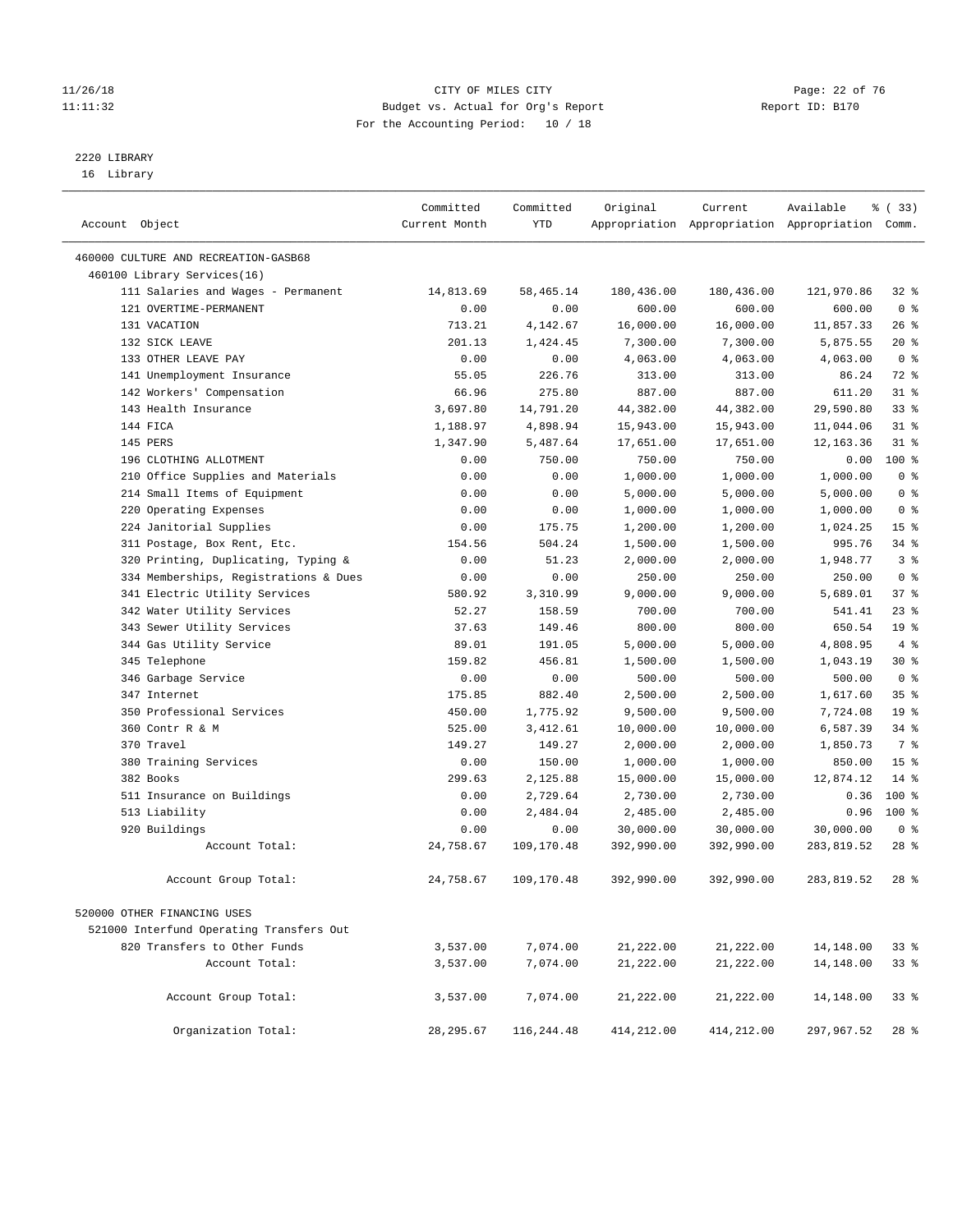#### 11/26/18 Page: 23 of 76 Page: 23 Of 76 Page: 23 Of 76 Page: 23 Of 76 Page: 23 Of 76 11:11:32 Budget vs. Actual for Org's Report Report ID: B170 For the Accounting Period: 10 / 18

# 2220 LIBRARY

16 Library

| Account Object |             | Committed<br>Current Month | Committed<br><b>YTD</b> | Original   | Current    | Available % (33)<br>Appropriation Appropriation Appropriation Comm. |  |
|----------------|-------------|----------------------------|-------------------------|------------|------------|---------------------------------------------------------------------|--|
|                | Fund Total: | 28, 295.67                 | 116,244.48              | 414,212.00 | 414,212.00 | 297.967.52 28 %                                                     |  |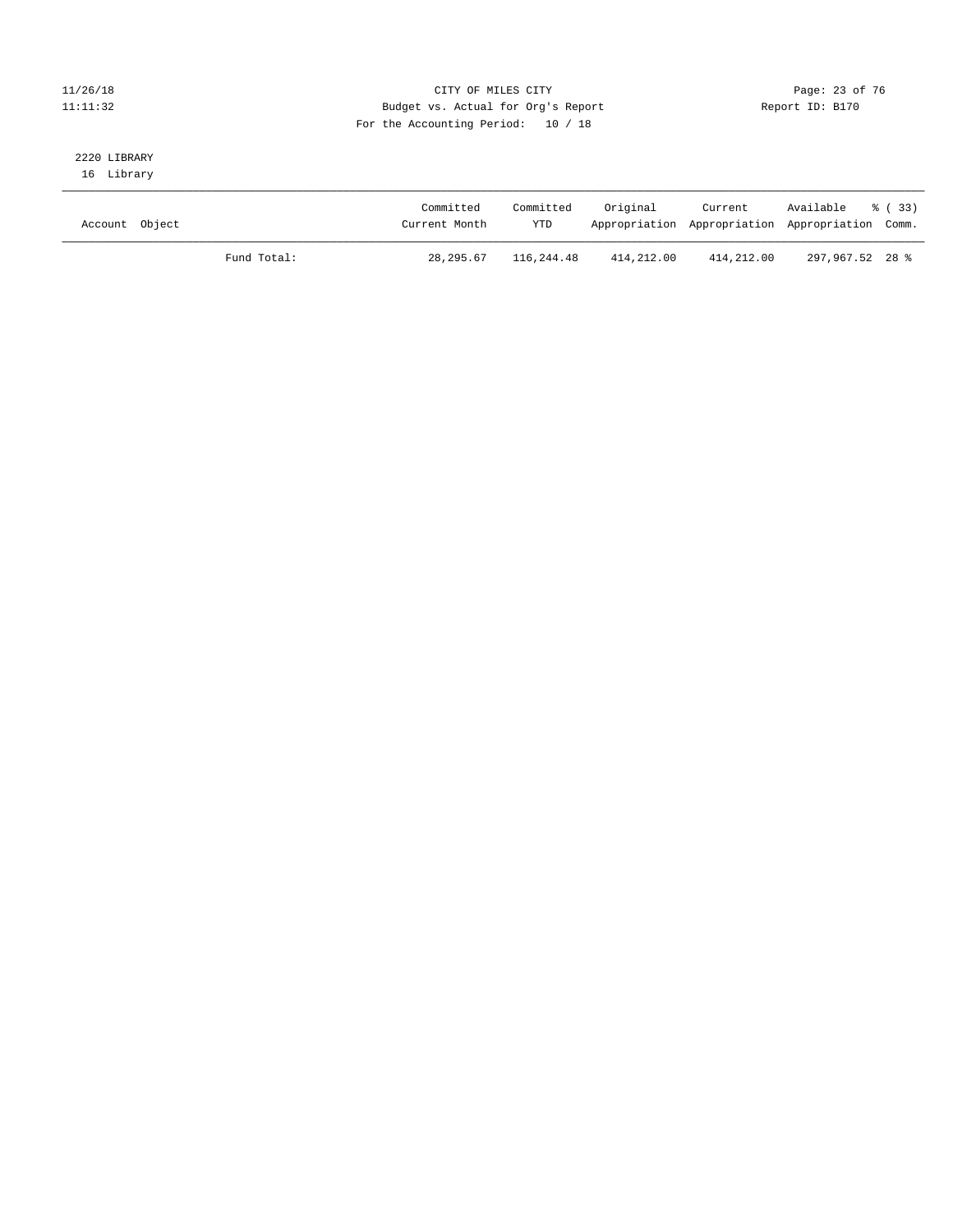#### 11/26/18 Page: 24 of 76 Page: 24 of 76 Page: 24 of 76 Page: 24 of 76 Page: 24 of 76 11:11:32 Budget vs. Actual for Org's Report Report ID: B170 For the Accounting Period: 10 / 18

# 2260 EMERGENCY DISASTER

201 Flood Prevention

| Account Object                                                          | Committed<br>Current Month | Committed<br><b>YTD</b> | Original  | Current<br>Appropriation Appropriation | Available<br>Appropriation | % (33)<br>Comm. |
|-------------------------------------------------------------------------|----------------------------|-------------------------|-----------|----------------------------------------|----------------------------|-----------------|
| 520000 OTHER FINANCING USES<br>521000 Interfund Operating Transfers Out |                            |                         |           |                                        |                            |                 |
| 820 Transfers to Other Funds                                            | 0.00                       | 0.00                    | 18,727.00 | 18,727.00                              | 18,727.00                  | 0 <sup>8</sup>  |
| Account Total:                                                          | 0.00                       | 0.00                    | 18,727.00 | 18,727.00                              | 18,727.00                  | 0 <sup>8</sup>  |
| Account Group Total:                                                    | 0.00                       | 0.00                    | 18,727.00 | 18,727.00                              | 18,727.00                  | 0 <sup>8</sup>  |
| Organization Total:                                                     | 0.00                       | 0.00                    | 18,727.00 | 18,727.00                              | 18,727.00                  | 0 <sup>8</sup>  |
|                                                                         |                            |                         |           |                                        |                            |                 |
| Fund Total:                                                             | 0.00                       | 0.00                    | 18,727.00 | 18,727.00                              | 18,727.00                  | 0 %             |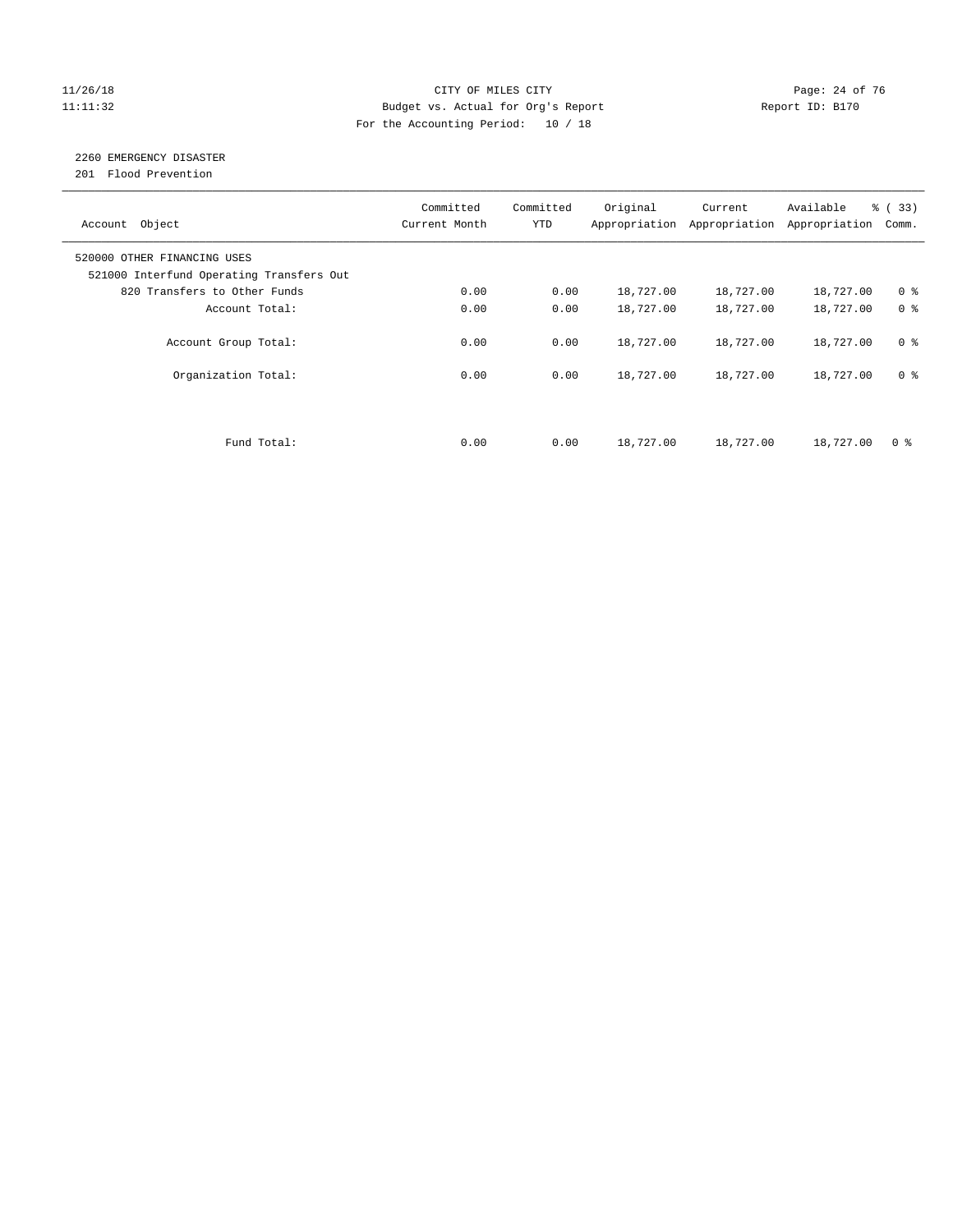#### 11/26/18 Page: 25 of 76 Page: 25 of 76 Page: 25 of 76 Page: 25 of 76 Page: 25 of 76 11:11:32 Budget vs. Actual for Org's Report Report ID: B170 For the Accounting Period: 10 / 18

#### 2270 Health 37 CITY HEALTH

| Account Object                                                    | Committed<br>Current Month | Committed<br><b>YTD</b> | Original  | Current<br>Appropriation Appropriation | Available<br>Appropriation | % (33)<br>Comm. |
|-------------------------------------------------------------------|----------------------------|-------------------------|-----------|----------------------------------------|----------------------------|-----------------|
| 440000 PUBLIC HEALTH-GASB68<br>440140 Registration and Inspection |                            |                         |           |                                        |                            |                 |
| 350 Professional Services                                         | 0.00                       | 0.00                    | 15,740.00 | 15,740.00                              | 15,740.00                  | 0 <sup>8</sup>  |
| Account Total:                                                    | 0.00                       | 0.00                    | 15,740.00 | 15,740.00                              | 15,740.00                  | 0 <sup>8</sup>  |
| Account Group Total:                                              | 0.00                       | 0.00                    | 15,740.00 | 15,740.00                              | 15,740.00                  | 0 <sup>8</sup>  |
| Organization Total:                                               | 0.00                       | 0.00                    | 15,740.00 | 15,740.00                              | 15,740.00                  | 0 <sup>8</sup>  |
|                                                                   |                            |                         |           |                                        |                            |                 |
| Fund Total:                                                       | 0.00                       | 0.00                    | 15,740.00 | 15,740.00                              | 15,740.00                  | 0 %             |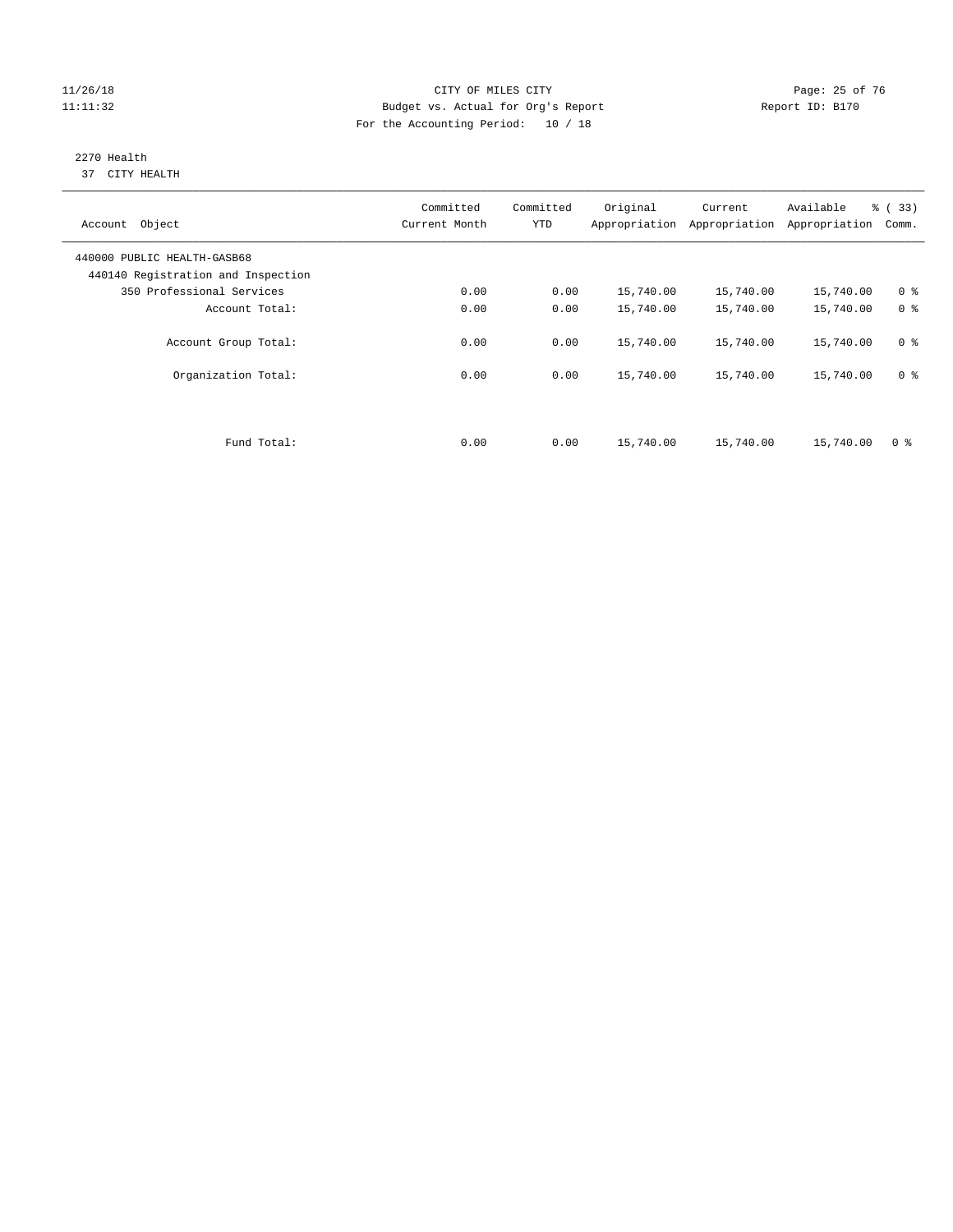#### 11/26/18 Page: 26 of 76 Page: 26 of 76 Page: 26 of 76 Page: 26 of 76 Page: 26 Of 76 Page: 26 Of 76 Page: 26 Of 76 Page: 26 Of 76 Page: 26 Of 76 Page: 26 Of 76 Page: 26 Of 76 Page: 26 Of 76 Page: 26 Of 76 Page: 26 Of 76 Pag 11:11:32 Budget vs. Actual for Org's Report Report ID: B170 For the Accounting Period: 10 / 18

#### 2310 TIFD-Downtown

11 Historic Preservation

| Account Object                            | Committed<br>Current Month | Committed<br><b>YTD</b> | Original  | Current   | Available<br>Appropriation Appropriation Appropriation Comm. | % (33)          |
|-------------------------------------------|----------------------------|-------------------------|-----------|-----------|--------------------------------------------------------------|-----------------|
| 460000 CULTURE AND RECREATION-GASB68      |                            |                         |           |           |                                                              |                 |
| 460462 Urban Renewal District             |                            |                         |           |           |                                                              |                 |
| 111 Salaries and Wages - Permanent        | 1,625.78                   | 5,434.40                | 14,740.00 | 14,740.00 | 9,305.60                                                     | 37%             |
| 131 VACATION                              | 0.00                       | 0.00                    | 1,600.00  | 1,600.00  | 1,600.00                                                     | 0 <sup>8</sup>  |
| 132 SICK LEAVE                            | 0.00                       | 0.00                    | 400.00    | 400.00    | 400.00                                                       | 0 <sup>8</sup>  |
| 141 Unemployment Insurance                | 5.68                       | 19.24                   | 25.00     | 25.00     | 5.76                                                         | 77.8            |
| 142 Workers' Compensation                 | 20.44                      | 69.18                   | 210.00    | 210.00    | 140.82                                                       | 33 <sup>8</sup> |
| 144 FICA                                  | 124.38                     | 421.13                  | 1,281.00  | 1,281.00  | 859.87                                                       | 33 <sup>8</sup> |
| 145 PERS                                  | 139.34                     | 465.73                  | 1,418.00  | 1,418.00  | 952.27                                                       | 33 <sup>8</sup> |
| 196 CLOTHING ALLOTMENT                    | 0.00                       | 70.12                   | 0.00      | 0.00      | $-70.12$                                                     | $***$ $-$       |
| 210 Office Supplies and Materials         | 0.00                       | 0.00                    | 250.00    | 250.00    | 250.00                                                       | 0 <sup>8</sup>  |
| 220 Operating Expenses                    | 0.00                       | 58.17                   | 1,000.00  | 1,000.00  | 941.83                                                       | 6 %             |
| 320 Printing, Duplicating, Typing &       | 0.00                       | 0.00                    | 100.00    | 100.00    | 100.00                                                       | 0 <sup>8</sup>  |
| 330 Publicity, Subscriptions & Dues       | 0.00                       | 0.00                    | 100.00    | 100.00    | 100.00                                                       | 0 <sup>8</sup>  |
| 331 Publication of Formal & Legal Notices | 0.00                       | 0.00                    | 300.00    | 300.00    | 300.00                                                       | 0 <sup>8</sup>  |
| 345 Telephone                             | 24.65                      | 98.60                   | 219.00    | 219.00    | 120.40                                                       | 45 %            |
| 347 Internet                              | 18.25                      | 73.00                   | 785.00    | 785.00    | 712.00                                                       | 9 <sup>°</sup>  |
| 350 Professional Services                 | 77.60                      | 77.60                   | 1,167.00  | 1,167.00  | 1,089.40                                                     | 7 %             |
| 360 Contr R & M                           | 70.17                      | 317.67                  | 562.00    | 562.00    | 244.33                                                       | 57%             |
| 370 Travel                                | 0.00                       | 0.00                    | 1,000.00  | 1,000.00  | 1,000.00                                                     | 0 <sup>8</sup>  |
| 721 Redevelopment                         | 0.00                       | 0.00                    | 11,067.00 | 11,067.00 | 11,067.00                                                    | 0 <sup>8</sup>  |
| Account Total:                            | 2,106.29                   | 7,104.84                | 36,224.00 | 36,224.00 | 29, 119. 16                                                  | $20*$           |
| Account Group Total:                      | 2,106.29                   | 7,104.84                | 36,224.00 | 36,224.00 | 29, 119. 16                                                  | $20*$           |
| 520000 OTHER FINANCING USES               |                            |                         |           |           |                                                              |                 |
| 521000 Interfund Operating Transfers Out  |                            |                         |           |           |                                                              |                 |
| 820 Transfers to Other Funds              | 3,777.67                   | 3,777.67                | 3,778.00  | 3,778.00  |                                                              | $0.33$ 100 %    |
| Account Total:                            | 3,777.67                   | 3,777.67                | 3,778.00  | 3,778.00  | 0.33                                                         | $100*$          |
| Account Group Total:                      | 3,777.67                   | 3,777.67                | 3,778.00  | 3,778.00  | 0.33                                                         | $100$ %         |
| Organization Total:                       | 5,883.96                   | 10,882.51               | 40,002.00 | 40,002.00 | 29, 119.49                                                   | $27$ $\approx$  |
| Fund Total:                               | 5,883.96                   | 10,882.51               | 40,002.00 | 40,002.00 | 29, 119.49                                                   | $27$ $%$        |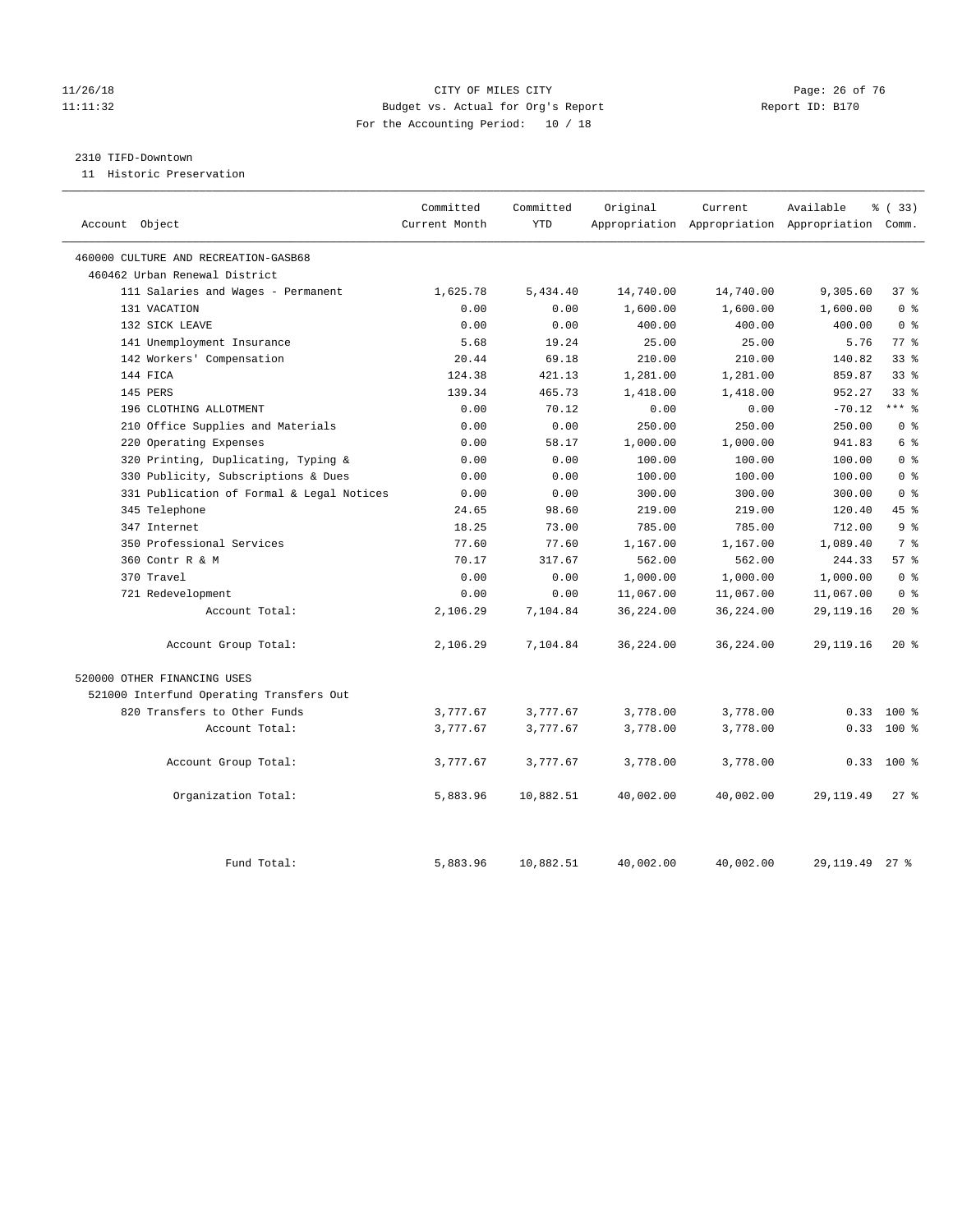#### 11/26/18 Page: 27 of 76 Page: 27 of 76 Page: 27 of 76 Page: 27 of 76 Page: 27 of 76 11:11:32 Budget vs. Actual for Org's Report Report ID: B170 For the Accounting Period: 10 / 18

# 2372 Permissive Medical Levy

20 Permissive Medical Levy

| Account Object                                                          | Committed<br>Current Month | Committed<br><b>YTD</b> | Original<br>Appropriation | Current<br>Appropriation | Available<br>Appropriation | % (33)<br>Comm. |
|-------------------------------------------------------------------------|----------------------------|-------------------------|---------------------------|--------------------------|----------------------------|-----------------|
| 520000 OTHER FINANCING USES<br>521000 Interfund Operating Transfers Out |                            |                         |                           |                          |                            |                 |
| 820 Transfers to Other Funds                                            | 0.00                       | 2,328.66                | 224,741.00                | 224,741.00               | 222, 412.34                | 1 <sup>°</sup>  |
| Account Total:                                                          | 0.00                       | 2,328.66                | 224,741.00                | 224,741.00               | 222, 412.34                | 1 <sup>8</sup>  |
| Account Group Total:                                                    | 0.00                       | 2,328.66                | 224,741.00                | 224,741.00               | 222, 412.34                | 1 <sub>8</sub>  |
| Organization Total:                                                     | 0.00                       | 2,328.66                | 224,741.00                | 224,741.00               | 222, 412.34                | 1 <sup>°</sup>  |
|                                                                         |                            |                         |                           |                          |                            |                 |
| Fund Total:                                                             | 0.00                       | 2,328.66                | 224,741.00                | 224,741.00               | 222, 412.34                | 1 %             |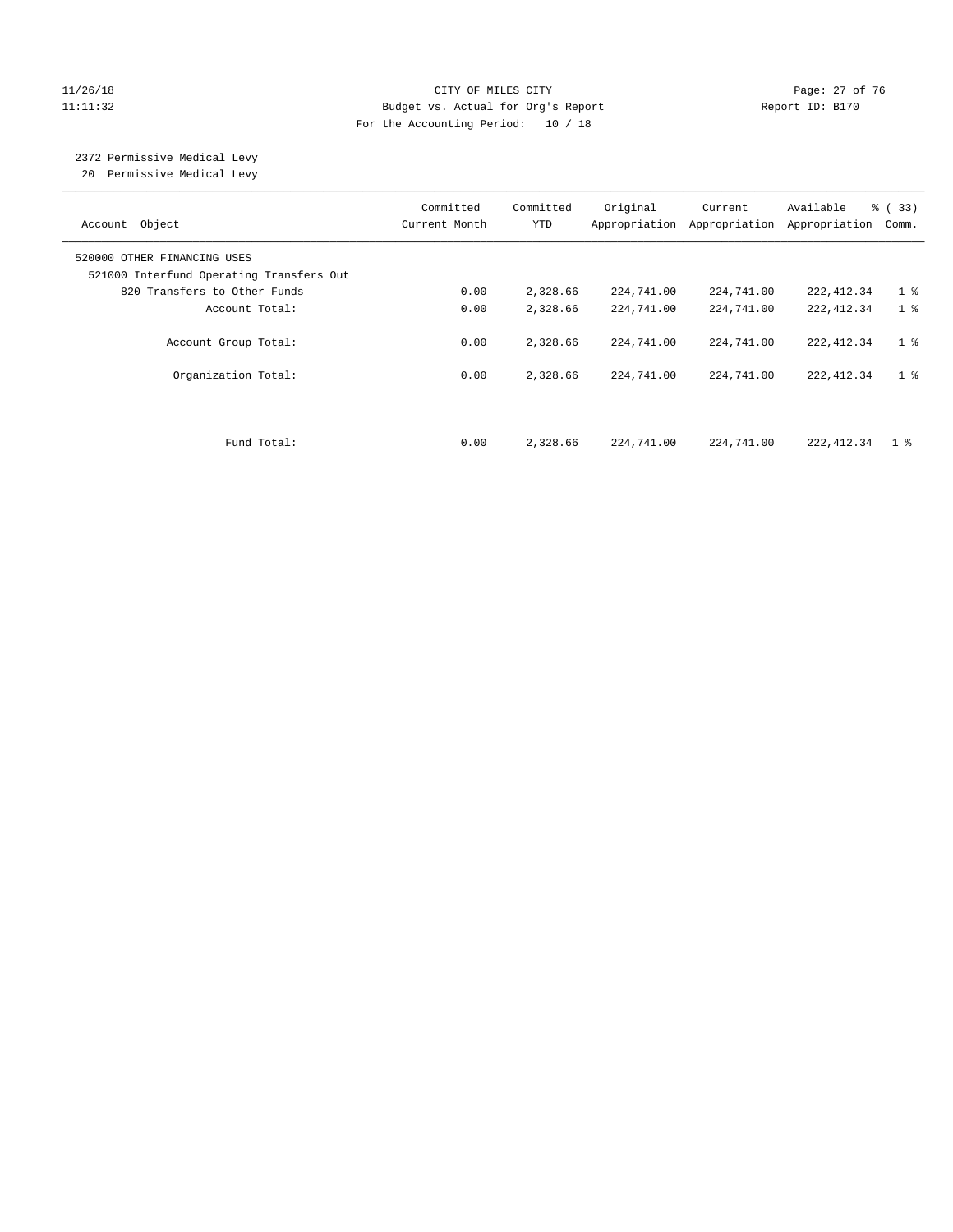#### 11/26/18 Page: 28 of 76 Page: 28 Of 76 Page: 28 Of 76 Page: 28 Of 76 Page: 28 Of 76 11:11:32 Budget vs. Actual for Org's Report Report ID: B170 For the Accounting Period: 10 / 18

#### 2390 DRUG FORFEITURE

5 Police

| Account Object                    | Committed<br>Current Month | Committed<br><b>YTD</b> | Original | Current<br>Appropriation Appropriation | Available<br>Appropriation | % (33)<br>Comm. |
|-----------------------------------|----------------------------|-------------------------|----------|----------------------------------------|----------------------------|-----------------|
| 420000 PUBLIC SAFETY-GASB68       |                            |                         |          |                                        |                            |                 |
| 420100 Law Enforcement Services   |                            |                         |          |                                        |                            |                 |
| 210 Office Supplies and Materials | 0.00                       | 0.00                    | 100.00   | 100.00                                 | 100.00                     | 0 <sub>8</sub>  |
| 220 Operating Expenses            | 0.00                       | 0.00                    | 500.00   | 500.00                                 | 500.00                     | 0 <sup>8</sup>  |
| 380 Training Services             | 0.00                       | 0.00                    | 100.00   | 100.00                                 | 100.00                     | 0 <sup>8</sup>  |
| 900 Capital Outlay                | 0.00                       | 0.00                    | 1,000.00 | 1,000.00                               | 1,000.00                   | 0 <sup>8</sup>  |
| Account Total:                    | 0.00                       | 0.00                    | 1,700.00 | 1,700.00                               | 1,700.00                   | 0 <sup>8</sup>  |
| Account Group Total:              | 0.00                       | 0.00                    | 1,700.00 | 1,700.00                               | 1,700.00                   | 0 <sup>8</sup>  |
| Organization Total:               | 0.00                       | 0.00                    | 1,700.00 | 1,700.00                               | 1,700.00                   | 0 <sup>8</sup>  |
|                                   |                            |                         |          |                                        |                            |                 |
| Fund Total:                       | 0.00                       | 0.00                    | 1,700.00 | 1,700.00                               | 1,700.00                   | 0 %             |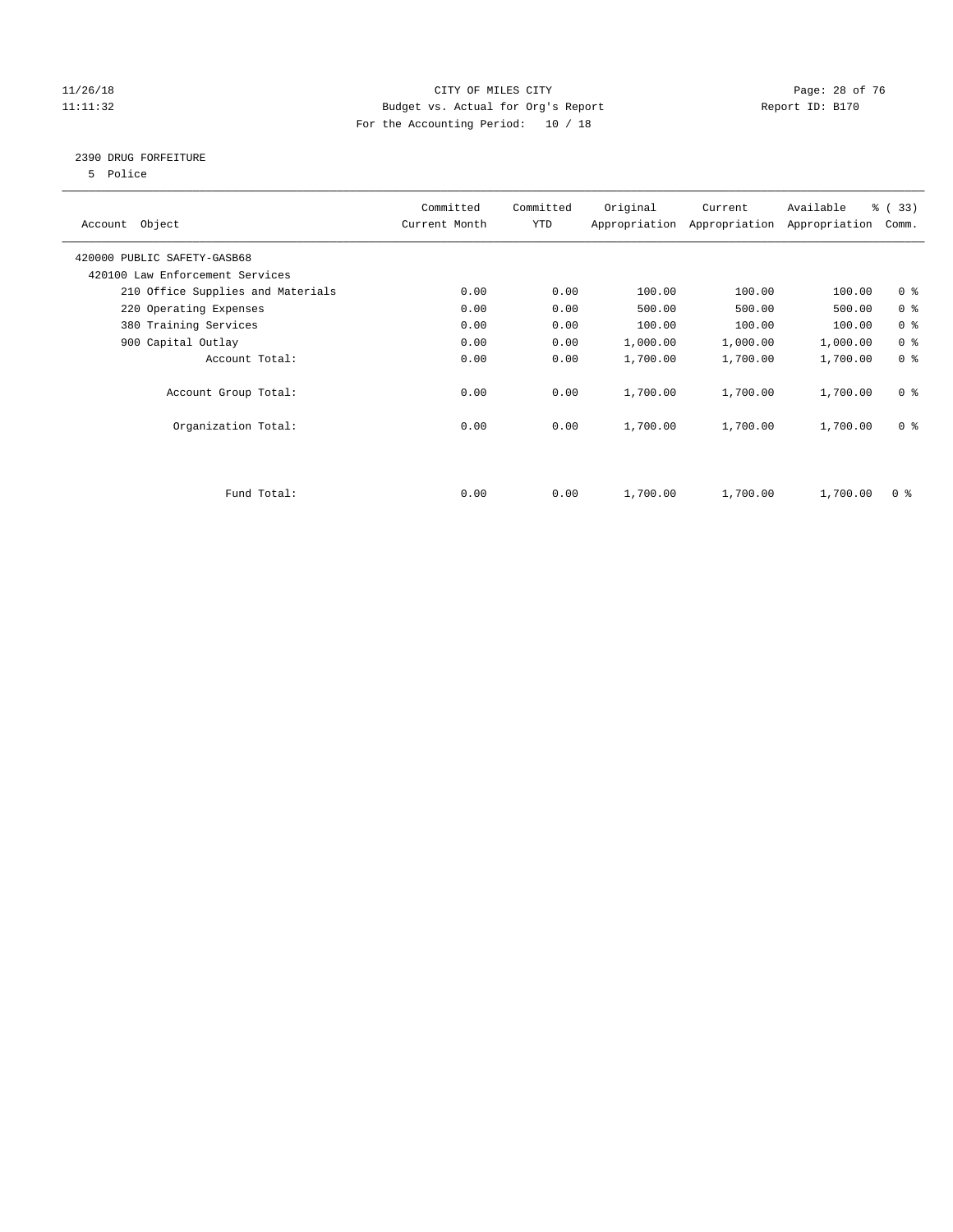#### 11/26/18 Page: 29 of 76 Page: 29 Of 76 Page: 29 Of 76 Page: 29 Of 76 Page: 29 Of 76 11:11:32 Budget vs. Actual for Org's Report Report ID: B170 For the Accounting Period: 10 / 18

————————————————————————————————————————————————————————————————————————————————————————————————————————————————————————————————————

### 2394 BUILDING CODE ENFORCEMENT

18 BUILDING INSPECTION

|                                           | Committed     | Committed  | Original   | Current    | Available                                       | 8 (33)          |
|-------------------------------------------|---------------|------------|------------|------------|-------------------------------------------------|-----------------|
| Account Object                            | Current Month | <b>YTD</b> |            |            | Appropriation Appropriation Appropriation Comm. |                 |
| 420000 PUBLIC SAFETY-GASB68               |               |            |            |            |                                                 |                 |
| 420531 Building Inspection                |               |            |            |            |                                                 |                 |
| 111 Salaries and Wages - Permanent        | 933.37        | 3,844.19   | 11,588.00  | 11,588.00  | 7,743.81                                        | 33%             |
| 121 OVERTIME-PERMANENT                    | 12.60         | 50.40      | 240.00     | 240.00     | 189.60                                          | $21$ %          |
| 131 VACATION                              | 145.44        | 380.98     | 1,000.00   | 1,000.00   | 619.02                                          | 38 <sup>8</sup> |
| 132 SICK LEAVE                            | 25.80         | 159.70     | 600.00     | 600.00     | 440.30                                          | $27$ %          |
| 133 OTHER LEAVE PAY                       | 0.00          | 0.00       | 254.00     | 254.00     | 254.00                                          | 0 <sup>8</sup>  |
| 141 Unemployment Insurance                | 3.92          | 15.68      | 21.00      | 21.00      | 5.32                                            | 75 %            |
| 142 Workers' Compensation                 | 30.36         | 122.28     | 363.00     | 363.00     | 240.72                                          | $34$ $%$        |
| 143 Health Insurance                      | 221.89        | 887.63     | 2,663.00   | 2,663.00   | 1,775.37                                        | $33$ $%$        |
| 144 FICA                                  | 85.10         | 341.28     | 1,047.00   | 1,047.00   | 705.72                                          | $33$ $%$        |
| 145 PERS                                  | 95.75         | 380.14     | 1,159.00   | 1,159.00   | 778.86                                          | $33$ $%$        |
| 196 CLOTHING ALLOTMENT                    | 0.00          | 45.00      | 45.00      | 45.00      | 0.00                                            | 100 %           |
| 210 Office Supplies and Materials         | 10.27         | 97.59      | 2,000.00   | 2,000.00   | 1,902.41                                        | 5 <sup>°</sup>  |
| 214 Small Items of Equipment              | 0.00          | 0.00       | 15,000.00  | 15,000.00  | 15,000.00                                       | 0 <sup>8</sup>  |
| 220 Operating Expenses                    | 0.00          | 0.00       | 1,000.00   | 1,000.00   | 1,000.00                                        | 0 <sup>8</sup>  |
| 311 Postage, Box Rent, Etc.               | 78.88         | 93.12      | 500.00     | 500.00     | 406.88                                          | 19 <sup>°</sup> |
| 320 Printing, Duplicating, Typing &       | 0.00          | 269.99     | 400.00     | 400.00     | 130.01                                          | $67$ %          |
| 330 Publicity, Subscriptions & Dues       | 0.00          | 112.56     | 500.00     | 500.00     | 387.44                                          | $23$ %          |
| 331 Publication of Formal & Legal Notices | 52.00         | 108.70     | 1,000.00   | 1,000.00   | 891.30                                          | $11$ %          |
| 334 Memberships, Registrations & Dues     | 0.00          | 230.00     | 400.00     | 400.00     | 170.00                                          | 58 %            |
| 345 Telephone                             | 26.36         | 105.44     | 400.00     | 400.00     | 294.56                                          | 26%             |
| 347 Internet                              | 0.00          | 0.00       | 200.00     | 200.00     | 200.00                                          | 0 <sup>8</sup>  |
| 350 Professional Services                 | 10,536.88     | 40,919.03  | 115,000.00 | 115,000.00 | 74,080.97                                       | 36%             |
| 360 Contr R & M                           | 156.84        | 1,783.02   | 3,000.00   | 3,000.00   | 1,216.98                                        | 59 %            |
| 380 Training Services                     | 1,212.46      | 1,567.38   | 5,000.00   | 5,000.00   | 3,432.62                                        | $31$ %          |
| 382 Books                                 | 0.00          | 0.00       | 8,000.00   | 8,000.00   | 8,000.00                                        | 0 <sup>8</sup>  |
| 531 Building & Office Rental              | 200.00        | 800.00     | 2,400.00   | 2,400.00   | 1,600.00                                        | 33%             |
| 540 Special Assessments                   | 0.00          | 546.23     | 800.00     | 800.00     | 253.77                                          | 68 %            |
| Account Total:                            | 13,827.92     | 52,860.34  | 174,580.00 | 174,580.00 | 121,719.66                                      | $30*$           |
| Account Group Total:                      | 13,827.92     | 52,860.34  | 174,580.00 | 174,580.00 | 121,719.66                                      | $30*$           |
| 510000 MISCELLANEOUS                      |               |            |            |            |                                                 |                 |
| 510330 Comprehensive Liability Insurance  |               |            |            |            |                                                 |                 |
| 513 Liability                             | 0.00          | 165.52     | 166.00     | 166.00     |                                                 | $0.48$ 100 %    |
| Account Total:                            | 0.00          | 165.52     | 166.00     | 166.00     |                                                 | $0.48$ 100 %    |
| Account Group Total:                      | 0.00          | 165.52     | 166.00     | 166.00     |                                                 | $0.48$ 100 %    |
| 520000 OTHER FINANCING USES               |               |            |            |            |                                                 |                 |
| 521000 Interfund Operating Transfers Out  |               |            |            |            |                                                 |                 |
| 820 Transfers to Other Funds              | 1,140.00      | 2,280.00   | 6,840.00   | 6,840.00   | 4,560.00                                        | 338             |
| Account Total:                            | 1,140.00      | 2,280.00   | 6,840.00   | 6,840.00   | 4,560.00                                        | 338             |
| Account Group Total:                      | 1,140.00      | 2,280.00   | 6,840.00   | 6,840.00   | 4,560.00                                        | 33%             |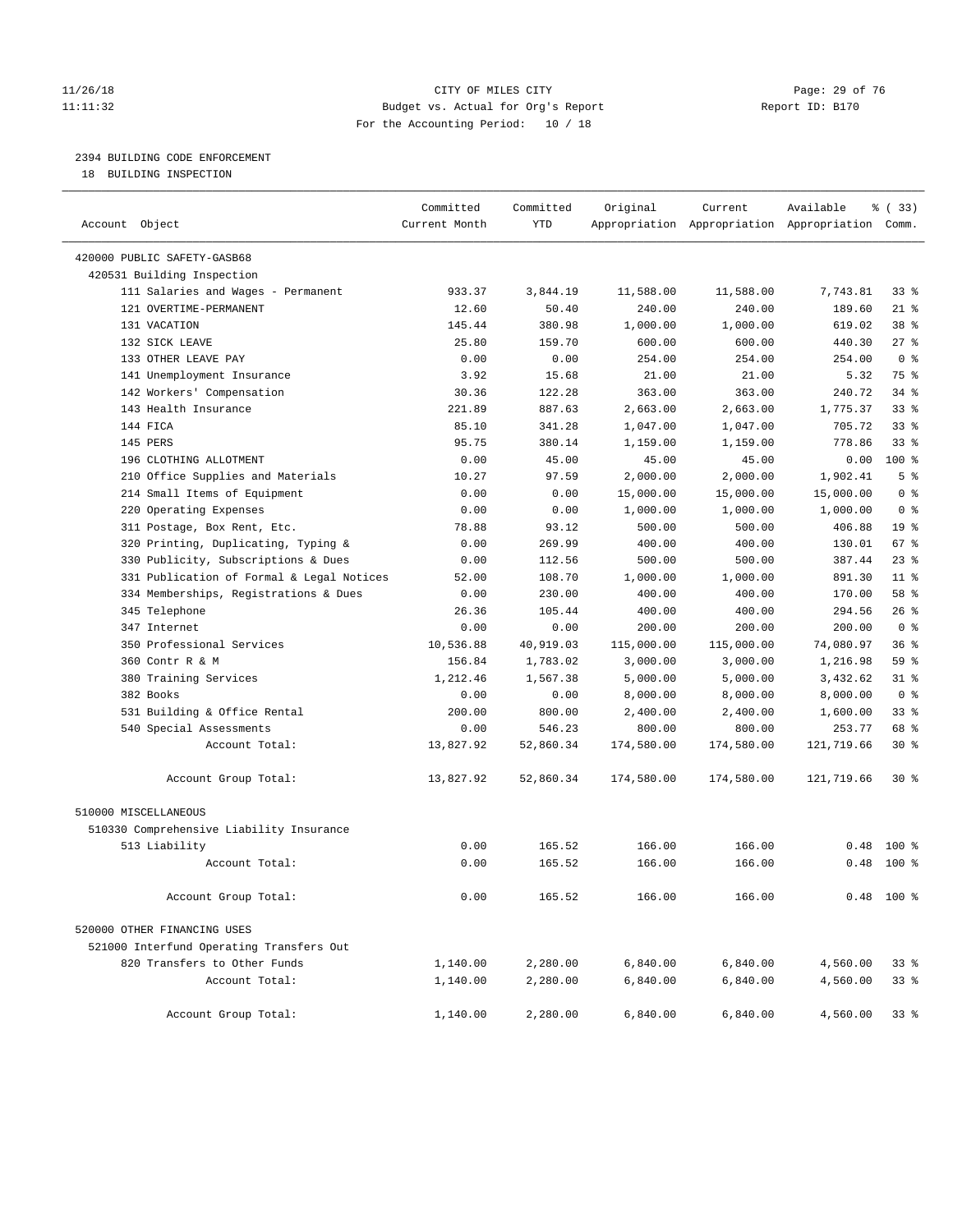#### 11/26/18 Page: 30 of 76 Page: 30 of 76 Page: 30 of 76 Page: 30 of 76 Page: 30 of 76 Page: 30 of 76 Page: 30 of 76 11:11:32 Budget vs. Actual for Org's Report Report ID: B170 For the Accounting Period: 10 / 18

#### 2394 BUILDING CODE ENFORCEMENT

18 BUILDING INSPECTION

| Account Object      | Committed<br>Current Month | Committed<br>YTD | Original   | Current    | Available<br>Appropriation Appropriation Appropriation Comm. | % ( 33 ) |
|---------------------|----------------------------|------------------|------------|------------|--------------------------------------------------------------|----------|
| Organization Total: | 14,967.92                  | 55,305.86        | 181,586.00 | 181,586.00 | 126,280.14                                                   | 30 %     |
| Fund Total:         | 14,967.92                  | 55,305.86        | 181,586.00 | 181,586.00 | $126, 280.14$ 30 %                                           |          |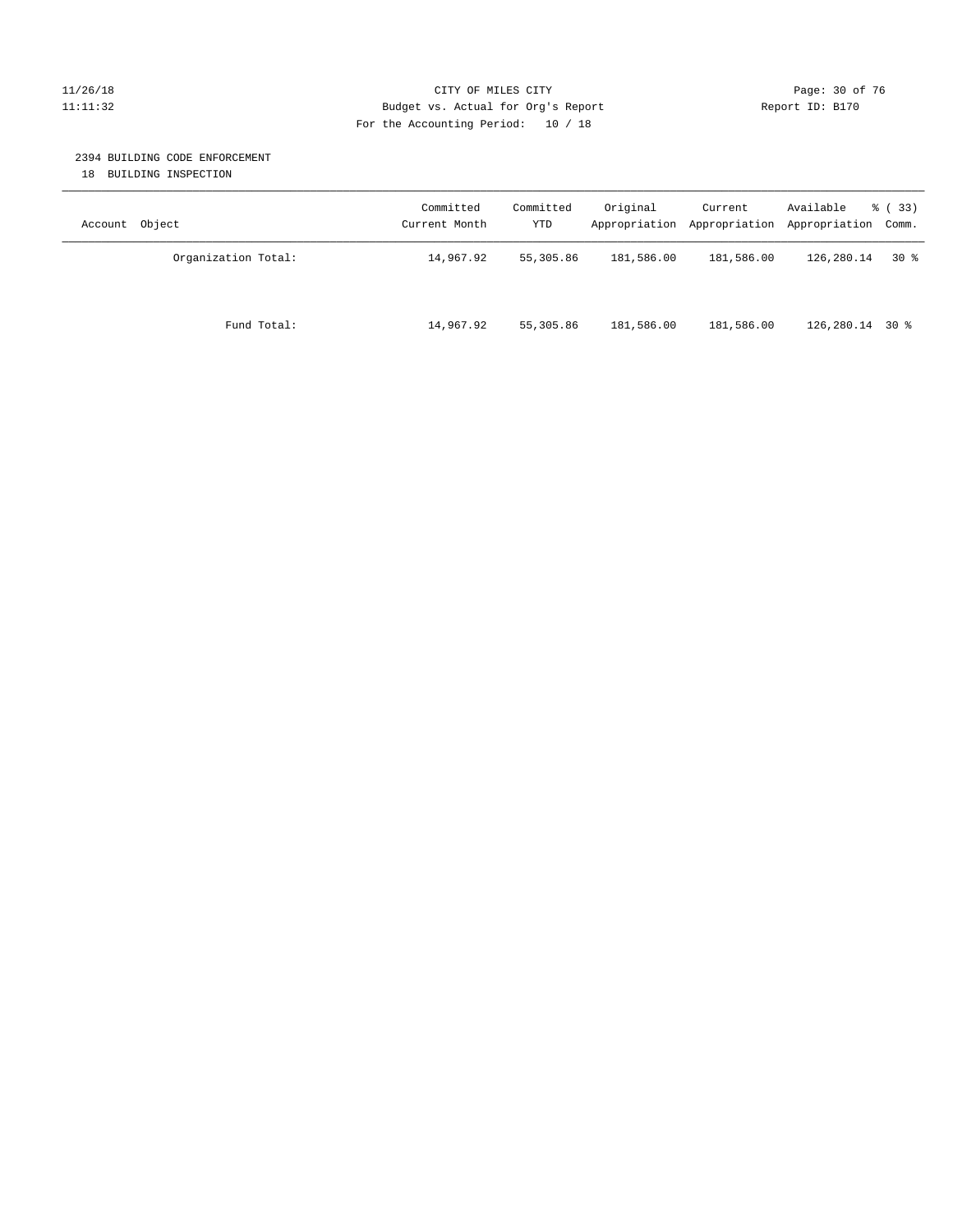#### 11/26/18 Page: 31 of 76 Page: 31 of 76 Page: 31 of 76 Page: 31 of 76 Page: 31 of 76 11:11:32 Budget vs. Actual for Org's Report Report ID: B170 For the Accounting Period: 10 / 18

#### 2400 LTG M D#165-(Gen City) 46 SID #165

| Account Object                           | Committed<br>Current Month | Committed<br><b>YTD</b> | Original   | Current<br>Appropriation Appropriation Appropriation | Available  | % (33)<br>Comm. |
|------------------------------------------|----------------------------|-------------------------|------------|------------------------------------------------------|------------|-----------------|
| 430000 Public Works-GASB68               |                            |                         |            |                                                      |            |                 |
| 430263 STREET LIGHTING                   |                            |                         |            |                                                      |            |                 |
| 341 Electric Utility Services            | 3,798.12                   | 14,482.87               | 114,000.00 | 114,000.00                                           | 99,517.13  | $13*$           |
| 533 Machinery and Equipment Rental       | 12,165.40                  | 48,865.60               | 81,000.00  | 81,000.00                                            | 32,134.40  | 60 %            |
| Account Total:                           | 15,963.52                  | 63, 348.47              | 195,000.00 | 195,000.00                                           | 131,651.53 | 32%             |
| Account Group Total:                     | 15,963.52                  | 63, 348.47              | 195,000.00 | 195,000.00                                           | 131,651.53 | $32*$           |
| 520000 OTHER FINANCING USES              |                            |                         |            |                                                      |            |                 |
| 521000 Interfund Operating Transfers Out |                            |                         |            |                                                      |            |                 |
| 820 Transfers to Other Funds             | 0.00                       | 1,000.00                | 1,000.00   | 1,000.00                                             | 0.00       | $100*$          |
| Account Total:                           | 0.00                       | 1,000.00                | 1,000.00   | 1,000.00                                             | 0.00       | 100 %           |
| Account Group Total:                     | 0.00                       | 1,000.00                | 1,000.00   | 1,000.00                                             |            | $0.00 100$ %    |
| Organization Total:                      | 15,963.52                  | 64, 348.47              | 196,000.00 | 196,000.00                                           | 131,651.53 | 338             |
|                                          |                            |                         |            |                                                      |            |                 |
| Fund Total:                              | 15,963.52                  | 64, 348.47              | 196,000.00 | 196,000.00                                           | 131,651.53 | 338             |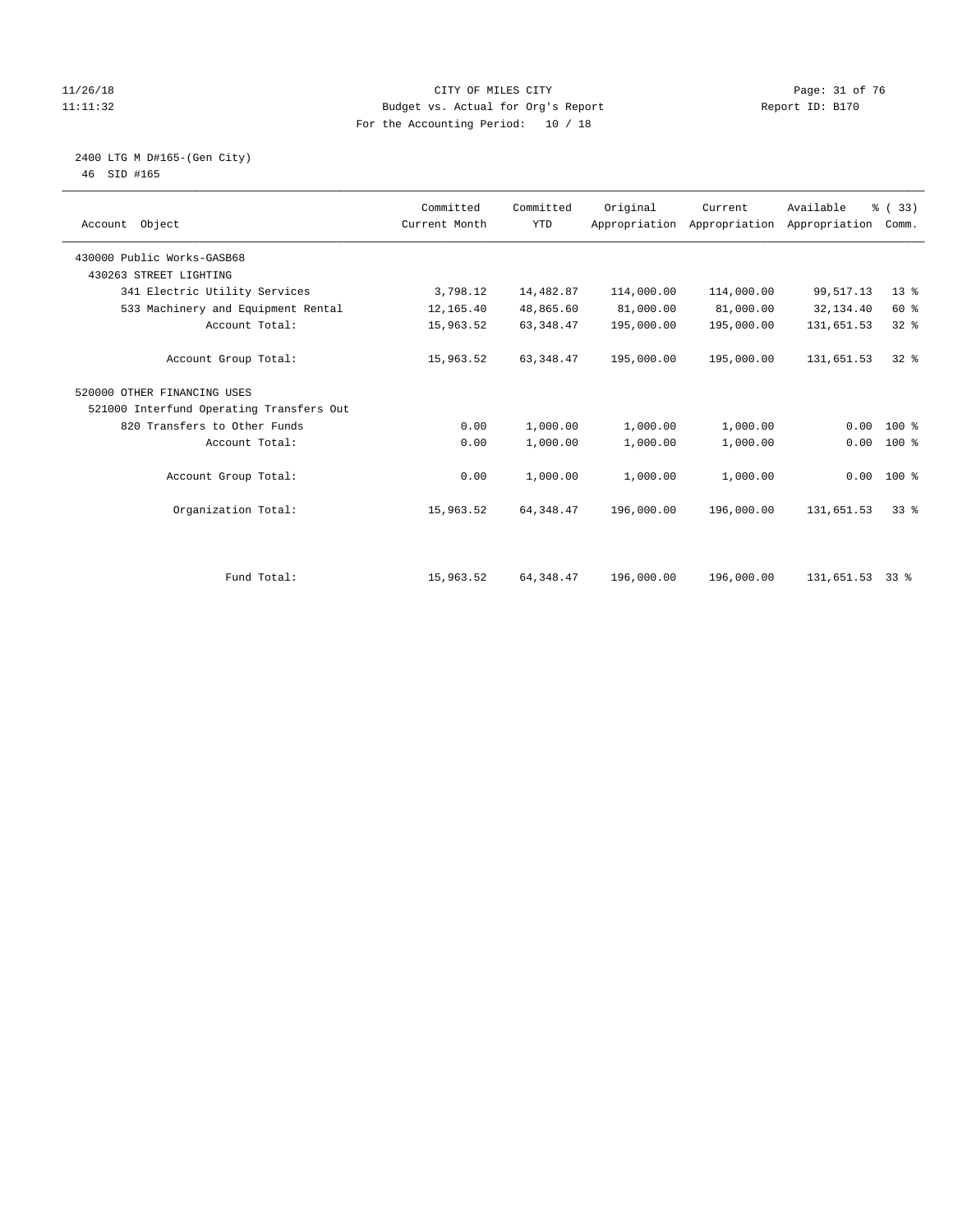#### 11/26/18 Page: 32 of 76 Page: 32 of 76 Page: 32 of 76 Page: 32 of 76 Page: 32 of 76 11:11:32 Budget vs. Actual for Org's Report Report ID: B170 For the Accounting Period: 10 / 18

2420 LTG M D#167-(MilesAddn Etc)

48 SID #167

| Account Object                           | Committed<br>Current Month | Committed<br><b>YTD</b> | Original  | Current<br>Appropriation Appropriation Appropriation | Available   | % (33)<br>Comm. |  |
|------------------------------------------|----------------------------|-------------------------|-----------|------------------------------------------------------|-------------|-----------------|--|
| 430000 Public Works-GASB68               |                            |                         |           |                                                      |             |                 |  |
| 430263 STREET LIGHTING                   |                            |                         |           |                                                      |             |                 |  |
| 341 Electric Utility Services            | 535.95                     | 2,043.72                | 21,000.00 | 21,000.00                                            | 18,956.28   | $10*$           |  |
| 533 Machinery and Equipment Rental       | 1,453.50                   | 5,814.00                | 11,000.00 | 11,000.00                                            | 5,186.00    | 53%             |  |
| Account Total:                           | 1,989.45                   | 7,857.72                | 32,000.00 | 32,000.00                                            | 24, 142. 28 | 25%             |  |
| Account Group Total:                     | 1,989.45                   | 7,857.72                | 32,000.00 | 32,000.00                                            | 24, 142. 28 | $25$ $%$        |  |
| 520000 OTHER FINANCING USES              |                            |                         |           |                                                      |             |                 |  |
| 521000 Interfund Operating Transfers Out |                            |                         |           |                                                      |             |                 |  |
| 820 Transfers to Other Funds             | 0.00                       | 1,000.00                | 1,000.00  | 1,000.00                                             | 0.00        | 100 %           |  |
| Account Total:                           | 0.00                       | 1,000.00                | 1,000.00  | 1,000.00                                             | 0.00        | $100$ %         |  |
| Account Group Total:                     | 0.00                       | 1,000.00                | 1,000.00  | 1,000.00                                             | 0.00        | $100*$          |  |
| Organization Total:                      | 1,989.45                   | 8,857.72                | 33,000.00 | 33,000.00                                            | 24, 142. 28 | $27$ $%$        |  |
|                                          |                            |                         |           |                                                      |             |                 |  |
| Fund Total:                              | 1,989.45                   | 8,857.72                | 33,000.00 | 33,000.00                                            | 24, 142. 28 | $27$ %          |  |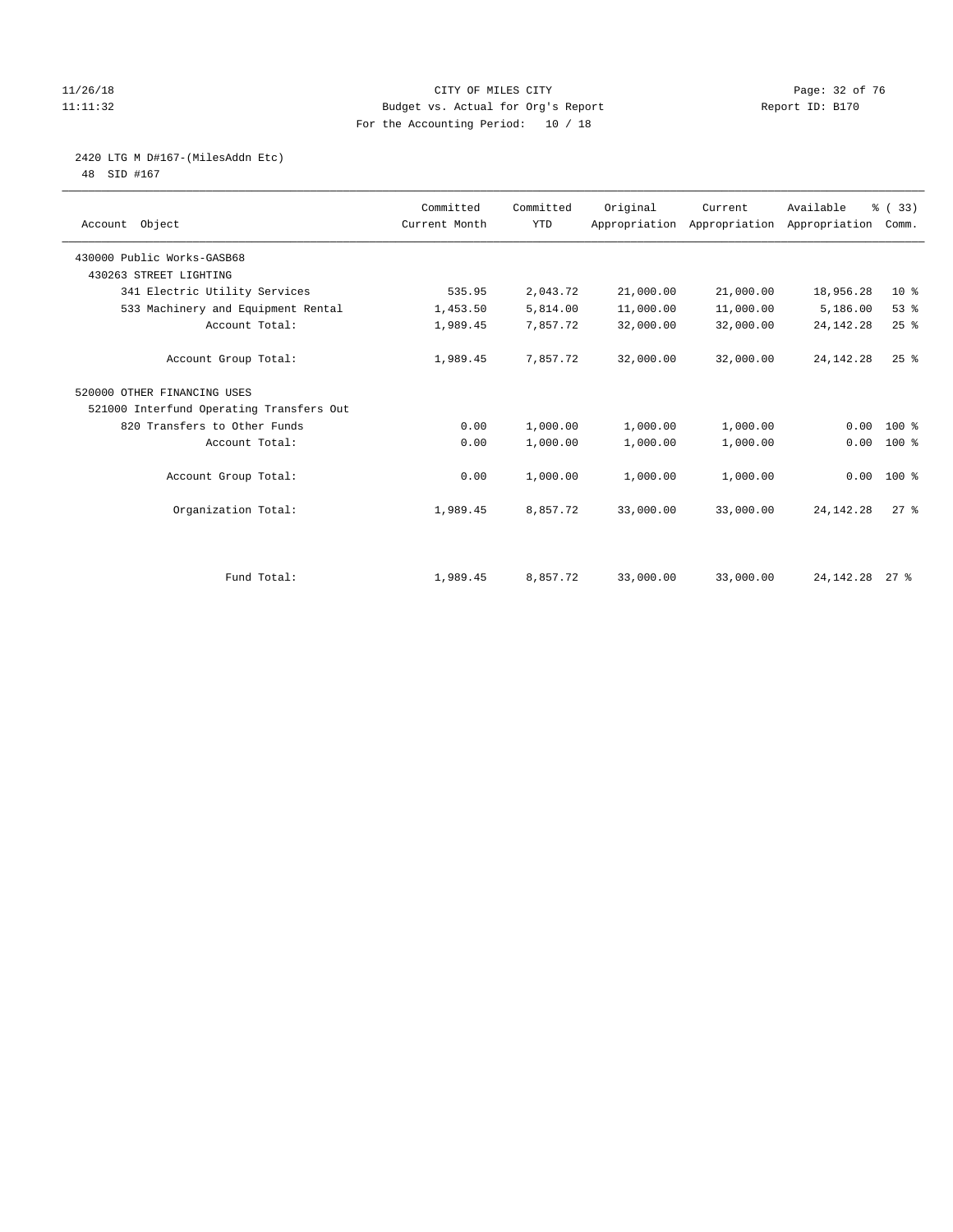#### 11/26/18 Page: 33 of 76 Page: 33 of 76 Page: 33 Of 76 Page: 33 Of 76 Page: 33 Of 76 Page: 33 Of 76 Page: 33 Of 76 Page: 33 Of 76 Page: 33 Of 76 Page: 33 Of 76 Page: 33 Of 76 Page: 33 Of 76 Page: 33 Of 76 Page: 33 Of 76 Pag 11:11:32 Budget vs. Actual for Org's Report Report ID: B170 For the Accounting Period: 10 / 18

 2430 LTG M D#171-(Balsam Est) 49 SID #171

| Account Object                           | Committed<br>Current Month | Committed<br><b>YTD</b> | Original | Current<br>Appropriation Appropriation | Available<br>Appropriation | % (33)<br>Comm. |
|------------------------------------------|----------------------------|-------------------------|----------|----------------------------------------|----------------------------|-----------------|
| 430000 Public Works-GASB68               |                            |                         |          |                                        |                            |                 |
| 430263 STREET LIGHTING                   |                            |                         |          |                                        |                            |                 |
| 230 Repair and Maintenance Supplies      | 0.00                       | 0.00                    | 1,600.00 | 1,600.00                               | 1,600.00                   | 0 <sup>8</sup>  |
| 341 Electric Utility Services            | 148.77                     | 566.19                  | 1,700.00 | 1,700.00                               | 1,133.81                   | 33 <sup>8</sup> |
| 360 Contr R & M                          | 0.00                       | 0.00                    | 1,200.00 | 1,200.00                               | 1,200.00                   | 0 <sup>8</sup>  |
| Account Total:                           | 148.77                     | 566.19                  | 4,500.00 | 4,500.00                               | 3,933.81                   | $13*$           |
| Account Group Total:                     | 148.77                     | 566.19                  | 4,500.00 | 4,500.00                               | 3,933.81                   | $13*$           |
| 520000 OTHER FINANCING USES              |                            |                         |          |                                        |                            |                 |
| 521000 Interfund Operating Transfers Out |                            |                         |          |                                        |                            |                 |
| 820 Transfers to Other Funds             | 0.00                       | 1,000.00                | 1,000.00 | 1,000.00                               | 0.00                       | $100*$          |
| Account Total:                           | 0.00                       | 1,000.00                | 1,000.00 | 1,000.00                               | 0.00                       | 100 %           |
| Account Group Total:                     | 0.00                       | 1,000.00                | 1,000.00 | 1,000.00                               | 0.00                       | $100*$          |
| Organization Total:                      | 148.77                     | 1,566.19                | 5,500.00 | 5,500.00                               | 3,933.81                   | $28$ $%$        |
|                                          |                            |                         |          |                                        |                            |                 |
| Fund Total:                              | 148.77                     | 1,566.19                | 5,500.00 | 5,500.00                               | 3,933.81                   | $28*$           |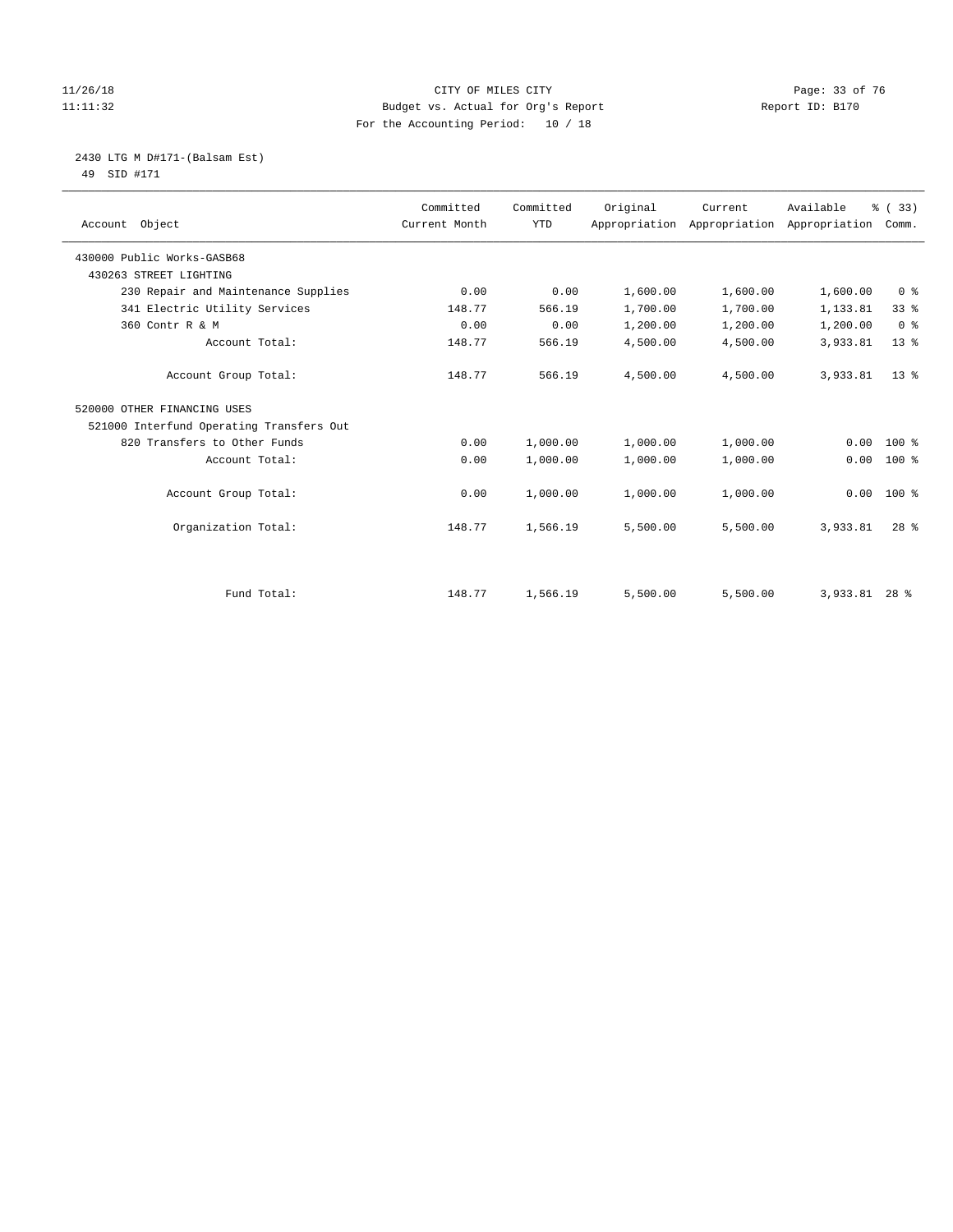#### $11/26/18$  Page: 34 of 76<br>Budget vs. Actual for Org's Report Page: 14 of 76<br>Page: 34 of 76<br>Report ID: B170 11:11:32 Budget vs. Actual for Org's Report For the Accounting Period: 10 / 18

2440 LTG M D#172-(Main Str)

| 50 |  |
|----|--|
|    |  |
|    |  |

|                                          | Committed     | Committed  | Original  | Current   | Available                                 | % (33)       |  |
|------------------------------------------|---------------|------------|-----------|-----------|-------------------------------------------|--------------|--|
| Account Object                           | Current Month | <b>YTD</b> |           |           | Appropriation Appropriation Appropriation | Comm.        |  |
| 430000 Public Works-GASB68               |               |            |           |           |                                           |              |  |
| 430263 STREET LIGHTING                   |               |            |           |           |                                           |              |  |
| 230 Repair and Maintenance Supplies      | 178.09        | 2,781.00   | 4,000.00  | 4,000.00  | 1,219.00                                  | 70 %         |  |
| 341 Electric Utility Services            | 1,395.31      | 4,095.06   | 17,000.00 | 17,000.00 | 12,904.94                                 | $24$ %       |  |
| 360 Contr R & M                          | 125.00        | 4, 153. 75 | 2,500.00  | 2,500.00  | $-1,653.75$                               | $166$ %      |  |
| Account Total:                           | 1,698.40      | 11,029.81  | 23,500.00 | 23,500.00 | 12,470.19                                 | 47.8         |  |
| Account Group Total:                     | 1,698.40      | 11,029.81  | 23,500.00 | 23,500.00 | 12,470.19                                 | 47.8         |  |
| 520000 OTHER FINANCING USES              |               |            |           |           |                                           |              |  |
| 521000 Interfund Operating Transfers Out |               |            |           |           |                                           |              |  |
| 820 Transfers to Other Funds             | 0.00          | 1,000.00   | 1,000.00  | 1,000.00  | 0.00                                      | 100 %        |  |
| Account Total:                           | 0.00          | 1,000.00   | 1,000.00  | 1,000.00  | 0.00                                      | 100 %        |  |
| Account Group Total:                     | 0.00          | 1,000.00   | 1,000.00  | 1,000.00  |                                           | $0.00 100$ % |  |
| Organization Total:                      | 1,698.40      | 12,029.81  | 24,500.00 | 24,500.00 | 12,470.19                                 | $49*$        |  |
|                                          |               |            |           |           |                                           |              |  |
| Fund Total:                              | 1,698.40      | 12,029.81  | 24,500.00 | 24,500.00 | 12,470.19                                 | $49*$        |  |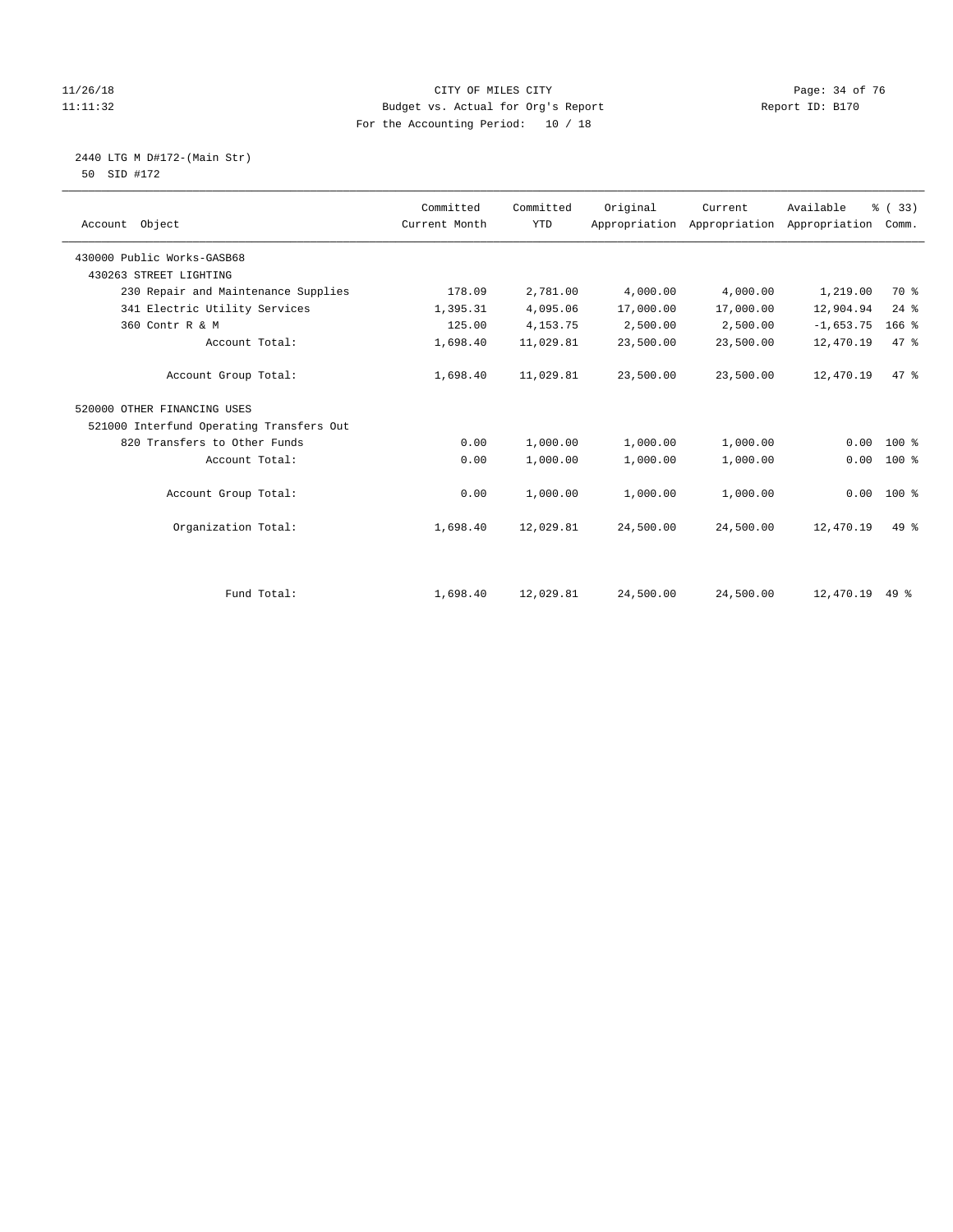#### 11/26/18 Page: 35 of 76 Page: 35 of 76 Page: 35 of 76 Page: 35 of 76 Page: 35 of 76 Page: 35 of 76 Page: 35 of 76 11:11:32 Budget vs. Actual for Org's Report Report ID: B170 For the Accounting Period: 10 / 18

#### 2450 LTG M D#195-(SG-Trico) 51 SID #195

| Committed<br>Current Month | Committed<br><b>YTD</b> | Original | Current  | Available | % (33)<br>Comm.                                       |
|----------------------------|-------------------------|----------|----------|-----------|-------------------------------------------------------|
|                            |                         |          |          |           |                                                       |
|                            |                         |          |          |           |                                                       |
| 401.73                     | 1,605.82                | 5,505.00 | 5,505.00 | 3,899.18  | $29$ $%$                                              |
| 401.73                     | 1,605.82                | 5,505.00 | 5,505.00 | 3,899.18  | $29$ $%$                                              |
| 401.73                     | 1,605.82                | 5,505.00 | 5,505.00 | 3,899.18  | $29$ $%$                                              |
|                            |                         |          |          |           |                                                       |
|                            |                         |          |          |           |                                                       |
| 0.00                       | 1,000.00                | 1,000.00 | 1,000.00 | 0.00      | $100*$                                                |
| 0.00                       | 1,000.00                | 1,000.00 | 1,000.00 | 0.00      | 100 %                                                 |
| 0.00                       | 1,000.00                | 1,000.00 | 1,000.00 | 0.00      | $100*$                                                |
| 401.73                     | 2,605.82                | 6,505.00 | 6,505.00 | 3,899.18  | $40*$                                                 |
| 401.73                     | 2,605.82                | 6.505.00 | 6.505.00 |           | 40 %                                                  |
|                            |                         |          |          |           | Appropriation Appropriation Appropriation<br>3,899.18 |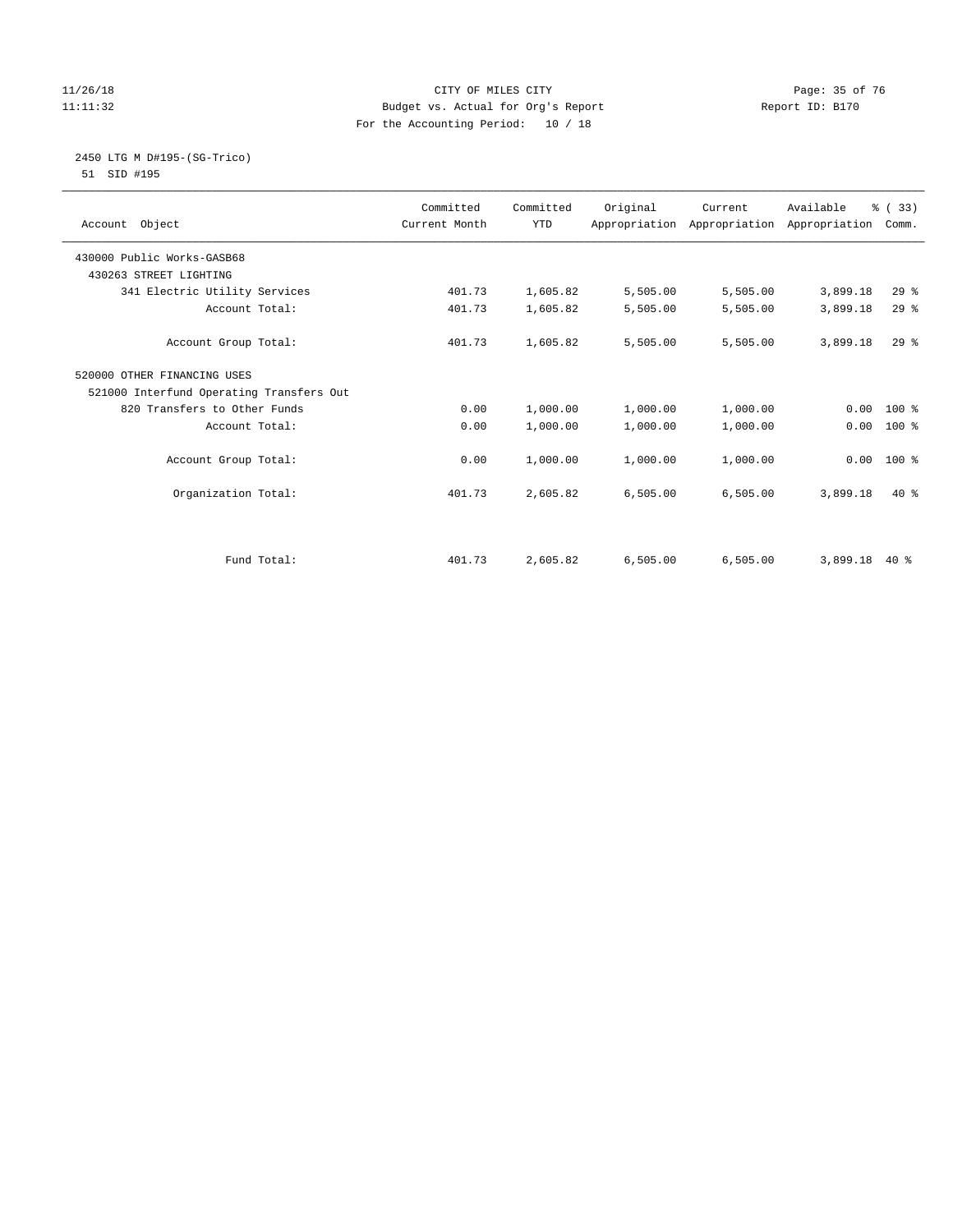#### 11/26/18 Page: 36 of 76 Page: 36 of 76 Page: 36 Of 76 Page: 36 Of 76 Page: 36 Of 76 Page: 36 Of 76 Page: 36 Of 76 Page: 36 Of 76 Page: 36 Of 76 Page: 36 Of 76 Page: 36 Of 76 Page: 36 Of 76 Page: 36 Of 76 Page: 36 Of 76 Pag 11:11:32 Budget vs. Actual for Org's Report Report ID: B170 For the Accounting Period: 10 / 18

# 2470 LTG M D#202-(SG-MDU&NV)

72 SID #202

| Account Object                           | Committed<br>Current Month | Committed<br><b>YTD</b> | Original | Current<br>Appropriation Appropriation Appropriation | Available | % (33)<br>Comm. |  |
|------------------------------------------|----------------------------|-------------------------|----------|------------------------------------------------------|-----------|-----------------|--|
| 430000 Public Works-GASB68               |                            |                         |          |                                                      |           |                 |  |
| 430263 STREET LIGHTING                   |                            |                         |          |                                                      |           |                 |  |
| 341 Electric Utility Services            | 111.16                     | 1,337.50                | 4,300.00 | 4,300.00                                             | 2,962.50  | $31$ %          |  |
| 533 Machinery and Equipment Rental       | 456.80                     | 2,024.61                | 2,800.00 | 2,800.00                                             | 775.39    | 72 %            |  |
| Account Total:                           | 567.96                     | 3,362.11                | 7,100.00 | 7,100.00                                             | 3,737.89  | 47 %            |  |
| Account Group Total:                     | 567.96                     | 3,362.11                | 7,100.00 | 7,100.00                                             | 3,737.89  | 47.8            |  |
| 520000 OTHER FINANCING USES              |                            |                         |          |                                                      |           |                 |  |
| 521000 Interfund Operating Transfers Out |                            |                         |          |                                                      |           |                 |  |
| 820 Transfers to Other Funds             | 0.00                       | 1,000.00                | 1,000.00 | 1,000.00                                             | 0.00      | $100*$          |  |
| Account Total:                           | 0.00                       | 1,000.00                | 1,000.00 | 1,000.00                                             | 0.00      | $100$ %         |  |
| Account Group Total:                     | 0.00                       | 1,000.00                | 1,000.00 | 1,000.00                                             |           | $0.00$ 100 %    |  |
| Organization Total:                      | 567.96                     | 4,362.11                | 8,100.00 | 8,100.00                                             | 3,737.89  | $54$ $%$        |  |
|                                          |                            |                         |          |                                                      |           |                 |  |
| Fund Total:                              | 567.96                     | 4,362.11                | 8,100.00 | 8,100.00                                             | 3,737.89  | $54$ $%$        |  |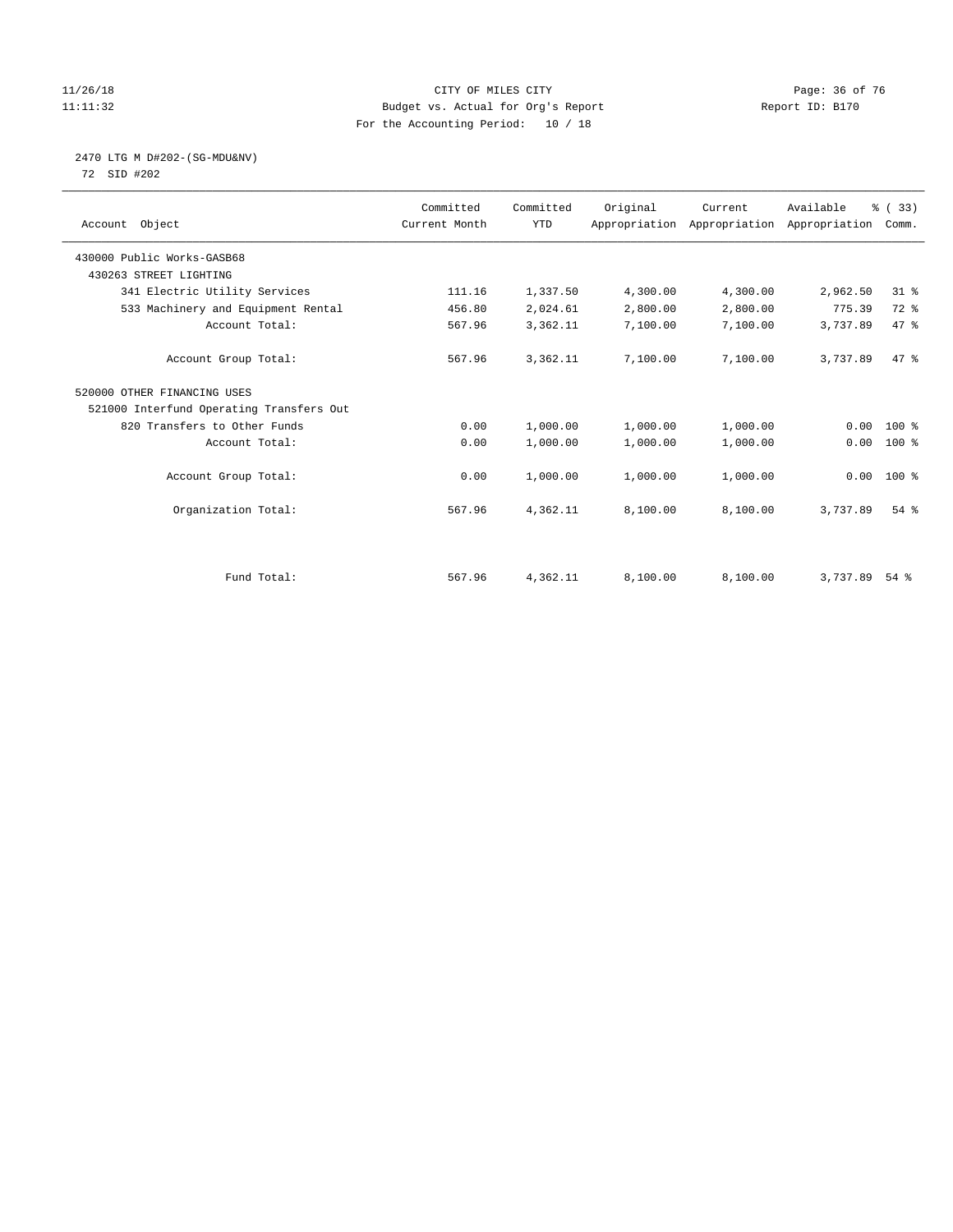#### 11/26/18 Page: 37 of 76 Page: 37 of 76 Page: 37 of 76 Page: 37 of 76 Page: 37 of 76 Page: 37 of 76 Page: 37 of 76 11:11:32 Budget vs. Actual for Org's Report Report ID: B170 For the Accounting Period: 10 / 18

#### 2480 LTG M M#173-(Milestown Estates)

47 SID #173(Ltg-Milestown)

| Account Object                           | Committed<br>Current Month | Committed<br><b>YTD</b> | Original | Current<br>Appropriation Appropriation Appropriation | Available     | % (33)<br>Comm. |
|------------------------------------------|----------------------------|-------------------------|----------|------------------------------------------------------|---------------|-----------------|
| 430000 Public Works-GASB68               |                            |                         |          |                                                      |               |                 |
| 430263 STREET LIGHTING                   |                            |                         |          |                                                      |               |                 |
| 230 Repair and Maintenance Supplies      | 0.00                       | 0.00                    | 900.00   | 900.00                                               | 900.00        | 0 <sup>8</sup>  |
| 341 Electric Utility Services            | 115.30                     | 460.78                  | 1,400.00 | 1,400.00                                             | 939.22        | 33 <sup>8</sup> |
| 360 Contr R & M                          | 0.00                       | 0.00                    | 100.00   | 100.00                                               | 100.00        | 0 <sup>8</sup>  |
| Account Total:                           | 115.30                     | 460.78                  | 2,400.00 | 2,400.00                                             | 1,939.22      | 19 <sup>°</sup> |
| Account Group Total:                     | 115.30                     | 460.78                  | 2,400.00 | 2,400.00                                             | 1,939.22      | 19 <sup>8</sup> |
| 520000 OTHER FINANCING USES              |                            |                         |          |                                                      |               |                 |
| 521000 Interfund Operating Transfers Out |                            |                         |          |                                                      |               |                 |
| 820 Transfers to Other Funds             | 0.00                       | 250.00                  | 250.00   | 250.00                                               | 0.00          | $100*$          |
| Account Total:                           | 0.00                       | 250.00                  | 250.00   | 250.00                                               | 0.00          | $100*$          |
| Account Group Total:                     | 0.00                       | 250.00                  | 250.00   | 250.00                                               | 0.00          | $100*$          |
| Organization Total:                      | 115.30                     | 710.78                  | 2,650.00 | 2,650.00                                             | 1,939.22      | $27$ $%$        |
|                                          |                            |                         |          |                                                      |               |                 |
| Fund Total:                              | 115.30                     | 710.78                  | 2,650.00 | 2,650.00                                             | 1,939.22 27 % |                 |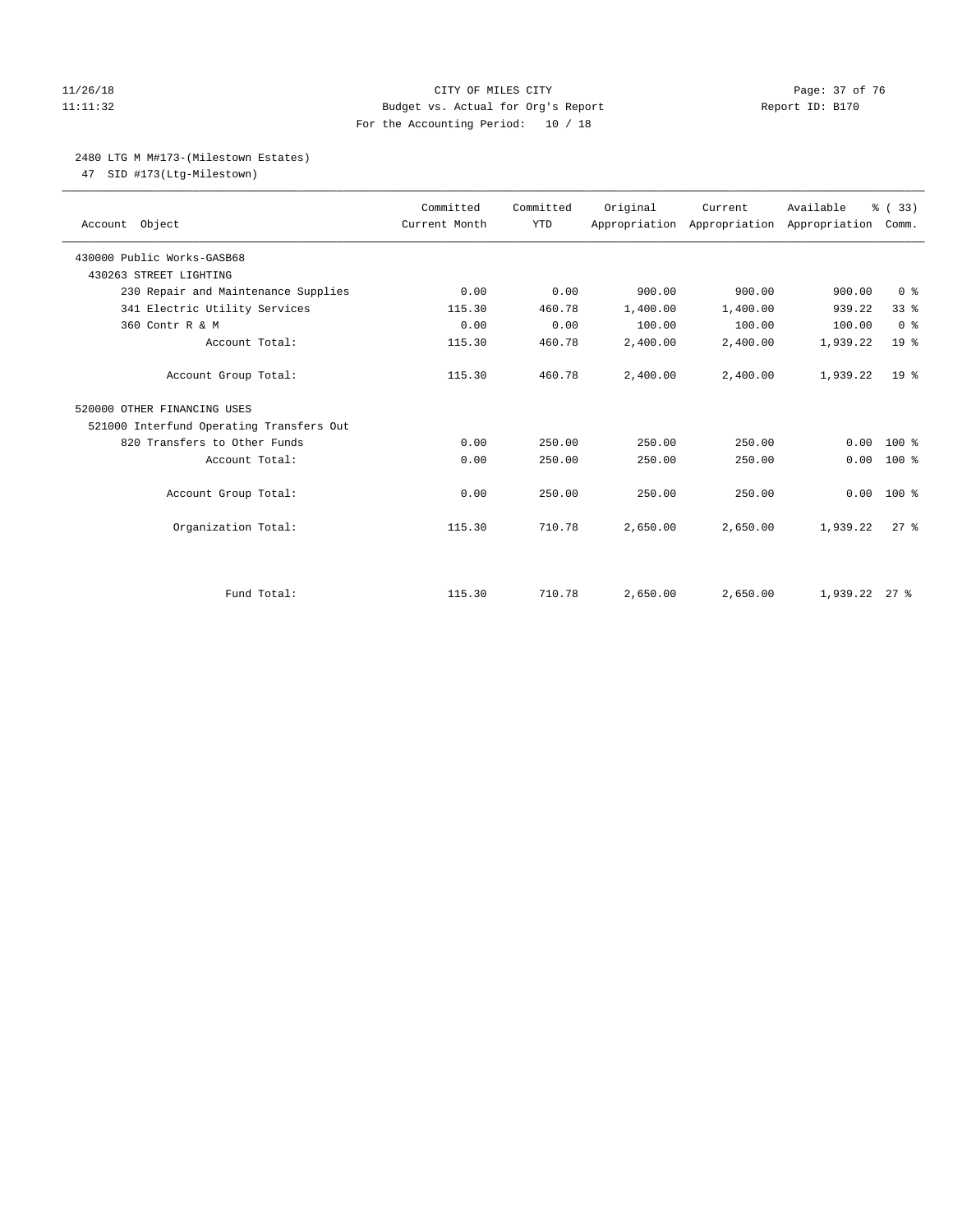#### 11/26/18 Page: 38 of 76 Page: 38 of 76 Page: 38 Of 76 Page: 38 Of 76 Page: 38 Of 76 Page: 38 Of 76 Page: 38 Of 76 11:11:32 Budget vs. Actual for Org's Report Report ID: B170 For the Accounting Period: 10 / 18

————————————————————————————————————————————————————————————————————————————————————————————————————————————————————————————————————

## 2510 STR MAINT DIST #204

107 Paved St. Maint. Dist.#204

|                                           | Committed     | Committed  | Original   | Current    | Available                                       | १ (33)          |
|-------------------------------------------|---------------|------------|------------|------------|-------------------------------------------------|-----------------|
| Account Object                            | Current Month | YTD        |            |            | Appropriation Appropriation Appropriation Comm. |                 |
|                                           |               |            |            |            |                                                 |                 |
| 430000 Public Works-GASB68                |               |            |            |            |                                                 |                 |
| 430220 Operations                         |               |            |            |            |                                                 |                 |
| 111 Salaries and Wages - Permanent        | 19,306.56     | 76,619.34  | 290,860.00 | 290,860.00 | 214,240.66                                      | $26$ %          |
| 121 OVERTIME-PERMANENT                    | 109.20        | 1,686.64   | 9,100.00   | 9,100.00   | 7,413.36                                        | 19 <sup>°</sup> |
| 131 VACATION                              | 2,072.34      | 11,965.37  | 19,600.00  | 19,600.00  | 7,634.63                                        | 61 %            |
| 132 SICK LEAVE                            | 910.07        | 2,734.97   | 13,000.00  | 13,000.00  | 10,265.03                                       | $21$ %          |
| 133 OTHER LEAVE PAY                       | 0.00          | 0.00       | 4,727.00   | 4,727.00   | 4,727.00                                        | 0 <sup>8</sup>  |
| 134 HOLIDAY PAY                           | 0.00          | 0.00       | 3,000.00   | 3,000.00   | 3,000.00                                        | 0 <sup>8</sup>  |
| 141 Unemployment Insurance                | 78.40         | 328.89     | 511.00     | 511.00     | 182.11                                          | 64 %            |
| 142 Workers' Compensation                 | 1,370.25      | 5,713.34   | 17,277.00  | 17,277.00  | 11,563.66                                       | 33%             |
| 143 Health Insurance                      | 4,105.35      | 16,850.56  | 61,691.00  | 61,691.00  | 44,840.44                                       | $27$ %          |
| 144 FICA                                  | 1,658.11      | 6,964.26   | 26,032.00  | 26,032.00  | 19,067.74                                       | 27%             |
| 145 PERS                                  | 1,919.53      | 7,970.78   | 28,822.00  | 28,822.00  | 20,851.22                                       | $28$ %          |
| 196 CLOTHING ALLOTMENT                    | 0.00          | 951.00     | 900.00     | 900.00     | $-51.00$                                        | $106$ %         |
| 210 Office Supplies and Materials         | 10.28         | 62.34      | 3,000.00   | 3,000.00   | 2,937.66                                        | 2 <sup>8</sup>  |
| 214 Small Items of Equipment              | 0.00          | 0.00       | 15,000.00  | 15,000.00  | 15,000.00                                       | 0 <sup>8</sup>  |
| 220 Operating Expenses                    | 3,469.99      | 3,849.46   | 18,000.00  | 18,000.00  | 14,150.54                                       | $21$ %          |
| 222 Chemicals, Lab & Med Supplies         | 0.00          | 400.00     | 1,000.00   | 1,000.00   | 600.00                                          | 40 %            |
| 226 Clothing and Uniforms                 | 169.99        | 169.99     | 700.00     | 700.00     | 530.01                                          | $24$ %          |
| 230 Repair and Maintenance Supplies       | 123.84        | 1,921.86   | 16,000.00  | 16,000.00  | 14,078.14                                       | $12*$           |
| 231 Gas, Oil, Diesel Fuel, Grease, etc.   | 3,148.99      | 11,105.86  | 40,000.00  | 40,000.00  | 28,894.14                                       | $28$ %          |
| 241 Consumable Tools                      | 0.00          | 0.00       | 2,000.00   | 2,000.00   | 2,000.00                                        | 0 <sup>8</sup>  |
| 242 Sign Parts and Supplies               | 643.27        | 1,983.40   | 8,000.00   | 8,000.00   | 6,016.60                                        | $25$ %          |
| 311 Postage, Box Rent, Etc.               | 155.91        | 179.87     | 75.00      | 75.00      | $-104.87$                                       | $240*$          |
| 320 Printing, Duplicating, Typing &       | 0.00          | 0.00       | 100.00     | 100.00     | 100.00                                          | 0 <sup>8</sup>  |
| 330 Publicity, Subscriptions & Dues       | 0.00          | 0.00       | 500.00     | 500.00     | 500.00                                          | 0 <sup>8</sup>  |
| 331 Publication of Formal & Legal Notices | 161.20        | 295.60     | 500.00     | 500.00     | 204.40                                          | 59 %            |
| 334 Memberships, Registrations & Dues     | 0.00          | 0.00       | 350.00     | 350.00     | 350.00                                          | 0 <sup>8</sup>  |
| 341 Electric Utility Services             | 89.42         | 366.43     | 1,060.00   | 1,060.00   | 693.57                                          | 35%             |
| 344 Gas Utility Service                   | 0.00          | 0.00       | 1,050.00   | 1,050.00   | 1,050.00                                        | 0 <sup>8</sup>  |
| 345 Telephone                             | 112.12        | 450.70     | 2,000.00   | 2,000.00   | 1,549.30                                        | 23 %            |
| 346 Garbage Service                       | 0.00          | 0.00       | 175.00     | 175.00     | 175.00                                          | 0 <sup>8</sup>  |
| 347 Internet                              | 0.00          | 0.00       | 200.00     | 200.00     | 200.00                                          | 0 <sup>°</sup>  |
| 350 Professional Services                 | 500.50        | 1,169.70   | 50,000.00  | 50,000.00  | 48,830.30                                       | 2 <sup>8</sup>  |
| 360 Contr R & M                           | 106.56        | 482.41     | 10,000.00  | 10,000.00  | 9,517.59                                        | 5 <sup>°</sup>  |
| 363 R&M Vehicles/Equip/Labor-PW           | 3,852.21      | 30,536.68  | 100,000.00 | 100,000.00 | 69,463.32                                       | 31 %            |
| 370 Travel                                | 0.00          | 0.00       | 1,000.00   | 1,000.00   | 1,000.00                                        | 0 <sup>8</sup>  |
| 380 Training Services                     | 0.00          | 0.00       | 1,000.00   | 1,000.00   | 1,000.00                                        | 0 <sup>8</sup>  |
| 382 Books                                 | 0.00          | 0.00       | 200.00     | 200.00     | 200.00                                          | 0 <sup>8</sup>  |
| 511 Insurance on Buildings                | 0.00          | 645.45     | 646.00     | 646.00     |                                                 | $0.55$ 100 %    |
| 512 Insurance on Vehicles & Equipment     | 0.00          | 3,491.78   | 3,492.00   | 3,492.00   |                                                 | $0.22$ 100 %    |
| 513 Liability                             | 0.00          | 9,500.58   | 8,952.00   | 8,952.00   | $-548.58$ 106 %                                 |                 |
| 531 Building & Office Rental              | 350.00        | 1,400.00   | 4,200.00   | 4,200.00   | 2,800.00                                        | 33%             |
| 532 Land Rental                           | 0.00          | 5,286.72   | 8,100.00   | 8,100.00   | 2,813.28                                        | 65 %            |
| Account Total:                            | 44, 424.09    | 205,083.98 | 772,820.00 | 772,820.00 | 567,736.02                                      | 27%             |
| 430233 Roadway/Re-surfacing               |               |            |            |            |                                                 |                 |
| 230 Repair and Maintenance Supplies       | 0.00          | 0.00       | 100,000.00 | 100,000.00 | 100,000.00                                      | 0 <sup>8</sup>  |
| 350 Professional Services                 | 0.00          | 0.00       | 25,000.00  | 25,000.00  | 25,000.00                                       | 0 %             |
|                                           |               |            |            |            |                                                 |                 |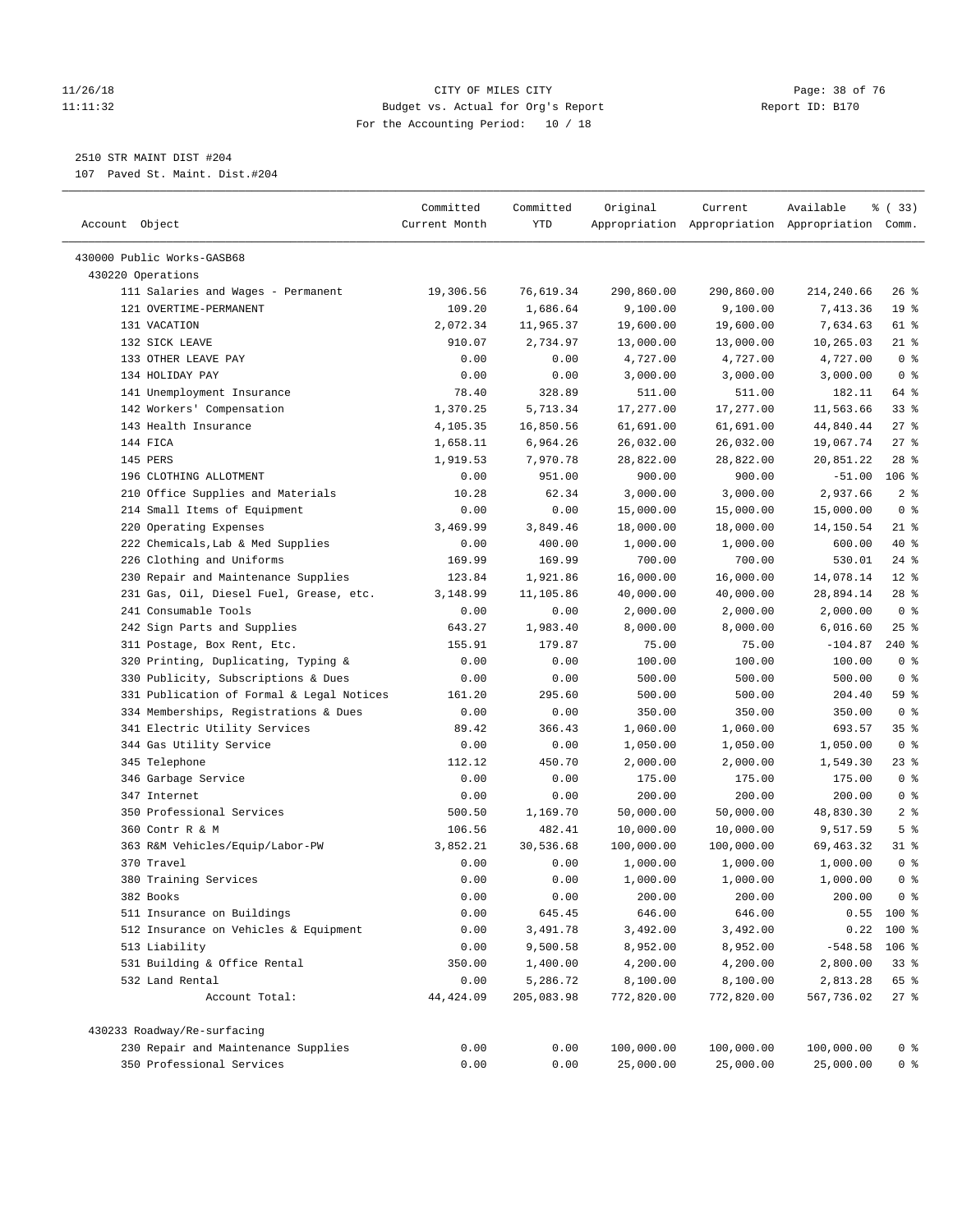#### 11/26/18 Page: 39 of 76 Page: 39 of 76 Page: 39 Of 76 Page: 39 Of 76 Page: 39 Of 76 Page: 39 Of 76 Page: 39 Of 76 11:11:32 Budget vs. Actual for Org's Report Report ID: B170 For the Accounting Period: 10 / 18

# 2510 STR MAINT DIST #204

107 Paved St. Maint. Dist.#204

| Account Object                           | Committed<br>Current Month | Committed<br><b>YTD</b> | Original     | Current.<br>Appropriation Appropriation | Available<br>Appropriation | % (33)<br>Comm. |
|------------------------------------------|----------------------------|-------------------------|--------------|-----------------------------------------|----------------------------|-----------------|
| Account Total:                           | 0.00                       | 0.00                    | 125,000.00   | 125,000.00                              | 125,000.00                 | 0 <sup>8</sup>  |
| 430234 CURB AND GUTTER                   |                            |                         |              |                                         |                            |                 |
| 350 Professional Services                | 1,550.00                   | 28, 363.57              | 75,000.00    | 75,000.00                               | 46,636.43                  | 38 %            |
| Account Total:                           | 1,550.00                   | 28, 363.57              | 75,000.00    | 75,000.00                               | 46,636.43                  | 38 %            |
| 430235 Storm Drain & Culvert Maintenance |                            |                         |              |                                         |                            |                 |
| 230 Repair and Maintenance Supplies      | 0.00                       | 1,843.84                | 50,000.00    | 50,000.00                               | 48,156.16                  | 4%              |
| 350 Professional Services                | 0.00                       | 10,096.64               | 20,000.00    | 20,000.00                               | 9,903.36                   | 50%             |
| Account Total:                           | 0.00                       | 11,940.48               | 70,000.00    | 70,000.00                               | 58,059.52                  | $17*$           |
| 430236 Darling Addition Project          |                            |                         |              |                                         |                            |                 |
| 220 Operating Expenses                   | 100,000.00                 | 100,000.00              | 100,000.00   | 100,000.00                              | 0.00                       | $100*$          |
| 230 Repair and Maintenance Supplies      | 148,081.71                 | 220,777.09              | 450,000.00   | 450,000.00                              | 229, 222.91                | 49 %            |
| 350 Professional Services                | 177,542.78                 | 207,284.99              | 350,000.00   | 350,000.00                              | 142,715.01                 | 59 %            |
| Account Total:                           | 425,624.49                 | 528,062.08              | 900,000.00   | 900,000.00                              | 371,937.92                 | 59 %            |
| Account Group Total:                     | 471,598.58                 | 773,450.11              | 1,942,820.00 | 1,942,820.00                            | 1,169,369.89               | 40 %            |
| 520000 OTHER FINANCING USES              |                            |                         |              |                                         |                            |                 |
| 521000 Interfund Operating Transfers Out |                            |                         |              |                                         |                            |                 |
| 820 Transfers to Other Funds             | 10,910.00                  | 25,020.00               | 319,439.00   | 319,439.00                              | 294,419.00                 | 8%              |
| Account Total:                           | 10,910.00                  | 25,020.00               | 319,439.00   | 319,439.00                              | 294,419.00                 | 8 <sup>°</sup>  |
| Account Group Total:                     | 10,910.00                  | 25,020.00               | 319,439.00   | 319,439.00                              | 294,419.00                 | 8 <sup>8</sup>  |
| Organization Total:                      | 482,508.58                 | 798,470.11              | 2,262,259.00 | 2,262,259.00                            | 1,463,788.89               | 35%             |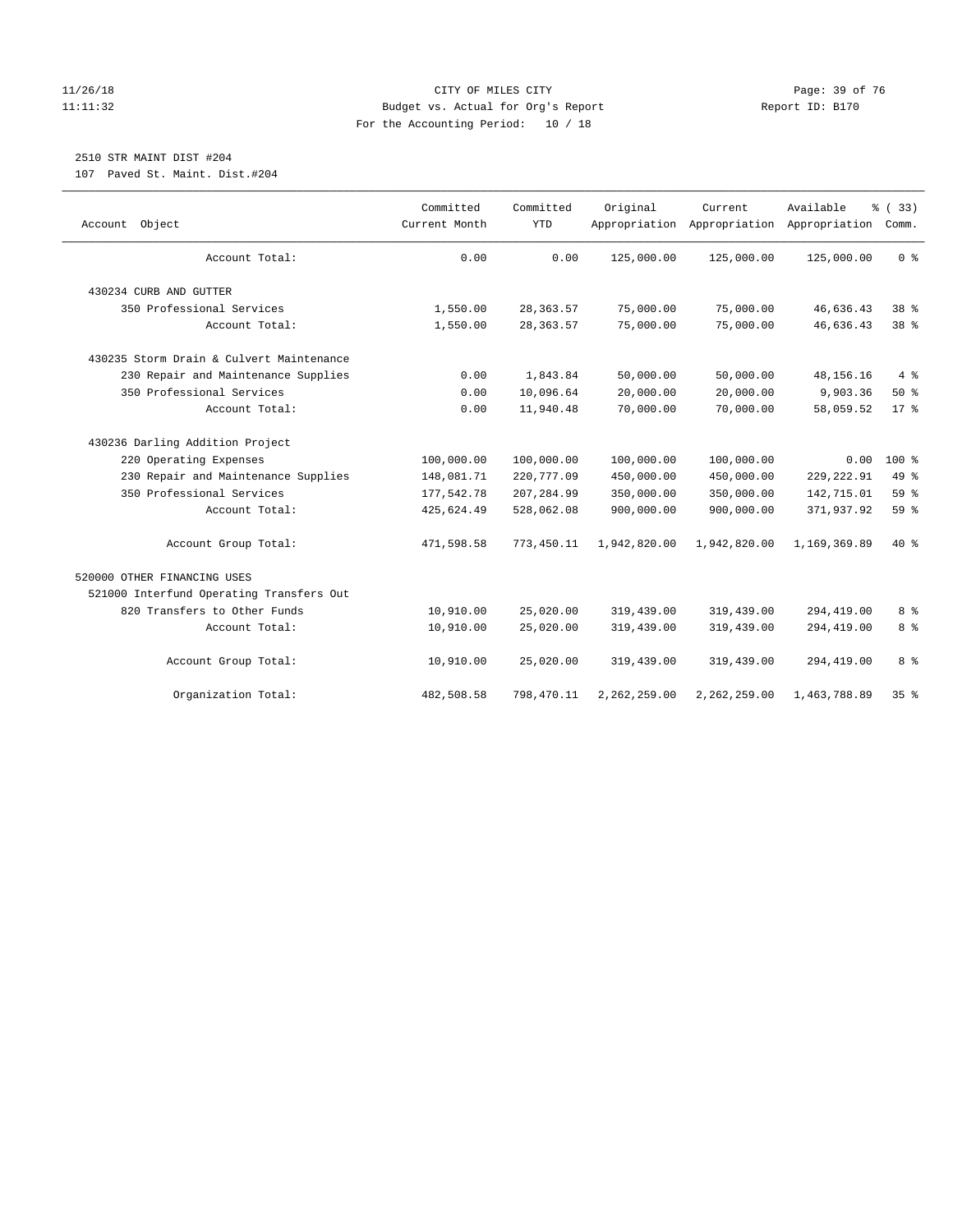#### 11/26/18 Page: 40 of 76 Page: 40 of 76 Page: 40 of 76 Page: 40 of 76 Page: 40 of 76 11:11:32 Budget vs. Actual for Org's Report Report ID: B170 For the Accounting Period: 10 / 18

#### 2510 STR MAINT DIST #204

108 Street Maintenance (North Side)

| Account Object                                  | Committed<br>Current Month | Committed<br><b>YTD</b> | Original<br>Appropriation | Current<br>Appropriation | Available<br>Appropriation | % (33)<br>Comm. |
|-------------------------------------------------|----------------------------|-------------------------|---------------------------|--------------------------|----------------------------|-----------------|
| 430000 Public Works-GASB68<br>430220 Operations |                            |                         |                           |                          |                            |                 |
| 363 R&M Vehicles/Equip/Labor-PW                 | $-94.17$                   | 0.00                    | 0.00                      | 0.00                     | 0.00                       | 0 <sup>8</sup>  |
| Account Total:                                  | $-94.17$                   | 0.00                    | 0.00                      | 0.00                     | 0.00                       | 0 <sup>8</sup>  |
| Account Group Total:                            | $-94.17$                   | 0.00                    | 0.00                      | 0.00                     | 0.00                       | 0 <sup>8</sup>  |
| Organization Total:                             | $-94.17$                   | 0.00                    | 0.00                      | 0.00                     | 0.00                       | 0 <sup>8</sup>  |

Fund Total: 482,414.41 798,470.11 2,262,259.00 2,262,259.00 1,463,788.89 35 %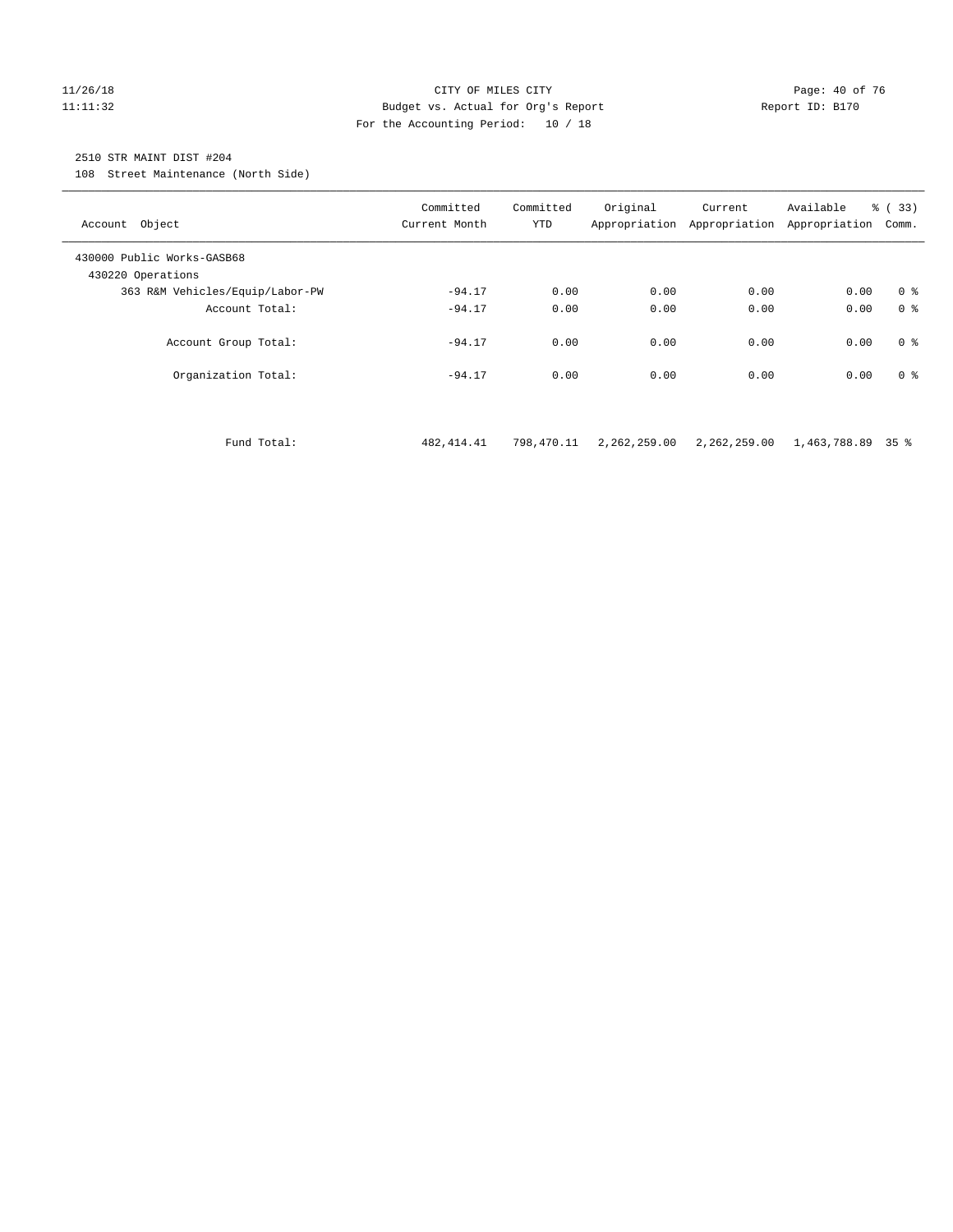#### 11/26/18 Page: 41 of 76 Page: 41 of 76 Page: 41 of 76 Page: 41 of 76 Page: 41 of 76 11:11:32 Budget vs. Actual for Org's Report Report ID: B170 For the Accounting Period: 10 / 18

————————————————————————————————————————————————————————————————————————————————————————————————————————————————————————————————————

#### 2520 STR MAINT DIST #205

108 Street Maintenance (North Side)

|                                                         | Committed     | Committed | Original   | Current    | Available                                       | % (33)          |
|---------------------------------------------------------|---------------|-----------|------------|------------|-------------------------------------------------|-----------------|
| Account Object                                          | Current Month | YTD       |            |            | Appropriation Appropriation Appropriation Comm. |                 |
|                                                         |               |           |            |            |                                                 |                 |
| 430000 Public Works-GASB68                              |               |           |            |            |                                                 |                 |
| 430220 Operations<br>111 Salaries and Wages - Permanent | 5,615.64      | 22,095.86 | 77,380.00  | 77,380.00  | 55,284.14                                       | 29%             |
| 121 OVERTIME-PERMANENT                                  | 35.47         | 456.59    | 2,500.00   | 2,500.00   | 2,043.41                                        | 18 %            |
| 131 VACATION                                            | 592.13        | 3,423.32  | 6,000.00   | 6,000.00   | 2,576.68                                        | 57%             |
| 132 SICK LEAVE                                          | 253.26        | 854.18    | 3,800.00   | 3,800.00   | 2,945.82                                        | $22$ %          |
| 133 OTHER LEAVE PAY                                     | 0.00          | 0.00      | 1,176.00   | 1,176.00   | 1,176.00                                        | 0 <sup>8</sup>  |
| 134 HOLIDAY PAY                                         | 0.00          | 0.00      | 800.00     | 800.00     | 800.00                                          | 0 <sup>8</sup>  |
| 141 Unemployment Insurance                              | 22.72         | 94.85     | 137.00     | 137.00     | 42.15                                           | 69 %            |
| 142 Workers' Compensation                               | 373.33        | 1,552.70  | 4,740.00   | 4,740.00   | 3,187.30                                        | $33$ $%$        |
| 143 Health Insurance                                    | 1,176.18      | 5,000.49  | 16,333.00  | 16,333.00  |                                                 | $31$ %          |
| 144 FICA                                                | 482.59        |           | 7,038.00   | 7,038.00   | 11,332.51<br>5,023.13                           | 29%             |
| 145 PERS                                                | 556.75        | 2,014.87  |            |            |                                                 | $30*$           |
| 196 CLOTHING ALLOTMENT                                  |               | 2,299.27  | 7,763.00   | 7,763.00   | 5,463.73                                        | 90%             |
|                                                         | 0.00          | 268.50    | 300.00     | 300.00     | 31.50                                           |                 |
| 210 Office Supplies and Materials                       | 0.00          | 13.06     | 1,000.00   | 1,000.00   | 986.94                                          | 1 <sup>8</sup>  |
| 214 Small Items of Equipment                            | 0.00          | 0.00      | 2,000.00   | 2,000.00   | 2,000.00                                        | 0 <sup>8</sup>  |
| 220 Operating Expenses                                  | 867.50        | 962.37    | 4,500.00   | 4,500.00   | 3,537.63                                        | $21$ %          |
| 222 Chemicals, Lab & Med Supplies                       | 0.00          | 0.00      | 500.00     | 500.00     | 500.00                                          | 0 <sup>8</sup>  |
| 226 Clothing and Uniforms                               | 30.00         | 30.00     | 200.00     | 200.00     | 170.00                                          | 15 <sup>°</sup> |
| 230 Repair and Maintenance Supplies                     | 30.96         | 857.34    | 5,000.00   | 5,000.00   | 4,142.66                                        | $17*$           |
| 231 Gas, Oil, Diesel Fuel, Grease, etc.                 | 787.25        | 2,776.47  | 10,000.00  | 10,000.00  | 7,223.53                                        | $28$ %          |
| 242 Sign Parts and Supplies                             | 160.82        | 495.35    | 2,500.00   | 2,500.00   | 2,004.65                                        | $20*$           |
| 311 Postage, Box Rent, Etc.                             | 39.33         | 49.46     | 40.00      | 40.00      | $-9.46$                                         | $124$ %         |
| 330 Publicity, Subscriptions & Dues                     | 0.00          | 0.00      | 150.00     | 150.00     | 150.00                                          | 0 <sup>8</sup>  |
| 331 Publication of Formal & Legal Notices               | 40.30         | 73.90     | 0.00       | 0.00       | $-73.90$                                        | $***$ $%$       |
| 334 Memberships, Registrations & Dues                   | 0.00          | 0.00      | 50.00      | 50.00      | 50.00                                           | 0 <sup>8</sup>  |
| 341 Electric Utility Services                           | 0.00          | 0.00      | 150.00     | 150.00     | 150.00                                          | 0 <sup>8</sup>  |
| 344 Gas Utility Service                                 | 0.00          | 0.00      | 200.00     | 200.00     | 200.00                                          | 0 <sup>8</sup>  |
| 345 Telephone                                           | 41.14         | 166.78    | 750.00     | 750.00     | 583.22                                          | 22 %            |
| 350 Professional Services                               | 65.10         | 79.90     | 10,000.00  | 10,000.00  | 9,920.10                                        | 1 <sup>8</sup>  |
| 360 Contr R & M                                         | 57.03         | 258.18    | 1,242.00   | 1,242.00   | 983.82                                          | $21$ %          |
| 363 R&M Vehicles/Equip/Labor-PW                         | 1,057.24      | 9,688.37  | 35,000.00  | 35,000.00  | 25, 311.63                                      | $28$ %          |
| 370 Travel                                              | 0.00          | 0.00      | 250.00     | 250.00     | 250.00                                          | 0 <sup>8</sup>  |
| 380 Training Services                                   | 0.00          | 0.00      | 200.00     | 200.00     | 200.00                                          | 0 <sup>8</sup>  |
| 382 Books                                               | 0.00          | 0.00      | 100.00     | 100.00     | 100.00                                          | 0 <sup>8</sup>  |
| 511 Insurance on Buildings                              | 0.00          | 161.36    | 162.00     | 162.00     | 0.64                                            | $100*$          |
| 512 Insurance on Vehicles & Equipment                   | 0.00          | 873.06    | 873.00     | 873.00     | $-0.06$                                         | $100*$          |
| 513 Liability                                           | 0.00          | 2,375.15  | 2,238.00   | 2,238.00   | $-137.15$                                       | $106$ %         |
| 531 Building & Office Rental                            | 166.66        | 666.64    | 2,000.00   | 2,000.00   | 1,333.36                                        | $33*$           |
| 532 Land Rental                                         | 0.00          | 0.00      | 1,500.00   | 1,500.00   | 1,500.00                                        | 0 <sup>8</sup>  |
| Account Total:                                          | 12,451.40     | 57,588.02 | 208,572.00 | 208,572.00 | 150,983.98                                      | $28$ %          |
| 430233 Roadway/Re-surfacing                             |               |           |            |            |                                                 |                 |
| 350 Professional Services                               | 0.00          | 0.00      | 125,000.00 | 125,000.00 | 125,000.00                                      | 0 <sup>8</sup>  |
| Account Total:                                          | 0.00          | 0.00      | 125,000.00 | 125,000.00 | 125,000.00                                      | 0 <sup>°</sup>  |
|                                                         |               |           |            |            |                                                 |                 |
| 430235 Storm Drain & Culvert Maintenance                |               |           |            |            |                                                 |                 |
| 230 Repair and Maintenance Supplies                     | 0.00          | 0.00      | 500.00     | 500.00     | 500.00                                          | 0 <sup>8</sup>  |
| 350 Professional Services                               | 0.00          | 0.00      | 10,000.00  | 10,000.00  | 10,000.00                                       | 0 <sup>8</sup>  |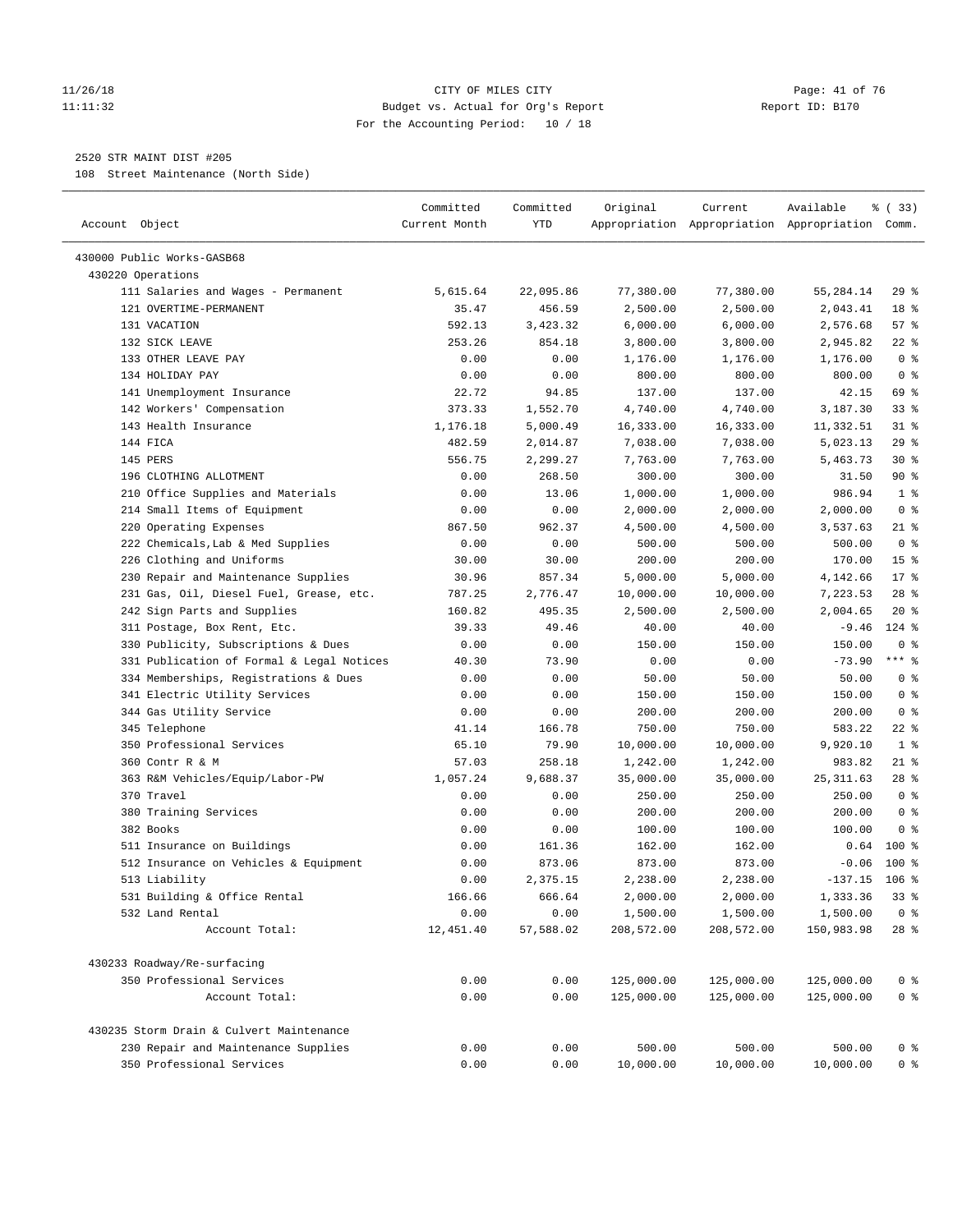#### 11/26/18 Page: 42 of 76 Page: 42 of 76 Page: 42 Of 76 Page: 42 Of 76 Page: 42 Of 76 Page: 42 Of 76 Page: 42 Of 76 11:11:32 Budget vs. Actual for Org's Report Report ID: B170 For the Accounting Period: 10 / 18

## 2520 STR MAINT DIST #205

108 Street Maintenance (North Side)

| Object<br>Account                                                                                                                                                        | Committed<br>Current Month                    | Committed<br>YTD                              | Original                                          | Current<br>Appropriation Appropriation            | Available<br>Appropriation                        | 8 (33)<br>Comm.                            |
|--------------------------------------------------------------------------------------------------------------------------------------------------------------------------|-----------------------------------------------|-----------------------------------------------|---------------------------------------------------|---------------------------------------------------|---------------------------------------------------|--------------------------------------------|
| Account Total:                                                                                                                                                           | 0.00                                          | 0.00                                          | 10,500.00                                         | 10,500.00                                         | 10,500.00                                         | 0 <sup>8</sup>                             |
| Account Group Total:                                                                                                                                                     | 12,451.40                                     | 57,588.02                                     | 344,072.00                                        | 344,072.00                                        | 286,483.98                                        | $17*$                                      |
| 520000 OTHER FINANCING USES<br>521000 Interfund Operating Transfers Out<br>820 Transfers to Other Funds<br>Account Total:<br>Account Group Total:<br>Organization Total: | 3,893.84<br>3,893.84<br>3,893.84<br>16,345.24 | 8,587.68<br>8,587.68<br>8,587.68<br>66,175.70 | 85,646.00<br>85,646.00<br>85,646.00<br>429,718.00 | 85,646.00<br>85,646.00<br>85,646.00<br>429,718.00 | 77,058.32<br>77,058.32<br>77,058.32<br>363,542.30 | $10*$<br>$10*$<br>$10*$<br>15 <sup>°</sup> |
| Fund Total:                                                                                                                                                              | 16,345.24                                     | 66,175.70                                     | 429,718.00                                        | 429,718.00                                        | 363,542.30 15 %                                   |                                            |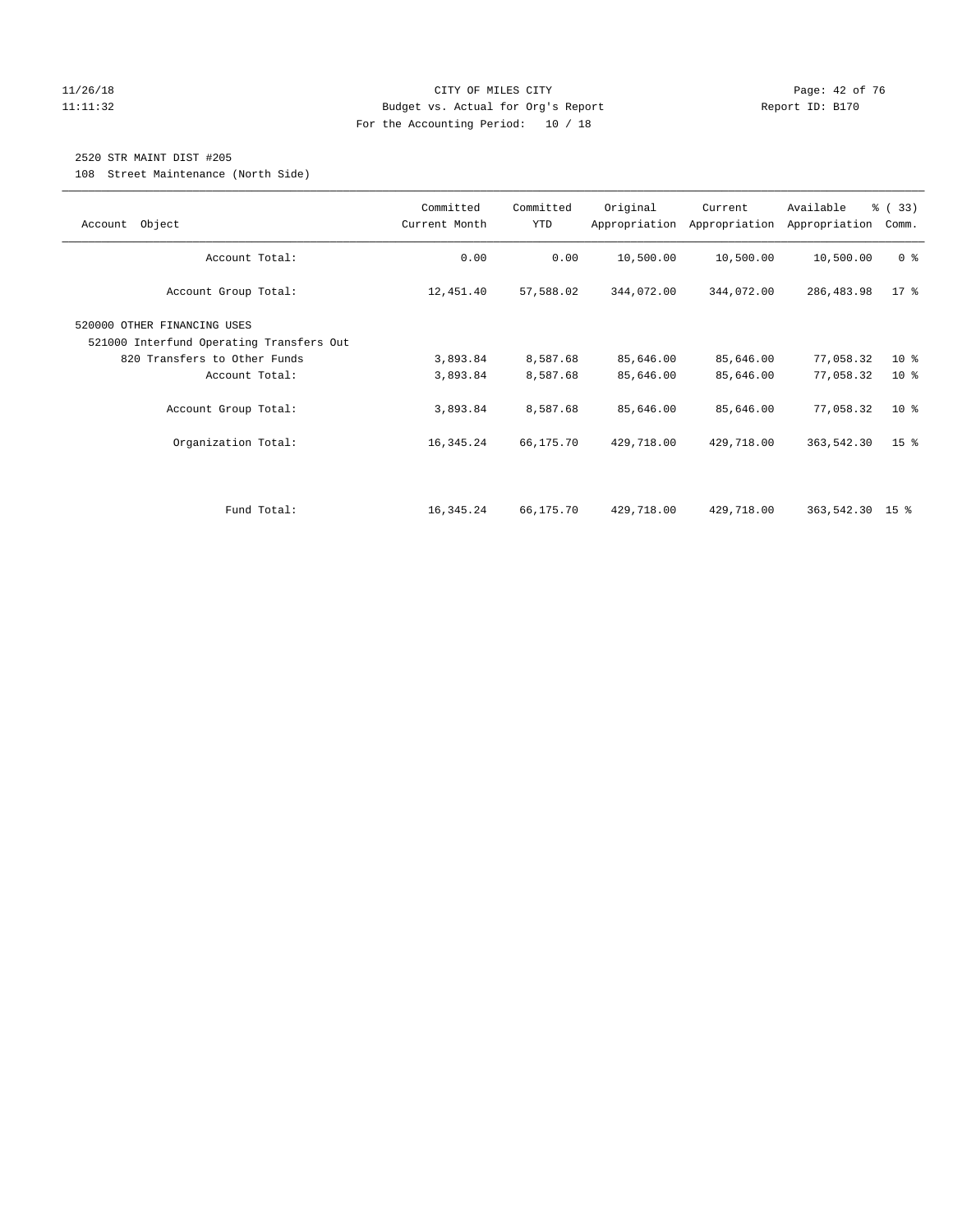#### 11/26/18 Page: 43 of 76 Page: 43 Of 76 Page: 43 Of 76 Page: 43 Of 76 Page: 43 Of 76 Page: 43 Of 76 Page: 43 Of 76 11:11:32 Budget vs. Actual for Org's Report Report ID: B170 For the Accounting Period: 10 / 18

#### 2540 STR MAINT DIST#207-(MILESTOWN ESTATES)

109 Milestown Estates Maintenance Dist.

| Account Object<br>430000 Public Works-GASB68<br>430220 Operations<br>111 Salaries and Wages - Permanent<br>121 OVERTIME-PERMANENT<br>131 VACATION<br>132 SICK LEAVE<br>133 OTHER LEAVE PAY | Current Month<br>282.21<br>1.86<br>30.05 | <b>YTD</b><br>1,104.95<br>23.57 | 3,772.00 | Appropriation Appropriation Appropriation Comm.<br>3,772.00 | 2,667.05        |                 |  |
|--------------------------------------------------------------------------------------------------------------------------------------------------------------------------------------------|------------------------------------------|---------------------------------|----------|-------------------------------------------------------------|-----------------|-----------------|--|
|                                                                                                                                                                                            |                                          |                                 |          |                                                             |                 |                 |  |
|                                                                                                                                                                                            |                                          |                                 |          |                                                             |                 |                 |  |
|                                                                                                                                                                                            |                                          |                                 |          |                                                             |                 |                 |  |
|                                                                                                                                                                                            |                                          |                                 |          |                                                             |                 | 29%             |  |
|                                                                                                                                                                                            |                                          |                                 | 100.00   | 100.00                                                      | 76.43           | $24$ %          |  |
|                                                                                                                                                                                            |                                          | 174.62                          | 300.00   | 300.00                                                      | 125.38          | 58 %            |  |
|                                                                                                                                                                                            | 11.63                                    | 40.97                           | 200.00   | 200.00                                                      | 159.03          | $20*$           |  |
|                                                                                                                                                                                            | 0.00                                     | 0.00                            | 39.00    | 39.00                                                       | 39.00           | 0 <sup>8</sup>  |  |
| 134 HOLIDAY PAY                                                                                                                                                                            | 0.00                                     | 0.00                            | 40.00    | 40.00                                                       | 40.00           | 0 <sup>8</sup>  |  |
| 141 Unemployment Insurance                                                                                                                                                                 | 1.16                                     | 4.79                            | 7.00     | 7.00                                                        | 2.21            | 68 %            |  |
| 142 Workers' Compensation                                                                                                                                                                  | 18.47                                    | 76.87                           | 228.00   | 228.00                                                      | 151.13          | 34.8            |  |
| 143 Health Insurance                                                                                                                                                                       | 59.13                                    | 251.37                          | 710.00   | 710.00                                                      | 458.63          | 35 <sup>8</sup> |  |
| 144 FICA                                                                                                                                                                                   | 24.19                                    | 100.88                          | 340.00   | 340.00                                                      | 239.12          | $30*$           |  |
| 145 PERS                                                                                                                                                                                   | 27.90                                    | 115.06                          | 383.00   | 383.00                                                      | 267.94          | $30*$           |  |
| 196 CLOTHING ALLOTMENT                                                                                                                                                                     | 0.00                                     | 13.50                           | 20.00    | 20.00                                                       | 6.50            | 68 %            |  |
| 350 Professional Services                                                                                                                                                                  | 0.00                                     | 0.00                            | 1,000.00 | 1,000.00                                                    | 1,000.00        | 0 <sup>8</sup>  |  |
| Account Total:                                                                                                                                                                             | 456.60                                   | 1,906.58                        | 7,139.00 | 7,139.00                                                    | 5,232.42        | 27%             |  |
| Account Group Total:                                                                                                                                                                       | 456.60                                   | 1,906.58                        | 7,139.00 | 7,139.00                                                    | 5,232.42        | $27$ $\approx$  |  |
| 510000 MISCELLANEOUS                                                                                                                                                                       |                                          |                                 |          |                                                             |                 |                 |  |
| 510330 Comprehensive Liability Insurance                                                                                                                                                   |                                          |                                 |          |                                                             |                 |                 |  |
| 513 Liability                                                                                                                                                                              | 0.00                                     | 57.00                           | 57.00    | 57.00                                                       | 0.00            | $100*$          |  |
| Account Total:                                                                                                                                                                             | 0.00                                     | 57.00                           | 57.00    | 57.00                                                       | 0.00            | $100*$          |  |
| Account Group Total:                                                                                                                                                                       | 0.00                                     | 57.00                           | 57.00    | 57.00                                                       | 0.00            | $100*$          |  |
| Organization Total:                                                                                                                                                                        | 456.60                                   | 1,963.58                        | 7,196.00 | 7,196.00                                                    | 5,232.42        | 27%             |  |
| Fund Total:                                                                                                                                                                                | 456.60                                   | 1,963.58                        | 7,196.00 | 7,196.00                                                    | 5, 232. 42 27 % |                 |  |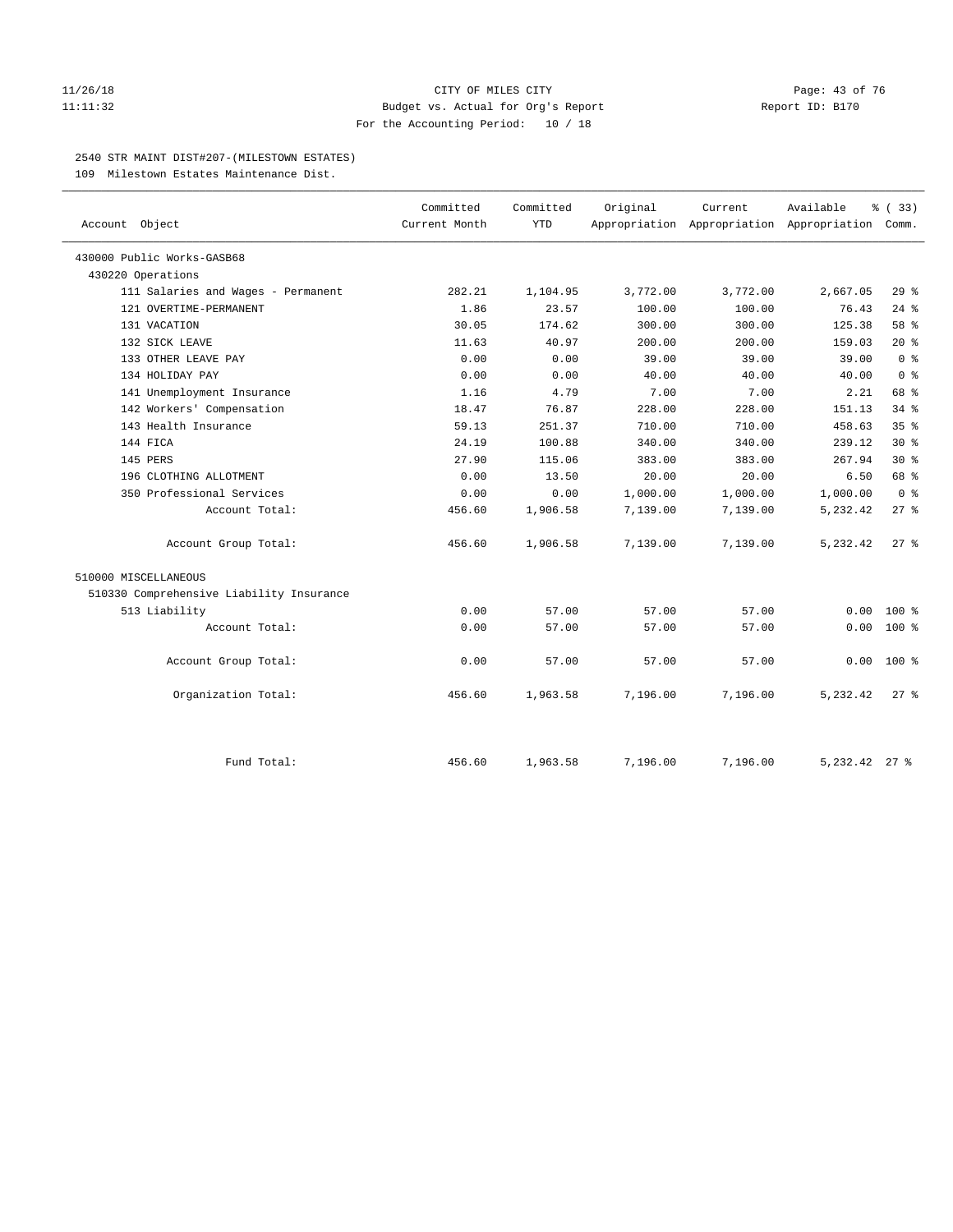#### 11/26/18 Page: 44 of 76 11:11:32 Budget vs. Actual for Org's Report Report ID: B170 For the Accounting Period: 10 / 18

## 2701 Fire Grants

7 Fire

| Object<br>Account                                                            | Committed<br>Current Month | Committed<br><b>YTD</b> | Original   | Current<br>Appropriation Appropriation | Available<br>Appropriation | % (33)<br>Comm. |
|------------------------------------------------------------------------------|----------------------------|-------------------------|------------|----------------------------------------|----------------------------|-----------------|
| 420000 PUBLIC SAFETY-GASB68<br>420464 Fire-Turnouts/Accountability Sys Grant |                            |                         |            |                                        |                            |                 |
| 226 Clothing and Uniforms                                                    | 0.00                       | 0.00                    | 359,573.00 | 359,573.00                             | 359,573.00                 | 0 <sup>8</sup>  |
| Account Total:                                                               | 0.00                       | 0.00                    | 359,573.00 | 359,573.00                             | 359,573.00                 | 0 <sup>8</sup>  |
| Account Group Total:                                                         | 0.00                       | 0.00                    | 359,573.00 | 359,573.00                             | 359,573.00                 | 0 <sup>8</sup>  |
| Organization Total:                                                          | 0.00                       | 0.00                    | 359,573.00 | 359,573.00                             | 359,573.00                 | 0 <sup>8</sup>  |
|                                                                              |                            |                         |            |                                        |                            |                 |
| Fund Total:                                                                  | 0.00                       | 0.00                    | 359,573.00 | 359,573.00                             | 359,573.00                 | 0 <sup>8</sup>  |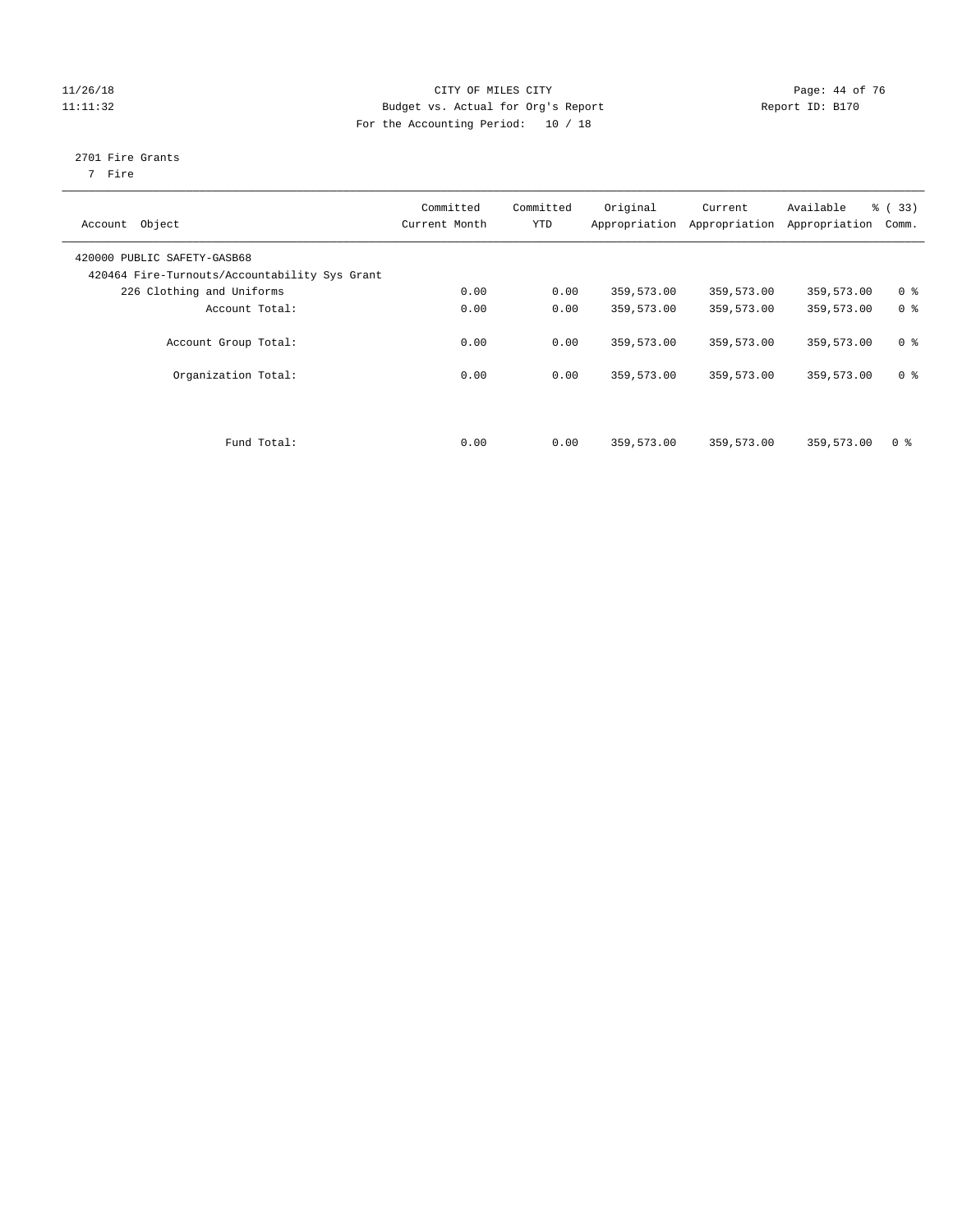#### 11/26/18 Page: 45 of 76 Page: 45 of 76 Page: 45 of 76 Page: 45 of 76 Page: 45 of 76 Page: 45 of 76 11:11:32 Budget vs. Actual for Org's Report Report ID: B170 For the Accounting Period: 10 / 18

#### 2820 GAS TAX 34 Gas Tax

| Account Object                           | Committed<br>Current Month | Committed<br><b>YTD</b> | Original   | Current    | Available<br>Appropriation Appropriation Appropriation | % (33)<br>Comm. |
|------------------------------------------|----------------------------|-------------------------|------------|------------|--------------------------------------------------------|-----------------|
| 520000 OTHER FINANCING USES              |                            |                         |            |            |                                                        |                 |
| 521000 Interfund Operating Transfers Out |                            |                         |            |            |                                                        |                 |
| 820 Transfers to Other Funds             | 641.66                     | 1,283.32                | 3,850.00   | 3,850.00   | 2,566.68                                               | 33%             |
| Account Total:                           | 641.66                     | 1,283.32                | 3,850.00   | 3,850.00   | 2,566.68                                               | 33 <sup>8</sup> |
| 521204 TRANSFER:<br>SID 204              |                            |                         |            |            |                                                        |                 |
| 820 Transfers to Other Funds             | 0.00                       | 0.00                    | 87, 318.00 | 87,318.00  | 87,318.00                                              | 0 <sup>8</sup>  |
| Account Total:                           | 0.00                       | 0.00                    | 87, 318.00 | 87,318.00  | 87, 318.00                                             | 0 <sup>8</sup>  |
| SID 205<br>521205 TRANSFER:              |                            |                         |            |            |                                                        |                 |
| 820 Transfers to Other Funds             | 0.00                       | 0.00                    | 87,317.00  | 87,317.00  | 87,317.00                                              | 0 <sup>8</sup>  |
| Account Total:                           | 0.00                       | 0.00                    | 87, 317.00 | 87, 317.00 | 87, 317.00                                             | 0 <sup>8</sup>  |
| Account Group Total:                     | 641.66                     | 1,283.32                | 178,485.00 | 178,485.00 | 177,201.68                                             | 1 <sup>8</sup>  |
| Organization Total:                      | 641.66                     | 1,283.32                | 178,485.00 | 178,485.00 | 177,201.68                                             | 1 <sup>8</sup>  |
|                                          |                            |                         |            |            |                                                        |                 |
| Fund Total:                              | 641.66                     | 1,283.32                | 178,485.00 | 178,485.00 | 177,201.68                                             | 1 <sup>8</sup>  |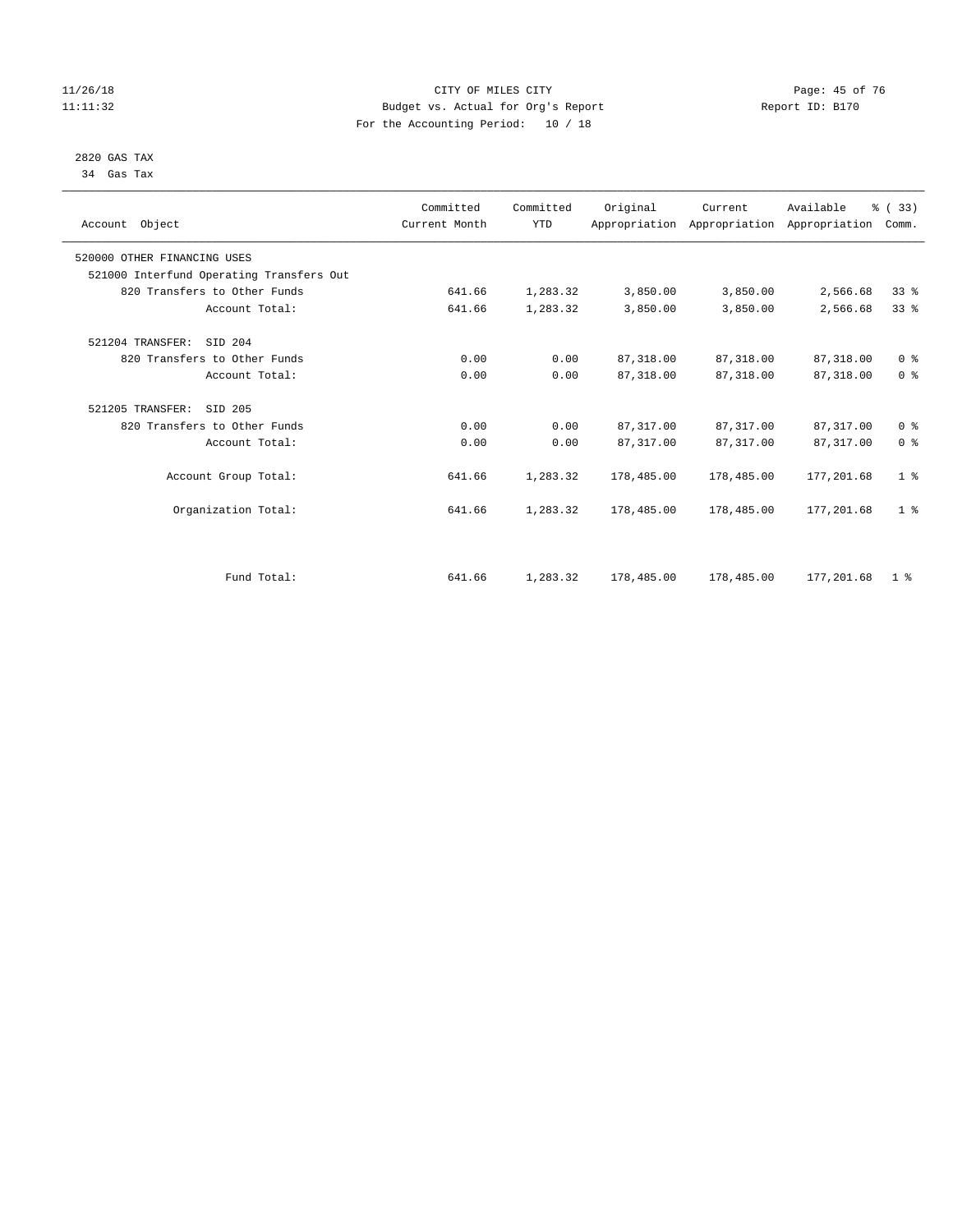#### 11/26/18 Page: 46 of 76 Page: 46 Of 76 Page: 46 Of 76 Page: 46 Of 76 Page: 46 Of 76 11:11:32 Budget vs. Actual for Org's Report Report ID: B170 For the Accounting Period: 10 / 18

#### 2821 HB473- Fuel Tax 95 HB473

| Object<br>Account                                         | Committed<br>Current Month | Committed<br><b>YTD</b> | Original<br>Appropriation | Current<br>Appropriation | Available<br>Appropriation | % (33)<br>Comm. |
|-----------------------------------------------------------|----------------------------|-------------------------|---------------------------|--------------------------|----------------------------|-----------------|
| 430000 Public Works-GASB68<br>430233 Roadway/Re-surfacing |                            |                         |                           |                          |                            |                 |
| 935 HB473 Tax Match Program                               | 0.00                       | 0.00                    | 101,785.00                | 101,785.00               | 101,785.00                 | 0 <sup>8</sup>  |
| Account Total:                                            | 0.00                       | 0.00                    | 101,785.00                | 101,785.00               | 101,785.00                 | 0 <sup>8</sup>  |
| Account Group Total:                                      | 0.00                       | 0.00                    | 101,785.00                | 101,785.00               | 101,785.00                 | 0 <sup>8</sup>  |
| Organization Total:                                       | 0.00                       | 0.00                    | 101,785.00                | 101,785.00               | 101,785.00                 | 0 <sup>8</sup>  |
|                                                           |                            |                         |                           |                          |                            |                 |
| Fund Total:                                               | 0.00                       | 0.00                    | 101,785.00                | 101,785.00               | 101,785.00                 | 0 %             |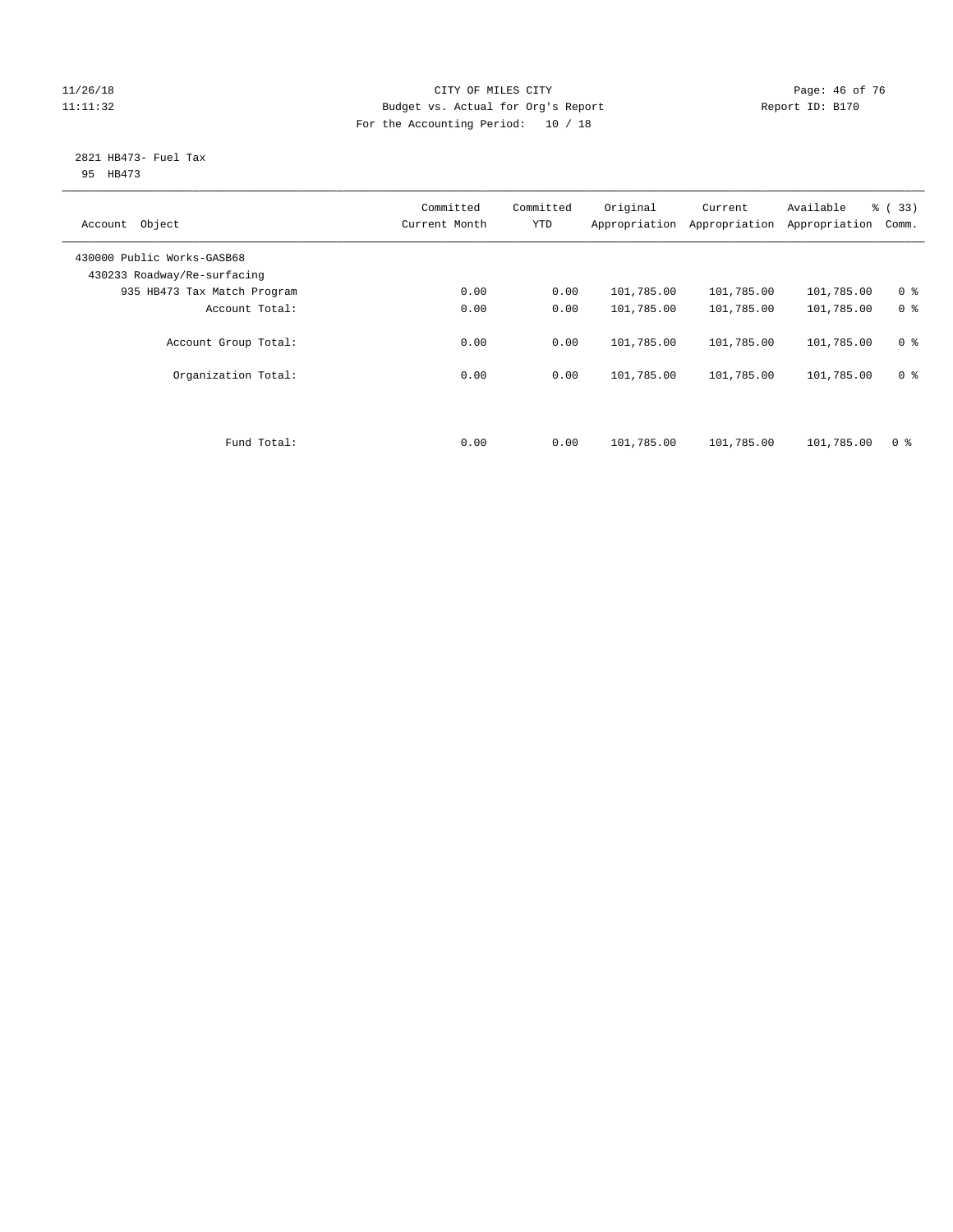#### 11/26/18 Page: 47 of 76 Page: 47 of 76 Page: 47 of 76 Page: 47 of 76 Page: 47 of 76 Page: 47 of 76 Page: 47 of 76 Page: 47 of 76 Page: 47 of 76 Page: 47 of 76 Page: 47 of 76 Page: 47 of 76 Page: 47 of 76 Page: 47 of 76 Pag 11:11:32 Budget vs. Actual for Org's Report Changer Report ID: B170 For the Accounting Period: 10 / 18

2850 911 EMERGENCY

105 Enhanced 911

| Account Object                              | Committed<br>Current Month | Committed<br><b>YTD</b> | Original   | Current    | Available<br>Appropriation Appropriation Appropriation Comm. | % (33)          |
|---------------------------------------------|----------------------------|-------------------------|------------|------------|--------------------------------------------------------------|-----------------|
| 420000 PUBLIC SAFETY-GASB68                 |                            |                         |            |            |                                                              |                 |
| 420140 Crime Control and Investigation (05) |                            |                         |            |            |                                                              |                 |
| 210 Office Supplies and Materials           | 0.00                       | 0.00                    | 1,000.00   | 1,000.00   | 1,000.00                                                     | 0 <sup>8</sup>  |
| 214 Small Items of Equipment                | 0.00                       | 0.00                    | 2,000.00   | 2,000.00   | 2,000.00                                                     | 0 <sup>8</sup>  |
| 220 Operating Expenses                      | 0.00                       | 47.50                   | 2,000.00   | 2,000.00   | 1,952.50                                                     | 2 <sup>°</sup>  |
| 311 Postage, Box Rent, Etc.                 | 0.00                       | 0.00                    | 100.00     | 100.00     | 100.00                                                       | 0 <sup>8</sup>  |
| 320 Printing, Duplicating, Typing &         | 0.00                       | 0.00                    | 100.00     | 100.00     | 100.00                                                       | 0 <sup>8</sup>  |
| 334 Memberships, Registrations & Dues       | 0.00                       | 0.00                    | 400.00     | 400.00     | 400.00                                                       | 0 <sup>8</sup>  |
| 341 Electric Utility Services               | 49.79                      | 199.60                  | 600.00     | 600.00     | 400.40                                                       | 33%             |
| 345 Telephone                               | 2,268.54                   | 9,042.94                | 28,000.00  | 28,000.00  | 18,957.06                                                    | $32$ $%$        |
| 350 Professional Services                   | 770.87                     | 25,663.84               | 60,000.00  | 60,000.00  | 34, 336.16                                                   | 43.8            |
| 370 Travel                                  | 0.00                       | 0.00                    | 1,000.00   | 1,000.00   | 1,000.00                                                     | 0 <sup>8</sup>  |
| 380 Training Services                       | 0.00                       | 0.00                    | 3,000.00   | 3,000.00   | 3,000.00                                                     | 0 <sup>8</sup>  |
| 512 Insurance on Vehicles & Equipment       | 0.00                       | 126.20                  | 127.00     | 127.00     | 0.80                                                         | 99 <sub>8</sub> |
| 940 Machinery & Equipment                   | 0.00                       | 1,901.52                | 20,000.00  | 20,000.00  | 18,098.48                                                    | $10*$           |
| 941 911 Eq & Software (2/01)                | 0.00                       | 0.00                    | 25,000.00  | 25,000.00  | 25,000.00                                                    | 0 <sup>8</sup>  |
| Account Total:                              | 3,089.20                   | 36,981.60               | 143,327.00 | 143,327.00 | 106, 345.40                                                  | 26%             |
| Account Group Total:                        | 3,089.20                   | 36,981.60               | 143,327.00 | 143,327.00 | 106, 345.40                                                  | $26$ %          |
| 520000 OTHER FINANCING USES                 |                            |                         |            |            |                                                              |                 |
| 521000 Interfund Operating Transfers Out    |                            |                         |            |            |                                                              |                 |
| 820 Transfers to Other Funds                | 0.00                       | 14,923.00               | 59,693.00  | 59,693.00  | 44,770.00                                                    | $25$ %          |
| Account Total:                              | 0.00                       | 14,923.00               | 59,693.00  | 59,693.00  | 44,770.00                                                    | 25%             |
| Account Group Total:                        | 0.00                       | 14,923.00               | 59,693.00  | 59,693.00  | 44,770.00                                                    | 25%             |
| Organization Total:                         | 3,089.20                   | 51,904.60               | 203,020.00 | 203,020.00 | 151, 115.40                                                  | $26$ %          |
|                                             |                            |                         |            |            |                                                              |                 |
| Fund Total:                                 | 3,089.20                   | 51,904.60               | 203,020.00 | 203,020.00 | 151, 115.40                                                  | $26$ %          |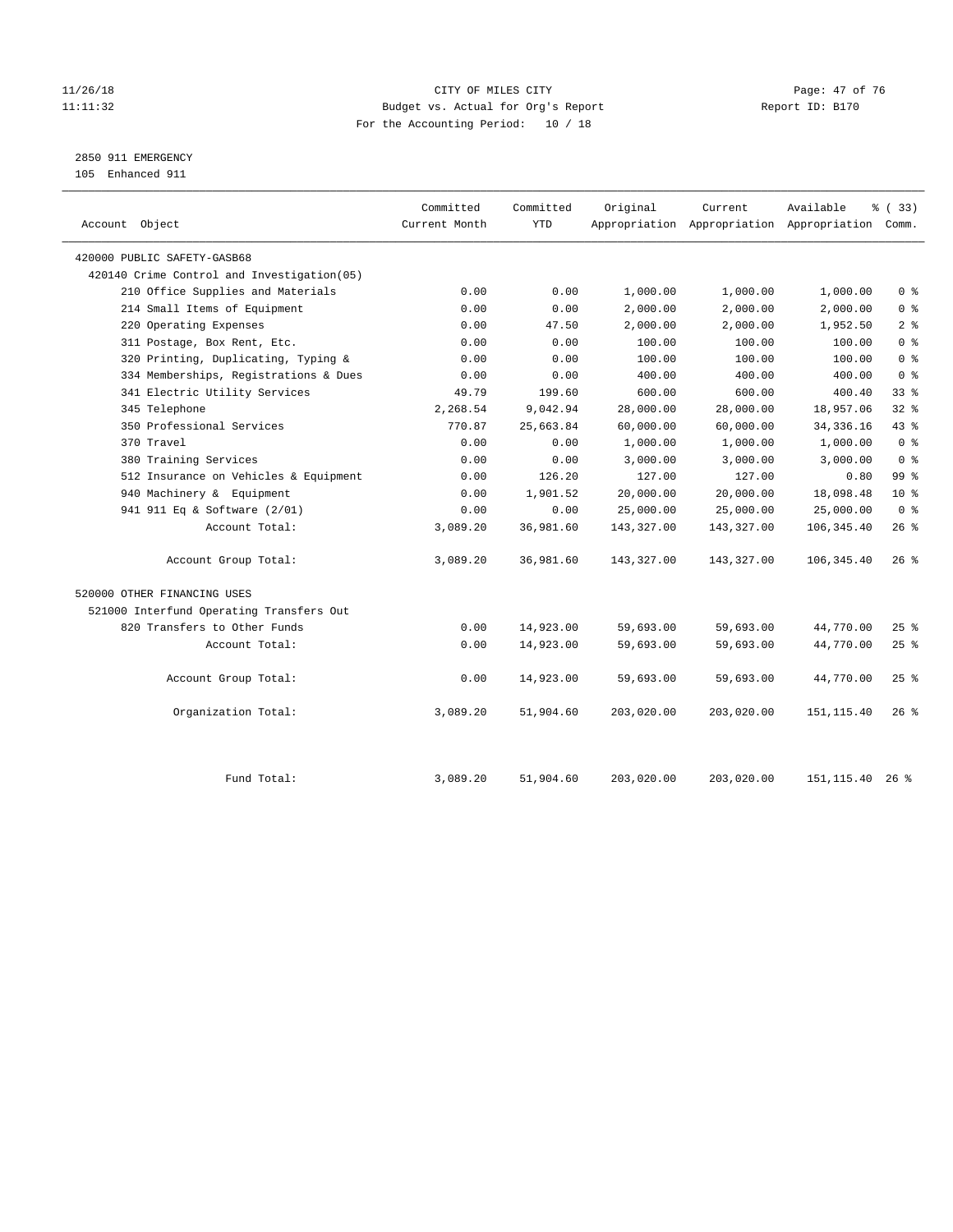#### 11/26/18 Page: 48 of 76 Page: 48 Of 76 Page: 48 Of 76 Page: 48 Of 76 Page: 48 Of 76 Page: 48 Of 76 Page: 48 Of 76 11:11:32 Budget vs. Actual for Org's Report Report ID: B170 For the Accounting Period: 10 / 18

## 2880 LIBRARY GRANTS

39 Partners Program

| Account Object                                                      | Committed<br>Current Month | Committed<br><b>YTD</b> | Original<br>Appropriation | Current<br>Appropriation | Available<br>Appropriation | % (33)<br>Comm. |
|---------------------------------------------------------------------|----------------------------|-------------------------|---------------------------|--------------------------|----------------------------|-----------------|
| 460000 CULTURE AND RECREATION-GASB68<br>460100 Library Services(16) |                            |                         |                           |                          |                            |                 |
| 311 Postage, Box Rent, Etc.                                         | 204.00                     | 819.00                  | 4,900.00                  | 4,900.00                 | 4,081.00                   | $17*$           |
| 382 Books                                                           | 0.00                       | 0.00                    | 100.00                    | 100.00                   | 100.00                     | 0 <sup>8</sup>  |
| Account Total:                                                      | 204.00                     | 819.00                  | 5,000.00                  | 5,000.00                 | 4,181.00                   | 16 <sup>8</sup> |
| Account Group Total:                                                | 204.00                     | 819.00                  | 5,000.00                  | 5,000.00                 | 4,181.00                   | 16 <sup>8</sup> |
| Organization Total:                                                 | 204.00                     | 819.00                  | 5.000.00                  | 5,000.00                 | 4,181.00                   | 16 <sup>8</sup> |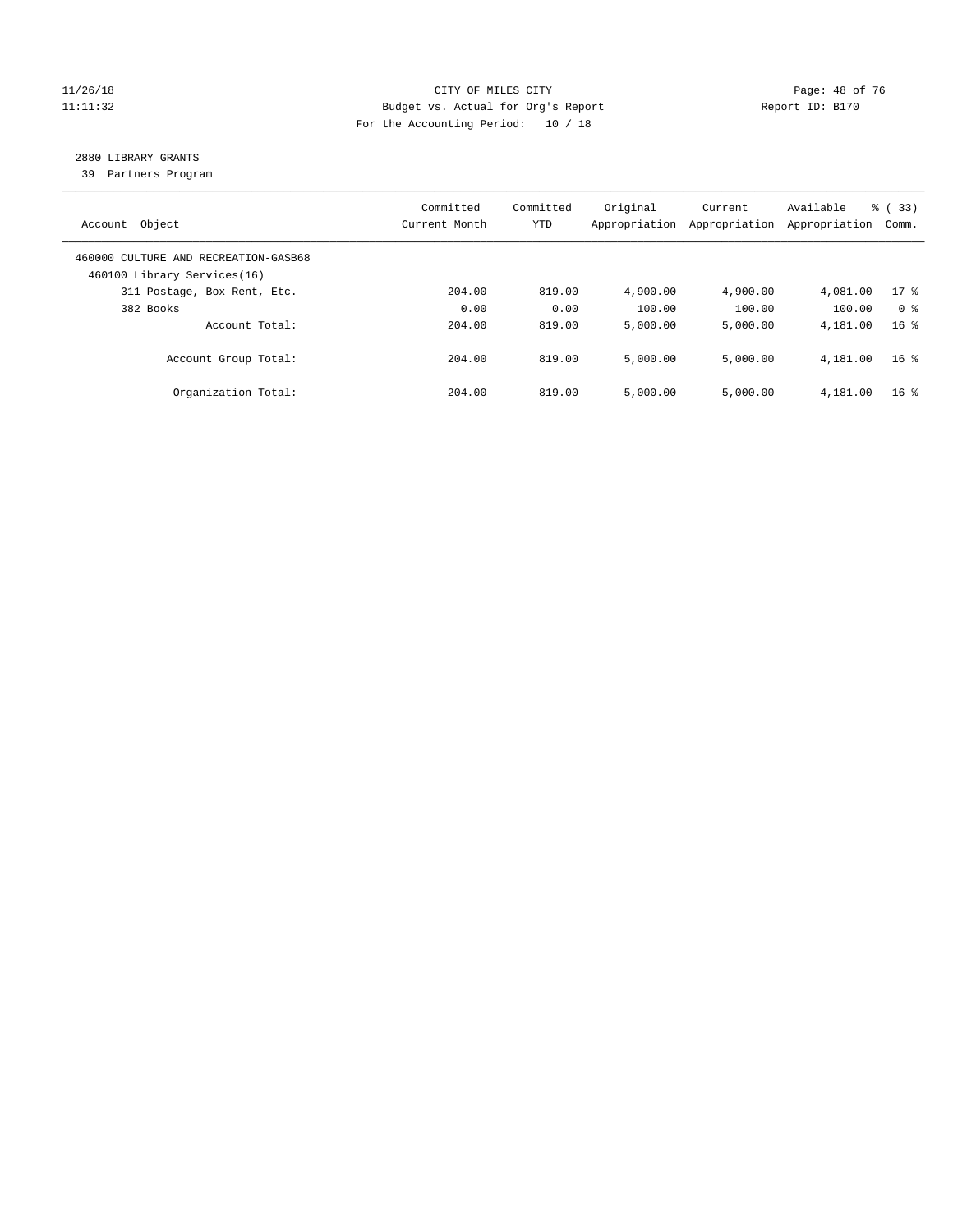#### 11/26/18 Page: 49 of 76 Page: 49 Of 76 Page: 49 Of 76 Page: 49 Of 76 Page: 49 Of 76 11:11:32 Budget vs. Actual for Org's Report Changer Report ID: B170 For the Accounting Period: 10 / 18

#### 2880 LIBRARY GRANTS

41 Sagebrush Fed/Coal Sev Tax

| Account Object                                                      | Committed<br>Current Month | Committed<br><b>YTD</b> | Original<br>Appropriation | Current<br>Appropriation | Available<br>Appropriation | 8 ( 33)<br>Comm. |
|---------------------------------------------------------------------|----------------------------|-------------------------|---------------------------|--------------------------|----------------------------|------------------|
| 460000 CULTURE AND RECREATION-GASB68<br>460100 Library Services(16) |                            |                         |                           |                          |                            |                  |
| 210 Office Supplies and Materials                                   | 0.00                       | 0.00                    | 351.00                    | 351.00                   | 351.00                     | 0 <sup>8</sup>   |
| 350 Professional Services                                           | 0.00                       | 1,483.00                | 3,209.00                  | 3,209.00                 | 1,726.00                   | 46 %             |
| 370 Travel                                                          | 0.00                       | 0.00                    | 550.00                    | 550.00                   | 550.00                     | 0 <sup>8</sup>   |
| 380 Training Services                                               | 0.00                       | 0.00                    | 500.00                    | 500.00                   | 500.00                     | 0 <sup>8</sup>   |
| Account Total:                                                      | 0.00                       | 1,483.00                | 4,610.00                  | 4,610.00                 | 3,127,00                   | 328              |
| Account Group Total:                                                | 0.00                       | 1,483.00                | 4,610.00                  | 4,610.00                 | 3,127,00                   | 328              |
| Organization Total:                                                 | 0.00                       | 1,483.00                | 4,610.00                  | 4,610.00                 | 3,127.00                   | 328              |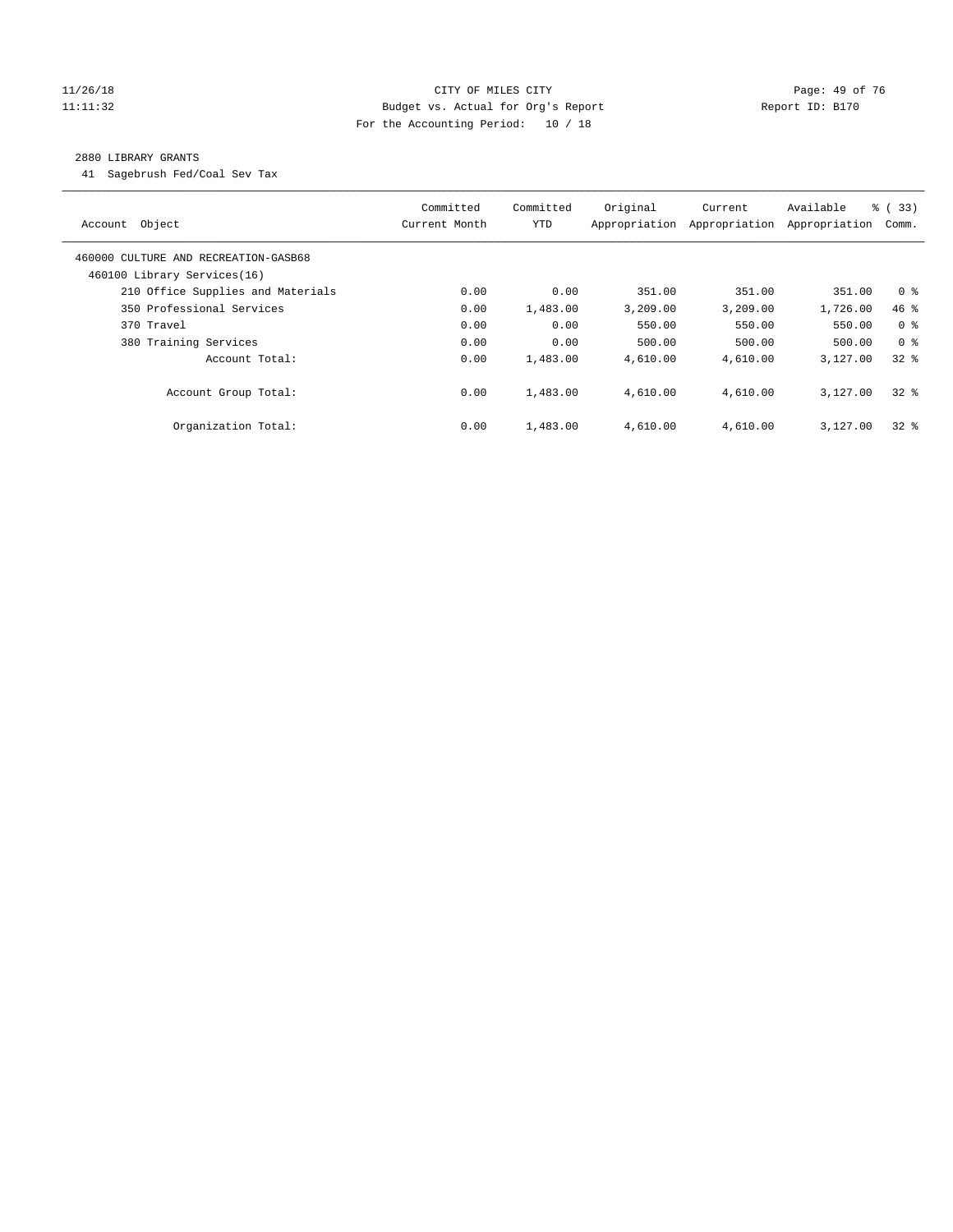#### 11/26/18 Page: 50 of 76 Page: 50 of 76 Page: 50 of 76 Page: 50 of 76 Page: 50 of 76 11:11:32 Budget vs. Actual for Org's Report Report ID: B170 For the Accounting Period: 10 / 18

#### 2880 LIBRARY GRANTS

43 State Aid Per Capita-Tech Serv

| Account Object                                                      | Committed<br>Current Month | Committed<br><b>YTD</b> | Original | Current<br>Appropriation Appropriation | Available<br>Appropriation | % (33)<br>Comm. |
|---------------------------------------------------------------------|----------------------------|-------------------------|----------|----------------------------------------|----------------------------|-----------------|
| 460000 CULTURE AND RECREATION-GASB68<br>460100 Library Services(16) |                            |                         |          |                                        |                            |                 |
| 350 Professional Services                                           | $-450.00$                  | 0.00                    | 0.00     | 0.00                                   | 0.00                       | 0 <sup>8</sup>  |
| Account Total:                                                      | $-450.00$                  | 0.00                    | 0.00     | 0.00                                   | 0.00                       | 0 <sup>8</sup>  |
| Account Group Total:                                                | $-450.00$                  | 0.00                    | 0.00     | 0.00                                   | 0.00                       | 0 <sup>8</sup>  |
| Organization Total:                                                 | $-450.00$                  | 0.00                    | 0.00     | 0.00                                   | 0.00                       | 0 <sup>8</sup>  |
| Fund Total:                                                         | $-246.00$                  | 2,302.00                | 9,610.00 | 9,610.00                               | 7,308.00 24 %              |                 |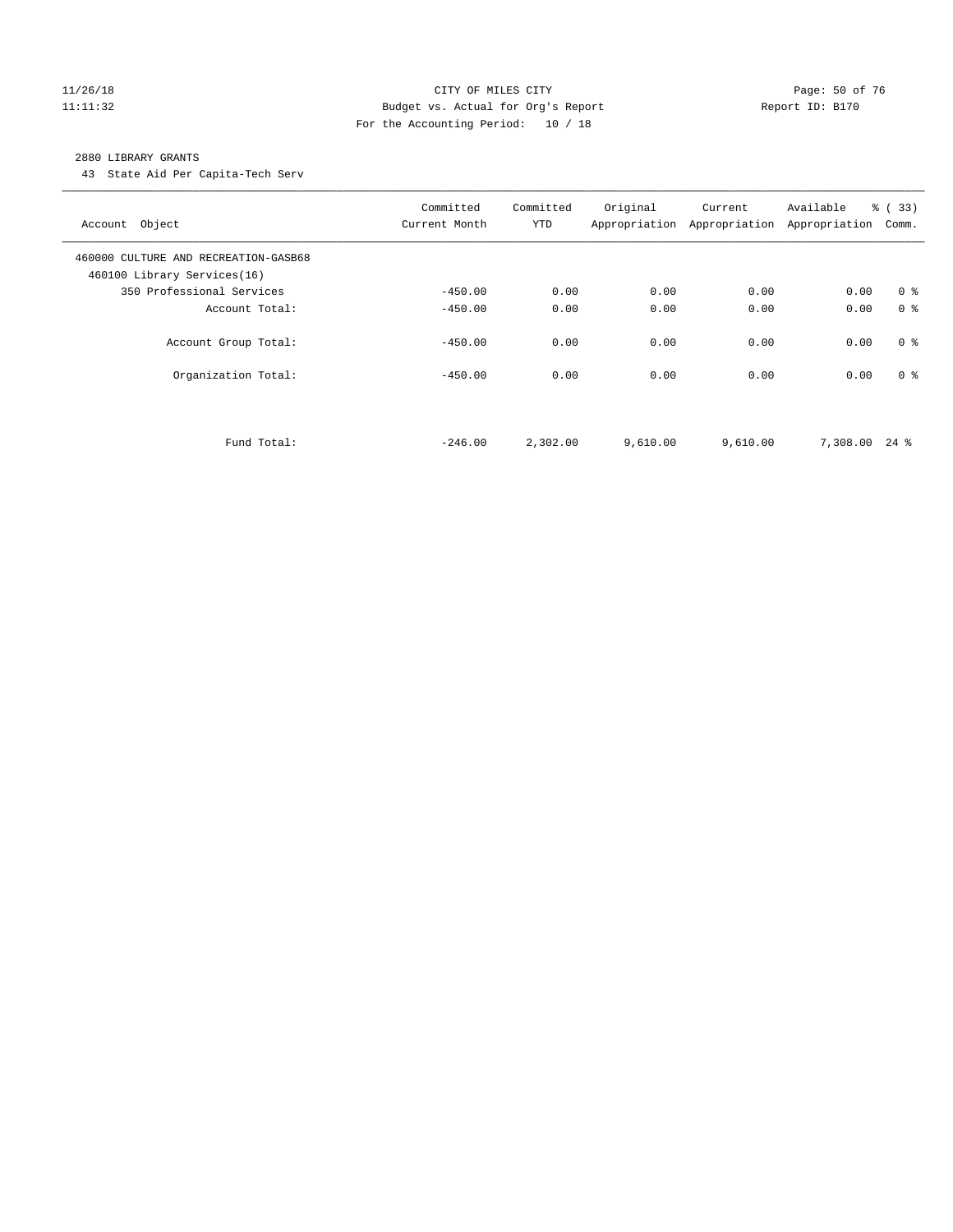#### 11/26/18 Page: 51 of 76 Page: 51 of 76 Page: 51 of 76 Page: 51 of 76 Page: 51 of 76 11:11:32 Budget vs. Actual for Org's Report Report ID: B170 For the Accounting Period: 10 / 18

2935 Historic Preservation

11 Historic Preservation

|                                             | Committed     | Committed  | Original  | Current   | Available                                       | % (33)          |
|---------------------------------------------|---------------|------------|-----------|-----------|-------------------------------------------------|-----------------|
| Account Object                              | Current Month | <b>YTD</b> |           |           | Appropriation Appropriation Appropriation Comm. |                 |
|                                             |               |            |           |           |                                                 |                 |
| 460000 CULTURE AND RECREATION-GASB68        |               |            |           |           |                                                 |                 |
| 460461 Historic Preservation-Administration |               |            |           |           |                                                 |                 |
| 111 Salaries and Wages - Permanent          | 113.02        | 377.70     | 1,968.00  | 1,968.00  | 1,590.30                                        | 19 <sup>°</sup> |
| 131 VACATION                                | 0.00          | 0.00       | 60.00     | 60.00     | 60.00                                           | 0 <sup>8</sup>  |
| 132 SICK LEAVE                              | 0.00          | 0.00       | 60.00     | 60.00     | 60.00                                           | 0 <sup>8</sup>  |
| 133 OTHER LEAVE PAY                         | 0.00          | 0.00       | 100.00    | 100.00    | 100.00                                          | 0 <sup>8</sup>  |
| 141 Unemployment Insurance                  | 0.40          | 1.35       | 3.00      | 3.00      | 1.65                                            | 45 %            |
| 142 Workers' Compensation                   | 1.42          | 4.83       | 28.00     | 28.00     | 23.17                                           | $17*$           |
| 144 FICA                                    | 8.64          | 29.24      | 167.00    | 167.00    | 137.76                                          | 18 <sup>°</sup> |
| 145 PERS                                    | 9.68          | 32.38      | 185.00    | 185.00    | 152.62                                          | 18 <sup>8</sup> |
| 196 CLOTHING ALLOTMENT                      | 0.00          | 4.88       | 87.00     | 87.00     | 82.12                                           | 6 <sup>°</sup>  |
| 210 Office Supplies and Materials           | 0.00          | 15.00      | 1,700.00  | 1,700.00  | 1,685.00                                        | 1 <sup>°</sup>  |
| 220 Operating Expenses                      | 0.00          | 17.60      | 2,333.00  | 2,333.00  | 2,315.40                                        | 1 <sup>8</sup>  |
| 311 Postage, Box Rent, Etc.                 | 0.00          | 0.00       | 100.00    | 100.00    | 100.00                                          | 0 <sup>8</sup>  |
| 320 Printing, Duplicating, Typing &         | 0.00          | 0.00       | 300.00    | 300.00    | 300.00                                          | 0 <sup>8</sup>  |
| 330 Publicity, Subscriptions & Dues         | 0.00          | 0.00       | 200.00    | 200.00    | 200.00                                          | 0 <sup>8</sup>  |
| 331 Publication of Formal & Legal Notices   | 0.00          | 0.00       | 150.00    | 150.00    | 150.00                                          | 0 <sup>8</sup>  |
| 345 Telephone                               | 1.71          | 6.84       | 15.00     | 15.00     | 8.16                                            | 46 %            |
| 347 Internet                                | 1.27          | 5.08       | 55.00     | 55.00     | 49.92                                           | 9 <sup>°</sup>  |
| 350 Professional Services                   | 5.40          | 5.40       | 1,800.00  | 1,800.00  | 1,794.60                                        | 0 <sup>8</sup>  |
| 360 Contr R & M                             | 4.87          | 22.06      | 39.00     | 39.00     | 16.94                                           | 57%             |
| 370 Travel                                  | 0.00          | 206.00     | 500.00    | 500.00    | 294.00                                          | 41 %            |
| 380 Training Services                       | 0.00          | 0.00       | 300.00    | 300.00    | 300.00                                          | 0 <sup>8</sup>  |
| Account Total:                              | 146.41        | 728.36     | 10,150.00 | 10,150.00 | 9,421.64                                        | 7 <sup>8</sup>  |
| Account Group Total:                        | 146.41        | 728.36     | 10,150.00 | 10,150.00 | 9,421.64                                        | 7 %             |
| Organization Total:                         | 146.41        | 728.36     | 10,150.00 | 10,150.00 | 9,421.64                                        | 7 %             |
| Fund Total:                                 | 146.41        | 728.36     | 10,150.00 | 10,150.00 | 9,421.64                                        | 7 %             |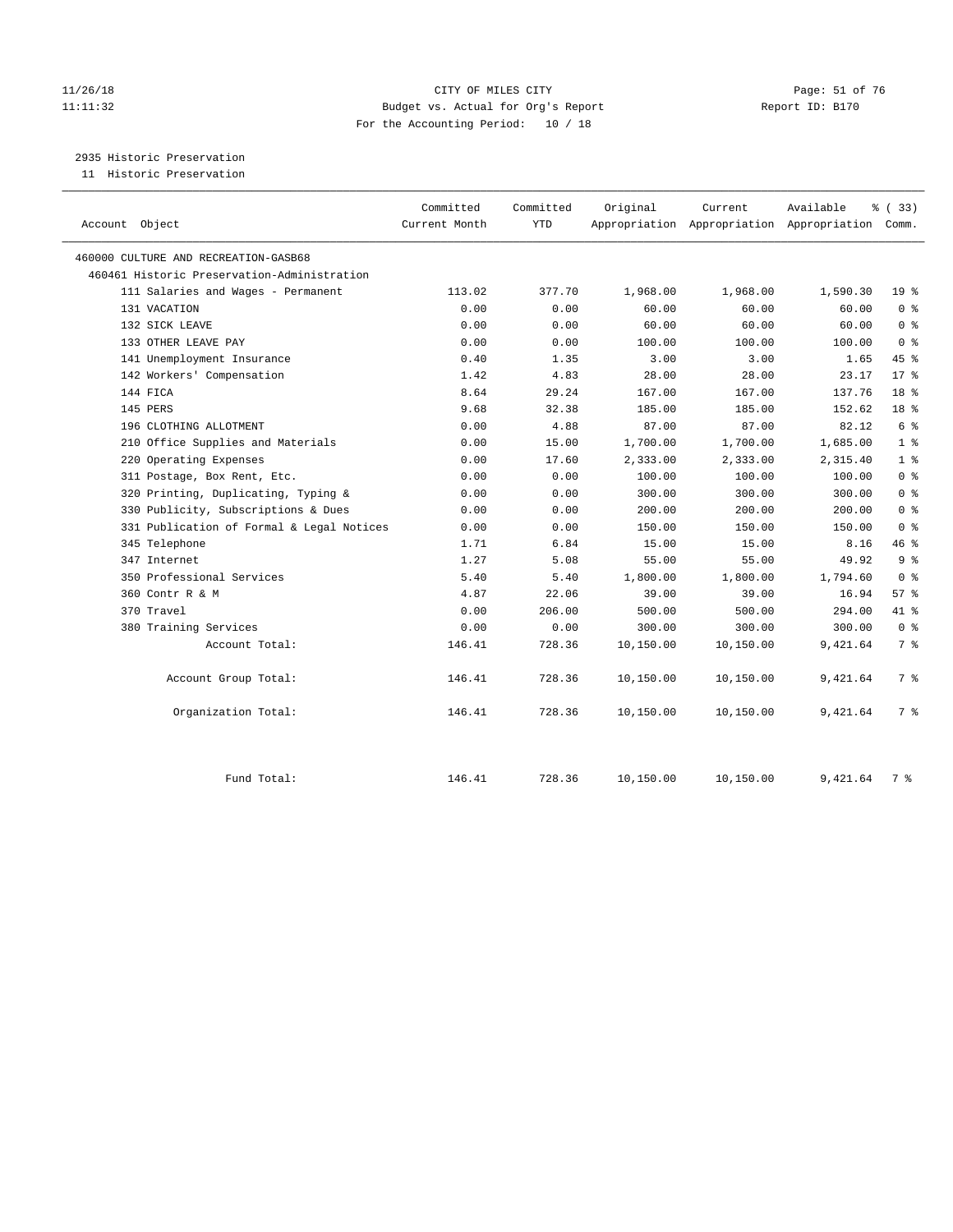#### 11/26/18 Page: 52 of 76 Page: 52 of 76 Page: 52 of 76 Page: 52 of 76 Page: 52 of 76 11:11:32 Budget vs. Actual for Org's Report Report ID: B170 For the Accounting Period: 10 / 18

————————————————————————————————————————————————————————————————————————————————————————————————————————————————————————————————————

#### 2985 RETIRED SENIOR VOLUNTEER PROG (RSVP)

15 Retired Senior Volunteer Program

|                                            | Committed     | Committed | Original  | Current   | Available                                       | 8 (33)          |  |
|--------------------------------------------|---------------|-----------|-----------|-----------|-------------------------------------------------|-----------------|--|
| Account Object                             | Current Month | YTD       |           |           | Appropriation Appropriation Appropriation Comm. |                 |  |
| 450000 Social and Economic Services-GASB68 |               |           |           |           |                                                 |                 |  |
| 450330 RSVP Non-Federal                    |               |           |           |           |                                                 |                 |  |
| 111 Salaries and Wages - Permanent         | 67.02         | 289.65    | 2,000.00  | 2,000.00  | 1,710.35                                        | $14$ %          |  |
| 131 VACATION                               | 5.90          | 24.52     | 0.00      | 0.00      | $-24.52$                                        | *** 응           |  |
| 132 SICK LEAVE                             | 1.04          | 6.34      | 0.00      | 0.00      | $-6.34$                                         | *** 응           |  |
| 133 OTHER LEAVE PAY                        | 9.38          | 12.85     | 0.00      | 0.00      | $-12.85$                                        | $***$ $%$       |  |
| 141 Unemployment Insurance                 | 0.29          | 1.16      | 9.00      | 9.00      | 7.84                                            | $13*$           |  |
| 142 Workers' Compensation                  | 1.03          | 4.16      | 25.00     | 25.00     | 20.84                                           | $17*$           |  |
| 143 Health Insurance                       | 14.78         | 14.78     | 372.00    | 372.00    | 357.22                                          | 4%              |  |
| 144 FICA                                   | 6.40          | 25.50     | 153.00    | 153.00    | 127.50                                          | $17*$           |  |
| 145 PERS                                   | 7.14          | 28.57     | 138.00    | 138.00    | 109.43                                          | $21$ %          |  |
| 210 Office Supplies and Materials          | 0.00          | 0.00      | 2,681.00  | 2,681.00  | 2,681.00                                        | 0 <sup>8</sup>  |  |
| 220 Operating Expenses                     | 0.00          | 545.89    | 5,045.00  | 5,045.00  | 4,499.11                                        | $11$ %          |  |
| 311 Postage, Box Rent, Etc.                | 64.34         | 327.68    | 1,000.00  | 1,000.00  | 672.32                                          | $33$ $%$        |  |
| 330 Publicity, Subscriptions & Dues        | 0.00          | 159.60    | 160.00    | 160.00    | 0.40                                            | $100*$          |  |
| 345 Telephone                              | 119.38        | 470.74    | 1,440.00  | 1,440.00  | 969.26                                          | $33$ $%$        |  |
| 370 Travel                                 | 0.00          | 496.69    | 1,150.00  | 1,150.00  | 653.31                                          | 43 %            |  |
| 379 Other Travel                           | 0.00          | 0.00      | 100.00    | 100.00    | 100.00                                          | 0 <sup>8</sup>  |  |
| 512 Insurance on Vehicles & Equipment      | 0.00          | 0.00      | 600.00    | 600.00    | 600.00                                          | 0 <sup>8</sup>  |  |
| 513 Liability                              | 0.00          | 0.00      | 593.00    | 593.00    | 593.00                                          | 0 <sup>8</sup>  |  |
| Account Total:                             | 296.70        | 2,408.13  | 15,466.00 | 15,466.00 | 13,057.87                                       | 16 <sup>8</sup> |  |
|                                            |               |           |           |           |                                                 |                 |  |
| 450340 RSVP FEDERAL GRANT- FALLON/CUSTER   |               |           |           |           |                                                 |                 |  |
| 111 Salaries and Wages - Permanent         | 3,283.67      | 13,611.09 | 41,500.00 | 41,500.00 | 27,888.91                                       | 33%             |  |
| 131 VACATION                               | 289.24        | 1,201.80  | 4,000.00  | 4,000.00  | 2,798.20                                        | $30*$           |  |
| 132 SICK LEAVE                             | 51.04         | 310.71    | 2,500.00  | 2,500.00  | 2,189.29                                        | $12*$           |  |
| 133 OTHER LEAVE PAY                        | 459.37        | 629.51    | 0.00      | 0.00      | $-629.51$                                       | $***$ $%$       |  |
| 141 Unemployment Insurance                 | 14.29         | 54.95     | 216.00    | 216.00    | 161.05                                          | $25$ $%$        |  |
| 142 Workers' Compensation                  | 51.35         | 197.41    | 596.00    | 596.00    | 398.59                                          | 33%             |  |
| 143 Health Insurance                       | 724.57        | 2,830.31  | 8,496.00  | 8,496.00  | 5,665.69                                        | $33$ $%$        |  |
| 144 FICA                                   | 312.36        | 1,201.11  | 3,672.00  | 3,672.00  | 2,470.89                                        | $33$ $%$        |  |
| 145 PERS                                   | 349.94        | 1,345.52  | 3,312.00  | 3,312.00  | 1,966.48                                        | 41 %            |  |
| 210 Office Supplies and Materials          | 59.42         | 261.98    | 3,187.00  | 3,187.00  | 2,925.02                                        | 8 %             |  |
| 220 Operating Expenses                     | 99.99         | 99.99     | 0.00      | 0.00      | $-99.99$                                        | $***$ $-$       |  |
| 311 Postage, Box Rent, Etc.                | 2.26          | 2.26      | 0.00      | 0.00      | $-2.26$                                         | $***$ $-$       |  |
| 334 Memberships, Registrations & Dues      | 0.00          | 75.00     | 275.00    | 275.00    | 200.00                                          | $27$ %          |  |
| 370 Travel                                 | 1,079.87      | 2,490.69  | 6,148.00  | 6,148.00  | 3,657.31                                        | 41 %            |  |
| 530 Rent                                   | 417.50        | 1,670.00  | 5,010.00  | 5,010.00  | 3,340.00                                        | 33%             |  |
| Account Total:                             | 7,194.87      | 25,982.33 | 78,912.00 | 78,912.00 | 52,929.67                                       | 33%             |  |
|                                            |               |           |           |           |                                                 |                 |  |
| 450351 RSVP-Excess                         |               |           |           |           |                                                 |                 |  |
| 111 Salaries and Wages - Permanent         | 0.00          | 580.17    | 2,000.00  | 2,000.00  | 1,419.83                                        | 29%             |  |
| 141 Unemployment Insurance                 | 0.00          | 2.22      | 9.00      | 9.00      | 6.78                                            | 25%             |  |
| 142 Workers' Compensation                  | 0.00          | 7.96      | 25.00     | 25.00     | 17.04                                           | $32$ $%$        |  |
| 143 Health Insurance                       | 0.00          | 112.31    | 0.00      | 0.00      | $-112.31$                                       | *** %           |  |
| 144 FICA                                   | 0.00          | 48.42     | 151.00    | 151.00    | 102.58                                          | $32$ $%$        |  |
| 145 PERS                                   | 0.00          | 54.24     | 138.00    | 138.00    | 83.76                                           | 39 %            |  |
| 220 Operating Expenses                     | 70.70         | 1,370.12  | 2,200.00  | 2,200.00  | 829.88                                          | 62 %            |  |
| Account Total:                             | 70.70         | 2,175.44  | 4,523.00  | 4,523.00  | 2,347.56                                        | 48 %            |  |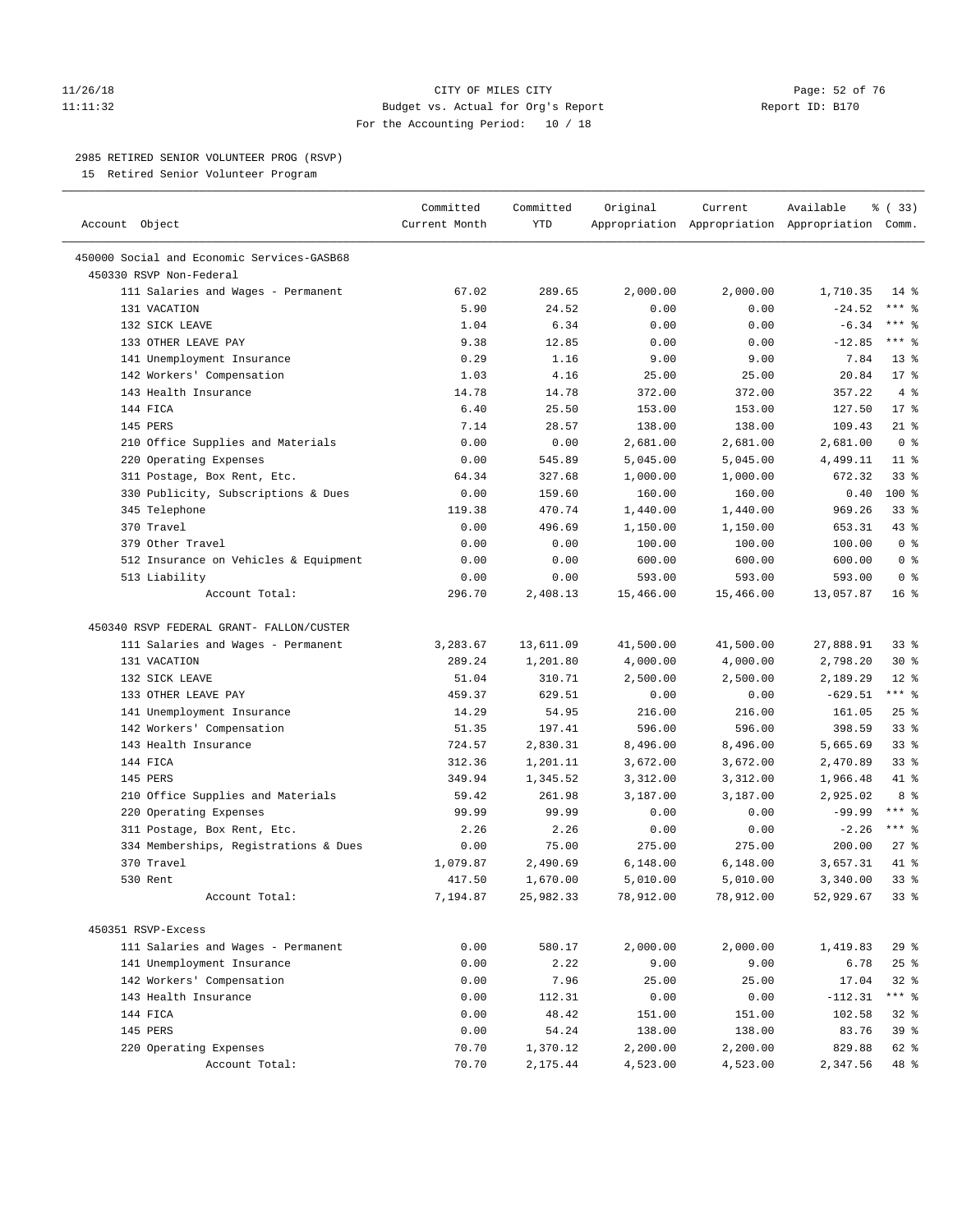#### 11/26/18 Page: 53 of 76 Page: 53 Of 76 Page: 53 Of 76 Page: 53 Of 76 Page: 53 Of 76 Page: 53 Of 76 Page: 53 Of 76 Page: 53 Of 76 Page: 53 Of 76 Page: 53 Of 76 Page: 53 Of 76 Page: 53 Of 76 Page: 53 Of 76 Page: 53 Of 76 Pag 11:11:32 Budget vs. Actual for Org's Report Report ID: B170 For the Accounting Period: 10 / 18

#### 2985 RETIRED SENIOR VOLUNTEER PROG (RSVP)

15 Retired Senior Volunteer Program

| Object<br>Account    | Committed<br>Current Month | Committed<br><b>YTD</b> | Original<br>Appropriation | Current<br>Appropriation | Available<br>Appropriation | % (33)<br>Comm. |
|----------------------|----------------------------|-------------------------|---------------------------|--------------------------|----------------------------|-----------------|
| Account Group Total: | 7,562.27                   | 30,565.90               | 98,901.00                 | 98,901.00                | 68,335.10                  | 318             |
| Organization Total:  | 7.562.27                   | 30,565.90               | 98,901.00                 | 98,901.00                | 68,335.10                  | 318             |
| Fund Total:          | 7,562.27                   | 30,565.90               | 98,901.00                 | 98,901.00                | 68,335.10                  | 31 %            |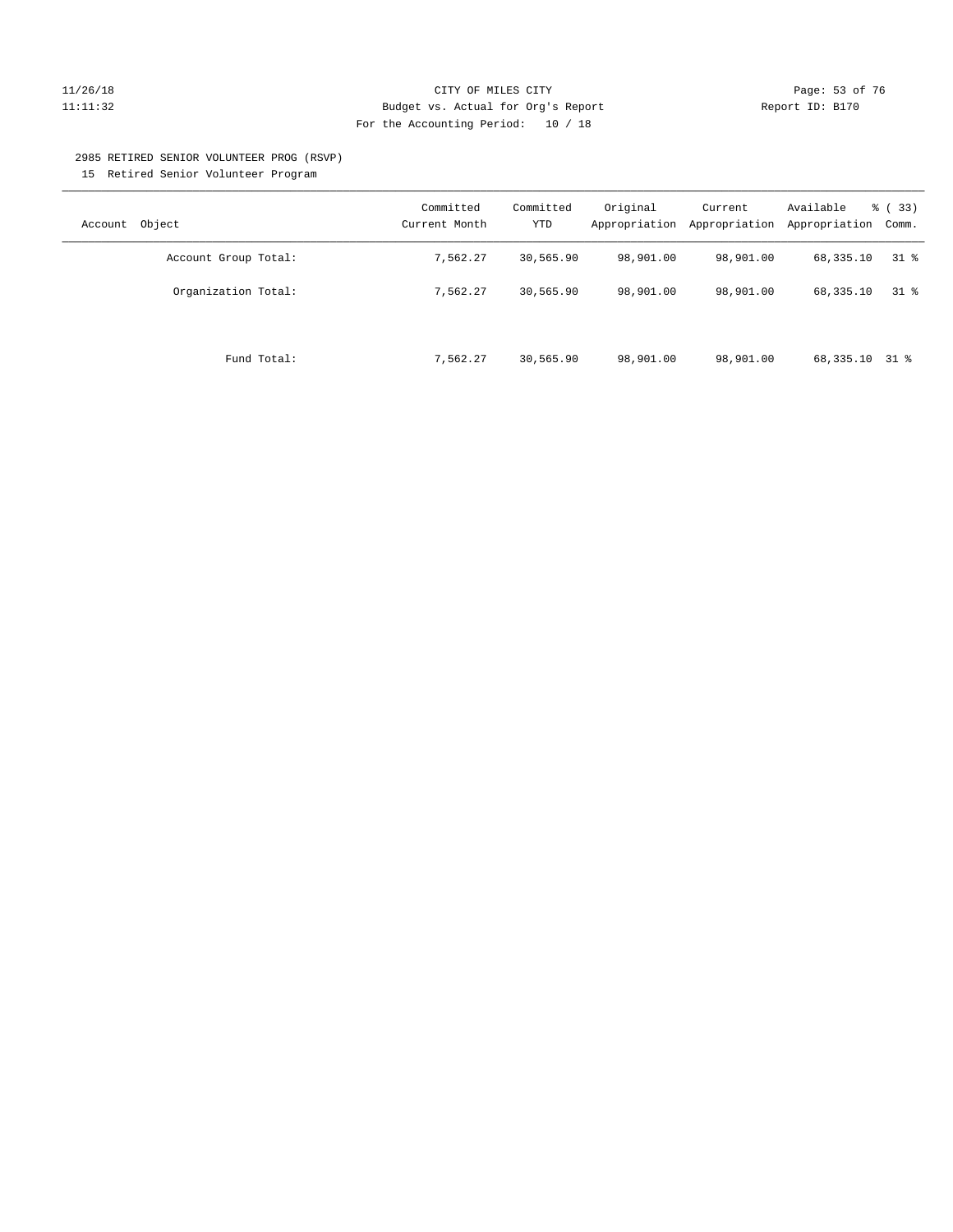#### 11/26/18 Page: 54 of 76 Page: 54 of 76 Page: 54 Of 76 Page: 54 Of 76 Page: 54 Of 76 11:11:32 Budget vs. Actual for Org's Report Report ID: B170 For the Accounting Period: 10 / 18

#### 3670 SID 211 110 SID # 211

| Account Object                     | Committed<br>Current Month | Committed<br><b>YTD</b> | Original | Current<br>Appropriation Appropriation | Available<br>Appropriation | % (33)<br>Comm. |
|------------------------------------|----------------------------|-------------------------|----------|----------------------------------------|----------------------------|-----------------|
| 490000 DEBT SERVICE                |                            |                         |          |                                        |                            |                 |
| 490500 Other Debt Service Payments |                            |                         |          |                                        |                            |                 |
| 643 Principal- SID 211             | 0.00                       | 1,876.02                | 3,759.00 | 3,759.00                               | 1,882.98                   | $50*$           |
| 644 Interest- SID 211              | 0.00                       | 787.94                  | 1,560.00 | 1,560.00                               | 772.06                     | $51$ %          |
| Account Total:                     | 0.00                       | 2,663.96                | 5,319.00 | 5,319.00                               | 2,655.04                   | $50*$           |
| Account Group Total:               | 0.00                       | 2,663.96                | 5,319.00 | 5,319.00                               | 2,655.04                   | $50*$           |
| Organization Total:                | 0.00                       | 2,663.96                | 5,319.00 | 5,319.00                               | 2,655.04                   | $50*$           |
|                                    |                            |                         |          |                                        |                            |                 |
| Fund Total:                        | 0.00                       | 2,663.96                | 5,319.00 | 5,319.00                               | 2,655.04                   | 50 %            |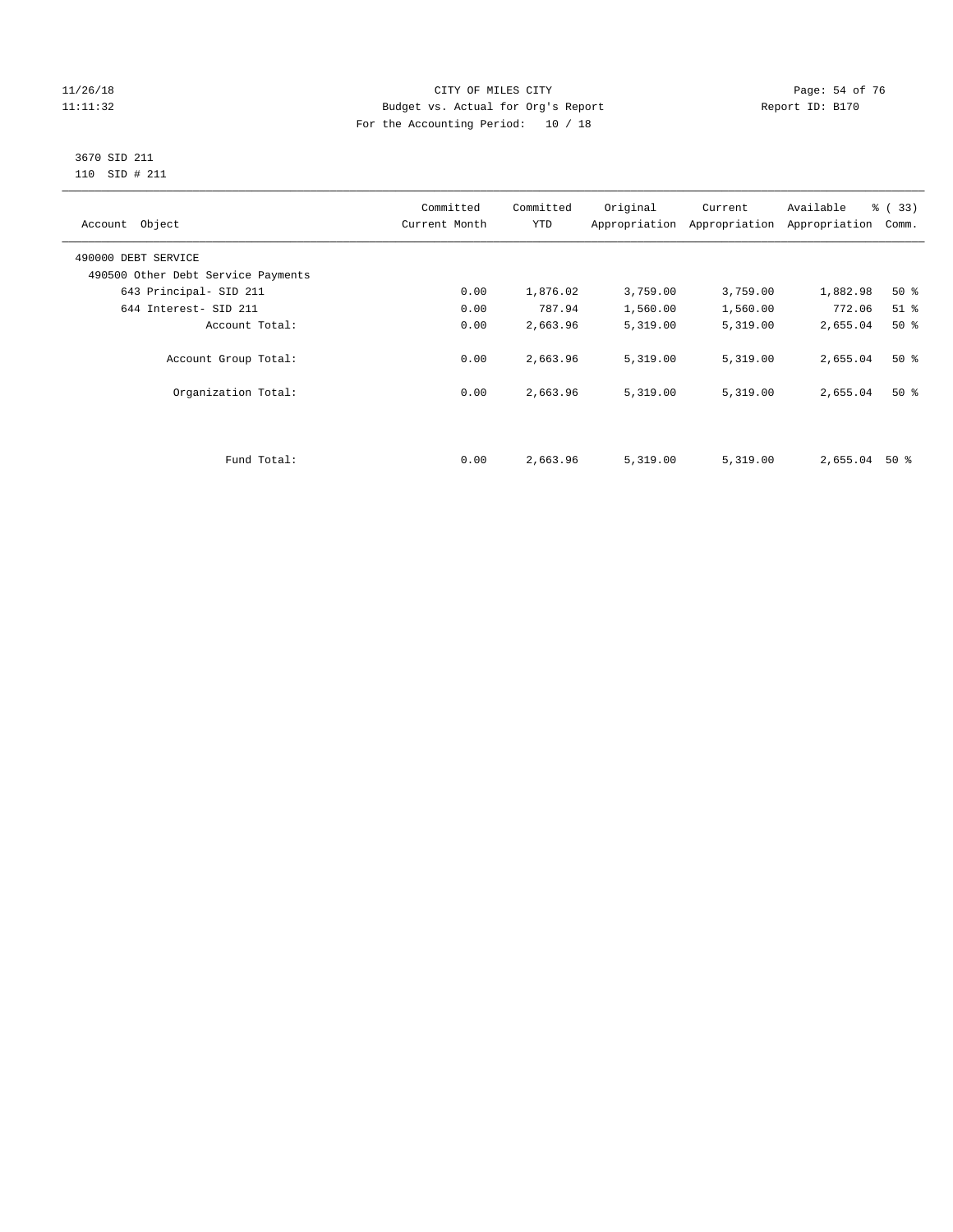#### 11/26/18 Page: 55 of 76 Page: 55 of 76 Page: 55 of 76 Page: 55 of 76 Page: 55 of 76 Page: 55 of 76 Page: 55 of 76 Page: 55 of 76 Page: 55 of 76 Page: 55 of 76 Page: 55 of 76 Page: 55 of 76 Page: 55 of 76 Page: 55 of 76 Pag 11:11:32 Budget vs. Actual for Org's Report Report ID: B170 For the Accounting Period: 10 / 18

#### 4000 General Fund Capitol Improvement Fund

501 Capital Purchases

| Object<br>Account                                                  | Committed<br>Current Month | Committed<br><b>YTD</b> | Original  | Current<br>Appropriation Appropriation | Available<br>Appropriation | % (33)<br>Comm. |
|--------------------------------------------------------------------|----------------------------|-------------------------|-----------|----------------------------------------|----------------------------|-----------------|
| 410000 GENERAL GOVERNMENTGASB68<br>410100 Legislative Services(02) |                            |                         |           |                                        |                            |                 |
| 940 Machinery &<br>Equipment                                       | $-1, 273.55$               | 6,700.00                | 93,000.00 | 93,000.00                              | 86,300.00                  | 7 %             |
| Account Total:                                                     | $-1, 273.55$               | 6,700.00                | 93,000.00 | 93,000.00                              | 86,300.00                  | 7 %             |
| Account Group Total:                                               | $-1, 273.55$               | 6,700.00                | 93,000.00 | 93,000.00                              | 86,300.00                  | 7 %             |
| Organization Total:                                                | $-1, 273.55$               | 6,700.00                | 93,000.00 | 93,000.00                              | 86,300.00                  | 7 %             |
|                                                                    |                            |                         |           |                                        |                            |                 |
| Fund Total:                                                        | $-1, 273.55$               | 6,700.00                | 93,000.00 | 93,000.00                              | 86,300.00                  | 7 %             |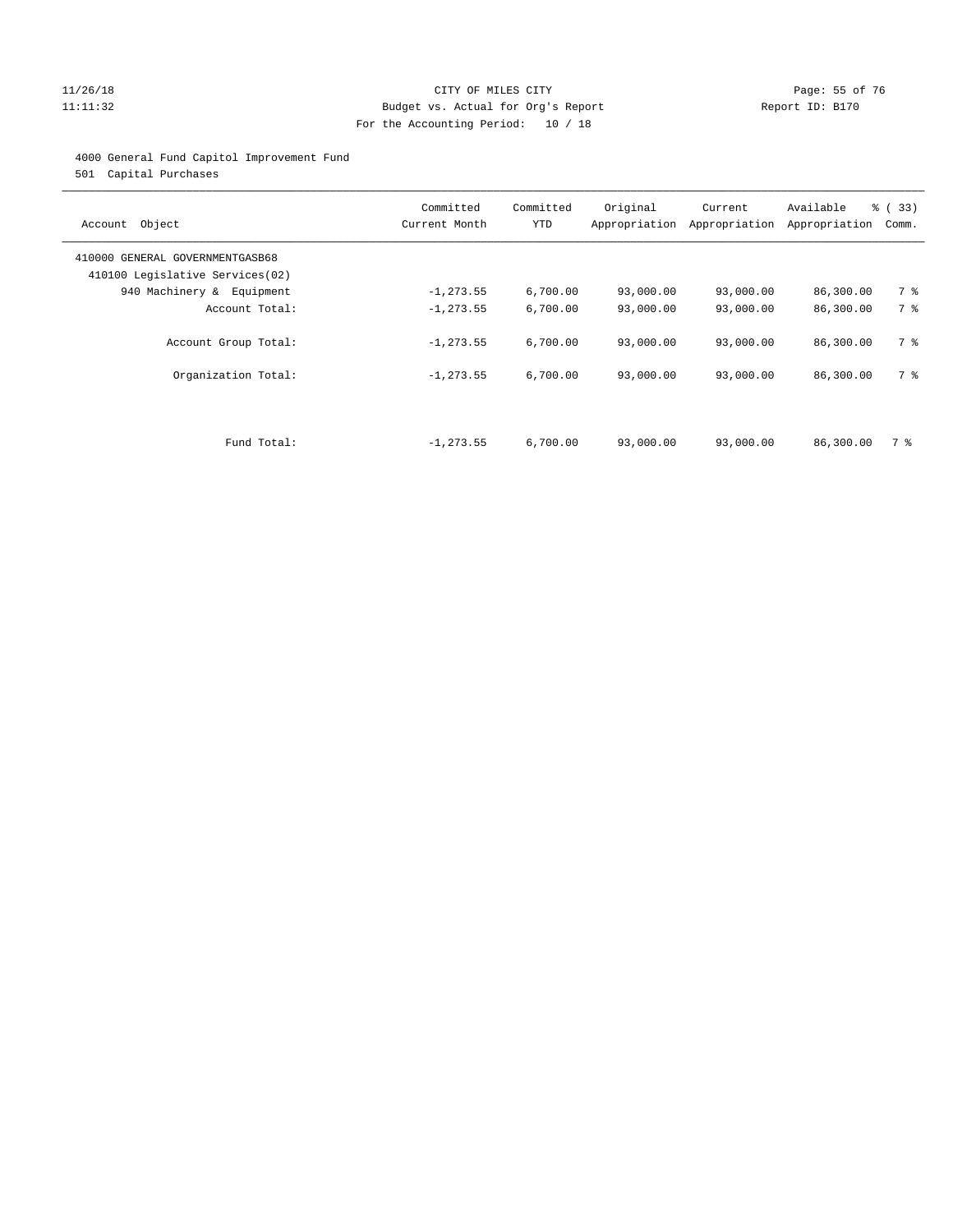#### 11/26/18 Page: 56 of 76 Page: 56 of 76 Page: 56 Of 76 Page: 56 Of 76 Page: 56 Of 76 Page: 56 Of 76 Page: 56 Of 76 Page: 56 Of 76 Page: 56 Of 76 Page: 56 Of 76 Page: 56 Of 76 Page: 56 Of 76 Page: 56 Of 76 Page: 56 Of 76 Pag 11:11:32 Budget vs. Actual for Org's Report Report ID: B170 For the Accounting Period: 10 / 18

#### 4050 Ambulance Capital Improvement Fund

10 Ambulance

| Account Object                                                             | Committed<br>Current Month | Committed<br><b>YTD</b> | Original  | Current<br>Appropriation Appropriation | Available<br>Appropriation | % (33)<br>Comm. |
|----------------------------------------------------------------------------|----------------------------|-------------------------|-----------|----------------------------------------|----------------------------|-----------------|
| 420000 PUBLIC SAFETY-GASB68<br>420730 Emergency Medical Services-Ambulance |                            |                         |           |                                        |                            |                 |
| 940 Machinery & Equipment                                                  | 0.00                       | 0.00                    | 13,779.00 | 13,779.00                              | 13,779.00                  | 0 <sup>8</sup>  |
| Account Total:                                                             | 0.00                       | 0.00                    | 13,779.00 | 13,779.00                              | 13,779.00                  | 0 <sup>8</sup>  |
| Account Group Total:                                                       | 0.00                       | 0.00                    | 13,779.00 | 13,779.00                              | 13,779.00                  | 0 <sup>8</sup>  |
| Organization Total:                                                        | 0.00                       | 0.00                    | 13,779.00 | 13,779.00                              | 13,779.00                  | 0 <sup>8</sup>  |
|                                                                            |                            |                         |           |                                        |                            |                 |
| Fund Total:                                                                | 0.00                       | 0.00                    | 13,779.00 | 13,779.00                              | 13,779.00                  | 0 %             |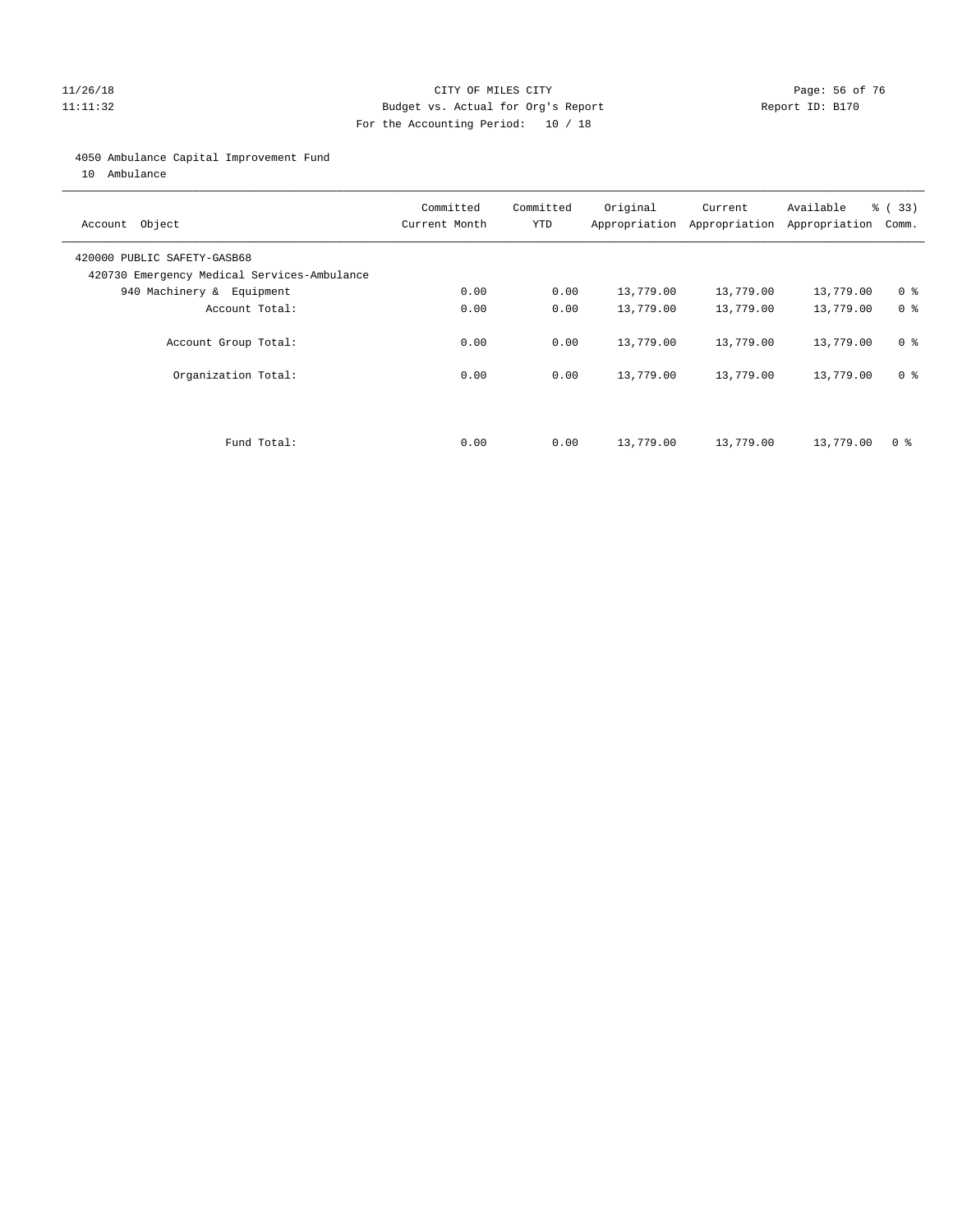#### 11/26/18 Page: 57 of 76 Page: 57 of 76 Page: 57 of 76 Page: 57 of 76 Page: 57 of 76 Page: 57 of 76 Page: 57 of 76 Page: 57 of 76 Page: 57 of 76 Page: 57 of 76 Page: 57 of 76 Page: 57 of 76 Page: 57 of 76 Page: 57 of 76 Pag 11:11:32 Budget vs. Actual for Org's Report Report ID: B170 For the Accounting Period: 10 / 18

#### 4060 CAPITAL IMPROV-PUBLIC WORKS

911 Public Works Operations

| Object<br>Account                                         | Committed<br>Current Month | Committed<br><b>YTD</b> | Original<br>Appropriation | Current<br>Appropriation | Available<br>Appropriation | % (33)<br>Comm. |
|-----------------------------------------------------------|----------------------------|-------------------------|---------------------------|--------------------------|----------------------------|-----------------|
| 430000 Public Works-GASB68<br>430233 Roadway/Re-surfacing |                            |                         |                           |                          |                            |                 |
| 940 Machinery & Equipment                                 | 0.00                       | 21,000.00               | 275,000.00                | 275,000.00               | 254,000.00                 | 8 %             |
| Account Total:                                            | 0.00                       | 21,000.00               | 275,000.00                | 275,000.00               | 254,000.00                 | 8 %             |
| Account Group Total:                                      | 0.00                       | 21,000.00               | 275,000.00                | 275,000.00               | 254,000.00                 | 8 %             |
| Organization Total:                                       | 0.00                       | 21,000.00               | 275,000.00                | 275,000.00               | 254,000.00                 | 8 %             |
| Fund Total:                                               | 0.00                       | 21,000.00               | 275,000.00                | 275,000.00               | 254,000.00                 | 8 %             |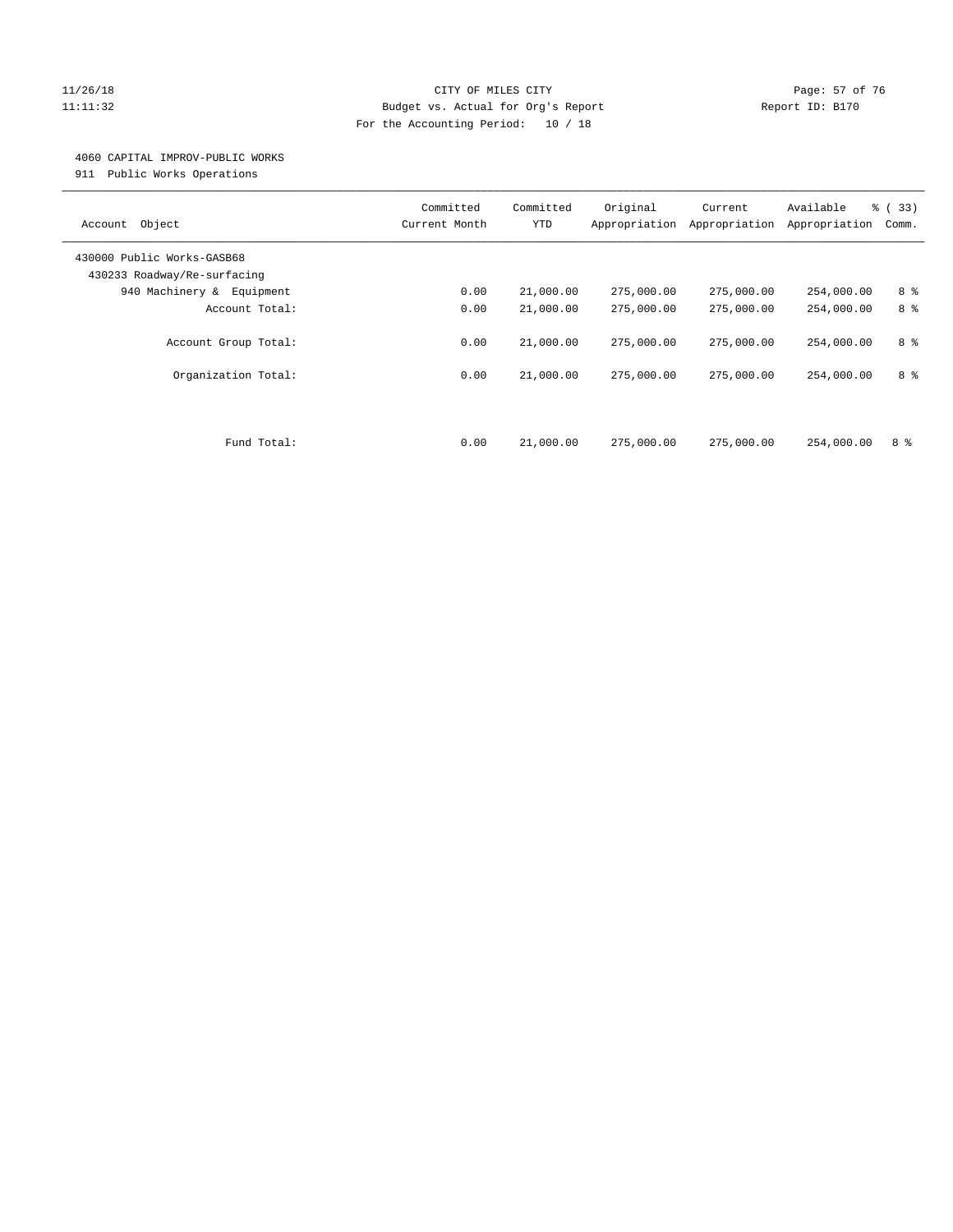#### 11/26/18 Page: 58 of 76 Page: 58 Of 76 Page: 58 Of 76 Page: 58 Of 76 Page: 58 Of 76 Page: 58 Of 76 Page: 58 Of 76 Page: 58 Of 76 Page: 58 Of 76 Page: 58 Of 76 Page: 58 Of 76 Page: 58 Of 76 Page: 58 Of 76 Page: 58 Of 76 Pag 11:11:32 Budget vs. Actual for Org's Report Report ID: B170 For the Accounting Period: 10 / 18

#### 5210 WATER UTILITY

22 Water Plant

| Account Object                                | Committed<br>Current Month | Committed<br>YTD | Original   | Current    | Available<br>Appropriation Appropriation Appropriation Comm. | % (33)          |
|-----------------------------------------------|----------------------------|------------------|------------|------------|--------------------------------------------------------------|-----------------|
| 430000 Public Works-GASB68                    |                            |                  |            |            |                                                              |                 |
| 430530 Water Source of Supply and Pumping(22) |                            |                  |            |            |                                                              |                 |
| 111 Salaries and Wages - Permanent            | 20,583.32                  | 83,105.85        | 250,316.00 | 250,316.00 | 167, 210.15                                                  | $33$ $%$        |
| 121 OVERTIME-PERMANENT                        | 1,317.44                   | 3,877.68         | 10,300.00  | 10,300.00  | 6,422.32                                                     | 38 %            |
| 131 VACATION                                  | 1,551.70                   | 5,749.00         | 19,500.00  | 19,500.00  | 13,751.00                                                    | 29%             |
| 132 SICK LEAVE                                | 127.13                     | 3,085.70         | 5,500.00   | 5,500.00   | 2,414.30                                                     | 56%             |
| 133 OTHER LEAVE PAY                           | 0.00                       | 358.26           | 2,729.00   | 2,729.00   | 2,370.74                                                     | $13*$           |
| 134 HOLIDAY PAY                               | 598.79                     | 1,982.07         | 5,400.00   | 5,400.00   | 3,417.93                                                     | 37%             |
| 141 Unemployment Insurance                    | 84.71                      | 347.13           | 441.00     | 441.00     | 93.87                                                        | 79 %            |
| 142 Workers' Compensation                     | 1,515.27                   | 6,332.32         | 16,838.00  | 16,838.00  | 10,505.68                                                    | 38 %            |
| 143 Health Insurance                          | 4,141.92                   | 16,567.61        | 49,708.00  | 49,708.00  | 33,140.39                                                    | $33$ $%$        |
| 144 FICA                                      | 1,768.50                   | 7,255.91         | 22,472.00  | 22,472.00  | 15,216.09                                                    | $32$ $%$        |
| 145 PERS                                      | 2,072.19                   | 8,125.07         | 24,880.00  | 24,880.00  | 16,754.93                                                    | 33%             |
| 196 CLOTHING ALLOTMENT                        | 0.00                       | 930.00           | 480.00     | 480.00     | $-450.00$                                                    | 194 %           |
| 210 Office Supplies and Materials             | 36.64                      | 36.64            | 250.00     | 250.00     | 213.36                                                       | 15 <sup>°</sup> |
| 214 Small Items of Equipment                  | 1.98                       | 1.98             | 3,000.00   | 3,000.00   | 2,998.02                                                     | 0 <sup>8</sup>  |
| 220 Operating Expenses                        | 8.99                       | 1,095.62         | 2,000.00   | 2,000.00   | 904.38                                                       | 55 %            |
| 222 Chemicals, Lab & Med Supplies             | 0.00                       | 0.00             | 150.00     | 150.00     | 150.00                                                       | 0 <sup>8</sup>  |
| 226 Clothing and Uniforms                     | 0.00                       | 63.41            | 600.00     | 600.00     | 536.59                                                       | $11*$           |
| 230 Repair and Maintenance Supplies           | 196.81                     | 1,126.50         | 10,000.00  | 10,000.00  | 8,873.50                                                     | $11$ %          |
| 231 Gas, Oil, Diesel Fuel, Grease, etc.       | 85.33                      | 452.64           | 1,500.00   | 1,500.00   | 1,047.36                                                     | $30*$           |
| 241 Consumable Tools                          | 0.00                       | 9.58             | 200.00     | 200.00     | 190.42                                                       | 5 <sup>°</sup>  |
| 311 Postage, Box Rent, Etc.                   | 10.50                      | 18.52            | 50.00      | 50.00      | 31.48                                                        | 37%             |
| 330 Publicity, Subscriptions & Dues           | 70.00                      | 70.00            | 200.00     | 200.00     | 130.00                                                       | 35%             |
| 334 Memberships, Registrations & Dues         | 0.00                       | 0.00             | 400.00     | 400.00     | 400.00                                                       | 0 <sup>8</sup>  |
| 341 Electric Utility Services                 | 4,735.85                   | 22,867.27        | 66,500.00  | 66,500.00  | 43,632.73                                                    | $34$ $%$        |
| 344 Gas Utility Service                       | 284.53                     | 408.08           | 15,000.00  | 15,000.00  | 14,591.92                                                    | 3 <sup>8</sup>  |
| 345 Telephone                                 | 72.49                      | 292.18           | 1,000.00   | 1,000.00   | 707.82                                                       | 29%             |
| 346 Garbage Service                           | 0.00                       | 291.12           | 700.00     | 700.00     | 408.88                                                       | 42 %            |
| 347 Internet                                  | 80.20                      | 320.85           | 1,100.00   | 1,100.00   | 779.15                                                       | 29%             |
| 350 Professional Services                     | 307.10                     | 199.10           | 500.00     | 500.00     | 300.90                                                       | 40 %            |
| 352 Wtr/Swr Lab Testing                       | 0.00                       | 0.00             | 1,000.00   | 1,000.00   | 1,000.00                                                     | 0 <sup>8</sup>  |
| 357 Architectual, Engineering Serv Etc.       | 0.00                       | 0.00             | 10,000.00  | 10,000.00  | 10,000.00                                                    | 0 <sup>8</sup>  |
| 360 Contr R & M                               | 313.50                     | 481.00           | 130,000.00 | 130,000.00 | 129,519.00                                                   | 0 <sup>8</sup>  |
| 363 R&M Vehicles/Equip/Labor-PW               | 0.00                       | 578.59           | 2,000.00   | 2,000.00   | 1,421.41                                                     | 29%             |
| 369 Other Repair and Maintenance              | 0.00                       | 0.00             | 2,000.00   | 2,000.00   | 2,000.00                                                     | 0 <sup>8</sup>  |
| 370 Travel                                    | 57.00                      | 270.86           | 1,000.00   | 1,000.00   | 729.14                                                       | 27%             |
| 380 Training Services                         | 0.00                       | 190.00           | 2,000.00   | 2,000.00   | 1,810.00                                                     | $10*$           |
| 382 Books                                     | 0.00                       | 0.00             | 200.00     | 200.00     | 200.00                                                       | 0 <sup>8</sup>  |
| 400 BUILDING MATERIALS                        | 0.00                       | 0.00             | 500.00     | 500.00     | 500.00                                                       | 0 <sup>8</sup>  |
| 511 Insurance on Buildings                    | 0.00                       | 8,371.97         | 8,750.00   | 8,750.00   | 378.03                                                       | 96 %            |
| 512 Insurance on Vehicles & Equipment         | 0.00                       | 283.31           | 284.00     | 284.00     | 0.69                                                         | 100 %           |
| 940 Machinery & Equipment                     | 739.00                     | 17,668.63        | 97,100.00  | 97,100.00  | 79,431.37                                                    | 18 %            |
| Account Total:                                | 40,760.89                  | 192,814.45       | 766,548.00 | 766,548.00 | 573,733.55                                                   | $25$ %          |
|                                               |                            |                  |            |            |                                                              |                 |
| Account Group Total:                          | 40,760.89                  | 192,814.45       | 766,548.00 | 766,548.00 | 573,733.55                                                   | $25$ %          |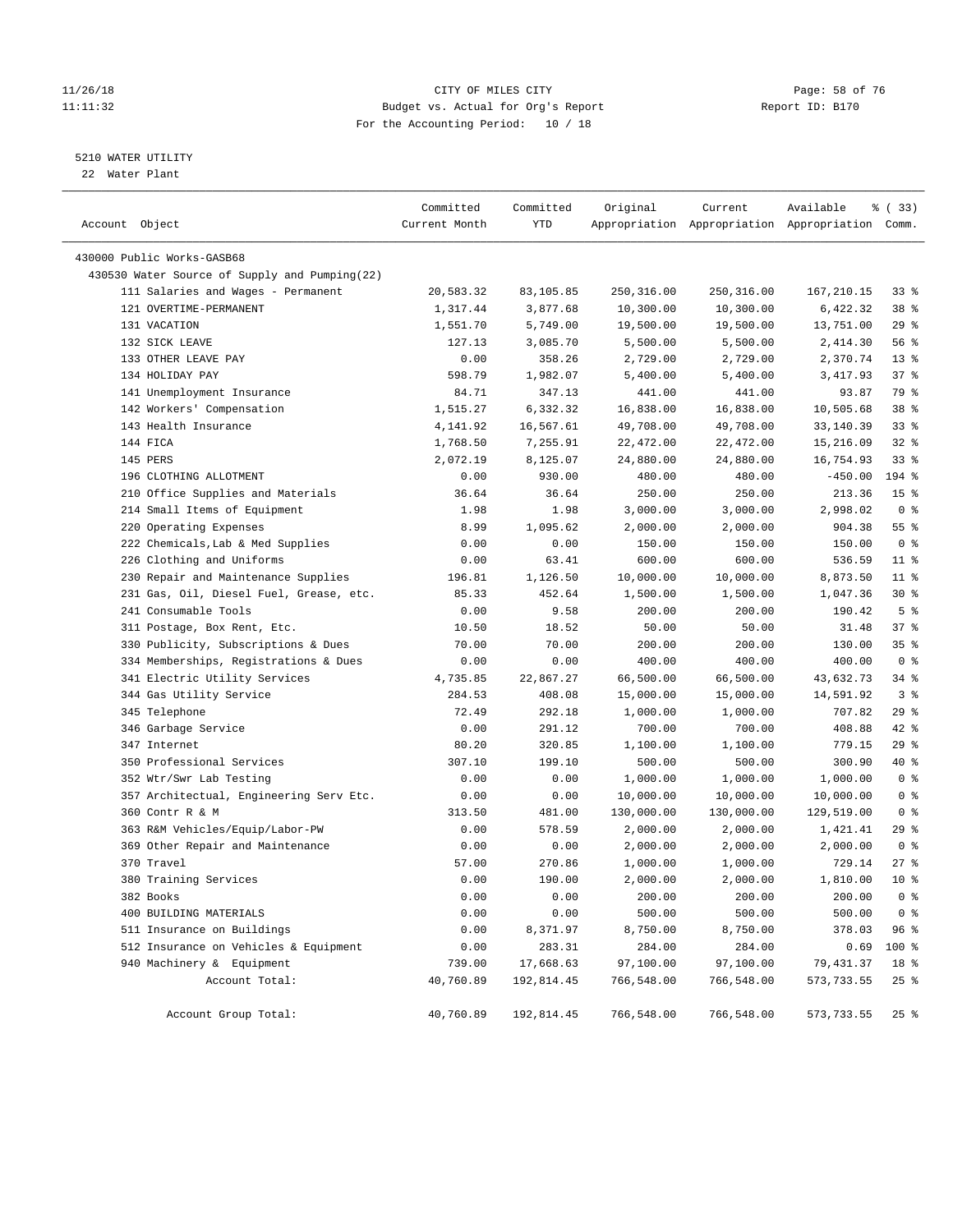#### 11/26/18 Page: 59 of 76 Page: 59 of 76 Page: 59 Of 76 Page: 59 Of 76 Page: 59 Of 76 Page: 59 Of 76 Page: 59 Of 76 11:11:32 Budget vs. Actual for Org's Report Report ID: B170 For the Accounting Period: 10 / 18

#### 5210 WATER UTILITY 22 Water Plant

| Account Object |                     | Committed<br>Current Month | Committed<br><b>YTD</b> | Original   | Current    | Available<br>Appropriation Appropriation Appropriation Comm. | 8 ( 33 ) |
|----------------|---------------------|----------------------------|-------------------------|------------|------------|--------------------------------------------------------------|----------|
|                | Organization Total: | 40,760.89                  | 192,814.45              | 766,548.00 | 766,548.00 | $573.733.55$ 25 %                                            |          |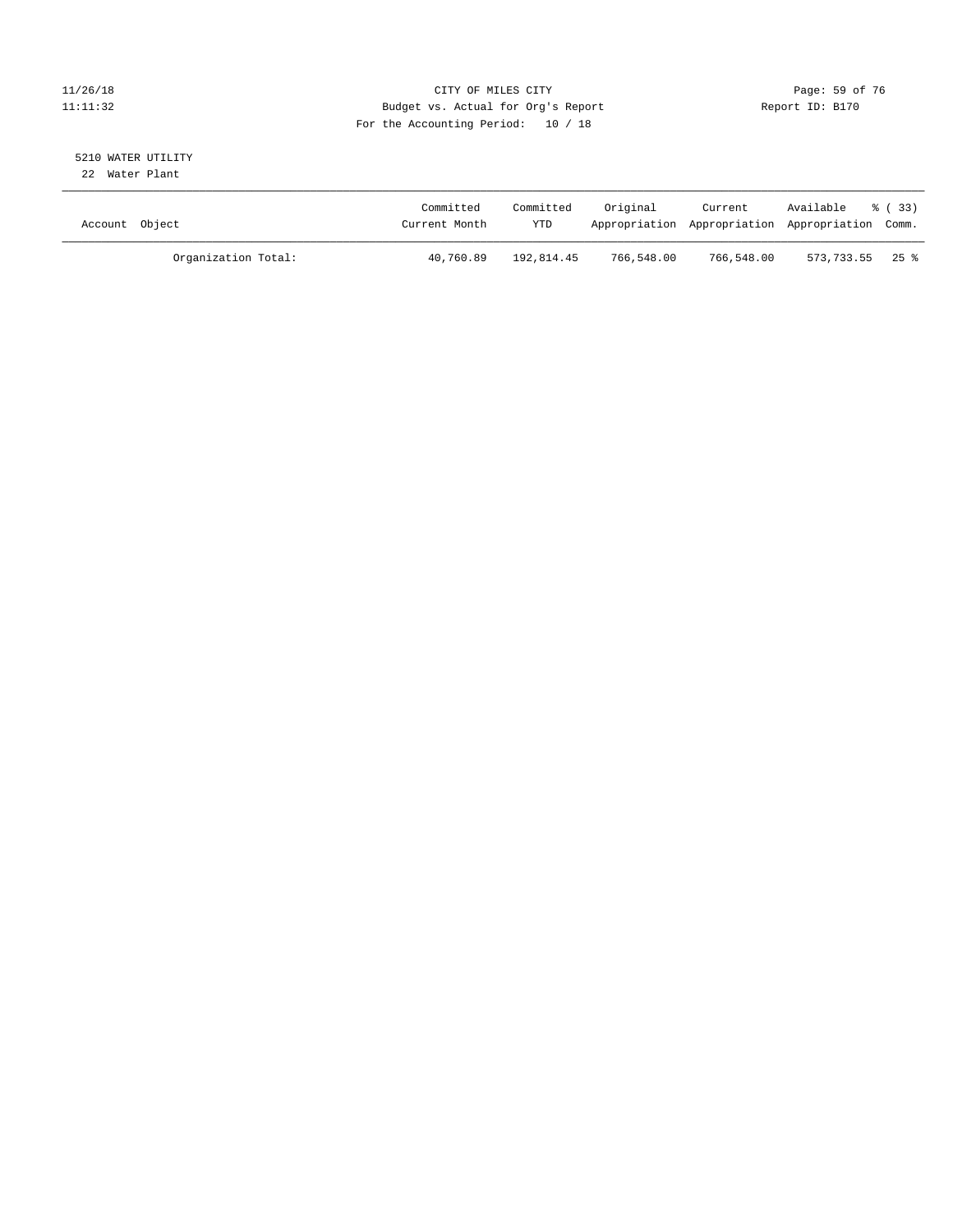#### 11/26/18 Page: 60 of 76 Page: 60 of 76 Page: 60 of 76 Page: 60 of 76 Page: 60 of 76 Page: 60 of 76 Page: 60 of 76 11:11:32 Budget vs. Actual for Org's Report Report ID: B170 For the Accounting Period: 10 / 18

————————————————————————————————————————————————————————————————————————————————————————————————————————————————————————————————————

#### 5210 WATER UTILITY

23 Water Lines

|                                          | Committed     | Committed  | Original     | Current      | Available                                       | % ( 33)         |  |
|------------------------------------------|---------------|------------|--------------|--------------|-------------------------------------------------|-----------------|--|
| Account Object                           | Current Month | YTD        |              |              | Appropriation Appropriation Appropriation Comm. |                 |  |
|                                          |               |            |              |              |                                                 |                 |  |
| 430000 Public Works-GASB68               |               |            |              |              |                                                 |                 |  |
| 430550 Transmission and Distribution(23) |               |            |              |              |                                                 |                 |  |
| 111 Salaries and Wages - Permanent       | 11,002.62     | 45,814.89  | 139,920.00   | 139,920.00   | 94,105.11                                       | 33 å            |  |
| 121 OVERTIME-PERMANENT                   | 774.21        | 3,536.00   | 10,200.00    | 10,200.00    | 6,664.00                                        | 35%             |  |
| 131 VACATION                             | 392.43        | 2,605.46   | 7,600.00     | 7,600.00     | 4,994.54                                        | 34 %            |  |
| 132 SICK LEAVE                           | 1,675.88      | 2,619.04   | 5,000.00     | 5,000.00     | 2,380.96                                        | $52$ $%$        |  |
| 133 OTHER LEAVE PAY                      | 0.00          | 70.61      | 3,172.00     | 3,172.00     | 3,101.39                                        | 2 <sup>8</sup>  |  |
| 134 HOLIDAY PAY                          | 68.24         | 398.16     | 2,100.00     | 2,100.00     | 1,701.84                                        | 19 <sup>°</sup> |  |
| 141 Unemployment Insurance               | 48.74         | 194.53     | 252.00       | 252.00       | 57.47                                           | 77 %            |  |
| 142 Workers' Compensation                | 785.01        | 3, 113. 31 | 8,618.00     | 8,618.00     | 5,504.69                                        | 36%             |  |
| 143 Health Insurance                     | 2,647.58      | 10,602.72  | 31,778.00    | 31,778.00    | 21, 175. 28                                     | $33$ $%$        |  |
| 144 FICA                                 | 1,019.05      | 4,077.38   | 12,851.00    | 12,851.00    | 8,773.62                                        | $32$ $%$        |  |
| 145 PERS                                 | 1,192.37      | 4,717.26   | 14,229.00    | 14,229.00    | 9,511.74                                        | 33%             |  |
| 196 CLOTHING ALLOTMENT                   | 0.00          | 537.00     | 800.00       | 800.00       | 263.00                                          | 67 %            |  |
| 210 Office Supplies and Materials        | 0.00          | 25.96      | 700.00       | 700.00       | 674.04                                          | 4%              |  |
| 214 Small Items of Equipment             | 128.38        | 5,701.97   | 75,000.00    | 75,000.00    | 69,298.03                                       | 8 %             |  |
| 220 Operating Expenses                   | 2,550.83      | 5,500.16   | 35,000.00    | 35,000.00    | 29,499.84                                       | 16 <sup>°</sup> |  |
| 222 Chemicals, Lab & Med Supplies        | 0.00          | 2.36       | 200.00       | 200.00       | 197.64                                          | 1 <sup>8</sup>  |  |
| 226 Clothing and Uniforms                | 0.00          | 156.93     | 700.00       | 700.00       | 543.07                                          | $22$ %          |  |
| 230 Repair and Maintenance Supplies      | 5,539.91      | 16,889.00  | 40,000.00    | 40,000.00    | 23,111.00                                       | 42 %            |  |
| 231 Gas, Oil, Diesel Fuel, Grease, etc.  | 773.60        | 4,096.45   | 10,000.00    | 10,000.00    | 5,903.55                                        | 41 %            |  |
| 233 Water/Sewer Main Replacement and     | 0.00          | 958.40     | 10,000.00    | 10,000.00    | 9,041.60                                        | $10*$           |  |
| 234 Hydrant/Manhole Replacement, Valves  | 2,191.22      | 4,758.25   | 40,000.00    | 40,000.00    | 35, 241.75                                      | $12$ %          |  |
| 235 Curb Stop Replacement                | 386.60        | 5,577.51   | 18,000.00    | 18,000.00    | 12,422.49                                       | $31$ %          |  |
| 241 Consumable Tools                     | 0.00          | 56.88      | 1,000.00     | 1,000.00     | 943.12                                          | 6 <sup>8</sup>  |  |
| 311 Postage, Box Rent, Etc.              | 0.00          | 0.00       | 100.00       | 100.00       | 100.00                                          | 0 <sup>8</sup>  |  |
| 320 Printing, Duplicating, Typing &      | 0.00          | 0.00       | 100.00       | 100.00       | 100.00                                          | 0 <sup>8</sup>  |  |
| 330 Publicity, Subscriptions & Dues      | 0.00          | 0.00       | 250.00       | 250.00       | 250.00                                          | 0 <sup>8</sup>  |  |
| 334 Memberships, Registrations & Dues    | 0.00          | 442.00     | 350.00       | 350.00       | $-92.00$                                        | $126$ %         |  |
| 341 Electric Utility Services            | 30.50         | 119.85     | 500.00       | 500.00       | 380.15                                          | $24$ %          |  |
| 344 Gas Utility Service                  | 35.95         | 69.42      | 500.00       | 500.00       | 430.58                                          | $14*$           |  |
| 345 Telephone                            | 56.21         | 227.64     | 700.00       | 700.00       | 472.36                                          | 33%             |  |
| 347 Internet                             | 11.40         | 45.60      | 200.00       | 200.00       | 154.40                                          | $23$ %          |  |
| 350 Professional Services                | 2,650.25      | 3,098.38   | 8,000.00     | 8,000.00     | 4,901.62                                        | 39%             |  |
| 357 Architectual, Engineering Serv Etc.  | 0.00          | 0.00       | 30,000.00    | 30,000.00    | 30,000.00                                       | 0 <sup>8</sup>  |  |
| 360 Contr R & M                          | 40,788.59     | 41,229.57  | 200,000.00   | 200,000.00   | 158,770.43                                      | $21$ %          |  |
| 363 R&M Vehicles/Equip/Labor-PW          | 2,101.95      | 8,481.36   | 35,000.00    | 35,000.00    | 26,518.64                                       | $24$ %          |  |
| 369 Other Repair and Maintenance         | 0.00          | 123.00     | 2,000.00     | 2,000.00     | 1,877.00                                        | $6\degree$      |  |
| 370 Travel                               | 0.00          | 0.00       | 1,200.00     | 1,200.00     | 1,200.00                                        | 0 <sup>8</sup>  |  |
| 380 Training Services                    | 0.00          | 0.00       | 1,500.00     | 1,500.00     | 1,500.00                                        | 0 <sup>8</sup>  |  |
| 382 Books                                | 0.00          | 0.00       | 200.00       | 200.00       | 200.00                                          | 0 <sup>8</sup>  |  |
| 400 BUILDING MATERIALS                   | 0.00          | 0.00       | 500.00       | 500.00       | 500.00                                          | 0 <sup>8</sup>  |  |
| 511 Insurance on Buildings               | 0.00          | 2,752.53   | 2,753.00     | 2,753.00     | 0.47                                            | 100 %           |  |
| 512 Insurance on Vehicles & Equipment    | 0.00          | 634.46     | 635.00       | 635.00       | 0.54                                            | 100 %           |  |
| 532 Land Rental                          | 0.00          | 214.01     | 1,500.00     | 1,500.00     | 1,285.99                                        | $14*$           |  |
| 533 Machinery and Equipment Rental       | 0.00          | 0.00       | 1,000.00     | 1,000.00     | 1,000.00                                        | 0 <sup>8</sup>  |  |
| 940 Machinery & Equipment                | 297, 207. 23  | 683,610.87 | 1,790,500.00 | 1,790,500.00 | 1,106,889.13                                    | 38 %            |  |
| Account Total:                           | 374,058.75    | 863,058.92 | 2,544,608.00 | 2,544,608.00 | 1,681,549.08                                    | $34$ $%$        |  |
|                                          |               |            |              |              |                                                 |                 |  |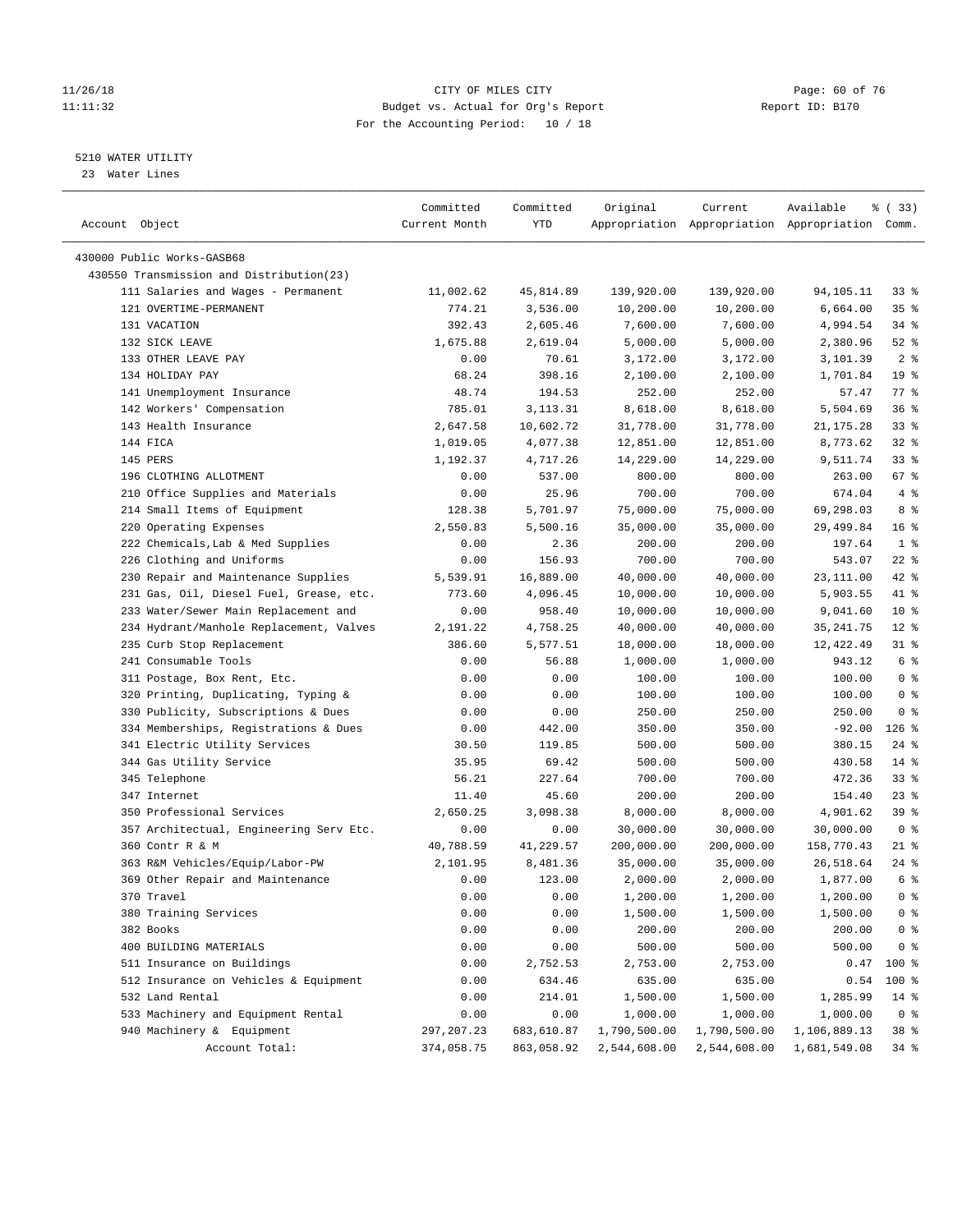#### 11/26/18 Page: 61 of 76 Page: 61 of 76 Page: 61 of 76 Page: 61 of 76 Page: 61 of 76 11:11:32 Budget vs. Actual for Org's Report Report ID: B170 For the Accounting Period: 10 / 18

#### 5210 WATER UTILITY

23 Water Lines

| Account Object                             | Committed<br>Current Month | Committed<br><b>YTD</b> | Original     | Current<br>Appropriation Appropriation Appropriation | Available    | % (33)<br>Comm. |
|--------------------------------------------|----------------------------|-------------------------|--------------|------------------------------------------------------|--------------|-----------------|
| Account Group Total:                       | 374,058.75                 | 863,058.92              | 2,544,608.00 | 2,544,608.00                                         | 1,681,549.08 | 34.8            |
| 490000 DEBT SERVICE                        |                            |                         |              |                                                      |              |                 |
| 490200 Revenue Bonds                       |                            |                         |              |                                                      |              |                 |
| 611 Principal-NE Wtr Line Phase II         | 0.00                       | 0.00                    | 17,000.00    | 17,000.00                                            | 17,000.00    | 0 <sup>8</sup>  |
| 615 Principal-Northeast Water Ln \$2.2     | 0.00                       | 0.00                    | 65,000.00    | 65,000.00                                            | 65,000.00    | 0 <sup>8</sup>  |
| 616 Principal-Carbon Hill Water Tank \$2.2 | 0.00                       | 0.00                    | 64,000.00    | 64,000.00                                            | 64,000.00    | 0 <sup>8</sup>  |
| 617 Principal - NE Wtr Line \$500k         | 0.00                       | 0.00                    | 15,000.00    | 15,000.00                                            | 15,000.00    | 0 <sup>8</sup>  |
| 618 Principal-Carbon Hill \$500k           | 0.00                       | 0.00                    | 15,000.00    | 15,000.00                                            | 15,000.00    | 0 <sup>8</sup>  |
| 622 Interest-NE Wtr Line Phase II          | 0.00                       | 0.00                    | 1,437.00     | 1,437.00                                             | 1,437.00     | 0 <sup>8</sup>  |
| 631 Interest - NE Wtr Line \$500k          | 0.00                       | 0.00                    | 10,409.00    | 10,409.00                                            | 10,409.00    | 0 <sup>8</sup>  |
| 632 Interest - Carbon Hill Wtr Tank \$500k | 0.00                       | 0.00                    | 10,409.00    | 10,409.00                                            | 10,409.00    | 0 <sup>8</sup>  |
| 634 Interest-Northeast Wtr Ln \$2.2        | 0.00                       | 0.00                    | 50,670.00    | 50,670.00                                            | 50,670.00    | 0 <sup>8</sup>  |
| 638 Interest-Carbon Hill Tank \$2.2        | 0.00                       | 0.00                    | 49,350.00    | 49,350.00                                            | 49,350.00    | 0 <sup>8</sup>  |
| Account Total:                             | 0.00                       | 0.00                    | 298, 275.00  | 298,275.00                                           | 298,275.00   | 0 <sup>8</sup>  |
| Account Group Total:                       | 0.00                       | 0.00                    | 298,275.00   | 298, 275.00                                          | 298, 275.00  | 0 <sup>8</sup>  |
| 520000 OTHER FINANCING USES                |                            |                         |              |                                                      |              |                 |
| 521000 Interfund Operating Transfers Out   |                            |                         |              |                                                      |              |                 |
| 820 Transfers to Other Funds               | 1,000.00                   | 4,000.00                | 12,000.00    | 12,000.00                                            | 8,000.00     | $33*$           |
| Account Total:                             | 1,000.00                   | 4,000.00                | 12,000.00    | 12,000.00                                            | 8,000.00     | 33%             |
| Account Group Total:                       | 1,000.00                   | 4,000.00                | 12,000.00    | 12,000.00                                            | 8,000.00     | 33 <sup>8</sup> |
| Organization Total:                        | 375,058.75                 | 867,058.92              | 2,854,883.00 | 2,854,883.00                                         | 1,987,824.08 | $30*$           |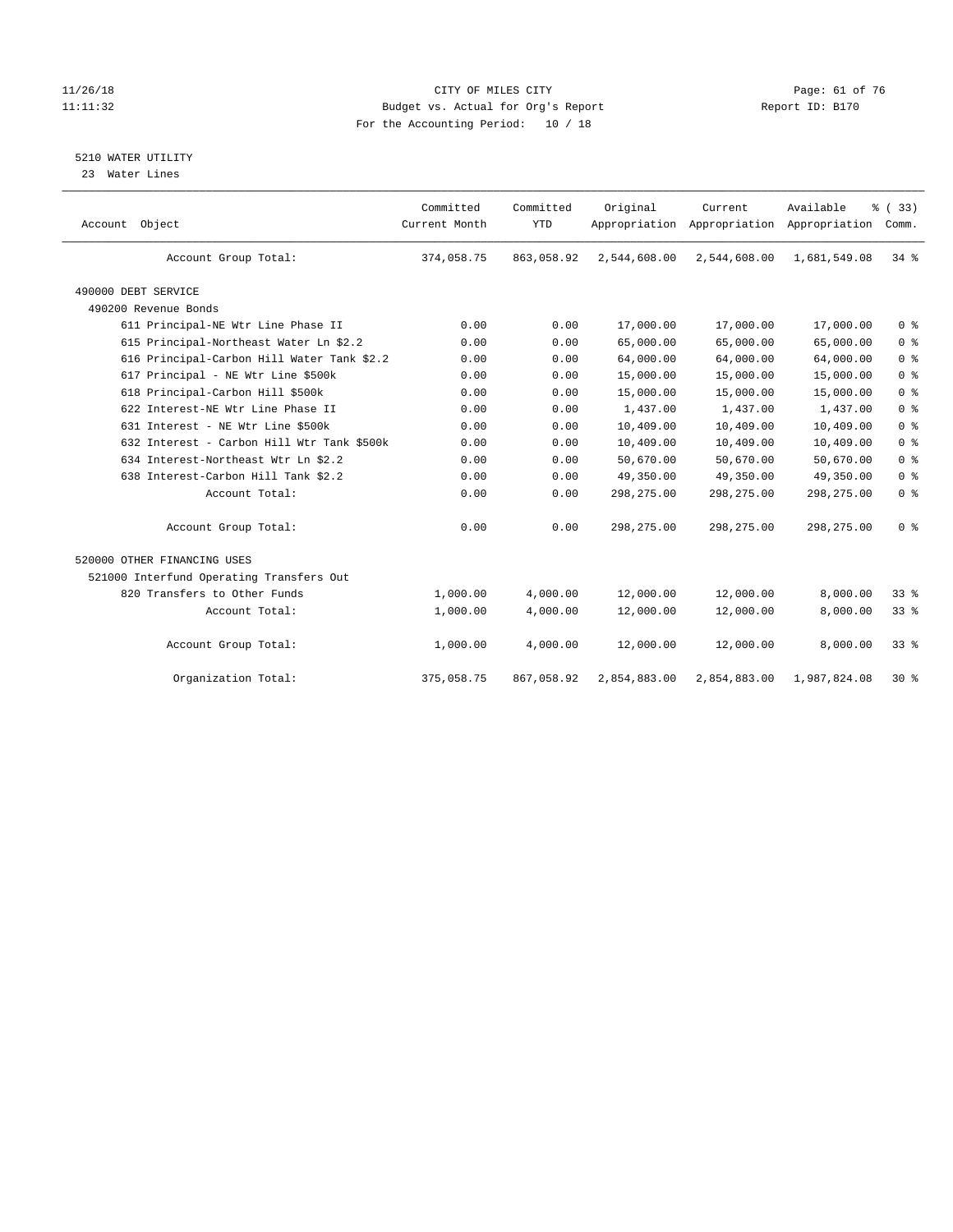#### 11/26/18 Page: 62 of 76 Page: 62 of 76 Page: 62 of 76 Page: 62 of 76 Page: 62 of 76 11:11:32 Budget vs. Actual for Org's Report Report ID: B170 For the Accounting Period: 10 / 18

#### 5210 WATER UTILITY

25 Water Administration

| Account Object                            | Committed<br>Current Month | Committed<br><b>YTD</b> | Original   | Current    | Available<br>Appropriation Appropriation Appropriation Comm. | % (33)                  |
|-------------------------------------------|----------------------------|-------------------------|------------|------------|--------------------------------------------------------------|-------------------------|
| 430000 Public Works-GASB68                |                            |                         |            |            |                                                              |                         |
| 430510 Water Administration(25)           |                            |                         |            |            |                                                              |                         |
| 111 Salaries and Wages - Permanent        | 2,001.58                   | 7,577.01                | 24,560.00  | 24,560.00  | 16,982.99                                                    | $31$ %                  |
| 121 OVERTIME-PERMANENT                    | 0.00                       | 0.00                    | 120.00     | 120.00     | 120.00                                                       | 0 <sup>8</sup>          |
| 131 VACATION                              | 0.00                       | 374.39                  | 1,700.00   | 1,700.00   | 1,325.61                                                     | $22$ %                  |
| 132 SICK LEAVE                            | 368.51                     | 383.31                  | 1,100.00   | 1,100.00   | 716.69                                                       | 35%                     |
| 133 OTHER LEAVE PAY                       | 0.00                       | 0.00                    | 155.00     | 155.00     | 155.00                                                       | $0 \text{ }$ $\text{ }$ |
| 141 Unemployment Insurance                | 8.29                       | 29.55                   | 42.00      | 42.00      | 12.45                                                        | 70 %                    |
| 142 Workers' Compensation                 | 29.79                      | 106.26                  | 348.00     | 348.00     | 241.74                                                       | 318                     |
| 143 Health Insurance                      | 388.33                     | 1,553.28                | 4,882.00   | 4,882.00   | 3,328.72                                                     | 32%                     |
| 144 FICA                                  | 181.31                     | 646.45                  | 2,110.00   | 2,110.00   | 1,463.55                                                     | $31$ %                  |
| 145 PERS                                  | 203.11                     | 714.25                  | 2,336.00   | 2,336.00   | 1,621.75                                                     | 31.8                    |
| 196 CLOTHING ALLOTMENT                    | 0.00                       | 116.25                  | 125.00     | 125.00     | 8.75                                                         | 93%                     |
| 210 Office Supplies and Materials         | 14.89                      | 409.72                  | 3,200.00   | 3,200.00   | 2,790.28                                                     | 13 <sup>8</sup>         |
| 214 Small Items of Equipment              | 0.00                       | 126.33                  | 2,000.00   | 2,000.00   | 1,873.67                                                     | 6 <sup>°</sup>          |
| 220 Operating Expenses                    | 236.59                     | 506.37                  | 5,900.00   | 5,900.00   | 5,393.63                                                     | 9 <sup>8</sup>          |
| 230 Repair and Maintenance Supplies       | 0.00                       | 0.00                    | 1,000.00   | 1,000.00   | 1,000.00                                                     | 0 <sup>8</sup>          |
| 311 Postage, Box Rent, Etc.               | 644.26                     | 2,489.87                | 7,000.00   | 7,000.00   | 4,510.13                                                     | 36%                     |
| 320 Printing, Duplicating, Typing &       | 0.00                       | 115.20                  | 1,500.00   | 1,500.00   | 1,384.80                                                     | 8 %                     |
| 330 Publicity, Subscriptions & Dues       | 0.00                       | 296.22                  | 1,300.00   | 1,300.00   | 1,003.78                                                     | 23%                     |
| 345 Telephone                             | 43.38                      | 175.74                  | 600.00     | 600.00     | 424.26                                                       | 29%                     |
| 347 Internet                              | 9.39                       | 39.78                   | 250.00     | 250.00     | 210.22                                                       | 16 <sup>°</sup>         |
| 350 Professional Services                 | 1,866.72                   | 4,053.29                | 5,000.00   | 5,000.00   | 946.71                                                       | 81 %                    |
| 360 Contr R & M                           | $-1,034.10$                | 5,862.20                | 8,100.00   | 8,100.00   | 2,237.80                                                     | $72$ $%$                |
| 370 Travel                                | 0.00                       | 0.00                    | 250.00     | 250.00     | 250.00                                                       | 0 <sup>8</sup>          |
| 380 Training Services                     | 0.00                       | 0.00                    | 250.00     | 250.00     | 250.00                                                       | 0 <sup>8</sup>          |
| 382 Books                                 | 0.00                       | 0.00                    | 125.00     | 125.00     | 125.00                                                       | 0 <sup>8</sup>          |
| 513 Liability                             | 0.00                       | 6,527.92                | 6,528.00   | 6,528.00   | 0.08                                                         | $100*$                  |
| 531 Building & Office Rental              | 500.00                     | 2,000.00                | 6,000.00   | 6,000.00   | 4,000.00                                                     | 33%                     |
| 810 Losses (Bad debt expense - Enterprise | 0.00                       | 0.00                    | 500.00     | 500.00     | 500.00                                                       | 0 <sup>8</sup>          |
| 920 Buildings                             | 0.00                       | 1,669.00                | 2,000.00   | 2,000.00   | 331.00                                                       | 83 %                    |
| Account Total:                            | 5,462.05                   | 35,772.39               | 88,981.00  | 88,981.00  | 53,208.61                                                    | $40*$                   |
| Account Group Total:                      | 5,462.05                   | 35,772.39               | 88,981.00  | 88,981.00  | 53,208.61                                                    | 40 %                    |
| 520000 OTHER FINANCING USES               |                            |                         |            |            |                                                              |                         |
| 521000 Interfund Operating Transfers Out  |                            |                         |            |            |                                                              |                         |
| 820 Transfers to Other Funds              | 7,418.34                   | 14,836.68               | 56,718.00  | 56,718.00  | 41,881.32                                                    | $26$ %                  |
| Account Total:                            | 7,418.34                   | 14,836.68               | 56,718.00  | 56,718.00  | 41,881.32                                                    | 26%                     |
| Account Group Total:                      | 7,418.34                   | 14,836.68               | 56,718.00  | 56,718.00  | 41,881.32                                                    | $26$ %                  |
| Organization Total:                       | 12,880.39                  | 50,609.07               | 145,699.00 | 145,699.00 | 95,089.93                                                    | 35%                     |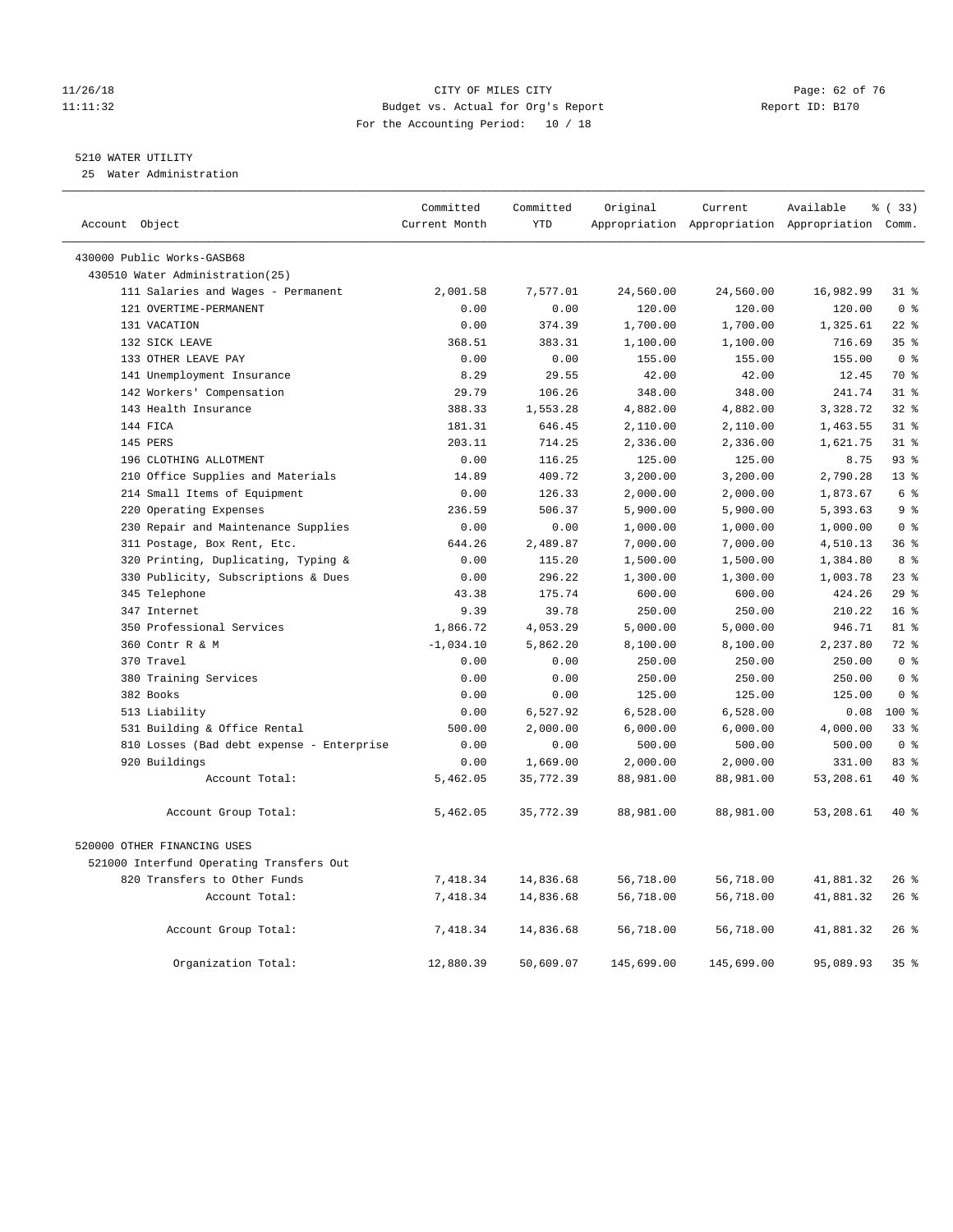#### 11/26/18 Page: 63 of 76 Page: 63 of 76 Page: 63 Of 76 Page: 63 Of 76 Page: 63 Of 76 11:11:32 Budget vs. Actual for Org's Report Report ID: B170 For the Accounting Period: 10 / 18

## 5210 WATER UTILITY

80 Water Purification

|                                         | Committed     | Committed  | Original   | Current    | Available                                       | 8 (33)          |
|-----------------------------------------|---------------|------------|------------|------------|-------------------------------------------------|-----------------|
| Account Object                          | Current Month | <b>YTD</b> |            |            | Appropriation Appropriation Appropriation Comm. |                 |
| 430000 Public Works-GASB68              |               |            |            |            |                                                 |                 |
| 430540 Water Purification and Treatment |               |            |            |            |                                                 |                 |
| 210 Office Supplies and Materials       | 0.00          | 0.00       | 400.00     | 400.00     | 400.00                                          | 0 <sup>8</sup>  |
| 214 Small Items of Equipment            | 0.00          | 0.00       | 6.000.00   | 6.000.00   | 6.000.00                                        | 0 <sup>8</sup>  |
| 220 Operating Expenses                  | 18.50         | 646.95     | 3,000.00   | 3,000.00   | 2,353.05                                        | $22$ %          |
| 222 Chemicals, Lab & Med Supplies       | 364.63        | 13,603.09  | 60,000.00  | 60,000.00  | 46,396.91                                       | $23$ %          |
| 226 Clothing and Uniforms               | 0.00          | 63.41      | 500.00     | 500.00     | 436.59                                          | 13 <sup>8</sup> |
| 230 Repair and Maintenance Supplies     | 1,203.93      | 2,496.75   | 9,500.00   | 9,500.00   | 7,003.25                                        | 26%             |
| 231 Gas, Oil, Diesel Fuel, Grease, etc. | 56.89         | 301.77     | 1,000.00   | 1,000.00   | 698.23                                          | $30*$           |
| 241 Consumable Tools                    | 0.00          | 0.00       | 150.00     | 150.00     | 150.00                                          | 0 <sup>8</sup>  |
| 311 Postage, Box Rent, Etc.             | 3.80          | 13.74      | 150.00     | 150.00     | 136.26                                          | 9 <sup>°</sup>  |
| 320 Printing, Duplicating, Typing &     | 0.00          | 0.00       | 100.00     | 100.00     | 100.00                                          | 0 <sup>8</sup>  |
| 330 Publicity, Subscriptions & Dues     | 0.00          | 0.00       | 400.00     | 400.00     | 400.00                                          | 0 <sup>8</sup>  |
| 334 Memberships, Registrations & Dues   | 0.00          | 0.00       | 450.00     | 450.00     | 450.00                                          | 0 <sup>8</sup>  |
| 352 Wtr/Swr Lab Testing                 | 321.00        | 2,472.24   | 10,000.00  | 10,000.00  | 7,527.76                                        | 25%             |
| 357 Architectual, Engineering Serv Etc. | 0.00          | 0.00       | 12,000.00  | 12,000.00  | 12,000.00                                       | 0 <sup>8</sup>  |
| 360 Contr R & M                         | 0.00          | 641.42     | 6,000.00   | 6,000.00   | 5,358.58                                        | $11$ %          |
| 369 Other Repair and Maintenance        | 0.00          | 0.00       | 1,500.00   | 1,500.00   | 1,500.00                                        | 0 <sup>8</sup>  |
| 370 Travel                              | 0.00          | 474.86     | 1,500.00   | 1,500.00   | 1,025.14                                        | 32%             |
| 380 Training Services                   | 0.00          | 165.00     | 1,400.00   | 1,400.00   | 1,235.00                                        | $12*$           |
| 382 Books                               | 0.00          | 0.00       | 200.00     | 200.00     | 200.00                                          | 0 <sup>8</sup>  |
| 533 Machinery and Equipment Rental      | 0.00          | 0.00       | 1,000.00   | 1,000.00   | 1,000.00                                        | 0 <sup>8</sup>  |
| 940 Machinery & Equipment               | 0.00          | 0.00       | 5,000.00   | 5,000.00   | 5,000.00                                        | 0 <sup>8</sup>  |
| Account Total:                          | 1,968.75      | 20,879.23  | 120,250.00 | 120,250.00 | 99,370.77                                       | $17*$           |
| Account Group Total:                    | 1,968.75      | 20,879.23  | 120,250.00 | 120,250.00 | 99,370.77                                       | $17*$           |
| Organization Total:                     | 1,968.75      | 20,879.23  | 120,250.00 | 120,250.00 | 99,370.77                                       | $17*$           |

Fund Total: 430,668.78 1,131,361.67 3,887,380.00 3,887,380.00 2,756,018.33 29 %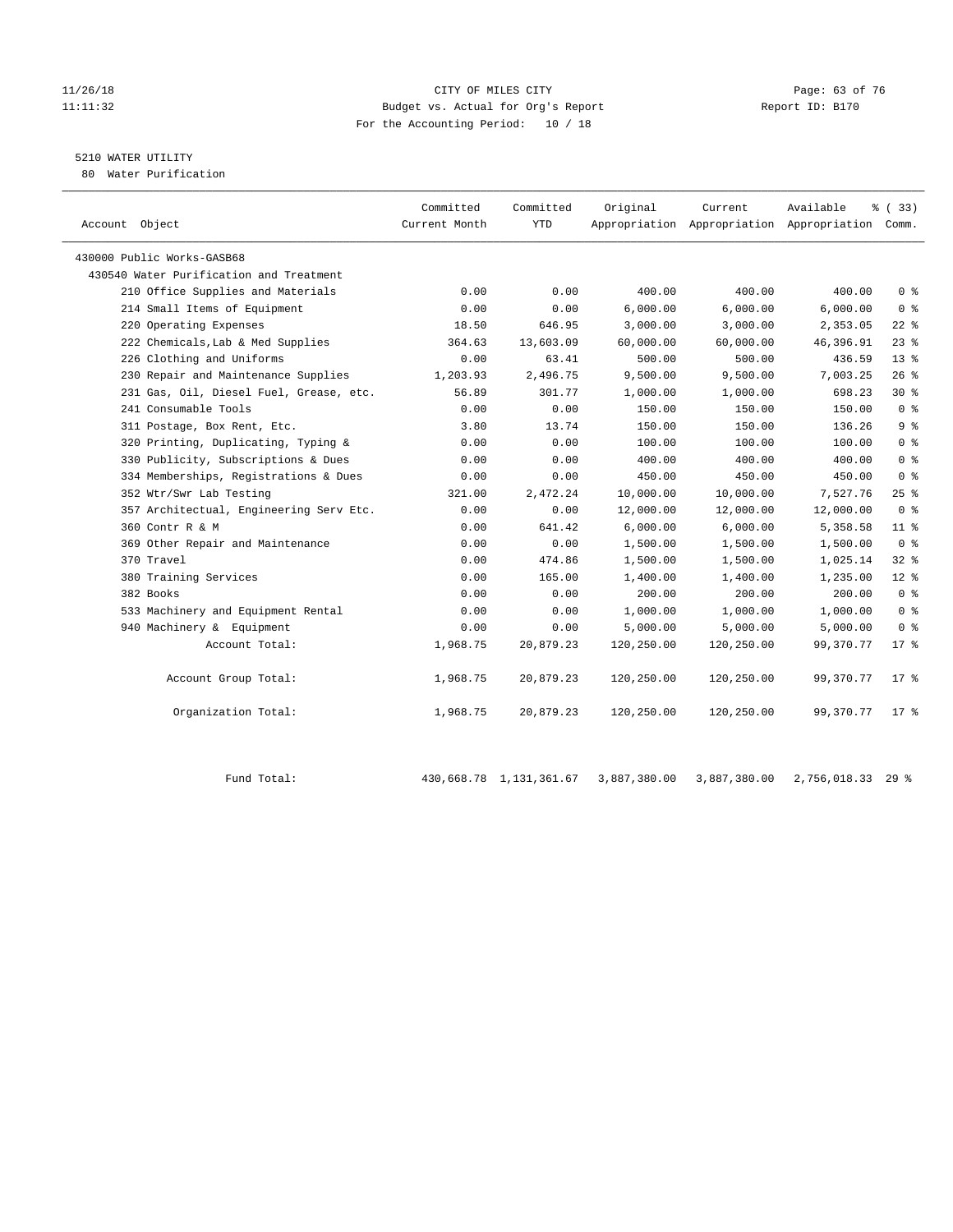#### 11/26/18 Page: 64 of 76 Page: 64 of 76 Page: 64 of 76 Page: 64 of 76 Page: 64 of 76 Page: 64 of 76 11:11:32 Budget vs. Actual for Org's Report Report ID: B170 For the Accounting Period: 10 / 18

————————————————————————————————————————————————————————————————————————————————————————————————————————————————————————————————————

#### 5310 SEWER UTILITY

29 Sewer Administration

| Account Object<br>Current Month<br>YTD<br>Appropriation Appropriation Appropriation Comm.<br>430000 Public Works-GASB68<br>430610 Sewer Administration(29)<br>111 Salaries and Wages - Permanent<br>$31$ %<br>2,001.61<br>7,577.07<br>24,557.00<br>24,557.00<br>16,979.93<br>121 OVERTIME-PERMANENT<br>0.00<br>120.00<br>120.00<br>120.00<br>0 <sup>8</sup><br>0.00<br>131 VACATION<br>1,700.00<br>1,700.00<br>1,325.96<br>$22$ %<br>0.00<br>374.04<br>368.17<br>35 <sup>8</sup><br>132 SICK LEAVE<br>382.95<br>1,100.00<br>1,100.00<br>717.05<br>0 <sup>8</sup><br>133 OTHER LEAVE PAY<br>0.00<br>0.00<br>155.00<br>155.00<br>155.00<br>141 Unemployment Insurance<br>8.29<br>29.58<br>42.00<br>42.00<br>12.42<br>70 %<br>142 Workers' Compensation<br>29.80<br>106.23<br>348.00<br>348.00<br>241.77<br>$31$ %<br>143 Health Insurance<br>1,553.24<br>4,882.00<br>4,882.00<br>3,328.76<br>$32$ $%$<br>388.28<br>$31$ %<br>144 FICA<br>181.28<br>646.47<br>2,114.00<br>2,114.00<br>1,467.53<br>145 PERS<br>203.10<br>714.22<br>2,341.00<br>1,626.78<br>$31$ %<br>2,341.00<br>196 CLOTHING ALLOTMENT<br>0.00<br>116.25<br>125.00<br>$93$ $%$<br>125.00<br>8.75<br>210 Office Supplies and Materials<br>3,200.00<br>2,849.00<br>$11$ %<br>14.90<br>351.00<br>3,200.00<br>214 Small Items of Equipment<br>126.34<br>6 %<br>0.00<br>2,000.00<br>2,000.00<br>1,873.66<br>220 Operating Expenses<br>$10*$<br>236.60<br>566.84<br>5,900.00<br>5,900.00<br>5,333.16<br>0 <sup>8</sup><br>230 Repair and Maintenance Supplies<br>0.00<br>0.00<br>1,000.00<br>1,000.00<br>1,000.00<br>311 Postage, Box Rent, Etc.<br>2,488.10<br>36%<br>644.27<br>7,000.00<br>7,000.00<br>4,511.90<br>320 Printing, Duplicating, Typing &<br>0.00<br>115.20<br>1,384.80<br>8 %<br>1,500.00<br>1,500.00<br>330 Publicity, Subscriptions & Dues<br>296.22<br>1,003.78<br>$23$ %<br>0.00<br>1,300.00<br>1,300.00<br>29%<br>345 Telephone<br>43.36<br>175.66<br>600.00<br>600.00<br>424.34<br>19.51<br>78.04<br>250.00<br>250.00<br>171.96<br>$31$ %<br>347 Internet<br>350 Professional Services<br>1,866.72<br>4,053.27<br>5,000.00<br>946.73<br>81 %<br>5,000.00<br>360 Contr R & M<br>5,862.21<br>2,237.79<br>72 %<br>$-1,034.10$<br>8,100.00<br>8,100.00<br>370 Travel<br>250.00<br>0 <sup>8</sup><br>0.00<br>0.00<br>250.00<br>250.00<br>380 Training Services<br>0 <sup>8</sup><br>0.00<br>0.00<br>250.00<br>250.00<br>250.00<br>0 <sup>8</sup><br>382 Books<br>0.00<br>0.00<br>125.00<br>125.00<br>125.00<br>531 Building & Office Rental<br>333.33<br>1,333.32<br>6,000.00<br>6,000.00<br>4,666.68<br>$22$ %<br>810 Losses (Bad debt expense - Enterprise<br>0.00<br>0.00<br>500.00<br>500.00<br>500.00<br>0 <sup>8</sup><br>920 Buildings<br>1,669.00<br>2,000.00<br>83%<br>0.00<br>2,000.00<br>331.00<br>35%<br>Account Total:<br>5,305.12<br>28,615.25<br>82,459.00<br>82,459.00<br>53,843.75<br>Account Group Total:<br>5,305.12<br>28,615.25<br>82,459.00<br>82,459.00<br>53,843.75<br>35 <sub>8</sub><br>490000 DEBT SERVICE<br>490200 Revenue Bonds<br>0.00<br>67,000.00<br>67,000.00<br>608 Prpl-Wastewater Project Phase I<br>0.00<br>67,000.00<br>0 <sup>8</sup><br>0.00<br>127,000.00<br>49 %<br>619 Principal-WWTP Phase II<br>259,000.00<br>259,000.00<br>132,000.00<br>0.00<br>33,915.00<br>33,915.00<br>33,915.00<br>0 <sup>8</sup><br>626 Interest-Wastewater Project Phase I<br>0.00<br>639 Interest-WWTP Phase II<br>0.00<br>60,876.86<br>143,338.00<br>143,338.00<br>82, 461.14<br>42 %<br>${\bf 0}$ . ${\bf 0}$ ${\bf 0}$<br>187,876.86<br>Account Total:<br>503,253.00<br>503,253.00<br>315, 376.14<br>37%<br>Account Group Total:<br>0.00<br>187,876.86<br>503,253.00<br>503,253.00<br>315, 376.14<br>37%<br>510000 MISCELLANEOUS<br>510330 Comprehensive Liability Insurance<br>513 Liability<br>0.00<br>8,430.89<br>8,431.00<br>8,431.00<br>$0.11$ 100 % |                | Committed | Committed | Original | Current  | Available | 8 (33) |
|-------------------------------------------------------------------------------------------------------------------------------------------------------------------------------------------------------------------------------------------------------------------------------------------------------------------------------------------------------------------------------------------------------------------------------------------------------------------------------------------------------------------------------------------------------------------------------------------------------------------------------------------------------------------------------------------------------------------------------------------------------------------------------------------------------------------------------------------------------------------------------------------------------------------------------------------------------------------------------------------------------------------------------------------------------------------------------------------------------------------------------------------------------------------------------------------------------------------------------------------------------------------------------------------------------------------------------------------------------------------------------------------------------------------------------------------------------------------------------------------------------------------------------------------------------------------------------------------------------------------------------------------------------------------------------------------------------------------------------------------------------------------------------------------------------------------------------------------------------------------------------------------------------------------------------------------------------------------------------------------------------------------------------------------------------------------------------------------------------------------------------------------------------------------------------------------------------------------------------------------------------------------------------------------------------------------------------------------------------------------------------------------------------------------------------------------------------------------------------------------------------------------------------------------------------------------------------------------------------------------------------------------------------------------------------------------------------------------------------------------------------------------------------------------------------------------------------------------------------------------------------------------------------------------------------------------------------------------------------------------------------------------------------------------------------------------------------------------------------------------------------------------------------------------------------------------------------------------------------------------------------------------------------------------------------------------------------------------------------------------------------------------------------------------------------------------------------------------------------------------------------------------------------------------------------------------------------------------------------------------------------------------------------------------------------------------------------------------------------------------------------------------------------------------------------------------------------------------------------------|----------------|-----------|-----------|----------|----------|-----------|--------|
|                                                                                                                                                                                                                                                                                                                                                                                                                                                                                                                                                                                                                                                                                                                                                                                                                                                                                                                                                                                                                                                                                                                                                                                                                                                                                                                                                                                                                                                                                                                                                                                                                                                                                                                                                                                                                                                                                                                                                                                                                                                                                                                                                                                                                                                                                                                                                                                                                                                                                                                                                                                                                                                                                                                                                                                                                                                                                                                                                                                                                                                                                                                                                                                                                                                                                                                                                                                                                                                                                                                                                                                                                                                                                                                                                                                                                                                             |                |           |           |          |          |           |        |
|                                                                                                                                                                                                                                                                                                                                                                                                                                                                                                                                                                                                                                                                                                                                                                                                                                                                                                                                                                                                                                                                                                                                                                                                                                                                                                                                                                                                                                                                                                                                                                                                                                                                                                                                                                                                                                                                                                                                                                                                                                                                                                                                                                                                                                                                                                                                                                                                                                                                                                                                                                                                                                                                                                                                                                                                                                                                                                                                                                                                                                                                                                                                                                                                                                                                                                                                                                                                                                                                                                                                                                                                                                                                                                                                                                                                                                                             |                |           |           |          |          |           |        |
|                                                                                                                                                                                                                                                                                                                                                                                                                                                                                                                                                                                                                                                                                                                                                                                                                                                                                                                                                                                                                                                                                                                                                                                                                                                                                                                                                                                                                                                                                                                                                                                                                                                                                                                                                                                                                                                                                                                                                                                                                                                                                                                                                                                                                                                                                                                                                                                                                                                                                                                                                                                                                                                                                                                                                                                                                                                                                                                                                                                                                                                                                                                                                                                                                                                                                                                                                                                                                                                                                                                                                                                                                                                                                                                                                                                                                                                             |                |           |           |          |          |           |        |
|                                                                                                                                                                                                                                                                                                                                                                                                                                                                                                                                                                                                                                                                                                                                                                                                                                                                                                                                                                                                                                                                                                                                                                                                                                                                                                                                                                                                                                                                                                                                                                                                                                                                                                                                                                                                                                                                                                                                                                                                                                                                                                                                                                                                                                                                                                                                                                                                                                                                                                                                                                                                                                                                                                                                                                                                                                                                                                                                                                                                                                                                                                                                                                                                                                                                                                                                                                                                                                                                                                                                                                                                                                                                                                                                                                                                                                                             |                |           |           |          |          |           |        |
|                                                                                                                                                                                                                                                                                                                                                                                                                                                                                                                                                                                                                                                                                                                                                                                                                                                                                                                                                                                                                                                                                                                                                                                                                                                                                                                                                                                                                                                                                                                                                                                                                                                                                                                                                                                                                                                                                                                                                                                                                                                                                                                                                                                                                                                                                                                                                                                                                                                                                                                                                                                                                                                                                                                                                                                                                                                                                                                                                                                                                                                                                                                                                                                                                                                                                                                                                                                                                                                                                                                                                                                                                                                                                                                                                                                                                                                             |                |           |           |          |          |           |        |
|                                                                                                                                                                                                                                                                                                                                                                                                                                                                                                                                                                                                                                                                                                                                                                                                                                                                                                                                                                                                                                                                                                                                                                                                                                                                                                                                                                                                                                                                                                                                                                                                                                                                                                                                                                                                                                                                                                                                                                                                                                                                                                                                                                                                                                                                                                                                                                                                                                                                                                                                                                                                                                                                                                                                                                                                                                                                                                                                                                                                                                                                                                                                                                                                                                                                                                                                                                                                                                                                                                                                                                                                                                                                                                                                                                                                                                                             |                |           |           |          |          |           |        |
|                                                                                                                                                                                                                                                                                                                                                                                                                                                                                                                                                                                                                                                                                                                                                                                                                                                                                                                                                                                                                                                                                                                                                                                                                                                                                                                                                                                                                                                                                                                                                                                                                                                                                                                                                                                                                                                                                                                                                                                                                                                                                                                                                                                                                                                                                                                                                                                                                                                                                                                                                                                                                                                                                                                                                                                                                                                                                                                                                                                                                                                                                                                                                                                                                                                                                                                                                                                                                                                                                                                                                                                                                                                                                                                                                                                                                                                             |                |           |           |          |          |           |        |
|                                                                                                                                                                                                                                                                                                                                                                                                                                                                                                                                                                                                                                                                                                                                                                                                                                                                                                                                                                                                                                                                                                                                                                                                                                                                                                                                                                                                                                                                                                                                                                                                                                                                                                                                                                                                                                                                                                                                                                                                                                                                                                                                                                                                                                                                                                                                                                                                                                                                                                                                                                                                                                                                                                                                                                                                                                                                                                                                                                                                                                                                                                                                                                                                                                                                                                                                                                                                                                                                                                                                                                                                                                                                                                                                                                                                                                                             |                |           |           |          |          |           |        |
|                                                                                                                                                                                                                                                                                                                                                                                                                                                                                                                                                                                                                                                                                                                                                                                                                                                                                                                                                                                                                                                                                                                                                                                                                                                                                                                                                                                                                                                                                                                                                                                                                                                                                                                                                                                                                                                                                                                                                                                                                                                                                                                                                                                                                                                                                                                                                                                                                                                                                                                                                                                                                                                                                                                                                                                                                                                                                                                                                                                                                                                                                                                                                                                                                                                                                                                                                                                                                                                                                                                                                                                                                                                                                                                                                                                                                                                             |                |           |           |          |          |           |        |
|                                                                                                                                                                                                                                                                                                                                                                                                                                                                                                                                                                                                                                                                                                                                                                                                                                                                                                                                                                                                                                                                                                                                                                                                                                                                                                                                                                                                                                                                                                                                                                                                                                                                                                                                                                                                                                                                                                                                                                                                                                                                                                                                                                                                                                                                                                                                                                                                                                                                                                                                                                                                                                                                                                                                                                                                                                                                                                                                                                                                                                                                                                                                                                                                                                                                                                                                                                                                                                                                                                                                                                                                                                                                                                                                                                                                                                                             |                |           |           |          |          |           |        |
|                                                                                                                                                                                                                                                                                                                                                                                                                                                                                                                                                                                                                                                                                                                                                                                                                                                                                                                                                                                                                                                                                                                                                                                                                                                                                                                                                                                                                                                                                                                                                                                                                                                                                                                                                                                                                                                                                                                                                                                                                                                                                                                                                                                                                                                                                                                                                                                                                                                                                                                                                                                                                                                                                                                                                                                                                                                                                                                                                                                                                                                                                                                                                                                                                                                                                                                                                                                                                                                                                                                                                                                                                                                                                                                                                                                                                                                             |                |           |           |          |          |           |        |
|                                                                                                                                                                                                                                                                                                                                                                                                                                                                                                                                                                                                                                                                                                                                                                                                                                                                                                                                                                                                                                                                                                                                                                                                                                                                                                                                                                                                                                                                                                                                                                                                                                                                                                                                                                                                                                                                                                                                                                                                                                                                                                                                                                                                                                                                                                                                                                                                                                                                                                                                                                                                                                                                                                                                                                                                                                                                                                                                                                                                                                                                                                                                                                                                                                                                                                                                                                                                                                                                                                                                                                                                                                                                                                                                                                                                                                                             |                |           |           |          |          |           |        |
|                                                                                                                                                                                                                                                                                                                                                                                                                                                                                                                                                                                                                                                                                                                                                                                                                                                                                                                                                                                                                                                                                                                                                                                                                                                                                                                                                                                                                                                                                                                                                                                                                                                                                                                                                                                                                                                                                                                                                                                                                                                                                                                                                                                                                                                                                                                                                                                                                                                                                                                                                                                                                                                                                                                                                                                                                                                                                                                                                                                                                                                                                                                                                                                                                                                                                                                                                                                                                                                                                                                                                                                                                                                                                                                                                                                                                                                             |                |           |           |          |          |           |        |
|                                                                                                                                                                                                                                                                                                                                                                                                                                                                                                                                                                                                                                                                                                                                                                                                                                                                                                                                                                                                                                                                                                                                                                                                                                                                                                                                                                                                                                                                                                                                                                                                                                                                                                                                                                                                                                                                                                                                                                                                                                                                                                                                                                                                                                                                                                                                                                                                                                                                                                                                                                                                                                                                                                                                                                                                                                                                                                                                                                                                                                                                                                                                                                                                                                                                                                                                                                                                                                                                                                                                                                                                                                                                                                                                                                                                                                                             |                |           |           |          |          |           |        |
|                                                                                                                                                                                                                                                                                                                                                                                                                                                                                                                                                                                                                                                                                                                                                                                                                                                                                                                                                                                                                                                                                                                                                                                                                                                                                                                                                                                                                                                                                                                                                                                                                                                                                                                                                                                                                                                                                                                                                                                                                                                                                                                                                                                                                                                                                                                                                                                                                                                                                                                                                                                                                                                                                                                                                                                                                                                                                                                                                                                                                                                                                                                                                                                                                                                                                                                                                                                                                                                                                                                                                                                                                                                                                                                                                                                                                                                             |                |           |           |          |          |           |        |
|                                                                                                                                                                                                                                                                                                                                                                                                                                                                                                                                                                                                                                                                                                                                                                                                                                                                                                                                                                                                                                                                                                                                                                                                                                                                                                                                                                                                                                                                                                                                                                                                                                                                                                                                                                                                                                                                                                                                                                                                                                                                                                                                                                                                                                                                                                                                                                                                                                                                                                                                                                                                                                                                                                                                                                                                                                                                                                                                                                                                                                                                                                                                                                                                                                                                                                                                                                                                                                                                                                                                                                                                                                                                                                                                                                                                                                                             |                |           |           |          |          |           |        |
|                                                                                                                                                                                                                                                                                                                                                                                                                                                                                                                                                                                                                                                                                                                                                                                                                                                                                                                                                                                                                                                                                                                                                                                                                                                                                                                                                                                                                                                                                                                                                                                                                                                                                                                                                                                                                                                                                                                                                                                                                                                                                                                                                                                                                                                                                                                                                                                                                                                                                                                                                                                                                                                                                                                                                                                                                                                                                                                                                                                                                                                                                                                                                                                                                                                                                                                                                                                                                                                                                                                                                                                                                                                                                                                                                                                                                                                             |                |           |           |          |          |           |        |
|                                                                                                                                                                                                                                                                                                                                                                                                                                                                                                                                                                                                                                                                                                                                                                                                                                                                                                                                                                                                                                                                                                                                                                                                                                                                                                                                                                                                                                                                                                                                                                                                                                                                                                                                                                                                                                                                                                                                                                                                                                                                                                                                                                                                                                                                                                                                                                                                                                                                                                                                                                                                                                                                                                                                                                                                                                                                                                                                                                                                                                                                                                                                                                                                                                                                                                                                                                                                                                                                                                                                                                                                                                                                                                                                                                                                                                                             |                |           |           |          |          |           |        |
|                                                                                                                                                                                                                                                                                                                                                                                                                                                                                                                                                                                                                                                                                                                                                                                                                                                                                                                                                                                                                                                                                                                                                                                                                                                                                                                                                                                                                                                                                                                                                                                                                                                                                                                                                                                                                                                                                                                                                                                                                                                                                                                                                                                                                                                                                                                                                                                                                                                                                                                                                                                                                                                                                                                                                                                                                                                                                                                                                                                                                                                                                                                                                                                                                                                                                                                                                                                                                                                                                                                                                                                                                                                                                                                                                                                                                                                             |                |           |           |          |          |           |        |
|                                                                                                                                                                                                                                                                                                                                                                                                                                                                                                                                                                                                                                                                                                                                                                                                                                                                                                                                                                                                                                                                                                                                                                                                                                                                                                                                                                                                                                                                                                                                                                                                                                                                                                                                                                                                                                                                                                                                                                                                                                                                                                                                                                                                                                                                                                                                                                                                                                                                                                                                                                                                                                                                                                                                                                                                                                                                                                                                                                                                                                                                                                                                                                                                                                                                                                                                                                                                                                                                                                                                                                                                                                                                                                                                                                                                                                                             |                |           |           |          |          |           |        |
|                                                                                                                                                                                                                                                                                                                                                                                                                                                                                                                                                                                                                                                                                                                                                                                                                                                                                                                                                                                                                                                                                                                                                                                                                                                                                                                                                                                                                                                                                                                                                                                                                                                                                                                                                                                                                                                                                                                                                                                                                                                                                                                                                                                                                                                                                                                                                                                                                                                                                                                                                                                                                                                                                                                                                                                                                                                                                                                                                                                                                                                                                                                                                                                                                                                                                                                                                                                                                                                                                                                                                                                                                                                                                                                                                                                                                                                             |                |           |           |          |          |           |        |
|                                                                                                                                                                                                                                                                                                                                                                                                                                                                                                                                                                                                                                                                                                                                                                                                                                                                                                                                                                                                                                                                                                                                                                                                                                                                                                                                                                                                                                                                                                                                                                                                                                                                                                                                                                                                                                                                                                                                                                                                                                                                                                                                                                                                                                                                                                                                                                                                                                                                                                                                                                                                                                                                                                                                                                                                                                                                                                                                                                                                                                                                                                                                                                                                                                                                                                                                                                                                                                                                                                                                                                                                                                                                                                                                                                                                                                                             |                |           |           |          |          |           |        |
|                                                                                                                                                                                                                                                                                                                                                                                                                                                                                                                                                                                                                                                                                                                                                                                                                                                                                                                                                                                                                                                                                                                                                                                                                                                                                                                                                                                                                                                                                                                                                                                                                                                                                                                                                                                                                                                                                                                                                                                                                                                                                                                                                                                                                                                                                                                                                                                                                                                                                                                                                                                                                                                                                                                                                                                                                                                                                                                                                                                                                                                                                                                                                                                                                                                                                                                                                                                                                                                                                                                                                                                                                                                                                                                                                                                                                                                             |                |           |           |          |          |           |        |
|                                                                                                                                                                                                                                                                                                                                                                                                                                                                                                                                                                                                                                                                                                                                                                                                                                                                                                                                                                                                                                                                                                                                                                                                                                                                                                                                                                                                                                                                                                                                                                                                                                                                                                                                                                                                                                                                                                                                                                                                                                                                                                                                                                                                                                                                                                                                                                                                                                                                                                                                                                                                                                                                                                                                                                                                                                                                                                                                                                                                                                                                                                                                                                                                                                                                                                                                                                                                                                                                                                                                                                                                                                                                                                                                                                                                                                                             |                |           |           |          |          |           |        |
|                                                                                                                                                                                                                                                                                                                                                                                                                                                                                                                                                                                                                                                                                                                                                                                                                                                                                                                                                                                                                                                                                                                                                                                                                                                                                                                                                                                                                                                                                                                                                                                                                                                                                                                                                                                                                                                                                                                                                                                                                                                                                                                                                                                                                                                                                                                                                                                                                                                                                                                                                                                                                                                                                                                                                                                                                                                                                                                                                                                                                                                                                                                                                                                                                                                                                                                                                                                                                                                                                                                                                                                                                                                                                                                                                                                                                                                             |                |           |           |          |          |           |        |
|                                                                                                                                                                                                                                                                                                                                                                                                                                                                                                                                                                                                                                                                                                                                                                                                                                                                                                                                                                                                                                                                                                                                                                                                                                                                                                                                                                                                                                                                                                                                                                                                                                                                                                                                                                                                                                                                                                                                                                                                                                                                                                                                                                                                                                                                                                                                                                                                                                                                                                                                                                                                                                                                                                                                                                                                                                                                                                                                                                                                                                                                                                                                                                                                                                                                                                                                                                                                                                                                                                                                                                                                                                                                                                                                                                                                                                                             |                |           |           |          |          |           |        |
|                                                                                                                                                                                                                                                                                                                                                                                                                                                                                                                                                                                                                                                                                                                                                                                                                                                                                                                                                                                                                                                                                                                                                                                                                                                                                                                                                                                                                                                                                                                                                                                                                                                                                                                                                                                                                                                                                                                                                                                                                                                                                                                                                                                                                                                                                                                                                                                                                                                                                                                                                                                                                                                                                                                                                                                                                                                                                                                                                                                                                                                                                                                                                                                                                                                                                                                                                                                                                                                                                                                                                                                                                                                                                                                                                                                                                                                             |                |           |           |          |          |           |        |
|                                                                                                                                                                                                                                                                                                                                                                                                                                                                                                                                                                                                                                                                                                                                                                                                                                                                                                                                                                                                                                                                                                                                                                                                                                                                                                                                                                                                                                                                                                                                                                                                                                                                                                                                                                                                                                                                                                                                                                                                                                                                                                                                                                                                                                                                                                                                                                                                                                                                                                                                                                                                                                                                                                                                                                                                                                                                                                                                                                                                                                                                                                                                                                                                                                                                                                                                                                                                                                                                                                                                                                                                                                                                                                                                                                                                                                                             |                |           |           |          |          |           |        |
|                                                                                                                                                                                                                                                                                                                                                                                                                                                                                                                                                                                                                                                                                                                                                                                                                                                                                                                                                                                                                                                                                                                                                                                                                                                                                                                                                                                                                                                                                                                                                                                                                                                                                                                                                                                                                                                                                                                                                                                                                                                                                                                                                                                                                                                                                                                                                                                                                                                                                                                                                                                                                                                                                                                                                                                                                                                                                                                                                                                                                                                                                                                                                                                                                                                                                                                                                                                                                                                                                                                                                                                                                                                                                                                                                                                                                                                             |                |           |           |          |          |           |        |
|                                                                                                                                                                                                                                                                                                                                                                                                                                                                                                                                                                                                                                                                                                                                                                                                                                                                                                                                                                                                                                                                                                                                                                                                                                                                                                                                                                                                                                                                                                                                                                                                                                                                                                                                                                                                                                                                                                                                                                                                                                                                                                                                                                                                                                                                                                                                                                                                                                                                                                                                                                                                                                                                                                                                                                                                                                                                                                                                                                                                                                                                                                                                                                                                                                                                                                                                                                                                                                                                                                                                                                                                                                                                                                                                                                                                                                                             |                |           |           |          |          |           |        |
|                                                                                                                                                                                                                                                                                                                                                                                                                                                                                                                                                                                                                                                                                                                                                                                                                                                                                                                                                                                                                                                                                                                                                                                                                                                                                                                                                                                                                                                                                                                                                                                                                                                                                                                                                                                                                                                                                                                                                                                                                                                                                                                                                                                                                                                                                                                                                                                                                                                                                                                                                                                                                                                                                                                                                                                                                                                                                                                                                                                                                                                                                                                                                                                                                                                                                                                                                                                                                                                                                                                                                                                                                                                                                                                                                                                                                                                             |                |           |           |          |          |           |        |
|                                                                                                                                                                                                                                                                                                                                                                                                                                                                                                                                                                                                                                                                                                                                                                                                                                                                                                                                                                                                                                                                                                                                                                                                                                                                                                                                                                                                                                                                                                                                                                                                                                                                                                                                                                                                                                                                                                                                                                                                                                                                                                                                                                                                                                                                                                                                                                                                                                                                                                                                                                                                                                                                                                                                                                                                                                                                                                                                                                                                                                                                                                                                                                                                                                                                                                                                                                                                                                                                                                                                                                                                                                                                                                                                                                                                                                                             |                |           |           |          |          |           |        |
|                                                                                                                                                                                                                                                                                                                                                                                                                                                                                                                                                                                                                                                                                                                                                                                                                                                                                                                                                                                                                                                                                                                                                                                                                                                                                                                                                                                                                                                                                                                                                                                                                                                                                                                                                                                                                                                                                                                                                                                                                                                                                                                                                                                                                                                                                                                                                                                                                                                                                                                                                                                                                                                                                                                                                                                                                                                                                                                                                                                                                                                                                                                                                                                                                                                                                                                                                                                                                                                                                                                                                                                                                                                                                                                                                                                                                                                             |                |           |           |          |          |           |        |
|                                                                                                                                                                                                                                                                                                                                                                                                                                                                                                                                                                                                                                                                                                                                                                                                                                                                                                                                                                                                                                                                                                                                                                                                                                                                                                                                                                                                                                                                                                                                                                                                                                                                                                                                                                                                                                                                                                                                                                                                                                                                                                                                                                                                                                                                                                                                                                                                                                                                                                                                                                                                                                                                                                                                                                                                                                                                                                                                                                                                                                                                                                                                                                                                                                                                                                                                                                                                                                                                                                                                                                                                                                                                                                                                                                                                                                                             |                |           |           |          |          |           |        |
|                                                                                                                                                                                                                                                                                                                                                                                                                                                                                                                                                                                                                                                                                                                                                                                                                                                                                                                                                                                                                                                                                                                                                                                                                                                                                                                                                                                                                                                                                                                                                                                                                                                                                                                                                                                                                                                                                                                                                                                                                                                                                                                                                                                                                                                                                                                                                                                                                                                                                                                                                                                                                                                                                                                                                                                                                                                                                                                                                                                                                                                                                                                                                                                                                                                                                                                                                                                                                                                                                                                                                                                                                                                                                                                                                                                                                                                             |                |           |           |          |          |           |        |
|                                                                                                                                                                                                                                                                                                                                                                                                                                                                                                                                                                                                                                                                                                                                                                                                                                                                                                                                                                                                                                                                                                                                                                                                                                                                                                                                                                                                                                                                                                                                                                                                                                                                                                                                                                                                                                                                                                                                                                                                                                                                                                                                                                                                                                                                                                                                                                                                                                                                                                                                                                                                                                                                                                                                                                                                                                                                                                                                                                                                                                                                                                                                                                                                                                                                                                                                                                                                                                                                                                                                                                                                                                                                                                                                                                                                                                                             |                |           |           |          |          |           |        |
|                                                                                                                                                                                                                                                                                                                                                                                                                                                                                                                                                                                                                                                                                                                                                                                                                                                                                                                                                                                                                                                                                                                                                                                                                                                                                                                                                                                                                                                                                                                                                                                                                                                                                                                                                                                                                                                                                                                                                                                                                                                                                                                                                                                                                                                                                                                                                                                                                                                                                                                                                                                                                                                                                                                                                                                                                                                                                                                                                                                                                                                                                                                                                                                                                                                                                                                                                                                                                                                                                                                                                                                                                                                                                                                                                                                                                                                             |                |           |           |          |          |           |        |
|                                                                                                                                                                                                                                                                                                                                                                                                                                                                                                                                                                                                                                                                                                                                                                                                                                                                                                                                                                                                                                                                                                                                                                                                                                                                                                                                                                                                                                                                                                                                                                                                                                                                                                                                                                                                                                                                                                                                                                                                                                                                                                                                                                                                                                                                                                                                                                                                                                                                                                                                                                                                                                                                                                                                                                                                                                                                                                                                                                                                                                                                                                                                                                                                                                                                                                                                                                                                                                                                                                                                                                                                                                                                                                                                                                                                                                                             |                |           |           |          |          |           |        |
|                                                                                                                                                                                                                                                                                                                                                                                                                                                                                                                                                                                                                                                                                                                                                                                                                                                                                                                                                                                                                                                                                                                                                                                                                                                                                                                                                                                                                                                                                                                                                                                                                                                                                                                                                                                                                                                                                                                                                                                                                                                                                                                                                                                                                                                                                                                                                                                                                                                                                                                                                                                                                                                                                                                                                                                                                                                                                                                                                                                                                                                                                                                                                                                                                                                                                                                                                                                                                                                                                                                                                                                                                                                                                                                                                                                                                                                             |                |           |           |          |          |           |        |
|                                                                                                                                                                                                                                                                                                                                                                                                                                                                                                                                                                                                                                                                                                                                                                                                                                                                                                                                                                                                                                                                                                                                                                                                                                                                                                                                                                                                                                                                                                                                                                                                                                                                                                                                                                                                                                                                                                                                                                                                                                                                                                                                                                                                                                                                                                                                                                                                                                                                                                                                                                                                                                                                                                                                                                                                                                                                                                                                                                                                                                                                                                                                                                                                                                                                                                                                                                                                                                                                                                                                                                                                                                                                                                                                                                                                                                                             |                |           |           |          |          |           |        |
|                                                                                                                                                                                                                                                                                                                                                                                                                                                                                                                                                                                                                                                                                                                                                                                                                                                                                                                                                                                                                                                                                                                                                                                                                                                                                                                                                                                                                                                                                                                                                                                                                                                                                                                                                                                                                                                                                                                                                                                                                                                                                                                                                                                                                                                                                                                                                                                                                                                                                                                                                                                                                                                                                                                                                                                                                                                                                                                                                                                                                                                                                                                                                                                                                                                                                                                                                                                                                                                                                                                                                                                                                                                                                                                                                                                                                                                             |                |           |           |          |          |           |        |
|                                                                                                                                                                                                                                                                                                                                                                                                                                                                                                                                                                                                                                                                                                                                                                                                                                                                                                                                                                                                                                                                                                                                                                                                                                                                                                                                                                                                                                                                                                                                                                                                                                                                                                                                                                                                                                                                                                                                                                                                                                                                                                                                                                                                                                                                                                                                                                                                                                                                                                                                                                                                                                                                                                                                                                                                                                                                                                                                                                                                                                                                                                                                                                                                                                                                                                                                                                                                                                                                                                                                                                                                                                                                                                                                                                                                                                                             |                |           |           |          |          |           |        |
|                                                                                                                                                                                                                                                                                                                                                                                                                                                                                                                                                                                                                                                                                                                                                                                                                                                                                                                                                                                                                                                                                                                                                                                                                                                                                                                                                                                                                                                                                                                                                                                                                                                                                                                                                                                                                                                                                                                                                                                                                                                                                                                                                                                                                                                                                                                                                                                                                                                                                                                                                                                                                                                                                                                                                                                                                                                                                                                                                                                                                                                                                                                                                                                                                                                                                                                                                                                                                                                                                                                                                                                                                                                                                                                                                                                                                                                             |                |           |           |          |          |           |        |
|                                                                                                                                                                                                                                                                                                                                                                                                                                                                                                                                                                                                                                                                                                                                                                                                                                                                                                                                                                                                                                                                                                                                                                                                                                                                                                                                                                                                                                                                                                                                                                                                                                                                                                                                                                                                                                                                                                                                                                                                                                                                                                                                                                                                                                                                                                                                                                                                                                                                                                                                                                                                                                                                                                                                                                                                                                                                                                                                                                                                                                                                                                                                                                                                                                                                                                                                                                                                                                                                                                                                                                                                                                                                                                                                                                                                                                                             |                |           |           |          |          |           |        |
|                                                                                                                                                                                                                                                                                                                                                                                                                                                                                                                                                                                                                                                                                                                                                                                                                                                                                                                                                                                                                                                                                                                                                                                                                                                                                                                                                                                                                                                                                                                                                                                                                                                                                                                                                                                                                                                                                                                                                                                                                                                                                                                                                                                                                                                                                                                                                                                                                                                                                                                                                                                                                                                                                                                                                                                                                                                                                                                                                                                                                                                                                                                                                                                                                                                                                                                                                                                                                                                                                                                                                                                                                                                                                                                                                                                                                                                             |                |           |           |          |          |           |        |
|                                                                                                                                                                                                                                                                                                                                                                                                                                                                                                                                                                                                                                                                                                                                                                                                                                                                                                                                                                                                                                                                                                                                                                                                                                                                                                                                                                                                                                                                                                                                                                                                                                                                                                                                                                                                                                                                                                                                                                                                                                                                                                                                                                                                                                                                                                                                                                                                                                                                                                                                                                                                                                                                                                                                                                                                                                                                                                                                                                                                                                                                                                                                                                                                                                                                                                                                                                                                                                                                                                                                                                                                                                                                                                                                                                                                                                                             |                |           |           |          |          |           |        |
| $0.11$ 100 %                                                                                                                                                                                                                                                                                                                                                                                                                                                                                                                                                                                                                                                                                                                                                                                                                                                                                                                                                                                                                                                                                                                                                                                                                                                                                                                                                                                                                                                                                                                                                                                                                                                                                                                                                                                                                                                                                                                                                                                                                                                                                                                                                                                                                                                                                                                                                                                                                                                                                                                                                                                                                                                                                                                                                                                                                                                                                                                                                                                                                                                                                                                                                                                                                                                                                                                                                                                                                                                                                                                                                                                                                                                                                                                                                                                                                                                | Account Total: | 0.00      | 8,430.89  | 8,431.00 | 8,431.00 |           |        |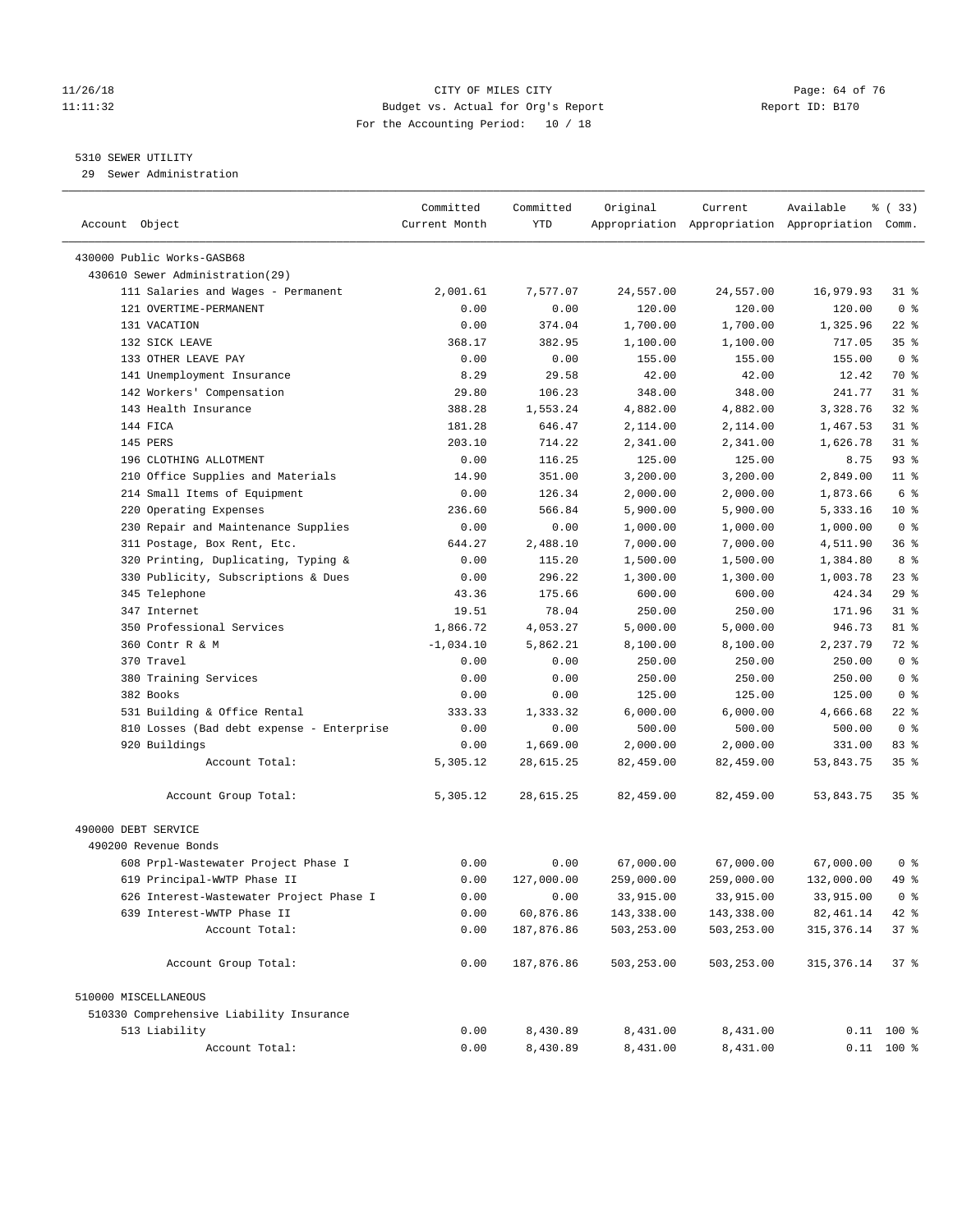#### 11/26/18 Page: 65 of 76 Page: 65 of 76 Page: 65 of 76 Page: 65 of 76 Page: 65 of 76 11:11:32 Budget vs. Actual for Org's Report Report ID: B170 For the Accounting Period: 10 / 18

## 5310 SEWER UTILITY

29 Sewer Administration

|                                          | Committed     | Committed  | Original      | Current       | Available     | % (33)             |
|------------------------------------------|---------------|------------|---------------|---------------|---------------|--------------------|
| Object<br>Account                        | Current Month | YTD        | Appropriation | Appropriation | Appropriation | Comm.              |
| Account Group Total:                     | 0.00          | 8,430.89   | 8,431.00      | 8,431.00      |               | $0.11$ 100 %       |
| 520000 OTHER FINANCING USES              |               |            |               |               |               |                    |
| 521000 Interfund Operating Transfers Out |               |            |               |               |               |                    |
| 820 Transfers to Other Funds             | 5,347.84      | 10,695.68  | 44,295.00     | 44,295.00     | 33,599.32     | $24$ $\frac{6}{3}$ |
| Account Total:                           | 5,347.84      | 10,695.68  | 44,295.00     | 44,295.00     | 33,599.32     | $24$ $\frac{6}{9}$ |
| Account Group Total:                     | 5,347.84      | 10,695.68  | 44,295.00     | 44,295.00     | 33,599.32     | $24$ $\frac{6}{3}$ |
| Organization Total:                      | 10,652.96     | 235,618.68 | 638,438.00    | 638,438.00    | 402,819.32    | 378                |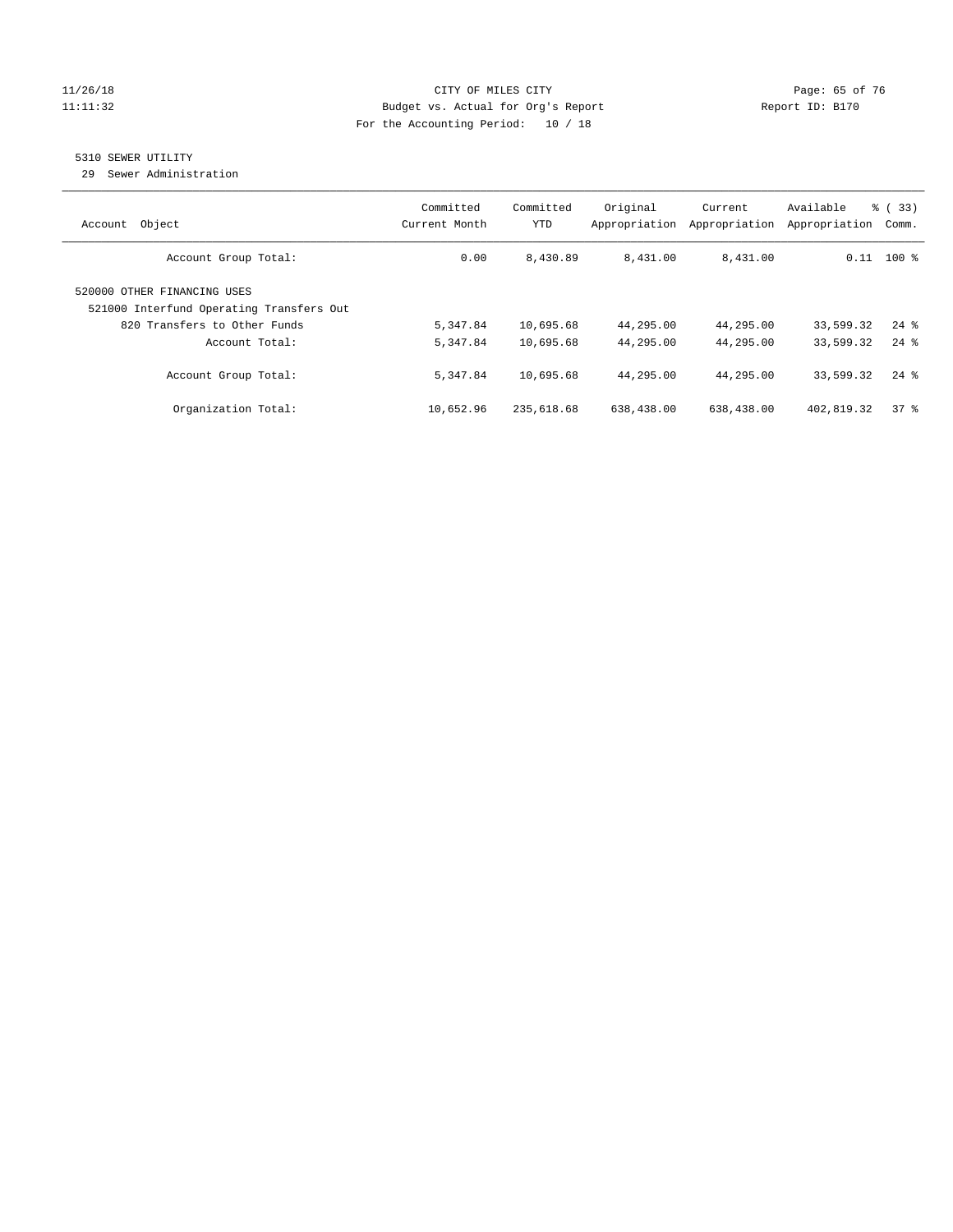#### 11/26/18 Page: 66 of 76 Page: 66 of 76 Page: 66 Of 76 Page: 66 Of 76 Page: 66 Of 76 Page: 66 Of 76 Page: 66 Of 76 Page: 76 Page: 76 Page: 76 Page: 76 Page: 76 Page: 76 Page: 76 Page: 76 Page: 76 Page: 76 Page: 76 Page: 76 11:11:32 Budget vs. Actual for Org's Report Report ID: B170 For the Accounting Period: 10 / 18

————————————————————————————————————————————————————————————————————————————————————————————————————————————————————————————————————

#### 5310 SEWER UTILITY

31 Sewer Lines

|                                              | Committed     | Committed | Original   | Current    | Available                                       | % (33)             |
|----------------------------------------------|---------------|-----------|------------|------------|-------------------------------------------------|--------------------|
| Account Object                               | Current Month | YTD       |            |            | Appropriation Appropriation Appropriation Comm. |                    |
| 430000 Public Works-GASB68                   |               |           |            |            |                                                 |                    |
| 430550 Transmission and Distribution(23)     |               |           |            |            |                                                 |                    |
| 363 R&M Vehicles/Equip/Labor-PW              | 716.28        | 716.28    | 0.00       | 0.00       | $-716.28$                                       | $***$ 2            |
| Account Total:                               | 716.28        | 716.28    | 0.00       | 0.00       | $-716.28$                                       | *** 응              |
|                                              |               |           |            |            |                                                 |                    |
| 430630 Sewer Collection and Transmission(31) |               |           |            |            |                                                 |                    |
| 111 Salaries and Wages - Permanent           | 10,711.93     | 44,651.64 | 139,064.00 | 139,064.00 | 94,412.36                                       | $32$ $%$           |
| 121 OVERTIME-PERMANENT                       | 773.57        | 3,533.54  | 10,200.00  | 10,200.00  | 6,666.46                                        | 35%                |
| 131 VACATION                                 | 363.36        | 2,508.31  | 7,300.00   | 7,300.00   | 4,791.69                                        | $34$ $%$           |
| 132 SICK LEAVE                               | 1,675.89      | 2,614.45  | 4,800.00   | 4,800.00   | 2,185.55                                        | $54$ %             |
| 133 OTHER LEAVE PAY                          | 0.00          | 58.84     | 3,226.00   | 3,226.00   | 3,167.16                                        | 2 <sup>8</sup>     |
| 134 HOLIDAY PAY                              | 68.24         | 398.16    | 2,100.00   | 2,100.00   | 1,701.84                                        | 19 <sup>°</sup>    |
| 141 Unemployment Insurance                   | 47.59         | 190.14    | 250.00     | 250.00     | 59.86                                           | 76 %               |
| 142 Workers' Compensation                    | 768.37        | 3,046.33  | 8,540.00   | 8,540.00   | 5,493.67                                        | 36%                |
| 143 Health Insurance                         | 2,603.25      | 10,425.60 | 26,807.00  | 26,807.00  | 16,381.40                                       | 39%                |
| 144 FICA                                     | 996.73        | 3,978.57  | 12,752.00  | 12,752.00  | 8,773.43                                        | $31$ %             |
| 145 PERS                                     | 1,164.92      | 4,607.71  | 14,119.00  | 14,119.00  | 9,511.29                                        | 33%                |
| 196 CLOTHING ALLOTMENT                       | 0.00          | 528.00    | 410.00     | 410.00     | $-118.00$                                       | $129$ %            |
| 210 Office Supplies and Materials            | 0.00          | 52.95     | 700.00     | 700.00     | 647.05                                          | 8 %                |
| 214 Small Items of Equipment                 | 0.00          | 415.36    | 20,000.00  | 20,000.00  | 19,584.64                                       | 2 <sup>°</sup>     |
| 220 Operating Expenses                       | 363.29        | 1,020.89  | 6,600.00   | 6,600.00   | 5,579.11                                        | 15 <sup>°</sup>    |
| 222 Chemicals, Lab & Med Supplies            | 0.00          | 0.00      | 2,000.00   | 2,000.00   | 2,000.00                                        | 0 <sup>8</sup>     |
| 226 Clothing and Uniforms                    | 0.00          | 156.93    | 500.00     | 500.00     | 343.07                                          | $31$ %             |
| 230 Repair and Maintenance Supplies          | 1,783.12      | 2,370.18  | 10,000.00  | 10,000.00  | 7,629.82                                        | $24$ %             |
| 231 Gas, Oil, Diesel Fuel, Grease, etc.      | 773.59        | 5,004.08  | 10,000.00  | 10,000.00  | 4,995.92                                        | 50%                |
| 233 Water/Sewer Main Replacement and         | 0.00          | 503.24    | 5,000.00   | 5,000.00   | 4,496.76                                        | $10*$              |
| 234 Hydrant/Manhole Replacement, Valves      | 0.00          | 3,529.27  | 8,000.00   | 8,000.00   | 4,470.73                                        | 44 %               |
| 241 Consumable Tools                         | 0.00          | 0.00      | 500.00     | 500.00     | 500.00                                          | 0 <sup>8</sup>     |
| 311 Postage, Box Rent, Etc.                  | 0.00          | 0.00      | 100.00     | 100.00     | 100.00                                          | 0 <sup>8</sup>     |
| 320 Printing, Duplicating, Typing &          | 0.00          | 0.00      | 100.00     | 100.00     | 100.00                                          | 0 <sup>8</sup>     |
| 330 Publicity, Subscriptions & Dues          | 0.00          | 0.00      | 125.00     | 125.00     | 125.00                                          | 0 <sup>8</sup>     |
| 334 Memberships, Registrations & Dues        | 0.00          | 0.00      | 1,500.00   | 1,500.00   | 1,500.00                                        | 0 <sup>8</sup>     |
| 341 Electric Utility Services                | 30.50         | 119.84    | 2,000.00   | 2,000.00   | 1,880.16                                        | 6 %                |
| 344 Gas Utility Service                      | 35.95         | 69.41     | 800.00     | 800.00     | 730.59                                          | 9%                 |
| 345 Telephone                                | 56.20         | 227.58    | 650.00     | 650.00     | 422.42                                          | $35$ $\frac{6}{3}$ |
| 347 Internet                                 | 11.40         | 45.60     | 170.00     | 170.00     | 124.40                                          | $27$ %             |
| 350 Professional Services                    | 212.83        | 785.96    | 20,000.00  | 20,000.00  | 19,214.04                                       | 4%                 |
| 357 Architectual, Engineering Serv Etc.      | 0.00          | 0.00      | 10,000.00  | 10,000.00  | 10,000.00                                       | 0 <sup>8</sup>     |
| 360 Contr R & M                              | 148.59        | 300.57    | 8,000.00   | 8,000.00   | 7,699.43                                        | 4%                 |
| 363 R&M Vehicles/Equip/Labor-PW              | 1,385.67      | 7,643.31  | 30,000.00  | 30,000.00  | 22,356.69                                       | 25 %               |
| 369 Other Repair and Maintenance             | 0.00          | 0.00      | 1,500.00   | 1,500.00   | 1,500.00                                        | $0$ %              |
| 370 Travel                                   | 0.00          | 0.00      | 3,500.00   | 3,500.00   | 3,500.00                                        | 0 <sup>8</sup>     |
| 380 Training Services                        | 0.00          | 0.00      | 1,000.00   | 1,000.00   | 1,000.00                                        | $0$ %              |
| 382 Books                                    | 0.00          | 0.00      | 150.00     | 150.00     | 150.00                                          | $0$ %              |
| 400 BUILDING MATERIALS                       | 0.00          | 0.00      | 400.00     | 400.00     | 400.00                                          | 0 <sup>8</sup>     |
| 512 Insurance on Vehicles & Equipment        | 0.00          | 1,616.55  | 1,617.00   | 1,617.00   | 0.45                                            | 100 %              |
| 513 Liability                                | 0.00          | 0.00      | 5,000.00   | 5,000.00   | 5,000.00                                        | 0 <sup>8</sup>     |
| 532 Land Rental                              | 0.00          | 811.03    | 1,200.00   | 1,200.00   | 388.97                                          | 68 %               |
| 940 Machinery & Equipment                    | 0.00          | 10,500.00 | 355,500.00 | 355,500.00 | 345,000.00                                      | 3%                 |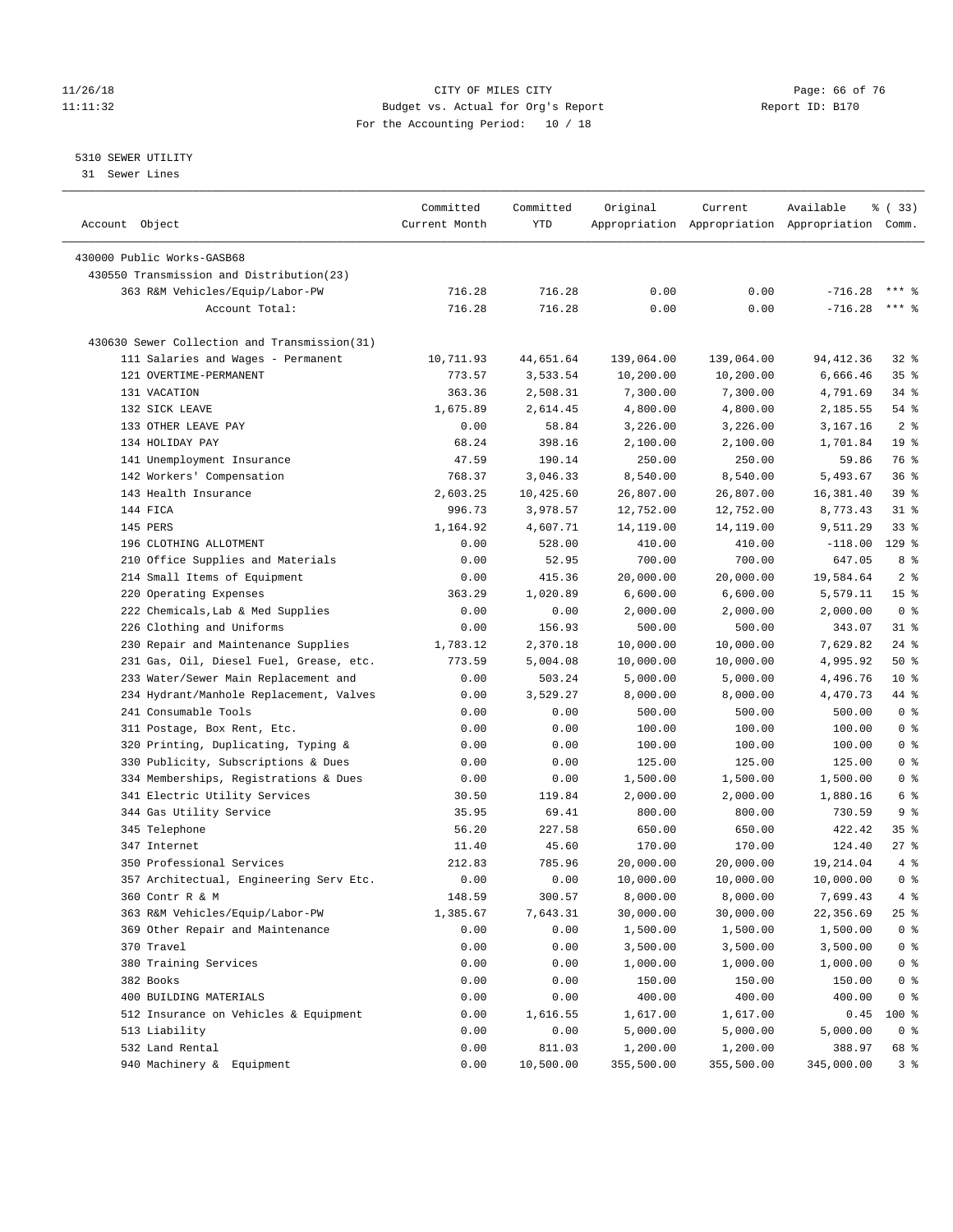#### 11/26/18 Page: 67 of 76 Page: 67 of 76 Page: 67 of 76 Page: 67 of 76 Page: 67 of 76 Page: 67 of 76 Page: 67 of 76 Page: 67 of 76 Page: 67 of 76 Page: 67 of 76 Page: 67 of 76 Page: 67 of 76 Page: 67 of 76 Page: 67 of 76 Pag 11:11:32 Budget vs. Actual for Org's Report Changer Report ID: B170 For the Accounting Period: 10 / 18

## 5310 SEWER UTILITY

31 Sewer Lines

| Object<br>Account                                                       | Committed<br>Current Month | Committed<br><b>YTD</b> | Original<br>Appropriation | Current<br>Appropriation | Available<br>Appropriation | % (33)<br>Comm. |
|-------------------------------------------------------------------------|----------------------------|-------------------------|---------------------------|--------------------------|----------------------------|-----------------|
| Account Total:                                                          | 23,974.99                  | 111,714.04              | 736,180.00                | 736,180.00               | 624,465.96                 | 15 <sup>°</sup> |
| Account Group Total:                                                    | 24,691.27                  | 112,430.32              | 736,180.00                | 736,180.00               | 623,749.68                 | 15 <sup>8</sup> |
| 520000 OTHER FINANCING USES<br>521000 Interfund Operating Transfers Out |                            |                         |                           |                          |                            |                 |
| 820 Transfers to Other Funds                                            | 1,000.00                   | 4,000.00                | 12,000.00                 | 12,000.00                | 8,000.00                   | 33 <sup>8</sup> |
| Account Total:                                                          | 1,000.00                   | 4,000.00                | 12,000.00                 | 12,000.00                | 8,000.00                   | 338             |
| Account Group Total:                                                    | 1,000.00                   | 4,000.00                | 12,000.00                 | 12,000.00                | 8,000.00                   | 338             |
| Organization Total:                                                     | 25,691.27                  | 116,430.32              | 748,180.00                | 748,180.00               | 631,749.68                 | $16*$           |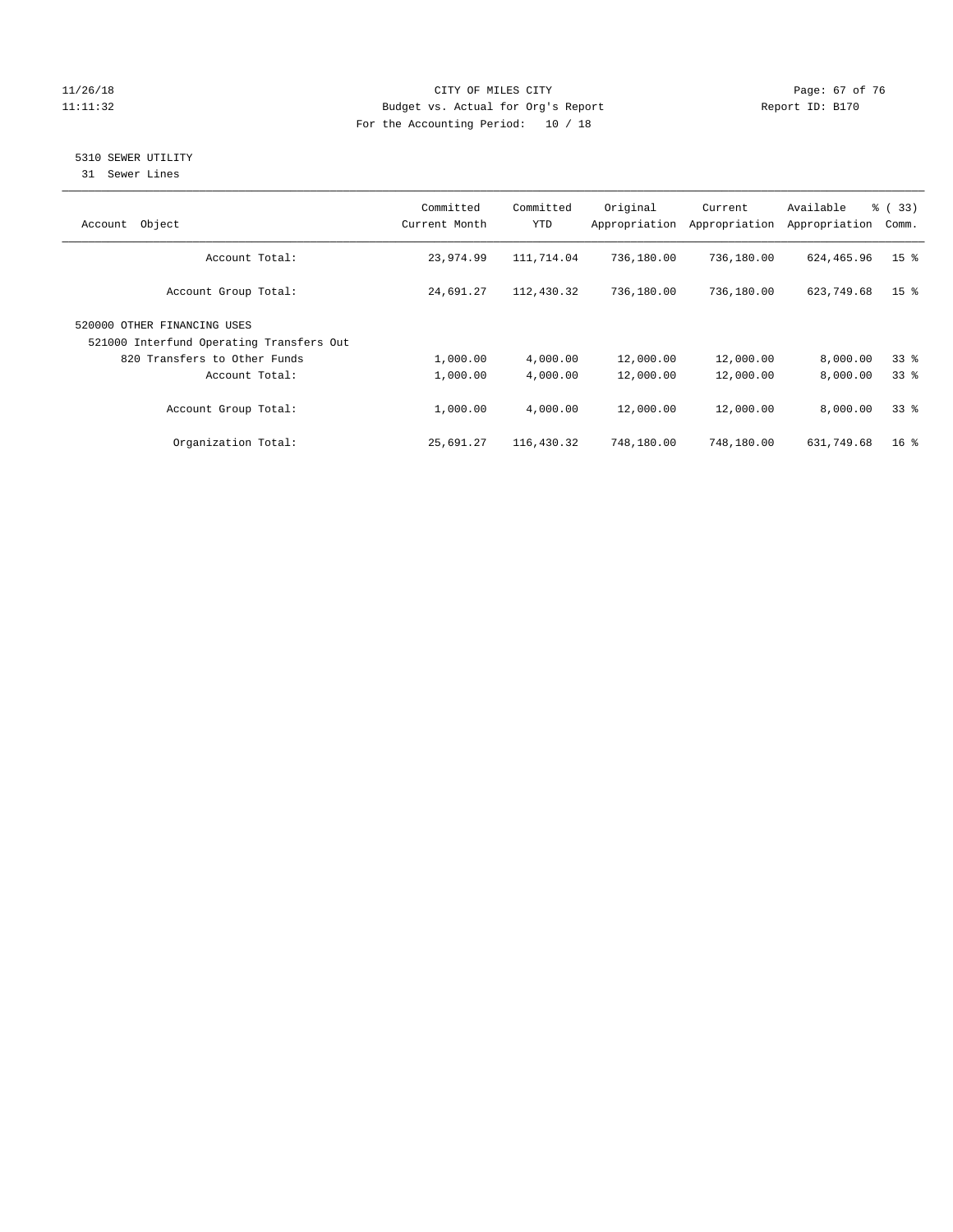#### 11/26/18 Page: 68 of 76 Page: 68 of 76 Page: 68 Of 76 Page: 68 Of 76 Page: 68 Of 76 Page: 68 Of 76 Page: 68 Of 76 Page: 68 Of 76 Page: 68 Of 76 Page: 68 Of 76 Page: 68 Of 76 Page: 68 Of 76 Page: 68 Of 76 Page: 68 Of 76 Pag 11:11:32 Budget vs. Actual for Org's Report Report ID: B170 For the Accounting Period: 10 / 18

#### 5310 SEWER UTILITY

32 Sewer Lifts

| Account Object |                                         | Committed<br>Current Month | Committed<br><b>YTD</b> | Original   | Current    | Available<br>Appropriation Appropriation Appropriation Comm. | % ( 33 )        |
|----------------|-----------------------------------------|----------------------------|-------------------------|------------|------------|--------------------------------------------------------------|-----------------|
|                |                                         |                            |                         |            |            |                                                              |                 |
|                | 430000 Public Works-GASB68              |                            |                         |            |            |                                                              |                 |
|                | 430690 Sewer Lift Stations(32)          |                            |                         |            |            |                                                              |                 |
|                | 111 Salaries and Wages - Permanent      | 5,574.60                   | 22,506.33               | 66,376.00  | 66,376.00  | 43,869.67                                                    | 34%             |
|                | 121 OVERTIME-PERMANENT                  | 351.48                     | 1,034.17                | 2,700.00   | 2,700.00   | 1,665.83                                                     | 38 <sup>8</sup> |
|                | 131 VACATION                            | 422.37                     | 1,561.28                | 5,300.00   | 5,300.00   | 3,738.72                                                     | 29%             |
|                | 132 SICK LEAVE                          | 33.89                      | 822.84                  | 1,500.00   | 1,500.00   | 677.16                                                       | 55%             |
|                | 133 OTHER LEAVE PAY                     | 0.00                       | 99.46                   | 793.00     | 793.00     | 693.54                                                       | $13*$           |
|                | 134 HOLIDAY PAY                         | 159.68                     | 528.55                  | 1,400.00   | 1,400.00   | 871.45                                                       | 38 <sup>8</sup> |
|                | 141 Unemployment Insurance              | 22.83                      | 93.57                   | 117.00     | 117.00     | 23.43                                                        | $80*$           |
|                | 142 Workers' Compensation               | 409.54                     | 1,710.77                | 4,475.00   | 4,475.00   | 2,764.23                                                     | 38 %            |
|                | 143 Health Insurance                    | 1,116.84                   | 4,467.21                | 13,403.00  | 13,403.00  | 8,935.79                                                     | 338             |
|                | 144 FICA                                | 478.13                     | 1,960.92                | 5,973.00   | 5,973.00   | 4,012.08                                                     | 338             |
|                | 145 PERS                                | 560.58                     | 2,198.78                | 6,612.00   | 6,612.00   | 4, 413.22                                                    | 338             |
|                | 196 CLOTHING ALLOTMENT                  | 0.00                       | 250.50                  | 480.00     | 480.00     | 229.50                                                       | $52$ $%$        |
|                | 210 Office Supplies and Materials       | 0.00                       | 0.00                    | 150.00     | 150.00     | 150.00                                                       | 0 <sup>8</sup>  |
|                | 214 Small Items of Equipment            | 0.00                       | 0.00                    | 10,000.00  | 10,000.00  | 10,000.00                                                    | 0 <sup>8</sup>  |
|                | 220 Operating Expenses                  | 81.52                      | 314.86                  | 1,000.00   | 1,000.00   | 685.14                                                       | $31$ %          |
|                | 222 Chemicals, Lab & Med Supplies       | 0.00                       | 429.24                  | 1,500.00   | 1,500.00   | 1,070.76                                                     | 29%             |
|                | 226 Clothing and Uniforms               | 0.00                       | 58.68                   | 480.00     | 480.00     | 421.32                                                       | $12*$           |
|                | 230 Repair and Maintenance Supplies     | 0.00                       | 145.75                  | 15,000.00  | 15,000.00  | 14,854.25                                                    | 1 <sup>°</sup>  |
|                | 231 Gas, Oil, Diesel Fuel, Grease, etc. | 142.22                     | 710.31                  | 2,500.00   | 2,500.00   | 1,789.69                                                     | $28$ %          |
|                | 241 Consumable Tools                    | 0.00                       | 0.00                    | 100.00     | 100.00     | 100.00                                                       | 0 <sup>8</sup>  |
|                | 311 Postage, Box Rent, Etc.             | 0.00                       | 0.00                    | 50.00      | 50.00      | 50.00                                                        | 0 <sup>8</sup>  |
|                | 341 Electric Utility Services           | 1,374.89                   | 6,048.48                | 16,000.00  | 16,000.00  | 9,951.52                                                     | 38 <sup>8</sup> |
|                | 344 Gas Utility Service                 | 64.27                      | 248.06                  | 1,500.00   | 1,500.00   | 1,251.94                                                     | $17*$           |
|                | 346 Garbage Service                     | 0.00                       | 0.00                    | 300.00     | 300.00     | 300.00                                                       | 0 <sup>8</sup>  |
|                | 352 Wtr/Swr Lab Testing                 | 0.00                       | 0.00                    | 250.00     | 250.00     | 250.00                                                       | 0 <sup>8</sup>  |
|                | 360 Contr R & M                         | 0.00                       | 96.00                   | 2,500.00   | 2,500.00   | 2,404.00                                                     | 4%              |
|                | 369 Other Repair and Maintenance        | 0.00                       | 0.00                    | 1,000.00   | 1,000.00   | 1,000.00                                                     | 0 <sup>8</sup>  |
|                | 370 Travel                              | 0.00                       | 213.85                  | 600.00     | 600.00     | 386.15                                                       | 36%             |
|                | 380 Training Services                   | 0.00                       | 0.00                    | 650.00     | 650.00     | 650.00                                                       | 0 <sup>8</sup>  |
|                | 382 Books                               | 0.00                       | 0.00                    | 50.00      | 50.00      | 50.00                                                        | 0 <sup>8</sup>  |
|                | 400 BUILDING MATERIALS                  | 0.00                       | 0.00                    | 100.00     | 100.00     | 100.00                                                       | 0 <sup>8</sup>  |
|                | 511 Insurance on Buildings              | 0.00                       | 1,549.05                | 1,550.00   | 1,550.00   | 0.95                                                         | $100*$          |
|                | 513 Liability                           | 0.00                       | 0.00                    | 3,750.00   | 3,750.00   | 3,750.00                                                     | 0 <sup>8</sup>  |
|                | 532 Land Rental                         | 0.00                       | 0.00                    | 700.00     | 700.00     | 700.00                                                       | 0 <sup>8</sup>  |
|                | 533 Machinery and Equipment Rental      | 0.00                       | 0.00                    | 150.00     | 150.00     | 150.00                                                       | 0 <sup>8</sup>  |
|                | Account Total:                          | 10,792.84                  | 47,048.66               | 169,009.00 | 169,009.00 | 121,960.34                                                   | $28$ %          |
|                | Account Group Total:                    | 10,792.84                  | 47,048.66               | 169,009.00 | 169,009.00 | 121,960.34                                                   | $28$ %          |
|                | Organization Total:                     | 10,792.84                  | 47,048.66               | 169,009.00 | 169,009.00 | 121,960.34                                                   | $28$ %          |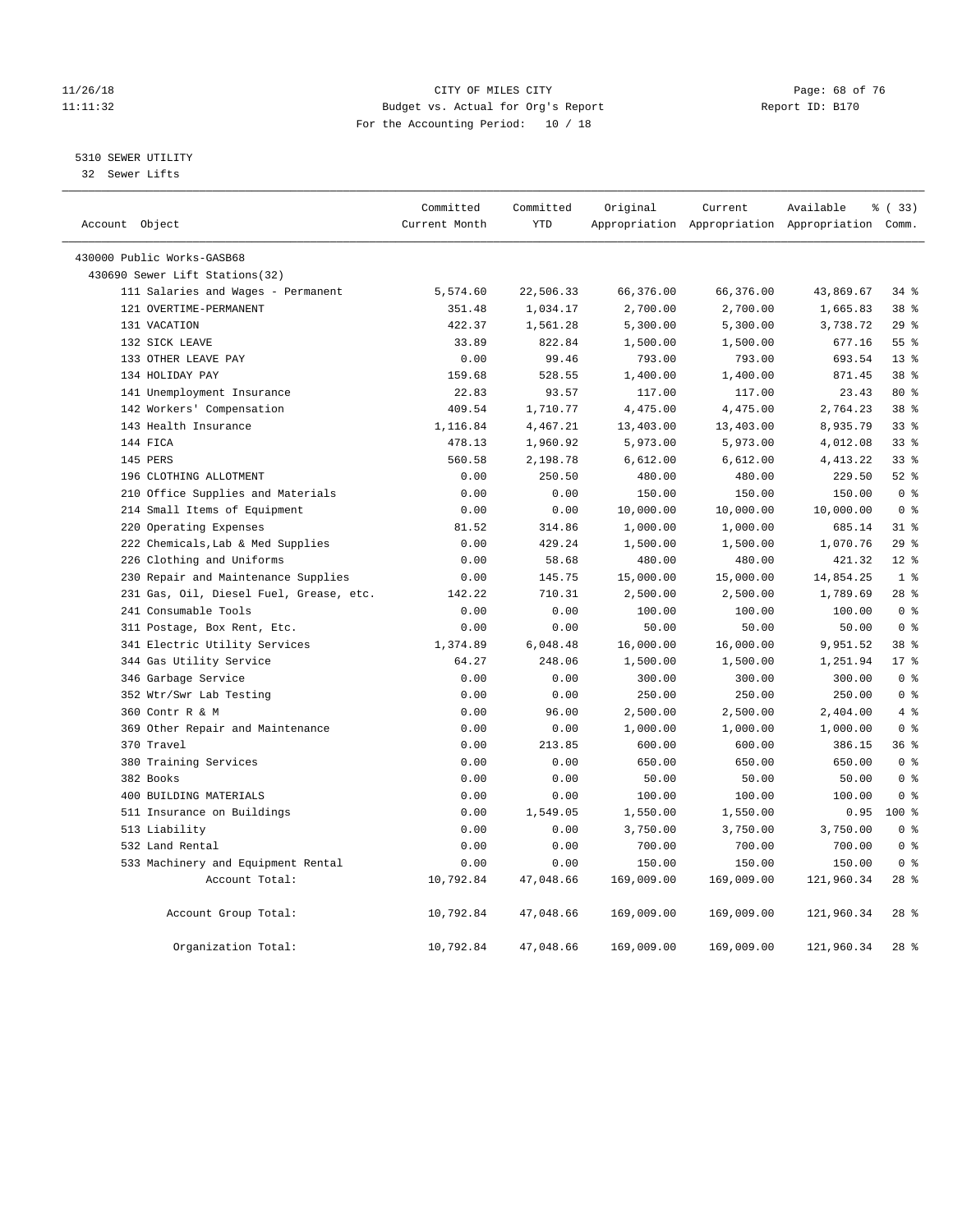#### 11/26/18 Page: 69 of 76 Page: 69 of 76 Page: 69 of 76 Page: 69 of 76 Page: 69 of 76 11:11:32 Budget vs. Actual for Org's Report Report ID: B170 For the Accounting Period: 10 / 18

————————————————————————————————————————————————————————————————————————————————————————————————————————————————————————————————————

#### 5310 SEWER UTILITY

33 Sewer Plant

|                                         | Committed     | Committed   | Original                | Current      | Available                                       | १ (33)          |
|-----------------------------------------|---------------|-------------|-------------------------|--------------|-------------------------------------------------|-----------------|
| Account Object                          | Current Month | YTD         |                         |              | Appropriation Appropriation Appropriation Comm. |                 |
| 430000 Public Works-GASB68              |               |             |                         |              |                                                 |                 |
| 430640 Sewer Treatment and Disposal(33) |               |             |                         |              |                                                 |                 |
| 111 Salaries and Wages - Permanent      | 8,747.55      | 35, 311.13  | 105,748.00              | 105,748.00   | 70,436.87                                       | 33%             |
| 121 OVERTIME-PERMANENT                  | 526.83        | 1,550.91    | 4,100.00                | 4,100.00     | 2,549.09                                        | 38 <sup>8</sup> |
| 131 VACATION                            | 672.10        | 2,468.79    | 8,400.00                | 8,400.00     | 5,931.21                                        | $29$ %          |
| 132 SICK LEAVE                          | 50.85         | 1,234.32    | 2,600.00                | 2,600.00     | 1,365.68                                        | 47 %            |
| 133 OTHER LEAVE PAY                     | 0.00          | 166.84      | 1,483.00                | 1,483.00     | 1,316.16                                        | $11$ %          |
| 134 HOLIDAY PAY                         | 239.51        | 792.81      | 2,100.00                | 2,100.00     | 1,307.19                                        | 38 %            |
| 141 Unemployment Insurance              | 35.79         | 146.60      | 186.00                  | 186.00       | 39.40                                           | 79 %            |
| 142 Workers' Compensation               | 638.56        | 2,663.74    | 7,195.00                | 7,195.00     | 4,531.26                                        | 37%             |
| 143 Health Insurance                    | 1,730.71      | 6,923.03    | 21,481.00               | 21,481.00    | 14,557.97                                       | $32$ $%$        |
| 144 FICA                                | 746.32        | 3,059.04    | 9,519.00                | 9,519.00     | 6,459.96                                        | 32%             |
| 145 PERS                                | 877.26        | 3,443.55    | 10,539.00               | 10,539.00    | 7,095.45                                        | 33%             |
| 196 CLOTHING ALLOTMENT                  | 0.00          | 387.00      | 480.00                  | 480.00       | 93.00                                           | 81 %            |
| 210 Office Supplies and Materials       | 32.99         | 32.99       | 250.00                  | 250.00       | 217.01                                          | $13*$           |
| 214 Small Items of Equipment            | 0.00          | 0.00        | 2,500.00                | 2,500.00     | 2,500.00                                        | 0 <sup>8</sup>  |
| 220 Operating Expenses                  | 71.96         | 1,062.45    | 10,000.00               | 10,000.00    | 8,937.55                                        | $11$ %          |
| 222 Chemicals, Lab & Med Supplies       | 823.59        | 2,926.64    | 30,000.00               | 30,000.00    | 27,073.36                                       | $10*$           |
| 226 Clothing and Uniforms               | 0.00          | 36.41       | 600.00                  | 600.00       | 563.59                                          | 6 <sup>°</sup>  |
| 230 Repair and Maintenance Supplies     | 3,063.44      | 5,607.94    | 12,000.00               | 12,000.00    | 6,392.06                                        | 47 %            |
| 231 Gas, Oil, Diesel Fuel, Grease, etc. | 113.77        | 647.64      | 5,000.00                | 5,000.00     | 4,352.36                                        | $13*$           |
| 241 Consumable Tools                    | 0.00          | 67.58       | 200.00                  | 200.00       | 132.42                                          | 34%             |
| 311 Postage, Box Rent, Etc.             | 10.86         | 13.68       | 100.00                  | 100.00       | 86.32                                           | $14$ %          |
| 320 Printing, Duplicating, Typing &     | 0.00          | 0.00        | 100.00                  | 100.00       | 100.00                                          | 0 <sup>8</sup>  |
| 330 Publicity, Subscriptions & Dues     | 0.00          | 0.00        | 100.00                  | 100.00       | 100.00                                          | 0 <sup>8</sup>  |
| 334 Memberships, Registrations & Dues   | 0.00          | 0.00        | 600.00                  | 600.00       | 600.00                                          | 0 <sup>8</sup>  |
| 341 Electric Utility Services           | 5,044.34      | 22,246.61   | 120,000.00              | 120,000.00   | 97,753.39                                       | 19 <sup>°</sup> |
| 342 Water Utility Services              | 101.58        | 380.72      | 1,400.00                | 1,400.00     | 1,019.28                                        | $27$ %          |
| 345 Telephone                           | 31.23         | 127.14      | 800.00                  | 800.00       | 672.86                                          | 16 <sup>°</sup> |
| 346 Garbage Service                     | 0.00          | 740.42      | 1,400.00                | 1,400.00     | 659.58                                          | 53%             |
| 347 Internet                            | 45.60         | 182.40      | 650.00                  | 650.00       | 467.60                                          | $28$ %          |
| 350 Professional Services               | 307.10        | 307.10      | 5,500.00                | 5,500.00     | 5,192.90                                        | 6 <sup>°</sup>  |
| 352 Wtr/Swr Lab Testing                 | 177.00        | 2,853.50    | 8,000.00                | 8,000.00     | 5,146.50                                        | 36%             |
| 357 Architectual, Engineering Serv Etc. | 0.00          | 0.00        | 5,000.00                | 5,000.00     | 5,000.00                                        | 0 <sup>8</sup>  |
| 360 Contr R & M                         | 136.70        | 608.50      | 7,000.00                | 7,000.00     | 6,391.50                                        | 9 <sub>8</sub>  |
| 363 R&M Vehicles/Equip/Labor-PW         | 0.00          | 3.04        | 5,000.00                | 5,000.00     | 4,996.96                                        | 0 <sup>8</sup>  |
| 370 Travel                              | 92.00         | 305.86      | 1,000.00                | 1,000.00     | 694.14                                          | $31$ %          |
| 380 Training Services                   | 0.00          | 0.00        | 1,000.00                | 1,000.00     | 1,000.00                                        | 0 <sup>8</sup>  |
| 382 Books                               | 0.00          | 0.00        | 200.00                  | 200.00       | 200.00                                          | 0 <sup>8</sup>  |
| 400 BUILDING MATERIALS                  | 0.00          | 0.00        | 500.00                  | 500.00       | 500.00                                          | 0 <sup>8</sup>  |
| 511 Insurance on Buildings              | 0.00          | 10,012.56   | 10,013.00               | 10,013.00    |                                                 | $0.44$ 100 %    |
| 512 Insurance on Vehicles & Equipment   | 0.00          | 78.89       | 79.00                   | 79.00        | 0.11                                            | $100*$          |
| 513 Liability                           | 0.00          | 0.00        | 2,000.00                | 2,000.00     | 2,000.00                                        | 0 <sup>8</sup>  |
| 533 Machinery and Equipment Rental      | 0.00          | 0.00        | 2,000.00                | 2,000.00     | 2,000.00                                        | 0 <sup>8</sup>  |
| 940 Machinery & Equipment               | 0.00          | 169,048.40  | 1,000,355.00            | 1,000,355.00 | 831,306.60                                      | $17*$           |
| Account Total:                          | 24, 317.64    | 275, 438.23 | 1,407,178.00            | 1,407,178.00 | 1,131,739.77                                    | $20*$           |
|                                         |               |             |                         |              |                                                 |                 |
| Account Group Total:                    | 24, 317.64    |             | 275,438.23 1,407,178.00 | 1,407,178.00 | 1,131,739.77                                    | $20*$           |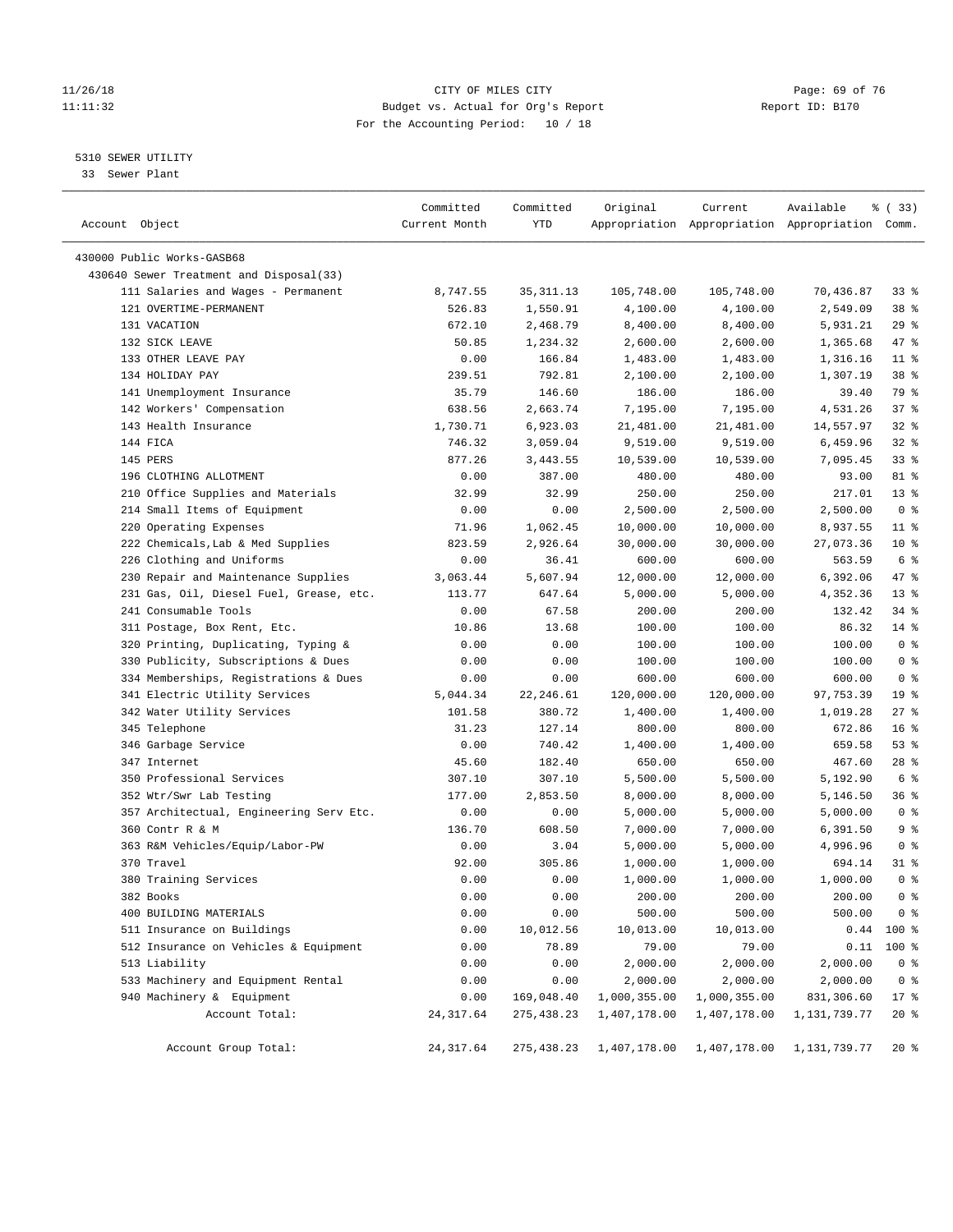#### 11/26/18 Page: 70 of 76 Page: 70 of 76 Page: 70 of 76 Page: 70 of 76 Page: 70 of 76 Page: 70 of 76 Page: 70 of 76 11:11:32 Budget vs. Actual for Org's Report Changer Report ID: B170 For the Accounting Period: 10 / 18

## 5310 SEWER UTILITY

33 Sewer Plant

| Account Object |                     | Committed<br>Current Month | Committed<br>YTD | Original     | Current      | Available<br>Appropriation Appropriation Appropriation Comm. | % ( 33 ) |
|----------------|---------------------|----------------------------|------------------|--------------|--------------|--------------------------------------------------------------|----------|
|                | Organization Total: | 24, 317.64                 | 275,438.23       | 1,407,178.00 | 1,407,178.00 | 1,131,739.77                                                 | 20 %     |
|                | Fund Total:         | 71,454.71                  | 674,535.89       | 2,962,805.00 | 2,962,805.00 | 2,288,269.11 23 %                                            |          |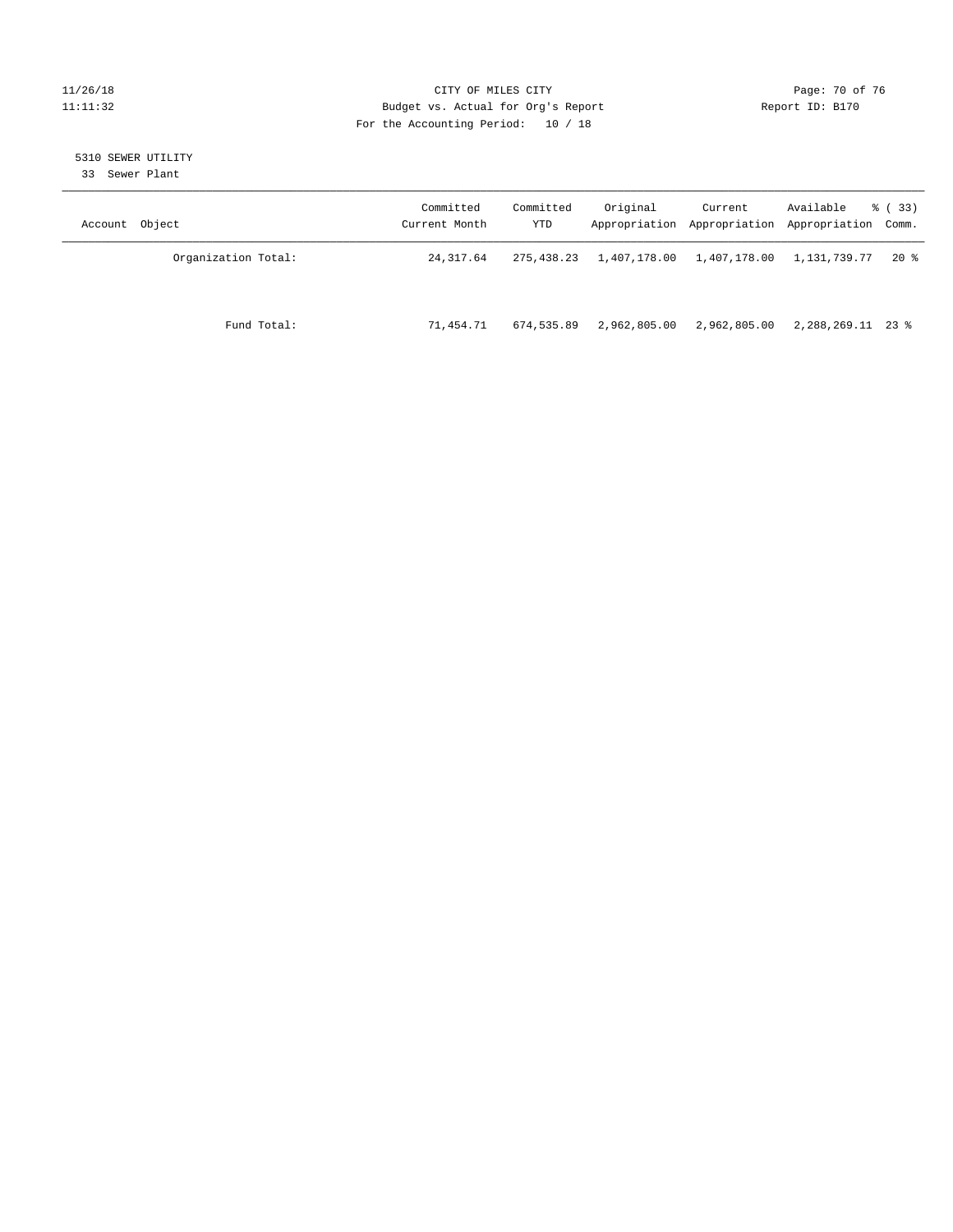#### 11/26/18 Page: 71 of 76 Page: 71 of 76 Page: 71 of 76 Page: 71 of 76 Page: 71 of 76 11:11:32 Budget vs. Actual for Org's Report Report ID: B170 For the Accounting Period: 10 / 18

#### 5510 AMBULANCE FUND

10 Ambulance

| Account Object                              | Committed<br>Current Month | Committed<br>YTD | Original     | Current      | Available<br>Appropriation Appropriation Appropriation Comm. | % (33)          |
|---------------------------------------------|----------------------------|------------------|--------------|--------------|--------------------------------------------------------------|-----------------|
| 420000 PUBLIC SAFETY-GASB68                 |                            |                  |              |              |                                                              |                 |
| 420730 Emergency Medical Services-Ambulance |                            |                  |              |              |                                                              |                 |
| 111 Salaries and Wages - Permanent          | 16, 455.74                 | 65,958.54        | 233,296.00   | 233,296.00   | 167, 337.46                                                  | $28$ %          |
| 112 SALARIES AND WAGES - PART PAID          | 1,338.00                   | 6,402.00         | 20,000.00    | 20,000.00    | 13,598.00                                                    | 32%             |
| 121 OVERTIME-PERMANENT                      | 1,526.62                   | 4,922.44         | 19,200.00    | 19,200.00    | 14,277.56                                                    | 26%             |
| 131 VACATION                                | 2,354.48                   | 7,194.53         | 10,400.00    | 10,400.00    | 3,205.47                                                     | 69 %            |
| 132 SICK LEAVE                              | 438.38                     | 3,332.14         | 4,200.00     | 4,200.00     | 867.86                                                       | 79 %            |
| 133 OTHER LEAVE PAY                         | 0.00                       | 168.76           | 2,480.00     | 2,480.00     | 2,311.24                                                     | 7 %             |
| 134 HOLIDAY PAY                             | 638.56                     | 1,469.05         | 4,700.00     | 4,700.00     | 3,230.95                                                     | $31$ %          |
| 141 Unemployment Insurance                  | 79.59                      | 313.00           | 416.00       | 416.00       | 103.00                                                       | 75 %            |
| 142 Workers' Compensation                   | 849.87                     | 3,377.19         | 9,665.00     | 9,665.00     | 6,287.81                                                     | 35 <sup>8</sup> |
| 143 Health Insurance                        | 3,106.01                   | 12,216.92        | 43,938.00    | 43,938.00    | 31,721.08                                                    | $28$ %          |
| 144 FICA                                    | 411.93                     | 1,690.14         | 4,211.00     | 4,211.00     | 2,520.86                                                     | 40 %            |
| 147 Firemen's Pension                       | 2,056.01                   | 10,137.19        | 39,386.00    | 39,386.00    | 29, 248.81                                                   | 26%             |
| 210 Office Supplies and Materials           | 28.05                      | 2,723.49         | 3,000.00     | 3,000.00     | 276.51                                                       | 91 %            |
| 214 Small Items of Equipment                | 0.00                       | 537.97           | 7,600.00     | 7,600.00     | 7,062.03                                                     | 7 %             |
| 220 Operating Expenses                      | 25.41                      | 25.41            | 35,000.00    | 35,000.00    | 34,974.59                                                    | 0 <sup>8</sup>  |
| 222 Chemicals, Lab & Med Supplies           | 974.20                     | 3,139.05         | 30,000.00    | 30,000.00    | 26,860.95                                                    | $10*$           |
| 230 Repair and Maintenance Supplies         | 0.00                       | 5.31             | 3,000.00     | 3,000.00     | 2,994.69                                                     | 0 <sup>8</sup>  |
| 231 Gas, Oil, Diesel Fuel, Grease, etc.     | 986.80                     | 4,374.61         | 15,000.00    | 15,000.00    | 10,625.39                                                    | 29%             |
| 241 Consumable Tools                        |                            |                  |              |              |                                                              | 44 %            |
|                                             | 0.00                       | 2,211.01         | 5,000.00     | 5,000.00     | 2,788.99                                                     |                 |
| 300 PURCHASED SERVICES                      | 0.00                       | 0.00             | 2,000.00     | 2,000.00     | 2,000.00                                                     | 0 <sup>8</sup>  |
| 311 Postage, Box Rent, Etc.                 | 1.94                       | 3.35             | 100.00       | 100.00       | 96.65                                                        | 3 <sup>°</sup>  |
| 320 Printing, Duplicating, Typing &         | 0.00                       | 0.00             | 350.00       | 350.00       | 350.00                                                       | 0 <sup>8</sup>  |
| 341 Electric Utility Services               | 159.11                     | 817.65           | 2,000.00     | 2,000.00     | 1,182.35                                                     | 41 %            |
| 342 Water Utility Services                  | 24.41                      | 98.57            | 400.00       | 400.00       | 301.43                                                       | 25%             |
| 343 Sewer Utility Services                  | 29.22                      | 115.74           | 325.00       | 325.00       | 209.26                                                       | 36%             |
| 344 Gas Utility Service                     | 10.84                      | 34.62            | 1,200.00     | 1,200.00     | 1,165.38                                                     | 3 <sup>8</sup>  |
| 345 Telephone                               | 105.67                     | 482.47           | 1,750.00     | 1,750.00     | 1,267.53                                                     | $28$ %          |
| 346 Garbage Service                         | 0.00                       | 309.21           | 1,064.00     | 1,064.00     | 754.79                                                       | 29%             |
| 347 Internet                                | 84.66                      | 169.38           | 500.00       | 500.00       | 330.62                                                       | $34$ $%$        |
| 350 Professional Services                   | 8,484.98                   | 15,978.41        | 47,000.00    | 47,000.00    | 31,021.59                                                    | 34%             |
| 360 Contr R & M                             | 31.16                      | 339.73           | 5,000.00     | 5,000.00     | 4,660.27                                                     | 7 %             |
| 364 R&M Vehicles - Fire/Amb                 | 1,421.61                   | 2,115.10         | 15,000.00    | 15,000.00    | 12,884.90                                                    | 14 %            |
| 370 Travel                                  | 0.00                       | 0.00             | 2,500.00     | 2,500.00     | 2,500.00                                                     | 0 <sup>8</sup>  |
| 380 Training Services                       | 0.00                       | 0.00             | 10,000.00    | 10,000.00    | 10,000.00                                                    | 0 <sup>8</sup>  |
| 382 Books                                   | 0.00                       | 614.00           | 2,000.00     | 2,000.00     | 1,386.00                                                     | $31$ %          |
| 400 BUILDING MATERIALS                      | 0.00                       | 518.00           | 3,000.00     | 3,000.00     | 2,482.00                                                     | $17*$           |
| 511 Insurance on Buildings                  | 0.00                       | 327.52           | 328.00       | 328.00       | 0.48                                                         | 100 %           |
| 512 Insurance on Vehicles & Equipment       | 0.00                       | 1,229.53         | 1,230.00     | 1,230.00     | 0.47                                                         | 100 %           |
| 810 Losses (Bad debt expense - Enterprise   | 5,873.25                   | 10,520.76        | 90,000.00    | 90,000.00    | 79, 479.24                                                   | $12*$           |
| 811 Contractual Allowances (Ambl)           | 24,326.86                  | 105,410.92       | 180,000.00   | 180,000.00   | 74,589.08                                                    | 59 %            |
| 940 Machinery & Equipment                   | 0.00                       | 282,000.00       | 294,000.00   | 294,000.00   | 12,000.00                                                    | 96 %            |
| Account Total:                              | 71,823.36                  | 551,283.71       | 1,150,239.00 | 1,150,239.00 | 598,955.29                                                   | 48 %            |
| Account Group Total:                        | 71,823.36                  | 551,283.71       | 1,150,239.00 | 1,150,239.00 | 598,955.29                                                   | 48 %            |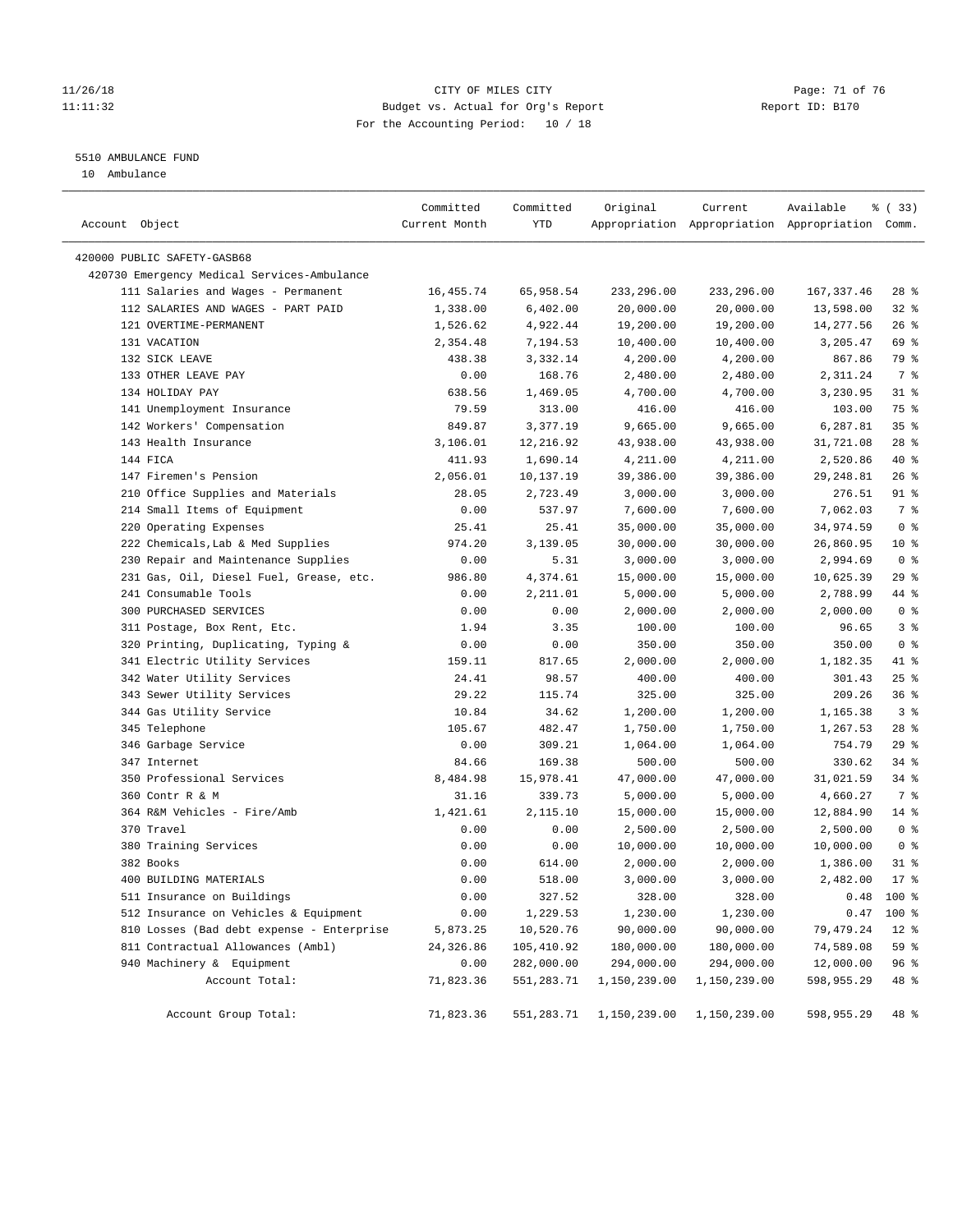#### 11/26/18 Page: 72 of 76 Page: 72 of 76 Page: 72 OF 76 Page: 72 OF 76 Page: 72 OF 76 Page: 72 OF 76 Page: 72 OF 76 11:11:32 Budget vs. Actual for Org's Report Report ID: B170 For the Accounting Period: 10 / 18

#### 5510 AMBULANCE FUND

10 Ambulance

| Account Object                           | Committed<br>Current Month | Committed<br><b>YTD</b> | Original     | Current      | Available<br>Appropriation Appropriation Appropriation | % (33)<br>Comm. |  |
|------------------------------------------|----------------------------|-------------------------|--------------|--------------|--------------------------------------------------------|-----------------|--|
| 510000 MISCELLANEOUS                     |                            |                         |              |              |                                                        |                 |  |
| 510330 Comprehensive Liability Insurance |                            |                         |              |              |                                                        |                 |  |
| 513 Liability                            | 0.00                       | 3,433.71                | 3,434.00     | 3,434.00     | 0.29                                                   | 100 %           |  |
| Account Total:                           | 0.00                       | 3,433.71                | 3,434.00     | 3,434.00     | 0.29                                                   | $100$ %         |  |
| Account Group Total:                     | 0.00                       | 3,433.71                | 3,434.00     | 3,434.00     |                                                        | $0.29$ 100 %    |  |
| 520000 OTHER FINANCING USES              |                            |                         |              |              |                                                        |                 |  |
| 521000 Interfund Operating Transfers Out |                            |                         |              |              |                                                        |                 |  |
| 820 Transfers to Other Funds             | 4,287.34                   | 8,574.68                | 35,724.00    | 35,724.00    | 27, 149. 32                                            | $24$ %          |  |
| Account Total:                           | 4,287.34                   | 8,574.68                | 35,724.00    | 35,724.00    | 27, 149. 32                                            | $24$ $%$        |  |
| Account Group Total:                     | 4,287.34                   | 8,574.68                | 35,724.00    | 35,724.00    | 27, 149, 32                                            | $24$ $%$        |  |
| Organization Total:                      | 76,110.70                  | 563,292.10              | 1,189,397.00 | 1,189,397.00 | 626,104.90                                             | 47.8            |  |
|                                          |                            |                         |              |              |                                                        |                 |  |
| Fund Total:                              | 76,110.70                  | 563,292.10              | 1,189,397.00 | 1,189,397.00 | 626,104.90                                             | $47*$           |  |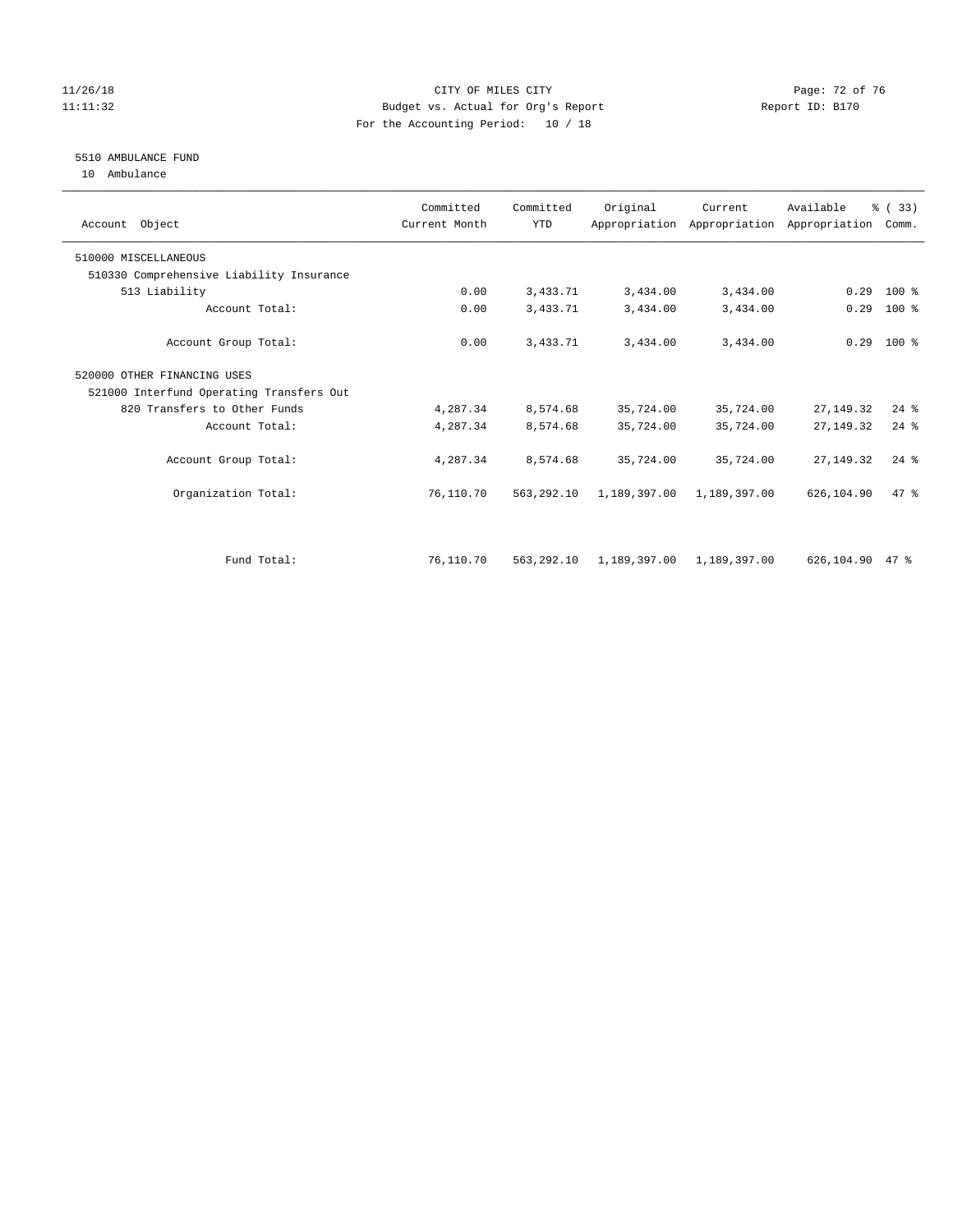### 11/26/18 Page: 73 of 76 Page: 73 Of 76 Page: 73 Of 76 Page: 73 Of 76 Page: 73 Of 76 Page: 73 Of 76 Page: 73 Of 76 11:11:32 Budget vs. Actual for Org's Report Report ID: B170 For the Accounting Period: 10 / 18

————————————————————————————————————————————————————————————————————————————————————————————————————————————————————————————————————

### 5610 AIRPORT OPERATING

87 Airport

|                                            | Committed     | Committed    | Original     | Current      | Available                                       | 8 (33)              |
|--------------------------------------------|---------------|--------------|--------------|--------------|-------------------------------------------------|---------------------|
| Account Object                             | Current Month | YTD          |              |              | Appropriation Appropriation Appropriation Comm. |                     |
| 430000 Public Works-GASB68                 |               |              |              |              |                                                 |                     |
| 430300 Airport(87)                         |               |              |              |              |                                                 |                     |
| 111 Salaries and Wages - Permanent         | 6,129.58      | 26,658.07    | 100,020.00   | 100,020.00   | 73,361.93                                       | 27 %                |
| 121 OVERTIME-PERMANENT                     | 0.00          | 426.00       | 2,800.00     | 2,800.00     | 2,374.00                                        | 15 <sup>8</sup>     |
| 131 VACATION                               | 1,284.79      | 3,863.05     | 2,100.00     | 2,100.00     | $-1,763.05$                                     | 184 %               |
| 132 SICK LEAVE                             | 165.95        | 165.95       | 1,800.00     | 1,800.00     | 1,634.05                                        | 9%                  |
| 133 OTHER LEAVE PAY                        | 0.00          | 255.46       | 3,197.00     | 3,197.00     | 2,941.54                                        | 8 %                 |
| 134 HOLIDAY PAY                            | 0.00          | 0.00         | 1,600.00     | 1,600.00     | 1,600.00                                        | 0 <sup>8</sup>      |
| 141 Unemployment Insurance                 | 26.54         | 110.88       | 167.00       | 167.00       | 56.12                                           | 66 %                |
| 142 Workers' Compensation                  | 434.52        | 1,807.15     | 6,140.00     | 6,140.00     | 4,332.85                                        | 29%                 |
| 143 Health Insurance                       | 1,479.05      | 5,916.20     | 17,753.00    | 17,753.00    | 11,836.80                                       | 33%                 |
| 144 FICA                                   | 579.90        | 2,422.69     | 8,531.00     | 8,531.00     | 6,108.31                                        | $28$ %              |
| 145 PERS                                   | 649.63        | 2,688.29     | 9,445.00     | 9,445.00     | 6,756.71                                        | $28$ %              |
| 196 CLOTHING ALLOTMENT                     | 0.00          | 300.00       | 375.00       | 375.00       | 75.00                                           | $80*$               |
| 210 Office Supplies and Materials          | 21.44         | 183.43       | 600.00       | 600.00       | 416.57                                          | $31$ %              |
| 214 Small Items of Equipment               | 0.00          | 0.00         | 500.00       | 500.00       | 500.00                                          | 0 <sup>8</sup>      |
| 220 Operating Expenses                     | 435.54        | 1,415.08     | 3,500.00     | 3,500.00     | 2,084.92                                        | 40 %                |
| 230 Repair and Maintenance Supplies        | 267.85        | 2,183.51     | 8,000.00     | 8,000.00     | 5,816.49                                        | $27$ %              |
| 231 Gas, Oil, Diesel Fuel, Grease, etc.    | 173.07        | 543.48       | 2,000.00     | 2,000.00     | 1,456.52                                        | $27$ %              |
| 237 Aviation Fuel                          | 23,667.97     | 97,815.25    | 250,000.00   | 250,000.00   | 152,184.75                                      | 39%                 |
| 239 Tires, Tubes Etc.                      | 0.00          | 0.00         | 2,500.00     | 2,500.00     | 2,500.00                                        | 0 <sup>8</sup>      |
| 250 Supplies for Resale                    | 13.88         | 13.88        | 1,000.00     | 1,000.00     | 986.12                                          | 1 <sup>°</sup>      |
| 311 Postage, Box Rent, Etc.                | 0.00          | 69.25        | 300.00       | 300.00       | 230.75                                          | $23$ %              |
| 319 Other Communication and Transportation | 53.02         | 330.37       | 1,000.00     | 1,000.00     | 669.63                                          | 33%                 |
| 330 Publicity, Subscriptions & Dues        | 0.00          | 0.00         | 1,000.00     | 1,000.00     | 1,000.00                                        | 0 <sup>8</sup>      |
| 334 Memberships, Registrations & Dues      | 0.00          | 0.00         | 500.00       | 500.00       | 500.00                                          | 0 <sup>8</sup>      |
| 341 Electric Utility Services              | 698.61        | 2,917.10     | 9,000.00     | 9,000.00     | 6,082.90                                        | 32%                 |
| 344 Gas Utility Service                    | 130.95        | 383.91       | 5,000.00     | 5,000.00     | 4,616.09                                        | 8 %                 |
| 345 Telephone                              | 159.98        | 711.87       | 3,500.00     | 3,500.00     | 2,788.13                                        | $20*$               |
| 347 Internet                               | 53.01         | 99.21        | 400.00       | 400.00       | 300.79                                          | 25%                 |
| 350 Professional Services                  | 0.00          | $-86.25$     | 1,500.00     | 1,500.00     | 1,586.25                                        | $-6$ %              |
| 363 R&M Vehicles/Equip/Labor-PW            | 558.70        | 2,201.00     | 6,000.00     | 6,000.00     | 3,799.00                                        | 37%                 |
| 367 Plumbing, Heating, Electrical          | 0.00          | 0.00         | 1,000.00     | 1,000.00     | 1,000.00                                        | 0 <sup>8</sup>      |
| 380 Training Services                      | 0.00          | 0.00         | 150.00       | 150.00       | 150.00                                          | 0 <sup>8</sup>      |
| 511 Insurance on Buildings                 | 0.00          | 3,117.50     | 3,118.00     | 3,118.00     | 0.50                                            | $100$ %             |
| 512 Insurance on Vehicles & Equipment      | 0.00          | 1,853.42     | 1,854.00     | 1,854.00     | 0.58                                            | 100 %               |
| 513 Liability                              | 0.00          | 0.00         | 4,793.00     | 4,793.00     | 4,793.00                                        | 0 <sup>8</sup>      |
| 911 FFA AIP17-2017                         | 0.00          | 175.74       | 0.00         | 0.00         | $-175.74$                                       | $***$ $%$           |
| 925 Industrial Park Project-Airport        | 215.00        | 665.00       | 164,000.00   | 164,000.00   | 163,335.00                                      | 0 <sup>8</sup>      |
| 940 Machinery & Equipment                  | $-1, 249.99$  | $-1, 249.99$ | 0.00         | 0.00         | 1,249.99                                        | $***$ $_{8}$        |
| 944 Snow Removal Enviironment Study        | 38,050.00     | 38,050.00    | 140,044.00   | 140,044.00   | 101,994.00                                      | $27$ %              |
| Account Total:                             | 73,998.99     | 196,006.50   | 765,187.00   | 765,187.00   | 569,180.50                                      | $26$ %              |
| 430320 Airport - Improvements              |               |              |              |              |                                                 |                     |
| 360 Contr R & M                            | 0.00          | 0.00         | 280,000.00   | 280,000.00   | 280,000.00                                      | 0 <sup>8</sup>      |
| 940 Machinery & Equipment                  | 1,249.99      | 1,249.99     | 0.00         | 0.00         | $-1, 249.99$                                    | $***$ $\frac{6}{9}$ |
| Account Total:                             | 1,249.99      | 1,249.99     | 280,000.00   | 280,000.00   | 278,750.01                                      | 0 <sup>8</sup>      |
| Account Group Total:                       | 75,248.98     | 197,256.49   | 1,045,187.00 | 1,045,187.00 | 847,930.51                                      | 19 <sup>°</sup>     |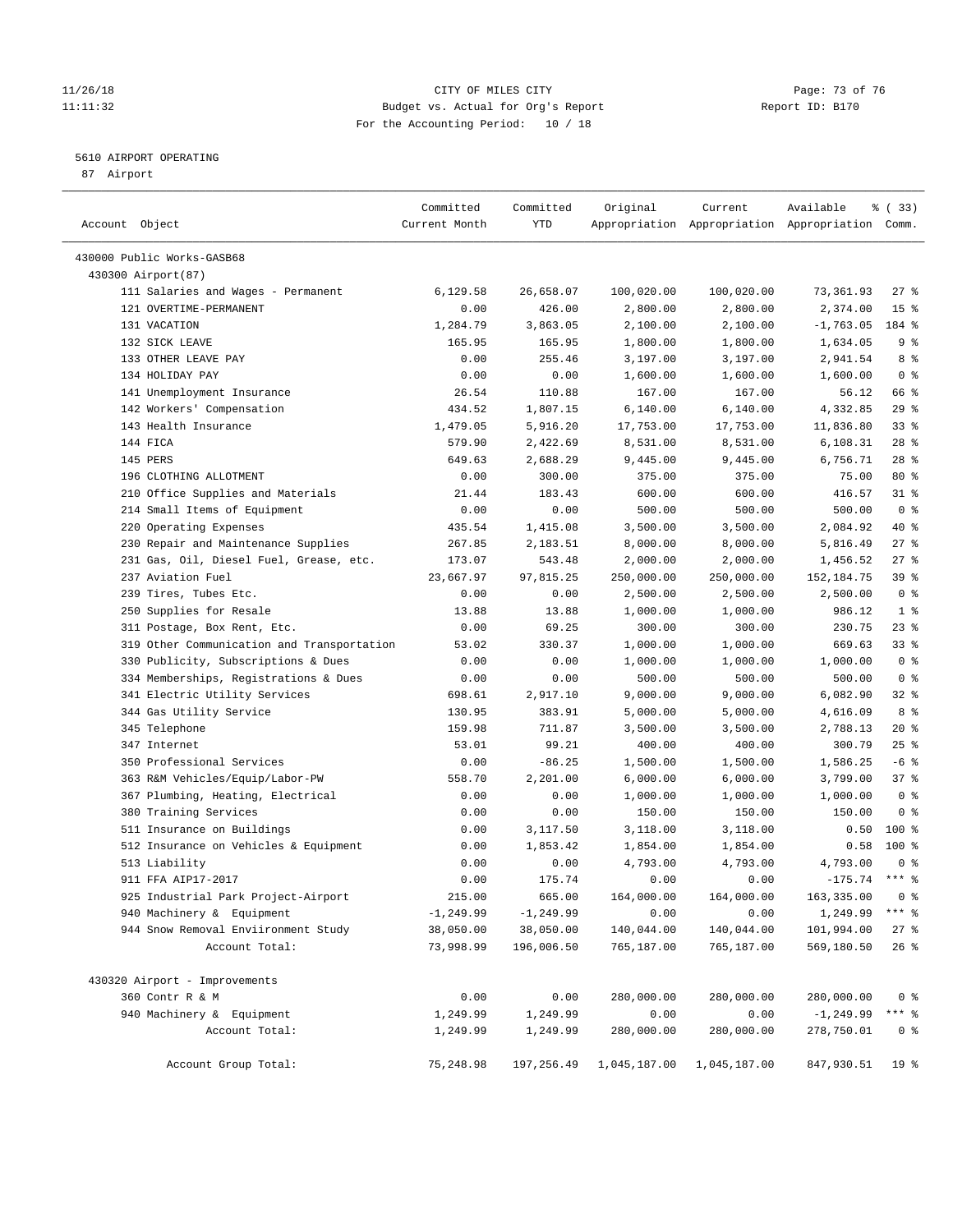### 11/26/18 Page: 74 of 76 Page: 74 of 76 Page: 74 OF 76 Page: 74 OF 76 Page: 74 OF 76 Page: 74 OF 76 Page: 74 OF 76 11:11:32 Budget vs. Actual for Org's Report Report ID: B170 For the Accounting Period: 10 / 18

# 5610 AIRPORT OPERATING

87 Airport

| Account Object                           | Committed<br>Current Month | Committed<br><b>YTD</b> | Original     | Current      | Available<br>Appropriation Appropriation Appropriation | % (33)<br>Comm. |  |
|------------------------------------------|----------------------------|-------------------------|--------------|--------------|--------------------------------------------------------|-----------------|--|
| 490000 DEBT SERVICE                      |                            |                         |              |              |                                                        |                 |  |
| 490500 Other Debt Service Payments       |                            |                         |              |              |                                                        |                 |  |
| 648 MT Aero Principle 06-2015            | 0.00                       | 0.00                    | 16,953.00    | 16,953.00    | 16,953.00                                              | 0 <sup>8</sup>  |  |
| 649 MT Aero Interest06-2015              | 0.00                       | 0.00                    | 1,929.00     | 1,929.00     | 1,929.00                                               | 0 <sup>8</sup>  |  |
| Account Total:                           | 0.00                       | 0.00                    | 18,882.00    | 18,882.00    | 18,882.00                                              | 0 <sup>8</sup>  |  |
| Account Group Total:                     | 0.00                       | 0.00                    | 18,882.00    | 18,882.00    | 18,882.00                                              | 0 <sup>8</sup>  |  |
| 520000 OTHER FINANCING USES              |                            |                         |              |              |                                                        |                 |  |
| 521000 Interfund Operating Transfers Out |                            |                         |              |              |                                                        |                 |  |
| 820 Transfers to Other Funds             | 3,079.00                   | 6,158.00                | 18,474.00    | 18,474.00    | 12,316.00                                              | 33%             |  |
| Account Total:                           | 3,079.00                   | 6,158.00                | 18,474.00    | 18,474.00    | 12,316.00                                              | $33*$           |  |
| Account Group Total:                     | 3,079.00                   | 6,158.00                | 18,474.00    | 18,474.00    | 12,316.00                                              | 33%             |  |
| Organization Total:                      | 78,327.98                  | 203, 414.49             | 1,082,543.00 | 1,082,543.00 | 879,128.51                                             | 19 <sup>8</sup> |  |
|                                          |                            |                         |              |              |                                                        |                 |  |
| Fund Total:                              | 78,327.98                  | 203, 414.49             | 1,082,543.00 | 1,082,543.00 | 879,128.51 19 %                                        |                 |  |